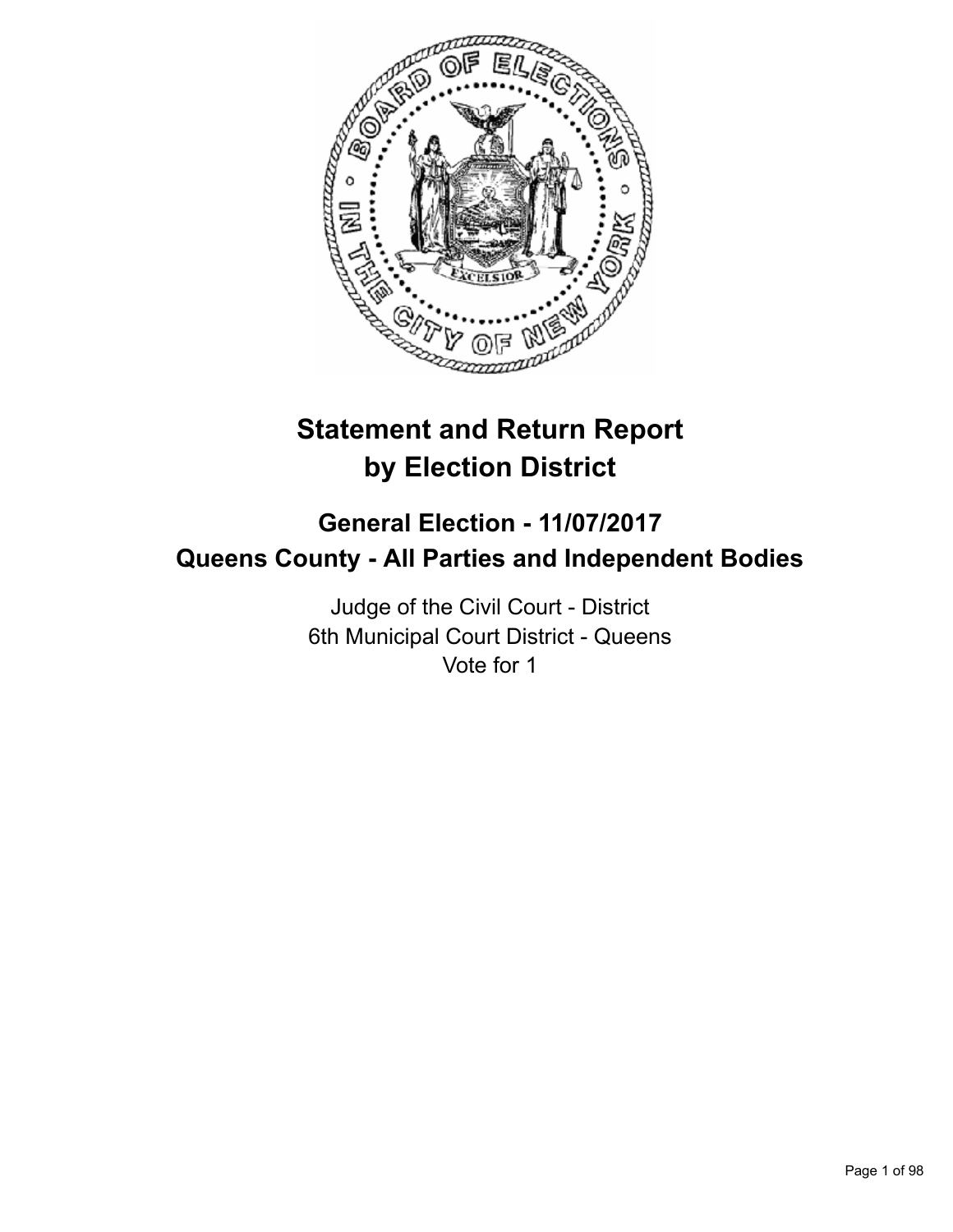

| <b>PUBLIC COUNTER</b>                                    | 229 |
|----------------------------------------------------------|-----|
| <b>MANUALLY COUNTED EMERGENCY</b>                        | 0   |
| ABSENTEE / MILITARY                                      | 10  |
| AFFIDAVIT                                                | 0   |
| <b>Total Ballots</b>                                     | 239 |
| Less - Inapplicable Federal/Special Presidential Ballots | 0   |
| <b>Total Applicable Ballots</b>                          | 239 |
| PHILLIP HOM (DEMOCRATIC)                                 | 155 |
| HENERY A. EHRHARDT (WRITE-IN)                            |     |
| UNATTRIBUTABLE WRITE-IN (WRITE-IN)                       | 2   |
| <b>Total Votes</b>                                       | 158 |
| Unrecorded                                               | 81  |

## **002/24**

| PUBLIC COUNTER                                           | 261      |
|----------------------------------------------------------|----------|
| <b>MANUALLY COUNTED EMERGENCY</b>                        | 0        |
| ABSENTEE / MILITARY                                      | 12       |
| AFFIDAVIT                                                | 3        |
| <b>Total Ballots</b>                                     | 276      |
| Less - Inapplicable Federal/Special Presidential Ballots | $\Omega$ |
| <b>Total Applicable Ballots</b>                          | 276      |
| PHILLIP HOM (DEMOCRATIC)                                 | 205      |
| <b>Total Votes</b>                                       | 205      |
| Unrecorded                                               | 71       |

| <b>PUBLIC COUNTER</b>                                    | 282 |
|----------------------------------------------------------|-----|
| <b>MANUALLY COUNTED EMERGENCY</b>                        | 0   |
| ABSENTEE / MILITARY                                      | 10  |
| <b>AFFIDAVIT</b>                                         | 2   |
| <b>Total Ballots</b>                                     | 294 |
| Less - Inapplicable Federal/Special Presidential Ballots | 0   |
| <b>Total Applicable Ballots</b>                          | 294 |
| PHILLIP HOM (DEMOCRATIC)                                 | 196 |
| STEVEN WHITE (WRITE-IN)                                  |     |
| UNCOUNTED WRITE-IN PER STATUTE (WRITE-IN)                |     |
| <b>Total Votes</b>                                       | 198 |
| Unrecorded                                               | 96  |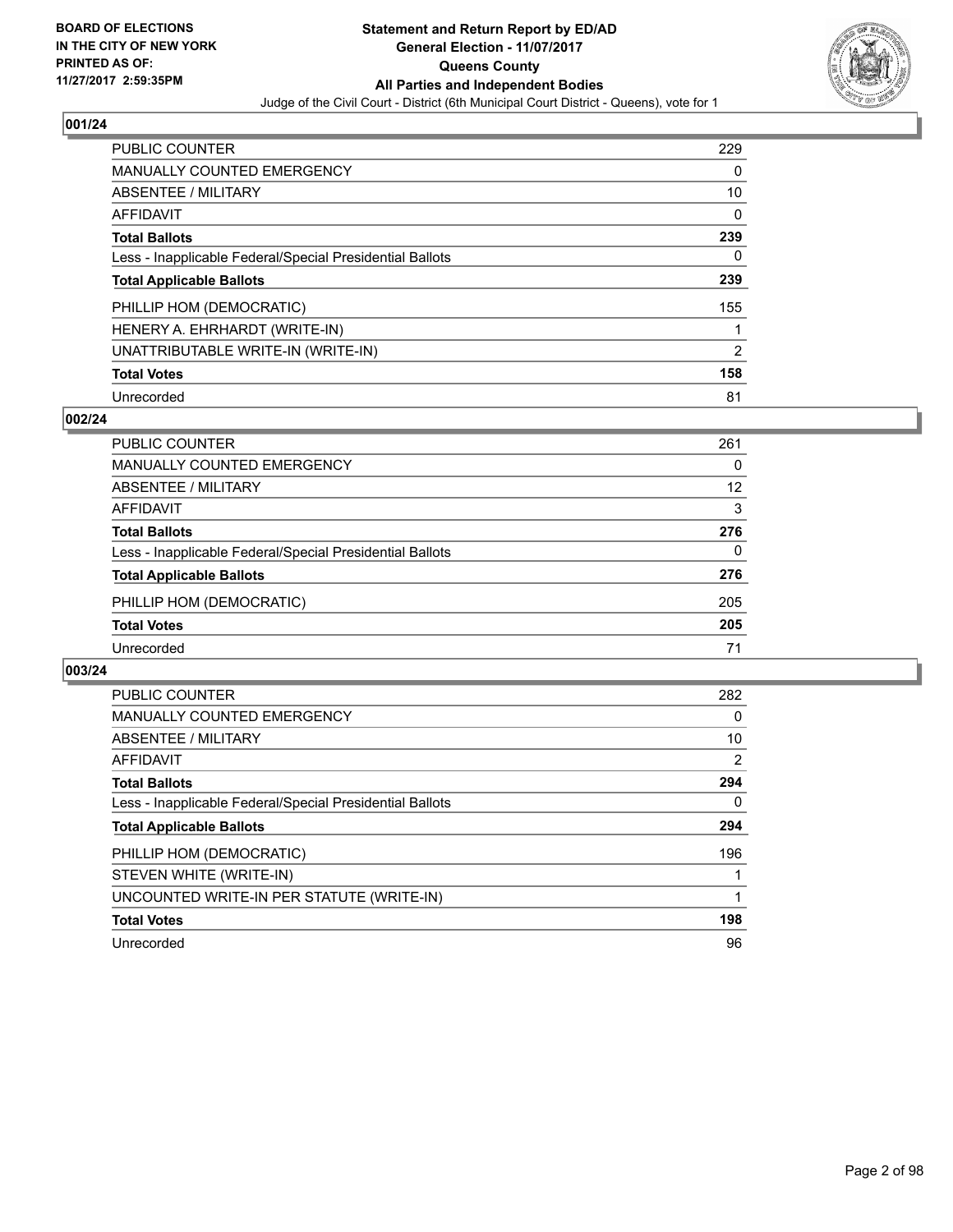

| <b>PUBLIC COUNTER</b>                                    | 204 |
|----------------------------------------------------------|-----|
| <b>MANUALLY COUNTED EMERGENCY</b>                        | 0   |
| ABSENTEE / MILITARY                                      | 10  |
| <b>AFFIDAVIT</b>                                         | 3   |
| <b>Total Ballots</b>                                     | 217 |
| Less - Inapplicable Federal/Special Presidential Ballots | 0   |
| <b>Total Applicable Ballots</b>                          | 217 |
| PHILLIP HOM (DEMOCRATIC)                                 | 144 |
| BART SIMPSON (WRITE-IN)                                  |     |
| FERNANDO A. CANDIA (WRITE-IN)                            |     |
| UNATTRIBUTABLE WRITE-IN (WRITE-IN)                       |     |
| <b>Total Votes</b>                                       | 147 |
| Unrecorded                                               | 70  |

## **009/24**

| <b>PUBLIC COUNTER</b>                                    | 13       |
|----------------------------------------------------------|----------|
| MANUALLY COUNTED EMERGENCY                               | 0        |
| ABSENTEE / MILITARY                                      | 2        |
| AFFIDAVIT                                                | 0        |
| <b>Total Ballots</b>                                     | 15       |
| Less - Inapplicable Federal/Special Presidential Ballots | $\Omega$ |
| <b>Total Applicable Ballots</b>                          | 15       |
| PHILLIP HOM (DEMOCRATIC)                                 | 12       |
| <b>Total Votes</b>                                       | 12       |
| Unrecorded                                               | 3        |

| <b>PUBLIC COUNTER</b>                                    | 188 |
|----------------------------------------------------------|-----|
| MANUALLY COUNTED EMERGENCY                               | 0   |
| ABSENTEE / MILITARY                                      | 7   |
| AFFIDAVIT                                                | 2   |
| <b>Total Ballots</b>                                     | 197 |
| Less - Inapplicable Federal/Special Presidential Ballots | 0   |
| <b>Total Applicable Ballots</b>                          | 197 |
| PHILLIP HOM (DEMOCRATIC)                                 | 124 |
| UNATTRIBUTABLE WRITE-IN (WRITE-IN)                       |     |
| <b>Total Votes</b>                                       | 125 |
| Unrecorded                                               | 72  |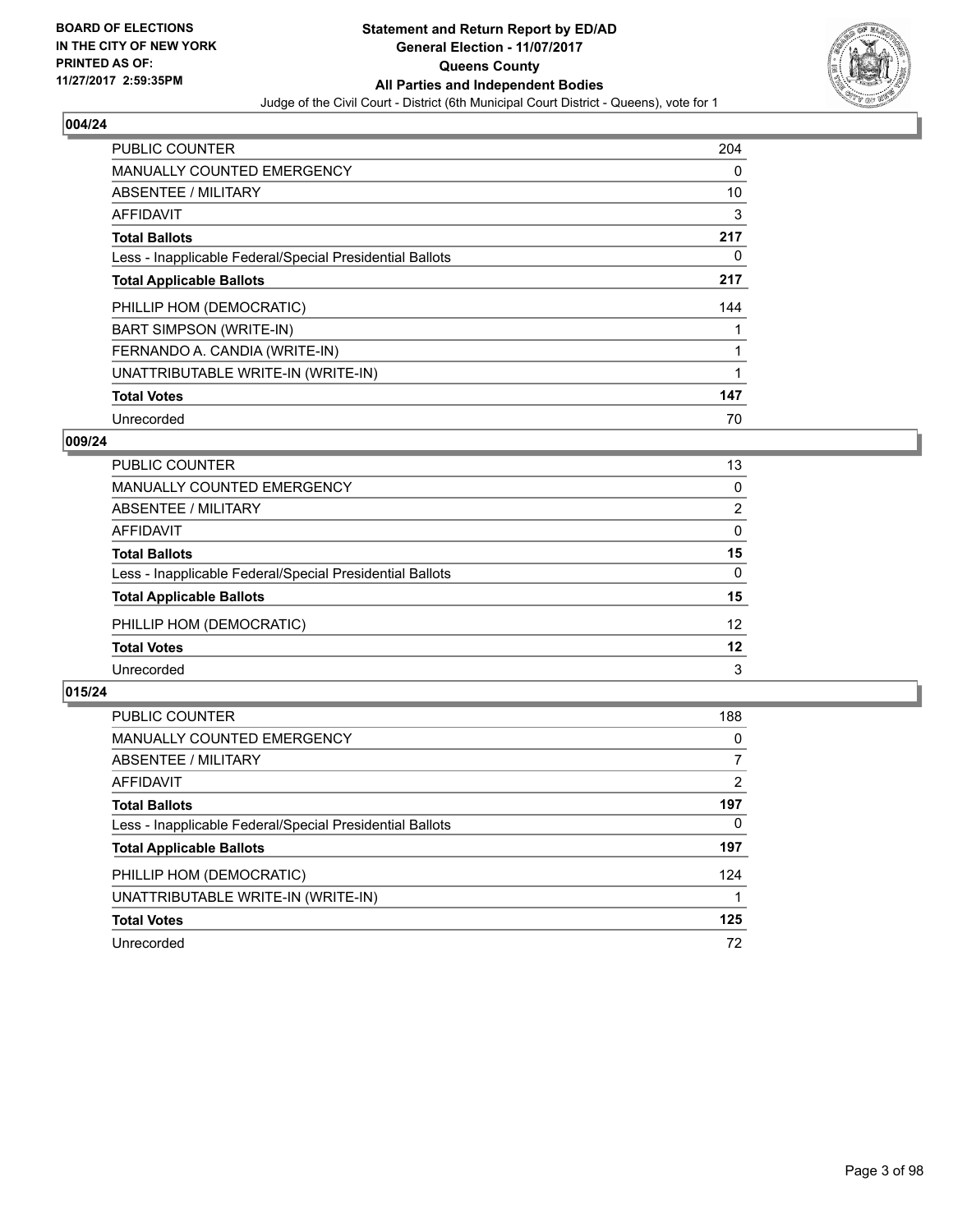

| PUBLIC COUNTER                                           | 117 |
|----------------------------------------------------------|-----|
| <b>MANUALLY COUNTED EMERGENCY</b>                        | 0   |
| ABSENTEE / MILITARY                                      | 8   |
| AFFIDAVIT                                                | 0   |
| <b>Total Ballots</b>                                     | 125 |
| Less - Inapplicable Federal/Special Presidential Ballots | 0   |
| <b>Total Applicable Ballots</b>                          | 125 |
| PHILLIP HOM (DEMOCRATIC)                                 | 78  |
| <b>Total Votes</b>                                       | 78  |
| Unrecorded                                               | 47  |

## **017/24**

| <b>PUBLIC COUNTER</b>                                    | 279            |
|----------------------------------------------------------|----------------|
| <b>MANUALLY COUNTED EMERGENCY</b>                        | 0              |
| ABSENTEE / MILITARY                                      | 27             |
| AFFIDAVIT                                                | $\overline{2}$ |
| <b>Total Ballots</b>                                     | 308            |
| Less - Inapplicable Federal/Special Presidential Ballots | 0              |
| <b>Total Applicable Ballots</b>                          | 308            |
| PHILLIP HOM (DEMOCRATIC)                                 | 206            |
| <b>BIAGIO PILATO (WRITE-IN)</b>                          |                |
| BRIAN S. SOKOLOFF (WRITE-IN)                             |                |
| <b>OWEN KIETZIES (WRITE-IN)</b>                          |                |
| UNATTRIBUTABLE WRITE-IN (WRITE-IN)                       | 1              |
| <b>Total Votes</b>                                       | 210            |
| Unrecorded                                               | 98             |
|                                                          |                |

| <b>PUBLIC COUNTER</b>                                    | 243 |
|----------------------------------------------------------|-----|
| <b>MANUALLY COUNTED EMERGENCY</b>                        | 0   |
| ABSENTEE / MILITARY                                      | 4   |
| AFFIDAVIT                                                |     |
| <b>Total Ballots</b>                                     | 248 |
| Less - Inapplicable Federal/Special Presidential Ballots | 0   |
| <b>Total Applicable Ballots</b>                          | 248 |
| PHILLIP HOM (DEMOCRATIC)                                 | 152 |
| <b>GREGORY LASAK (WRITE-IN)</b>                          |     |
| <b>Total Votes</b>                                       | 153 |
| Unrecorded                                               | 95  |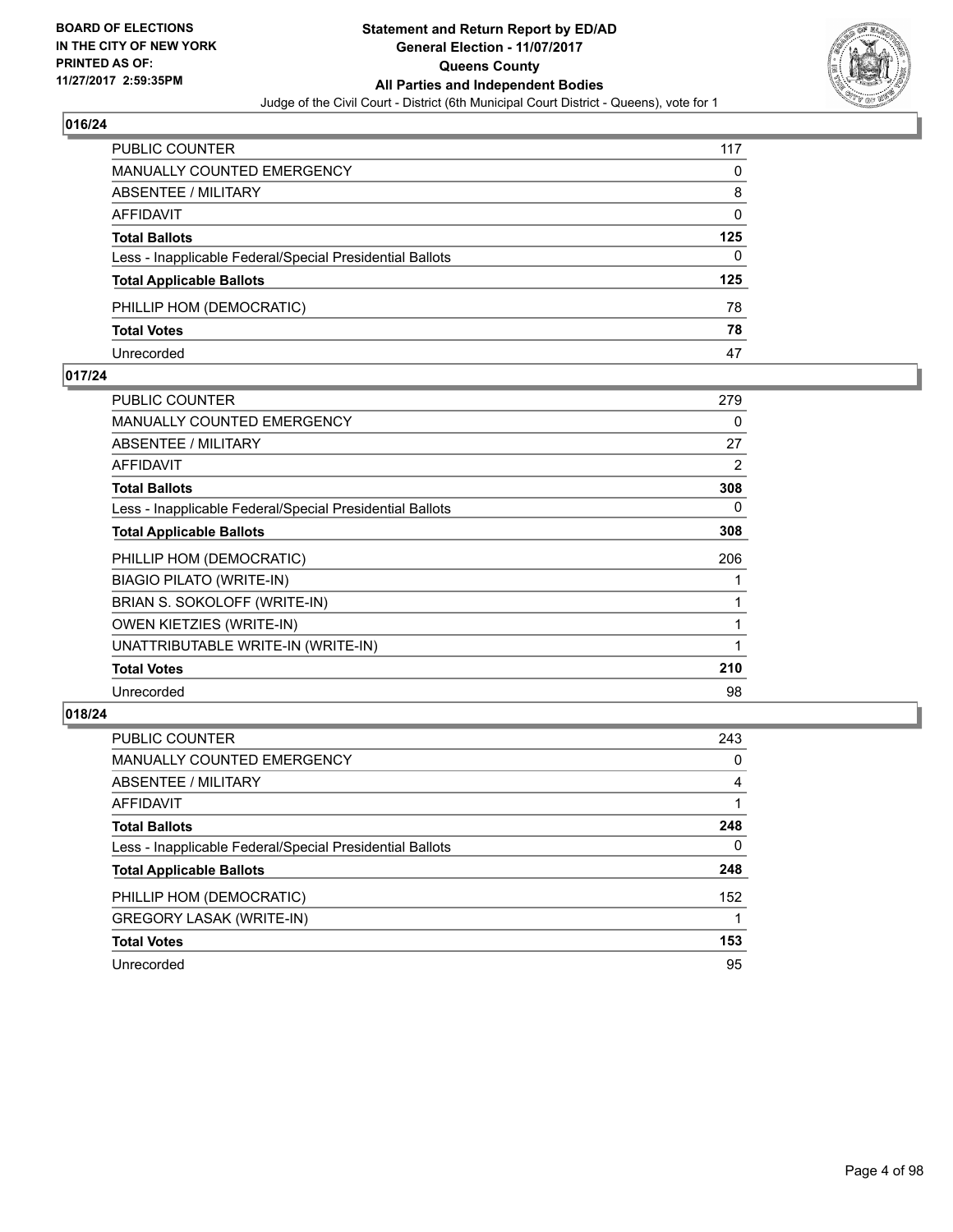

| <b>PUBLIC COUNTER</b>                                    | 352 |
|----------------------------------------------------------|-----|
| MANUALLY COUNTED EMERGENCY                               | 0   |
| ABSENTEE / MILITARY                                      | 7   |
| AFFIDAVIT                                                | 0   |
| <b>Total Ballots</b>                                     | 359 |
| Less - Inapplicable Federal/Special Presidential Ballots | 0   |
| <b>Total Applicable Ballots</b>                          | 359 |
| PHILLIP HOM (DEMOCRATIC)                                 | 231 |
| <b>JEANINE PIRRO (WRITE-IN)</b>                          |     |
| JOHN P DEPALMA (WRITE-IN)                                |     |
| MICKEY MOUSE (WRITE-IN)                                  |     |
| RONALD HUZAR (WRITE-IN)                                  |     |
| RUDY GIULIANI (WRITE-IN)                                 |     |
| <b>Total Votes</b>                                       | 236 |
| Unrecorded                                               | 123 |

#### **020/24**

| <b>PUBLIC COUNTER</b>                                    | 386            |
|----------------------------------------------------------|----------------|
| MANUALLY COUNTED EMERGENCY                               | 0              |
| ABSENTEE / MILITARY                                      | 7              |
| AFFIDAVIT                                                | $\overline{7}$ |
| <b>Total Ballots</b>                                     | 400            |
| Less - Inapplicable Federal/Special Presidential Ballots | 0              |
| <b>Total Applicable Ballots</b>                          | 400            |
| PHILLIP HOM (DEMOCRATIC)                                 | 266            |
| <b>BO DIETL (WRITE-IN)</b>                               |                |
| <b>GEORGE LEVY (WRITE-IN)</b>                            |                |
| JOSEPH PAPAZISSIS (WRITE-IN)                             |                |
| <b>Total Votes</b>                                       | 269            |
| Unrecorded                                               | 131            |

| <b>PUBLIC COUNTER</b>                                    | 393      |
|----------------------------------------------------------|----------|
| <b>MANUALLY COUNTED EMERGENCY</b>                        | 0        |
| ABSENTEE / MILITARY                                      | 13       |
| AFFIDAVIT                                                | 4        |
| <b>Total Ballots</b>                                     | 410      |
| Less - Inapplicable Federal/Special Presidential Ballots | $\Omega$ |
| <b>Total Applicable Ballots</b>                          | 410      |
| PHILLIP HOM (DEMOCRATIC)                                 | 270      |
| ABBEY F. GOLDSTEIN (WRITE-IN)                            |          |
| <b>Total Votes</b>                                       | 271      |
| Unrecorded                                               | 139      |
|                                                          |          |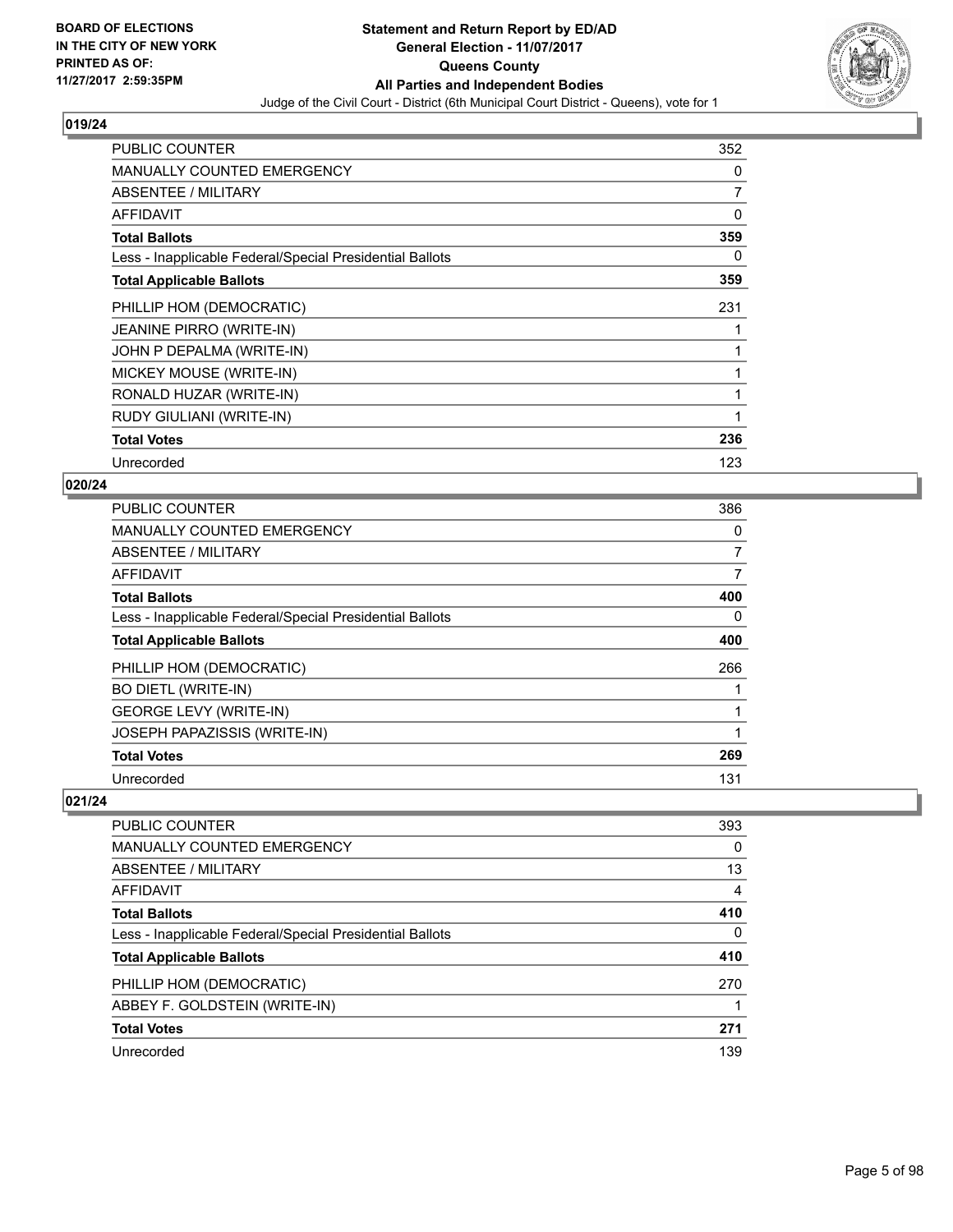

| <b>PUBLIC COUNTER</b>                                    | 257 |
|----------------------------------------------------------|-----|
| MANUALLY COUNTED EMERGENCY                               | 0   |
| ABSENTEE / MILITARY                                      | 8   |
| AFFIDAVIT                                                | 1   |
| <b>Total Ballots</b>                                     | 266 |
| Less - Inapplicable Federal/Special Presidential Ballots | 0   |
| <b>Total Applicable Ballots</b>                          | 266 |
| PHILLIP HOM (DEMOCRATIC)                                 | 177 |
| BRIAN PHILLIPS (WRITE-IN)                                |     |
| DOUGLAS MICHAELS (WRITE-IN)                              |     |
| JIMMY KIMMEL (WRITE-IN)                                  |     |
| JOEL BLUMENFELD (WRITE-IN)                               |     |
| UNATTRIBUTABLE WRITE-IN (WRITE-IN)                       |     |
| <b>Total Votes</b>                                       | 182 |
| Unrecorded                                               | 84  |

#### **023/24**

| PUBLIC COUNTER                                           | 41       |
|----------------------------------------------------------|----------|
| MANUALLY COUNTED EMERGENCY                               | 0        |
| <b>ABSENTEE / MILITARY</b>                               | 3        |
| AFFIDAVIT                                                | $\Omega$ |
| <b>Total Ballots</b>                                     | 44       |
| Less - Inapplicable Federal/Special Presidential Ballots | $\Omega$ |
| <b>Total Applicable Ballots</b>                          | 44       |
| PHILLIP HOM (DEMOCRATIC)                                 | 28       |
| <b>Total Votes</b>                                       | 28       |
| Unrecorded                                               | 16       |

| PUBLIC COUNTER                                           | 47 |
|----------------------------------------------------------|----|
| MANUALLY COUNTED EMERGENCY                               | 0  |
| ABSENTEE / MILITARY                                      | 2  |
| AFFIDAVIT                                                |    |
| <b>Total Ballots</b>                                     | 50 |
| Less - Inapplicable Federal/Special Presidential Ballots | 0  |
| <b>Total Applicable Ballots</b>                          | 50 |
| PHILLIP HOM (DEMOCRATIC)                                 | 36 |
| <b>Total Votes</b>                                       | 36 |
| Unrecorded                                               | 14 |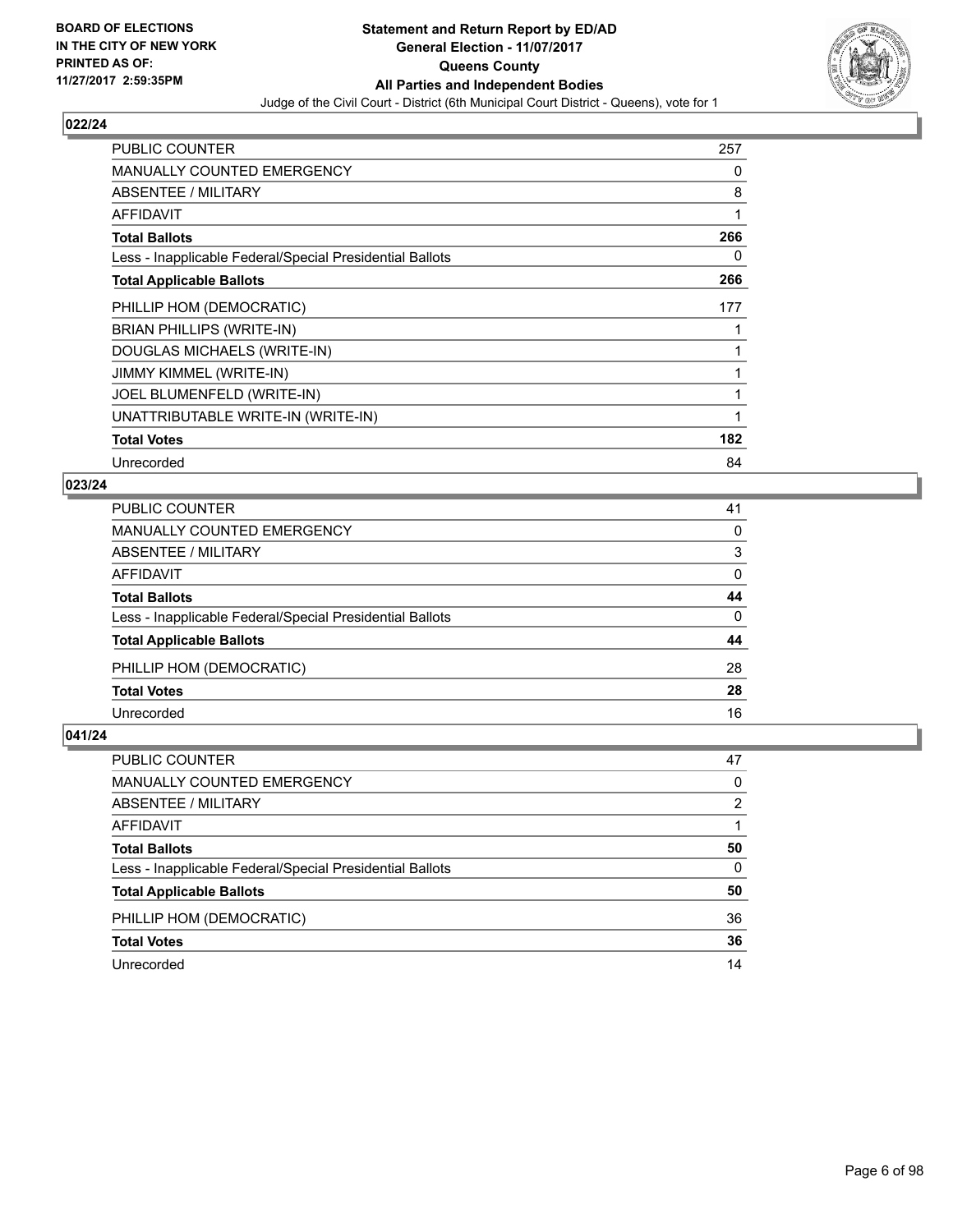

| PUBLIC COUNTER                                           | 104 |
|----------------------------------------------------------|-----|
| <b>MANUALLY COUNTED EMERGENCY</b>                        | 0   |
| <b>ABSENTEE / MILITARY</b>                               |     |
| <b>AFFIDAVIT</b>                                         | 0   |
| <b>Total Ballots</b>                                     | 111 |
| Less - Inapplicable Federal/Special Presidential Ballots | 0   |
| <b>Total Applicable Ballots</b>                          | 111 |
| PHILLIP HOM (DEMOCRATIC)                                 | 85  |
| VICTORIA WAITHE (WRITE-IN)                               |     |
| <b>Total Votes</b>                                       | 86  |
| Unrecorded                                               | 25  |

## **049/24**

| <b>PUBLIC COUNTER</b>                                    | 341 |
|----------------------------------------------------------|-----|
| MANUALLY COUNTED EMERGENCY                               | 0   |
| ABSENTEE / MILITARY                                      |     |
| AFFIDAVIT                                                |     |
| <b>Total Ballots</b>                                     | 343 |
| Less - Inapplicable Federal/Special Presidential Ballots | 0   |
| <b>Total Applicable Ballots</b>                          | 343 |
| PHILLIP HOM (DEMOCRATIC)                                 | 242 |
| <b>BRUCE PRAVDA (WRITE-IN)</b>                           |     |
| JORGE I MONTOYA (WRITE-IN)                               |     |
| <b>Total Votes</b>                                       | 244 |
| Unrecorded                                               | 99  |

| <b>Total Votes</b>                                       | 0        |
|----------------------------------------------------------|----------|
| PHILLIP HOM (DEMOCRATIC)                                 | 0        |
| <b>Total Applicable Ballots</b>                          | 0        |
| Less - Inapplicable Federal/Special Presidential Ballots | 0        |
| <b>Total Ballots</b>                                     | 0        |
| AFFIDAVIT                                                | 0        |
| ABSENTEE / MILITARY                                      | $\Omega$ |
| MANUALLY COUNTED EMERGENCY                               | 0        |
| PUBLIC COUNTER                                           | 0        |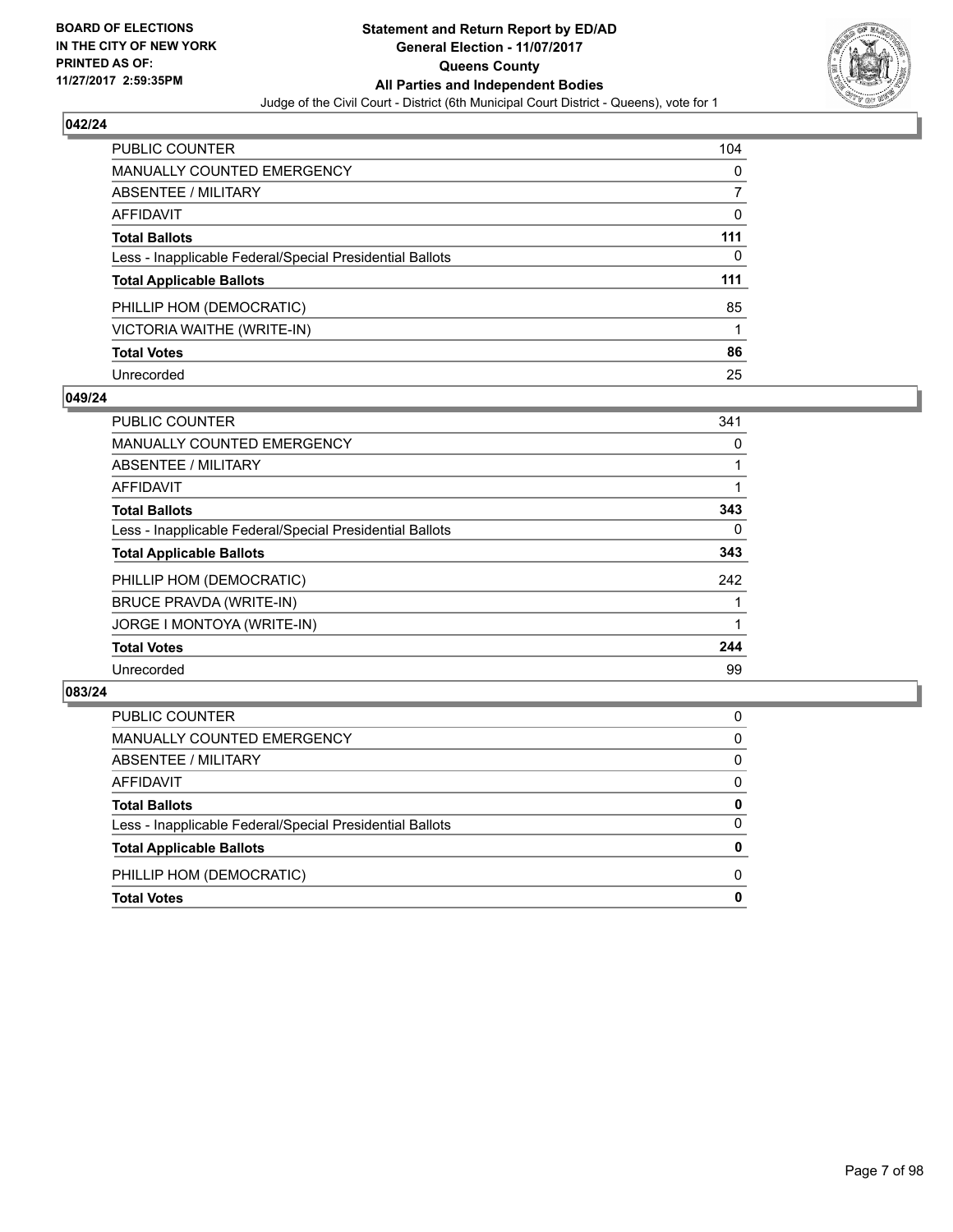

| <b>PUBLIC COUNTER</b>                                    | 273 |
|----------------------------------------------------------|-----|
| <b>MANUALLY COUNTED EMERGENCY</b>                        | 0   |
| ABSENTEE / MILITARY                                      | 13  |
| AFFIDAVIT                                                | 2   |
| <b>Total Ballots</b>                                     | 288 |
| Less - Inapplicable Federal/Special Presidential Ballots | 0   |
| <b>Total Applicable Ballots</b>                          | 288 |
| PHILLIP HOM (DEMOCRATIC)                                 | 185 |
| <b>Total Votes</b>                                       | 185 |
| Unrecorded                                               | 103 |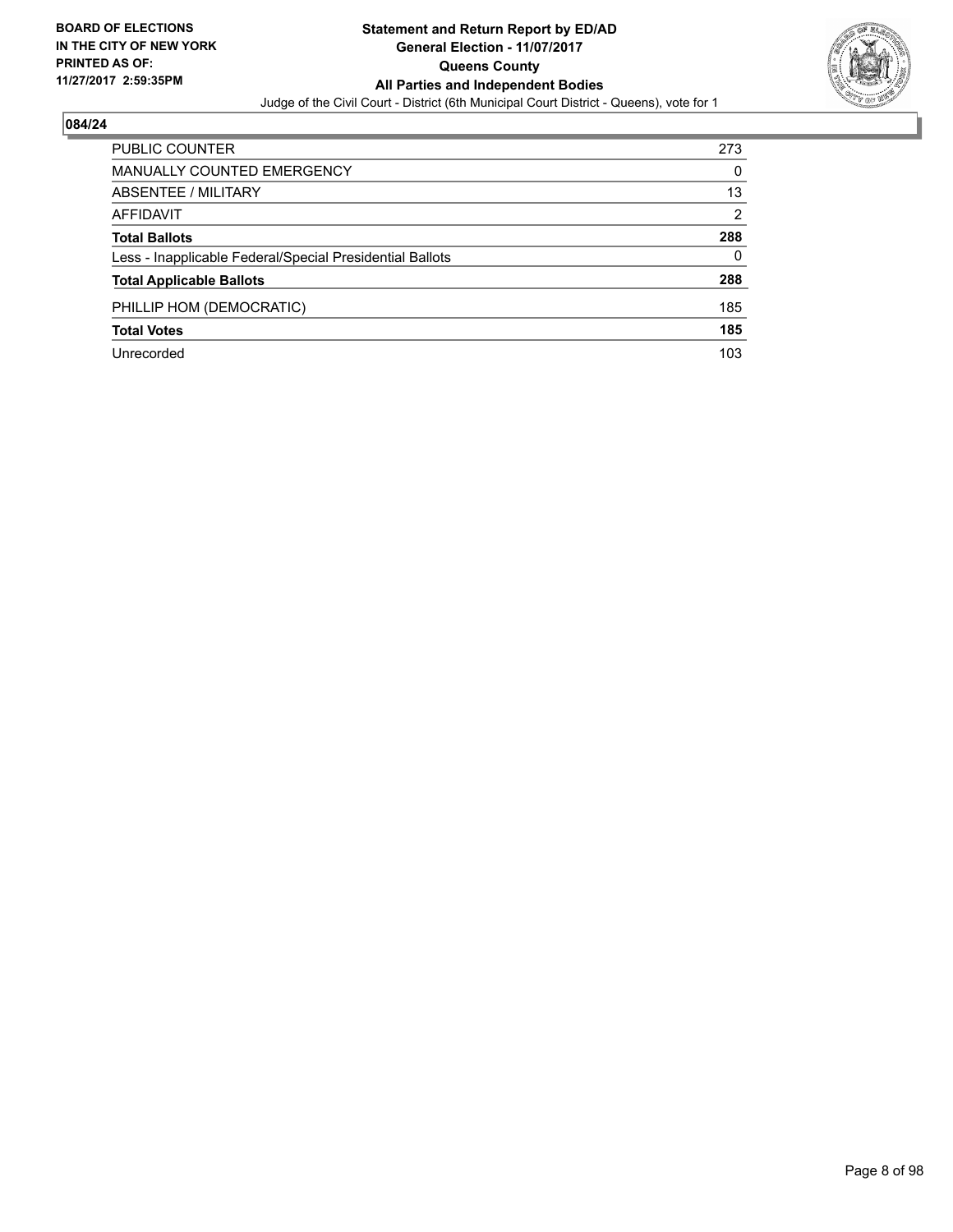

| <b>PUBLIC COUNTER</b>                                    | 146 |
|----------------------------------------------------------|-----|
| <b>MANUALLY COUNTED EMERGENCY</b>                        | 0   |
| ABSENTEE / MILITARY                                      | 4   |
| <b>AFFIDAVIT</b>                                         | 0   |
| <b>Total Ballots</b>                                     | 150 |
| Less - Inapplicable Federal/Special Presidential Ballots | 0   |
| <b>Total Applicable Ballots</b>                          | 150 |
| PHILLIP HOM (DEMOCRATIC)                                 | 110 |
| ADAM GOLDSMITH (WRITE-IN)                                |     |
| <b>Total Votes</b>                                       | 111 |
| Unrecorded                                               | 39  |

## **002/25**

| <b>PUBLIC COUNTER</b>                                    | 25       |
|----------------------------------------------------------|----------|
| <b>MANUALLY COUNTED EMERGENCY</b>                        | 0        |
| ABSENTEE / MILITARY                                      | 0        |
| AFFIDAVIT                                                | 0        |
| <b>Total Ballots</b>                                     | 25       |
| Less - Inapplicable Federal/Special Presidential Ballots | $\Omega$ |
| <b>Total Applicable Ballots</b>                          | 25       |
| PHILLIP HOM (DEMOCRATIC)                                 | 12       |
| <b>Total Votes</b>                                       | 12       |
| Unrecorded                                               | 13       |
|                                                          |          |

| <b>PUBLIC COUNTER</b>                                    | 257 |
|----------------------------------------------------------|-----|
| <b>MANUALLY COUNTED EMERGENCY</b>                        | 0   |
| ABSENTEE / MILITARY                                      | 6   |
| <b>AFFIDAVIT</b>                                         | 0   |
| <b>Total Ballots</b>                                     | 263 |
| Less - Inapplicable Federal/Special Presidential Ballots | 0   |
| <b>Total Applicable Ballots</b>                          | 263 |
| PHILLIP HOM (DEMOCRATIC)                                 | 185 |
| UNATTRIBUTABLE WRITE-IN (WRITE-IN)                       |     |
| <b>Total Votes</b>                                       | 186 |
| Unrecorded                                               | 77  |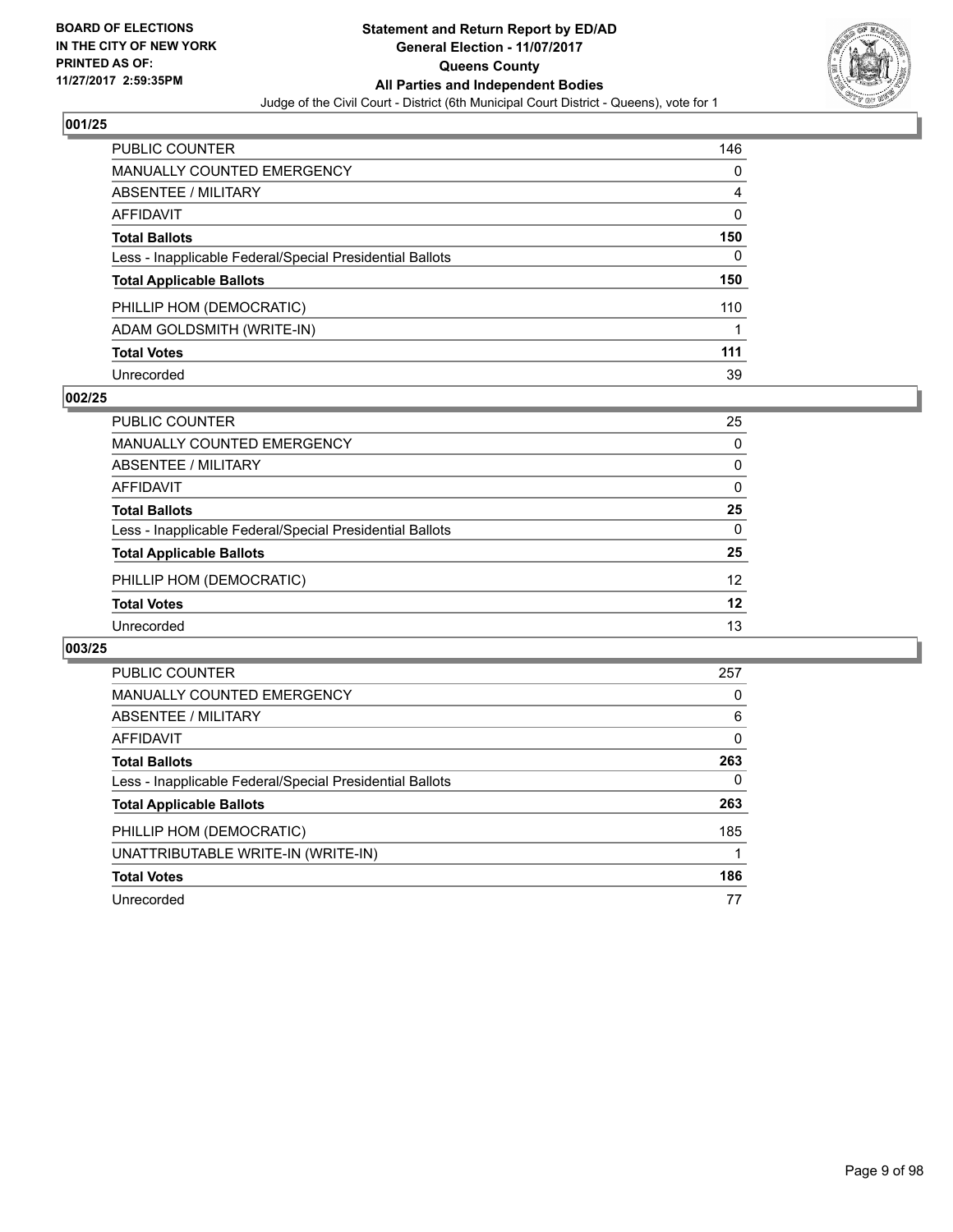

| PUBLIC COUNTER                                           | 214 |
|----------------------------------------------------------|-----|
| <b>MANUALLY COUNTED EMERGENCY</b>                        | 0   |
| ABSENTEE / MILITARY                                      |     |
| AFFIDAVIT                                                | 4   |
| <b>Total Ballots</b>                                     | 219 |
| Less - Inapplicable Federal/Special Presidential Ballots | 0   |
| <b>Total Applicable Ballots</b>                          | 219 |
| PHILLIP HOM (DEMOCRATIC)                                 | 145 |
| UNATTRIBUTABLE WRITE-IN (WRITE-IN)                       | 2   |
| <b>Total Votes</b>                                       | 147 |
| Unrecorded                                               | 72  |

## **006/25**

| PUBLIC COUNTER                                           | 128      |
|----------------------------------------------------------|----------|
| <b>MANUALLY COUNTED EMERGENCY</b>                        | 0        |
| ABSENTEE / MILITARY                                      | 34       |
| AFFIDAVIT                                                |          |
| <b>Total Ballots</b>                                     | 163      |
| Less - Inapplicable Federal/Special Presidential Ballots | $\Omega$ |
| <b>Total Applicable Ballots</b>                          | 163      |
| PHILLIP HOM (DEMOCRATIC)                                 | 111      |
| <b>Total Votes</b>                                       | 111      |
| Unrecorded                                               | 52       |
|                                                          |          |

## **007/25**

| PUBLIC COUNTER                                           | 145 |
|----------------------------------------------------------|-----|
| <b>MANUALLY COUNTED EMERGENCY</b>                        | 0   |
| ABSENTEE / MILITARY                                      | 3   |
| AFFIDAVIT                                                |     |
| <b>Total Ballots</b>                                     | 149 |
| Less - Inapplicable Federal/Special Presidential Ballots | 0   |
| <b>Total Applicable Ballots</b>                          | 149 |
| PHILLIP HOM (DEMOCRATIC)                                 | 117 |
| <b>Total Votes</b>                                       | 117 |
| Unrecorded                                               | 32  |

| <b>PUBLIC COUNTER</b>                                    | 163      |
|----------------------------------------------------------|----------|
| <b>MANUALLY COUNTED EMERGENCY</b>                        | 0        |
| <b>ABSENTEE / MILITARY</b>                               | 5        |
| <b>AFFIDAVIT</b>                                         | 0        |
| <b>Total Ballots</b>                                     | 168      |
| Less - Inapplicable Federal/Special Presidential Ballots | $\Omega$ |
| <b>Total Applicable Ballots</b>                          | 168      |
| PHILLIP HOM (DEMOCRATIC)                                 | 99       |
| <b>Total Votes</b>                                       | 99       |
| Unrecorded                                               | 69       |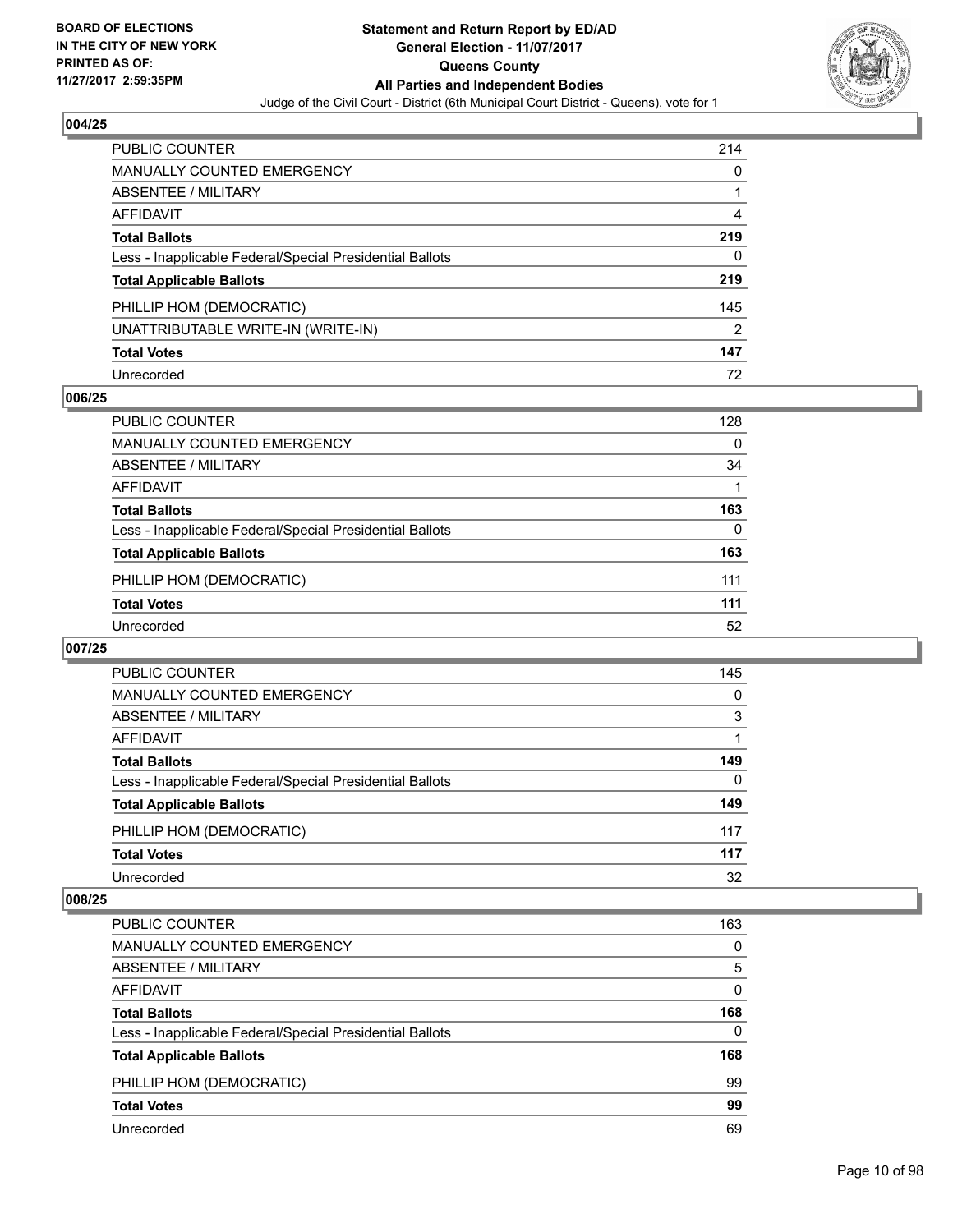

| PUBLIC COUNTER                                           | 53           |
|----------------------------------------------------------|--------------|
| <b>MANUALLY COUNTED EMERGENCY</b>                        | 0            |
| <b>ABSENTEE / MILITARY</b>                               | 3            |
| AFFIDAVIT                                                | 0            |
| <b>Total Ballots</b>                                     | 56           |
| Less - Inapplicable Federal/Special Presidential Ballots | $\mathbf{0}$ |
| <b>Total Applicable Ballots</b>                          | 56           |
| PHILLIP HOM (DEMOCRATIC)                                 | 43           |
| JUDY SMITH (WRITE-IN)                                    |              |
| <b>Total Votes</b>                                       | 44           |
| Unrecorded                                               | 12           |

## **010/25**

| PUBLIC COUNTER                                           | 137 |
|----------------------------------------------------------|-----|
| MANUALLY COUNTED EMERGENCY                               | 0   |
| ABSENTEE / MILITARY                                      |     |
| AFFIDAVIT                                                | 0   |
| <b>Total Ballots</b>                                     | 138 |
| Less - Inapplicable Federal/Special Presidential Ballots | 0   |
| <b>Total Applicable Ballots</b>                          | 138 |
| PHILLIP HOM (DEMOCRATIC)                                 | 94  |
| RUDY GULIANI (WRITE-IN)                                  |     |
| <b>Total Votes</b>                                       | 95  |
| Unrecorded                                               | 43  |

| <b>PUBLIC COUNTER</b>                                    | 205 |
|----------------------------------------------------------|-----|
| <b>MANUALLY COUNTED EMERGENCY</b>                        | 0   |
| <b>ABSENTEE / MILITARY</b>                               | 6   |
| <b>AFFIDAVIT</b>                                         |     |
| <b>Total Ballots</b>                                     | 212 |
| Less - Inapplicable Federal/Special Presidential Ballots | 0   |
| <b>Total Applicable Ballots</b>                          | 212 |
| PHILLIP HOM (DEMOCRATIC)                                 | 130 |
| GIL WINOKUR (WRITE-IN)                                   | 2   |
| RORY I. LANCMAN (WRITE-IN)                               |     |
| <b>Total Votes</b>                                       | 133 |
| Unrecorded                                               | 79  |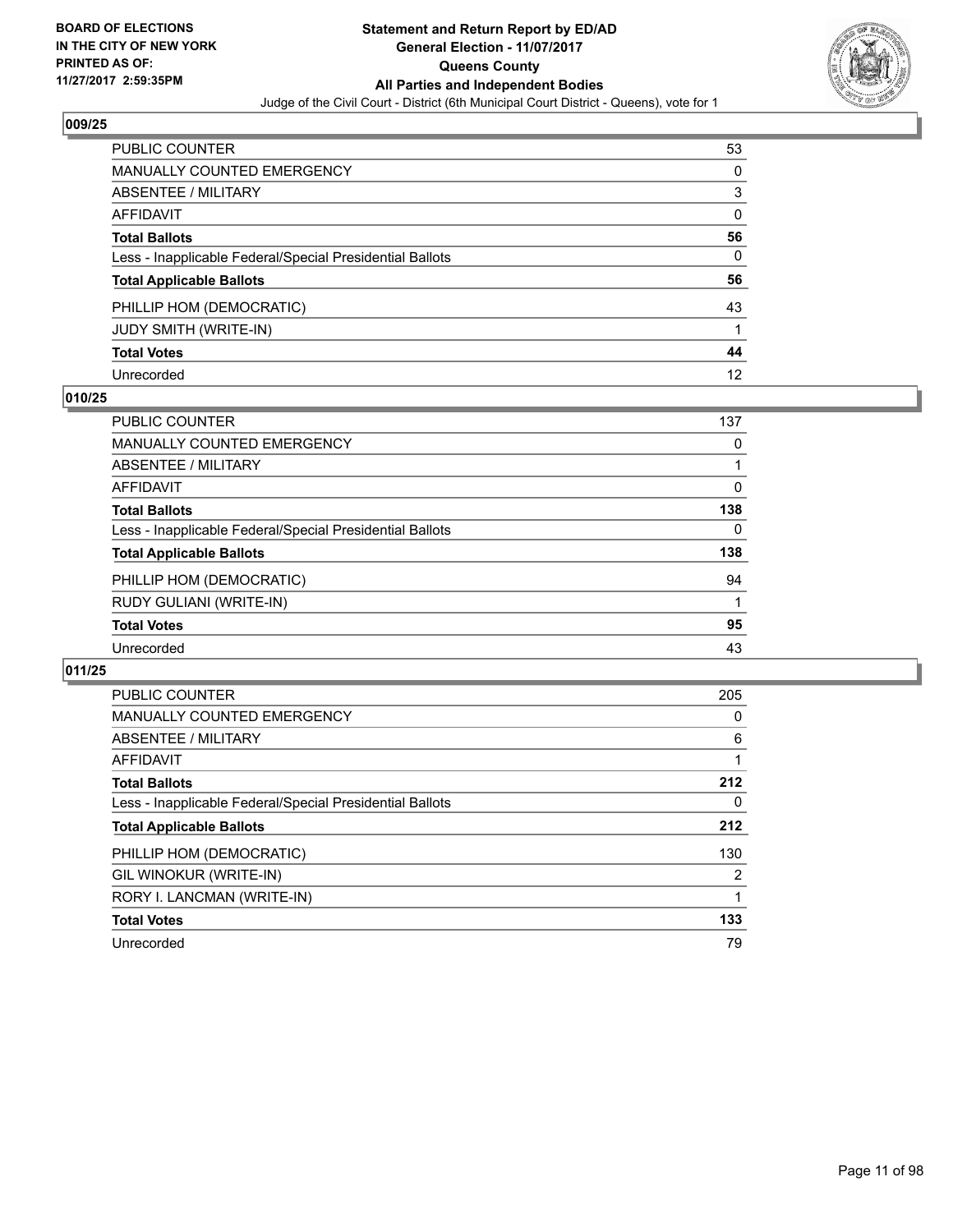

| <b>PUBLIC COUNTER</b>                                    | 209 |
|----------------------------------------------------------|-----|
| MANUALLY COUNTED EMERGENCY                               | 0   |
| ABSENTEE / MILITARY                                      | 8   |
| <b>AFFIDAVIT</b>                                         | 0   |
| <b>Total Ballots</b>                                     | 217 |
| Less - Inapplicable Federal/Special Presidential Ballots | 0   |
| <b>Total Applicable Ballots</b>                          | 217 |
| PHILLIP HOM (DEMOCRATIC)                                 | 135 |
| ANNA HISHTYER (WRITE-IN)                                 |     |
| DAVID EDWARD LEVY (WRITE-IN)                             | 1   |
| DAVID STANOLVICH (WRITE-IN)                              | 1   |
| <b>JUSTICE FLARENCE THOMAS (WRITE-IN)</b>                | 1   |
| UNATTRIBUTABLE WRITE-IN (WRITE-IN)                       | 2   |
| <b>Total Votes</b>                                       | 141 |
| Unrecorded                                               | 76  |

## **013/25**

| PUBLIC COUNTER                                           | 226 |
|----------------------------------------------------------|-----|
| <b>MANUALLY COUNTED EMERGENCY</b>                        | 0   |
| <b>ABSENTEE / MILITARY</b>                               | 3   |
| AFFIDAVIT                                                | 2   |
| <b>Total Ballots</b>                                     | 231 |
| Less - Inapplicable Federal/Special Presidential Ballots | 0   |
| <b>Total Applicable Ballots</b>                          | 231 |
| PHILLIP HOM (DEMOCRATIC)                                 | 153 |
| ELLIE REILLY (WRITE-IN)                                  |     |
| <b>Total Votes</b>                                       | 154 |
| Unrecorded                                               | 77  |

| PUBLIC COUNTER                                           | 251 |
|----------------------------------------------------------|-----|
| <b>MANUALLY COUNTED EMERGENCY</b>                        | 0   |
| ABSENTEE / MILITARY                                      | 11  |
| AFFIDAVIT                                                | 0   |
| <b>Total Ballots</b>                                     | 262 |
| Less - Inapplicable Federal/Special Presidential Ballots | 0   |
| <b>Total Applicable Ballots</b>                          | 262 |
| PHILLIP HOM (DEMOCRATIC)                                 | 156 |
| ANTHONY WEINER (WRITE-IN)                                |     |
| JOHN L. JANCE (WRITE-IN)                                 |     |
| USMAN ALI CHOHAN (WRITE-IN)                              | 1   |
| <b>Total Votes</b>                                       | 159 |
| Unrecorded                                               | 103 |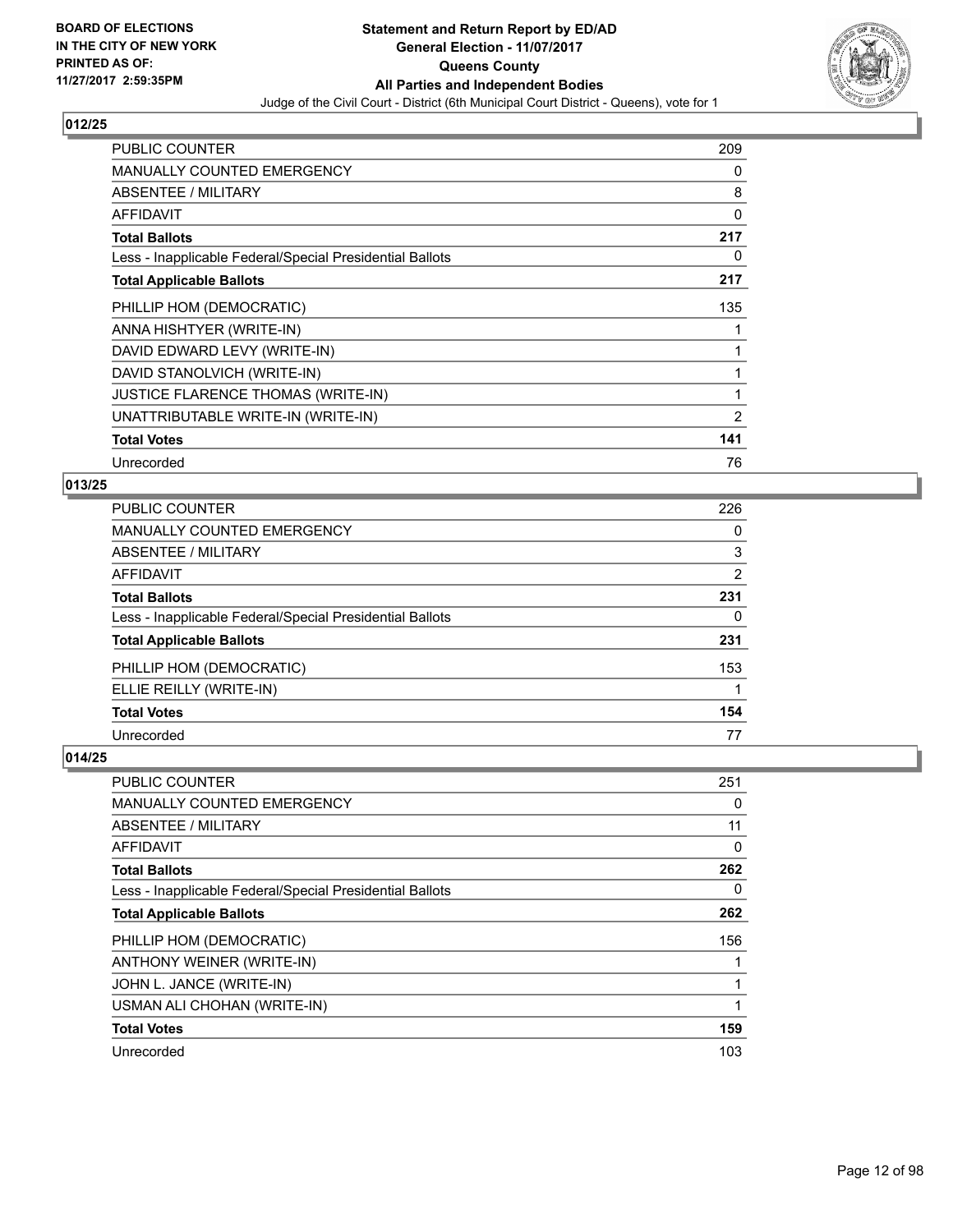

| PUBLIC COUNTER                                           | 195 |
|----------------------------------------------------------|-----|
| <b>MANUALLY COUNTED EMERGENCY</b>                        | 0   |
| ABSENTEE / MILITARY                                      | 7   |
| AFFIDAVIT                                                |     |
| <b>Total Ballots</b>                                     | 203 |
| Less - Inapplicable Federal/Special Presidential Ballots | 0   |
| <b>Total Applicable Ballots</b>                          | 203 |
| PHILLIP HOM (DEMOCRATIC)                                 | 140 |
| <b>RUDY GIULIANI (WRITE-IN)</b>                          |     |
| UNATTRIBUTABLE WRITE-IN (WRITE-IN)                       | 2   |
| <b>Total Votes</b>                                       | 143 |
| Unrecorded                                               | 60  |

## **016/25**

| <b>PUBLIC COUNTER</b>                                    | 195 |
|----------------------------------------------------------|-----|
| <b>MANUALLY COUNTED EMERGENCY</b>                        | 0   |
| ABSENTEE / MILITARY                                      | 4   |
| <b>AFFIDAVIT</b>                                         |     |
| <b>Total Ballots</b>                                     | 200 |
| Less - Inapplicable Federal/Special Presidential Ballots | 0   |
| <b>Total Applicable Ballots</b>                          | 200 |
| PHILLIP HOM (DEMOCRATIC)                                 | 116 |
| DAVID DUHAN (WRITE-IN)                                   |     |
| <b>JEANINE PIRRO (WRITE-IN)</b>                          |     |
| UNATTRIBUTABLE WRITE-IN (WRITE-IN)                       | 2   |
| <b>Total Votes</b>                                       | 120 |
| Unrecorded                                               | 80  |

| <b>PUBLIC COUNTER</b>                                    | 227 |
|----------------------------------------------------------|-----|
| <b>MANUALLY COUNTED EMERGENCY</b>                        | 0   |
| ABSENTEE / MILITARY                                      | 3   |
| AFFIDAVIT                                                |     |
| <b>Total Ballots</b>                                     | 231 |
| Less - Inapplicable Federal/Special Presidential Ballots | 0   |
| <b>Total Applicable Ballots</b>                          | 231 |
| PHILLIP HOM (DEMOCRATIC)                                 | 164 |
| JOSEPH R. CONCANNON (WRITE-IN)                           |     |
| KATHLEEN N. DOHERTY (WRITE-IN)                           | 2   |
| LEE FAGAN (WRITE-IN)                                     | 1   |
| <b>Total Votes</b>                                       | 168 |
| Unrecorded                                               | 63  |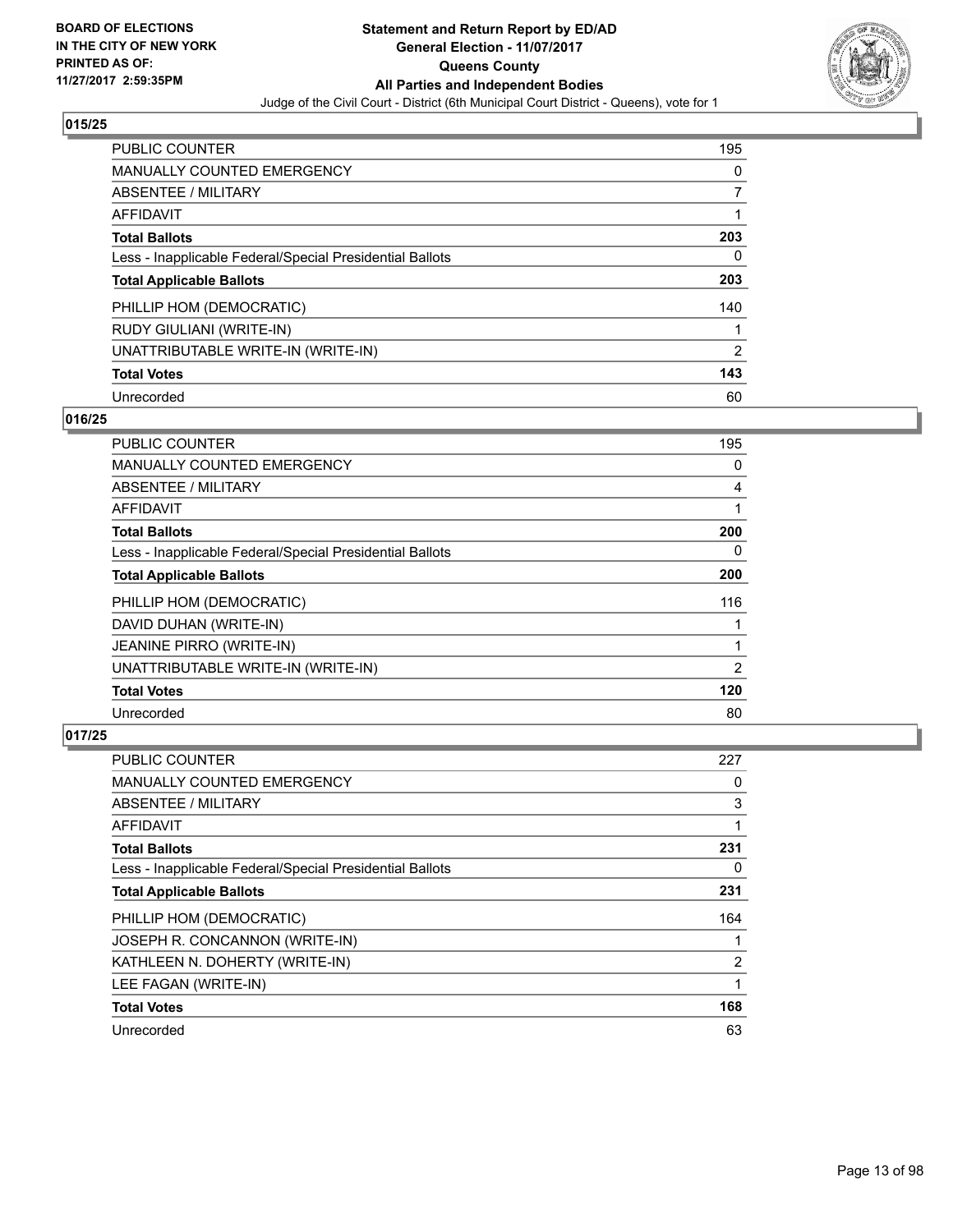

| <b>PUBLIC COUNTER</b>                                    | 223 |
|----------------------------------------------------------|-----|
| <b>MANUALLY COUNTED EMERGENCY</b>                        | 0   |
| <b>ABSENTEE / MILITARY</b>                               | 9   |
| <b>AFFIDAVIT</b>                                         | 3   |
| <b>Total Ballots</b>                                     | 235 |
| Less - Inapplicable Federal/Special Presidential Ballots | 0   |
| <b>Total Applicable Ballots</b>                          | 235 |
| PHILLIP HOM (DEMOCRATIC)                                 | 172 |
| UNATTRIBUTABLE WRITE-IN (WRITE-IN)                       | 2   |
| <b>Total Votes</b>                                       | 174 |
| Unrecorded                                               | 61  |

## **019/25**

| <b>PUBLIC COUNTER</b>                                    | 240 |
|----------------------------------------------------------|-----|
| <b>MANUALLY COUNTED EMERGENCY</b>                        | 0   |
| <b>ABSENTEE / MILITARY</b>                               | 13  |
| <b>AFFIDAVIT</b>                                         |     |
| <b>Total Ballots</b>                                     | 254 |
| Less - Inapplicable Federal/Special Presidential Ballots | 0   |
| <b>Total Applicable Ballots</b>                          | 254 |
| PHILLIP HOM (DEMOCRATIC)                                 | 197 |
| NATHAN TENENBAUM (WRITE-IN)                              |     |
| ROBERT HARPER (WRITE-IN)                                 |     |
| <b>Total Votes</b>                                       | 199 |
| Unrecorded                                               | 55  |

| <b>PUBLIC COUNTER</b>                                    | 252 |
|----------------------------------------------------------|-----|
| MANUALLY COUNTED EMERGENCY                               | 0   |
| ABSENTEE / MILITARY                                      | 9   |
| AFFIDAVIT                                                | 2   |
| <b>Total Ballots</b>                                     | 263 |
| Less - Inapplicable Federal/Special Presidential Ballots | 0   |
| <b>Total Applicable Ballots</b>                          | 263 |
| PHILLIP HOM (DEMOCRATIC)                                 | 183 |
| <b>GREG POPOVICH (WRITE-IN)</b>                          |     |
| <b>Total Votes</b>                                       | 184 |
| Unrecorded                                               | 79  |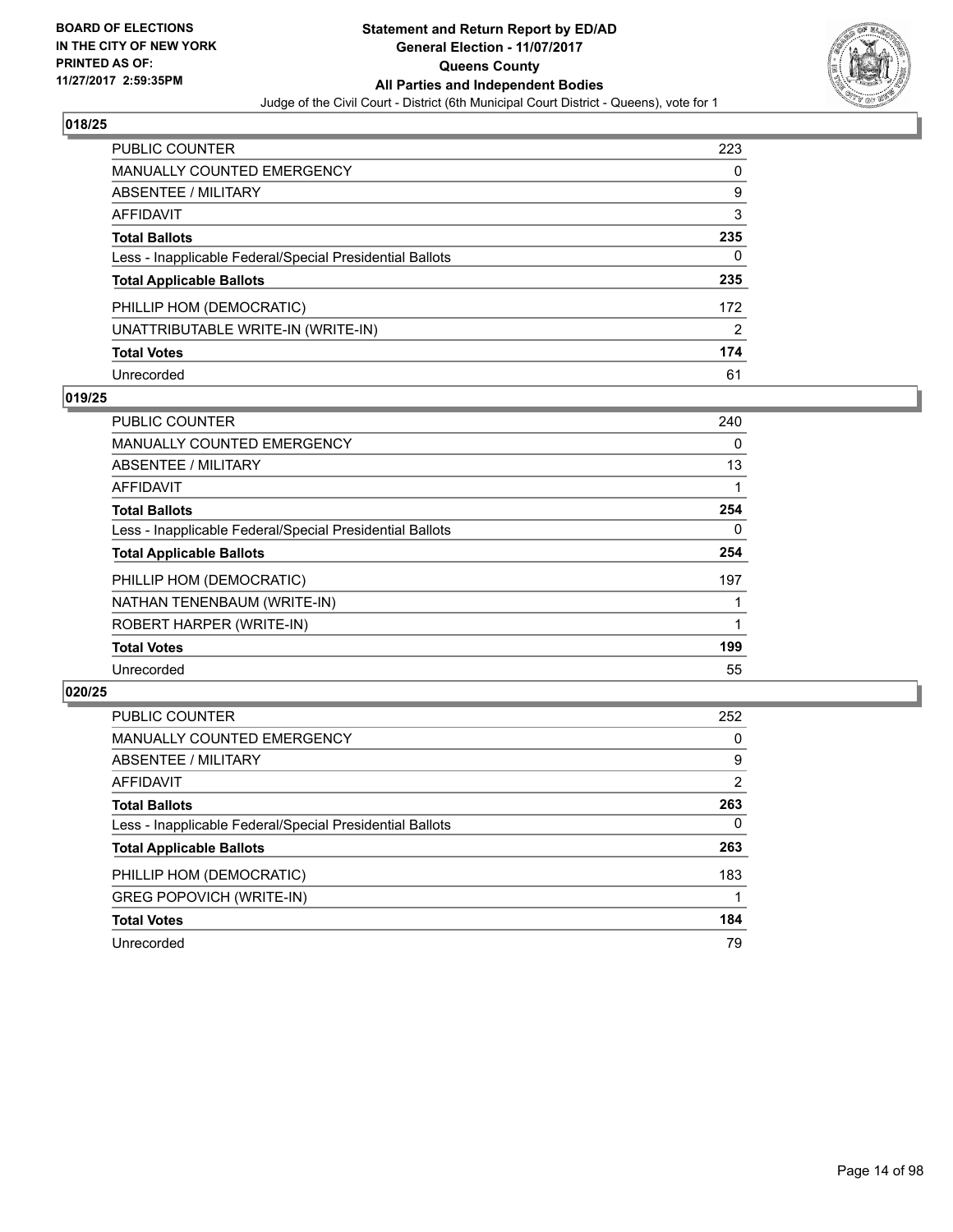

| <b>PUBLIC COUNTER</b>                                    | 215 |
|----------------------------------------------------------|-----|
| <b>MANUALLY COUNTED EMERGENCY</b>                        | 0   |
| <b>ABSENTEE / MILITARY</b>                               | 6   |
| <b>AFFIDAVIT</b>                                         | 3   |
| <b>Total Ballots</b>                                     | 224 |
| Less - Inapplicable Federal/Special Presidential Ballots | 0   |
| <b>Total Applicable Ballots</b>                          | 224 |
| PHILLIP HOM (DEMOCRATIC)                                 | 129 |
| HARRY MORDSIMAN (WRITE-IN)                               |     |
| <b>Total Votes</b>                                       | 130 |
| Unrecorded                                               | 94  |

## **022/25**

| <b>PUBLIC COUNTER</b>                                    | 200 |
|----------------------------------------------------------|-----|
| MANUALLY COUNTED EMERGENCY                               | 0   |
| ABSENTEE / MILITARY                                      | 4   |
| AFFIDAVIT                                                | 3   |
| <b>Total Ballots</b>                                     | 207 |
| Less - Inapplicable Federal/Special Presidential Ballots | 0   |
| <b>Total Applicable Ballots</b>                          | 207 |
| PHILLIP HOM (DEMOCRATIC)                                 | 144 |
| <b>Total Votes</b>                                       | 144 |
| Unrecorded                                               | 63  |

| PUBLIC COUNTER                                           | 83 |
|----------------------------------------------------------|----|
| <b>MANUALLY COUNTED EMERGENCY</b>                        | 0  |
| <b>ABSENTEE / MILITARY</b>                               | 3  |
| AFFIDAVIT                                                | 2  |
| <b>Total Ballots</b>                                     | 88 |
| Less - Inapplicable Federal/Special Presidential Ballots | 0  |
| <b>Total Applicable Ballots</b>                          | 88 |
| PHILLIP HOM (DEMOCRATIC)                                 | 53 |
| <b>Total Votes</b>                                       | 53 |
| Unrecorded                                               | 35 |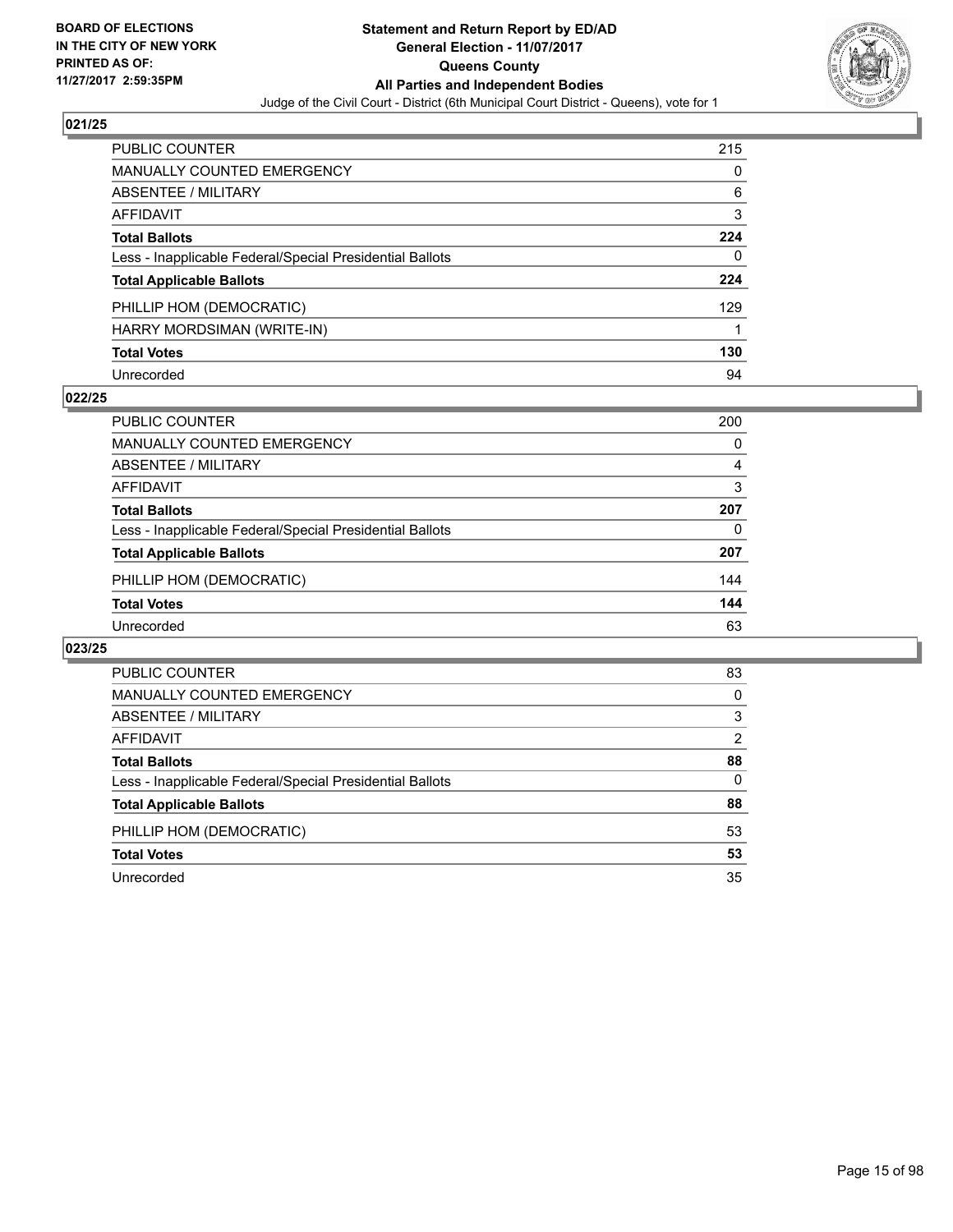

| <b>PUBLIC COUNTER</b>                                    | 192            |
|----------------------------------------------------------|----------------|
| <b>MANUALLY COUNTED EMERGENCY</b>                        | 0              |
| ABSENTEE / MILITARY                                      | 3              |
| <b>AFFIDAVIT</b>                                         | 4              |
| <b>Total Ballots</b>                                     | 199            |
| Less - Inapplicable Federal/Special Presidential Ballots | 0              |
| <b>Total Applicable Ballots</b>                          | 199            |
| PHILLIP HOM (DEMOCRATIC)                                 | 130            |
| ALBERT GALATAN (WRITE-IN)                                |                |
| MICKEY MOUSE (WRITE-IN)                                  | $\overline{2}$ |
| <b>Total Votes</b>                                       | 133            |
| Unrecorded                                               | 66             |

## **025/25**

| <b>PUBLIC COUNTER</b>                                    | 220 |
|----------------------------------------------------------|-----|
| <b>MANUALLY COUNTED EMERGENCY</b>                        | 0   |
| <b>ABSENTEE / MILITARY</b>                               | 6   |
| <b>AFFIDAVIT</b>                                         | 5   |
| <b>Total Ballots</b>                                     | 231 |
| Less - Inapplicable Federal/Special Presidential Ballots | 0   |
| <b>Total Applicable Ballots</b>                          | 231 |
| PHILLIP HOM (DEMOCRATIC)                                 | 152 |
| LEE BABBIN (WRITE-IN)                                    |     |
| <b>Total Votes</b>                                       | 153 |
| Unrecorded                                               | 78  |

| <b>PUBLIC COUNTER</b>                                    | 34       |
|----------------------------------------------------------|----------|
| MANUALLY COUNTED EMERGENCY                               | $\Omega$ |
| ABSENTEE / MILITARY                                      |          |
| AFFIDAVIT                                                |          |
| <b>Total Ballots</b>                                     | 36       |
| Less - Inapplicable Federal/Special Presidential Ballots | 0        |
| <b>Total Applicable Ballots</b>                          | 36       |
| PHILLIP HOM (DEMOCRATIC)                                 | 26       |
| <b>Total Votes</b>                                       | 26       |
| Unrecorded                                               | 10       |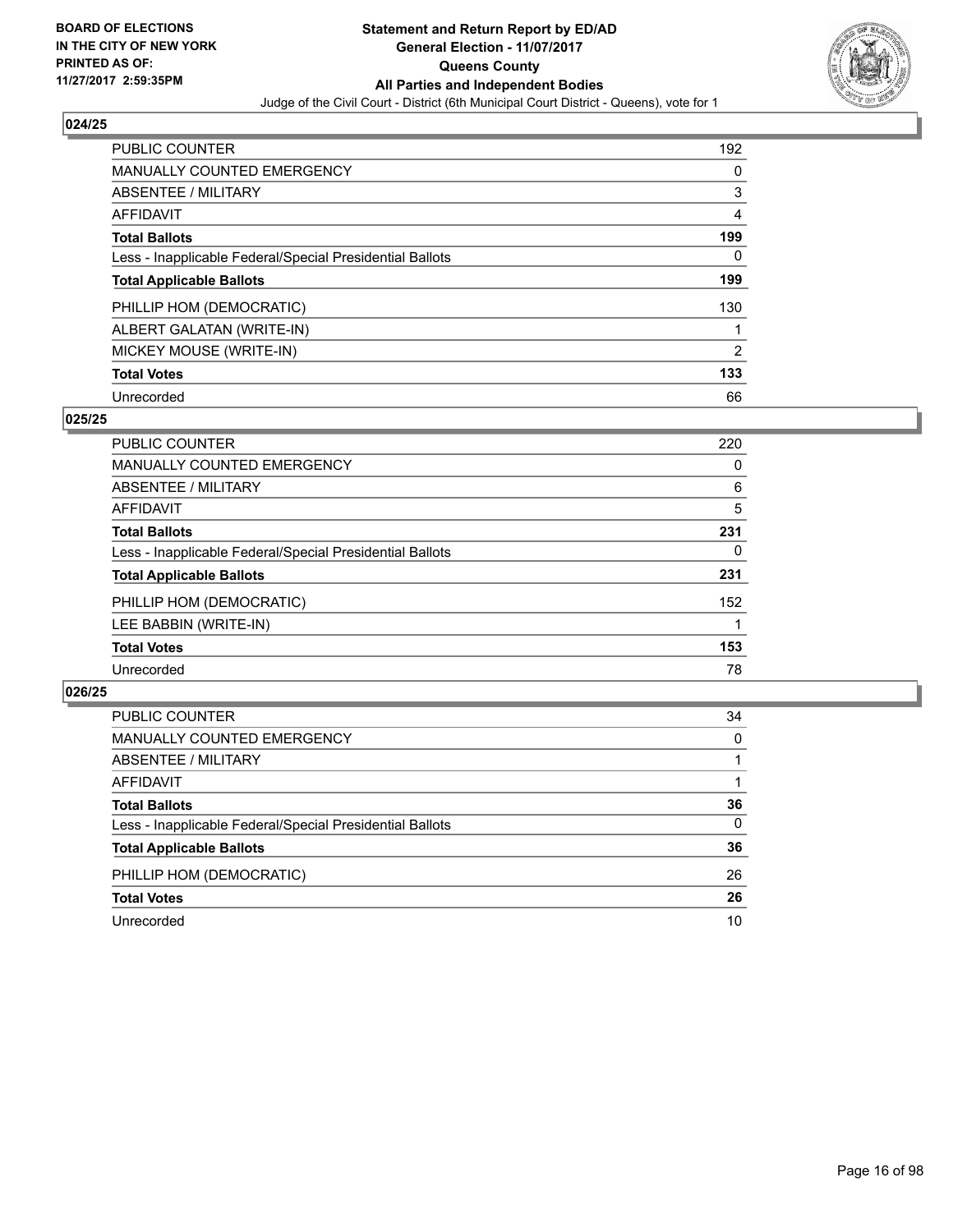

| <b>PUBLIC COUNTER</b>                                    | 198 |
|----------------------------------------------------------|-----|
| <b>MANUALLY COUNTED EMERGENCY</b>                        | 0   |
| ABSENTEE / MILITARY                                      | 4   |
| AFFIDAVIT                                                | 0   |
| <b>Total Ballots</b>                                     | 202 |
| Less - Inapplicable Federal/Special Presidential Ballots | 0   |
| <b>Total Applicable Ballots</b>                          | 202 |
| PHILLIP HOM (DEMOCRATIC)                                 | 121 |
| ADRIENNE FOX (WRITE-IN)                                  |     |
| MARY BESHEVE GALLO (WRITE-IN)                            |     |
| <b>Total Votes</b>                                       | 123 |
| Unrecorded                                               | 79  |

## **028/25**

| PUBLIC COUNTER                                           | 201 |
|----------------------------------------------------------|-----|
| MANUALLY COUNTED EMERGENCY                               | 0   |
| ABSENTEE / MILITARY                                      | 9   |
| AFFIDAVIT                                                | 0   |
| <b>Total Ballots</b>                                     | 210 |
| Less - Inapplicable Federal/Special Presidential Ballots | 0   |
| <b>Total Applicable Ballots</b>                          | 210 |
| PHILLIP HOM (DEMOCRATIC)                                 | 134 |
| <b>CLARENCE KONG (WRITE-IN)</b>                          |     |
| <b>Total Votes</b>                                       | 135 |
| Unrecorded                                               | 75  |

| <b>PUBLIC COUNTER</b>                                    | 295 |
|----------------------------------------------------------|-----|
| <b>MANUALLY COUNTED EMERGENCY</b>                        | 0   |
| ABSENTEE / MILITARY                                      | 10  |
| <b>AFFIDAVIT</b>                                         | 0   |
| <b>Total Ballots</b>                                     | 305 |
| Less - Inapplicable Federal/Special Presidential Ballots | 0   |
| <b>Total Applicable Ballots</b>                          | 305 |
| PHILLIP HOM (DEMOCRATIC)                                 | 174 |
| ALISON JAMES (WRITE-IN)                                  |     |
| DENNIS KARLIS (WRITE-IN)                                 |     |
| JOANNE WATTERS (WRITE-IN)                                |     |
| UNATTRIBUTABLE WRITE-IN (WRITE-IN)                       | 3   |
| <b>VINCENT CHIRICO (WRITE-IN)</b>                        | 1   |
| <b>Total Votes</b>                                       | 181 |
| Unrecorded                                               | 124 |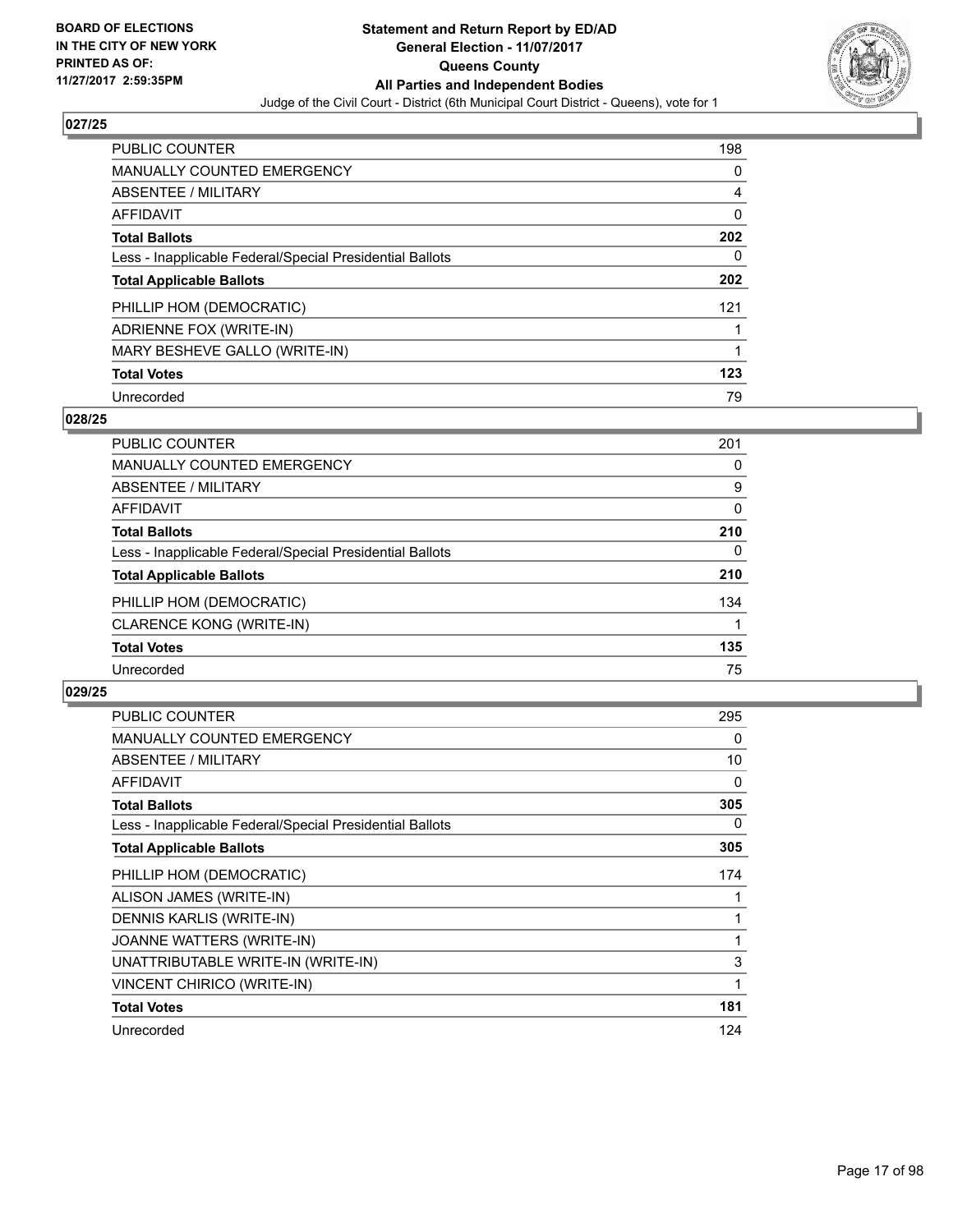

| <b>PUBLIC COUNTER</b>                                    | 267 |
|----------------------------------------------------------|-----|
| <b>MANUALLY COUNTED EMERGENCY</b>                        | 0   |
| ABSENTEE / MILITARY                                      | 2   |
| AFFIDAVIT                                                | 2   |
| <b>Total Ballots</b>                                     | 271 |
| Less - Inapplicable Federal/Special Presidential Ballots | 0   |
| <b>Total Applicable Ballots</b>                          | 271 |
| PHILLIP HOM (DEMOCRATIC)                                 | 153 |
| <b>Total Votes</b>                                       | 153 |
| Unrecorded                                               | 118 |

## **031/25**

| PUBLIC COUNTER                                           | 208      |
|----------------------------------------------------------|----------|
| <b>MANUALLY COUNTED EMERGENCY</b>                        | 0        |
| ABSENTEE / MILITARY                                      | 4        |
| AFFIDAVIT                                                | 0        |
| <b>Total Ballots</b>                                     | 212      |
| Less - Inapplicable Federal/Special Presidential Ballots | $\Omega$ |
| <b>Total Applicable Ballots</b>                          | 212      |
| PHILLIP HOM (DEMOCRATIC)                                 | 150      |
| MICHAEL J FARELI (WRITE-IN)                              |          |
| <b>Total Votes</b>                                       | 151      |
| Unrecorded                                               | 61       |
|                                                          |          |

| PUBLIC COUNTER                                           | 209 |
|----------------------------------------------------------|-----|
| <b>MANUALLY COUNTED EMERGENCY</b>                        | 0   |
| ABSENTEE / MILITARY                                      |     |
| AFFIDAVIT                                                | 3   |
| <b>Total Ballots</b>                                     | 213 |
| Less - Inapplicable Federal/Special Presidential Ballots | 0   |
| <b>Total Applicable Ballots</b>                          | 213 |
| PHILLIP HOM (DEMOCRATIC)                                 | 126 |
| <b>Total Votes</b>                                       | 126 |
| Unrecorded                                               | 87  |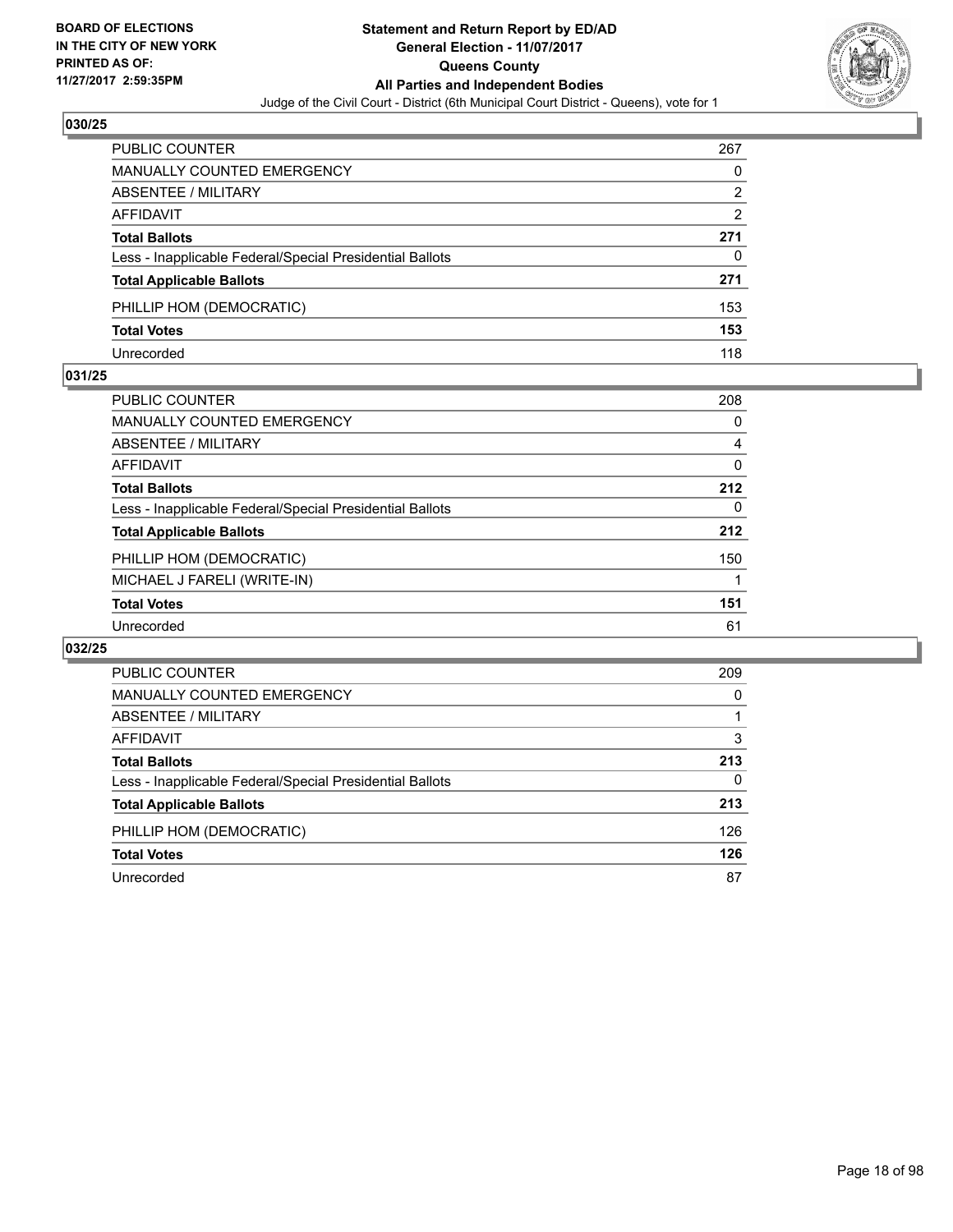

| <b>PUBLIC COUNTER</b>                                    | 127 |
|----------------------------------------------------------|-----|
| <b>MANUALLY COUNTED EMERGENCY</b>                        | 0   |
| ABSENTEE / MILITARY                                      | 3   |
| <b>AFFIDAVIT</b>                                         | 0   |
| <b>Total Ballots</b>                                     | 130 |
| Less - Inapplicable Federal/Special Presidential Ballots | 0   |
| <b>Total Applicable Ballots</b>                          | 130 |
| PHILLIP HOM (DEMOCRATIC)                                 | 71  |
| ALEXANDER GEIS (WRITE-IN)                                |     |
| MINNIE MOUSE (WRITE-IN)                                  |     |
| UNATTRIBUTABLE WRITE-IN (WRITE-IN)                       | 2   |
| <b>Total Votes</b>                                       | 75  |
| Unrecorded                                               | 55  |

## **034/25**

| <b>PUBLIC COUNTER</b>                                    | 27       |
|----------------------------------------------------------|----------|
| MANUALLY COUNTED EMERGENCY                               | $\Omega$ |
| ABSENTEE / MILITARY                                      | 0        |
| AFFIDAVIT                                                | 0        |
| <b>Total Ballots</b>                                     | 27       |
| Less - Inapplicable Federal/Special Presidential Ballots | $\Omega$ |
| <b>Total Applicable Ballots</b>                          | 27       |
| PHILLIP HOM (DEMOCRATIC)                                 | 14       |
| <b>Total Votes</b>                                       | 14       |
| Unrecorded                                               | 13       |

| <b>PUBLIC COUNTER</b>                                    | 258 |
|----------------------------------------------------------|-----|
| <b>MANUALLY COUNTED EMERGENCY</b>                        | 0   |
| ABSENTEE / MILITARY                                      | 5   |
| AFFIDAVIT                                                |     |
| <b>Total Ballots</b>                                     | 264 |
| Less - Inapplicable Federal/Special Presidential Ballots | 0   |
| <b>Total Applicable Ballots</b>                          | 264 |
| PHILLIP HOM (DEMOCRATIC)                                 | 147 |
| ANTONIN SCALIA (WRITE-IN)                                |     |
| SCOTT NAGY (WRITE-IN)                                    |     |
| WAYNE LIPINSKI (WRITE-IN)                                | 2   |
| <b>Total Votes</b>                                       | 151 |
| Unrecorded                                               | 113 |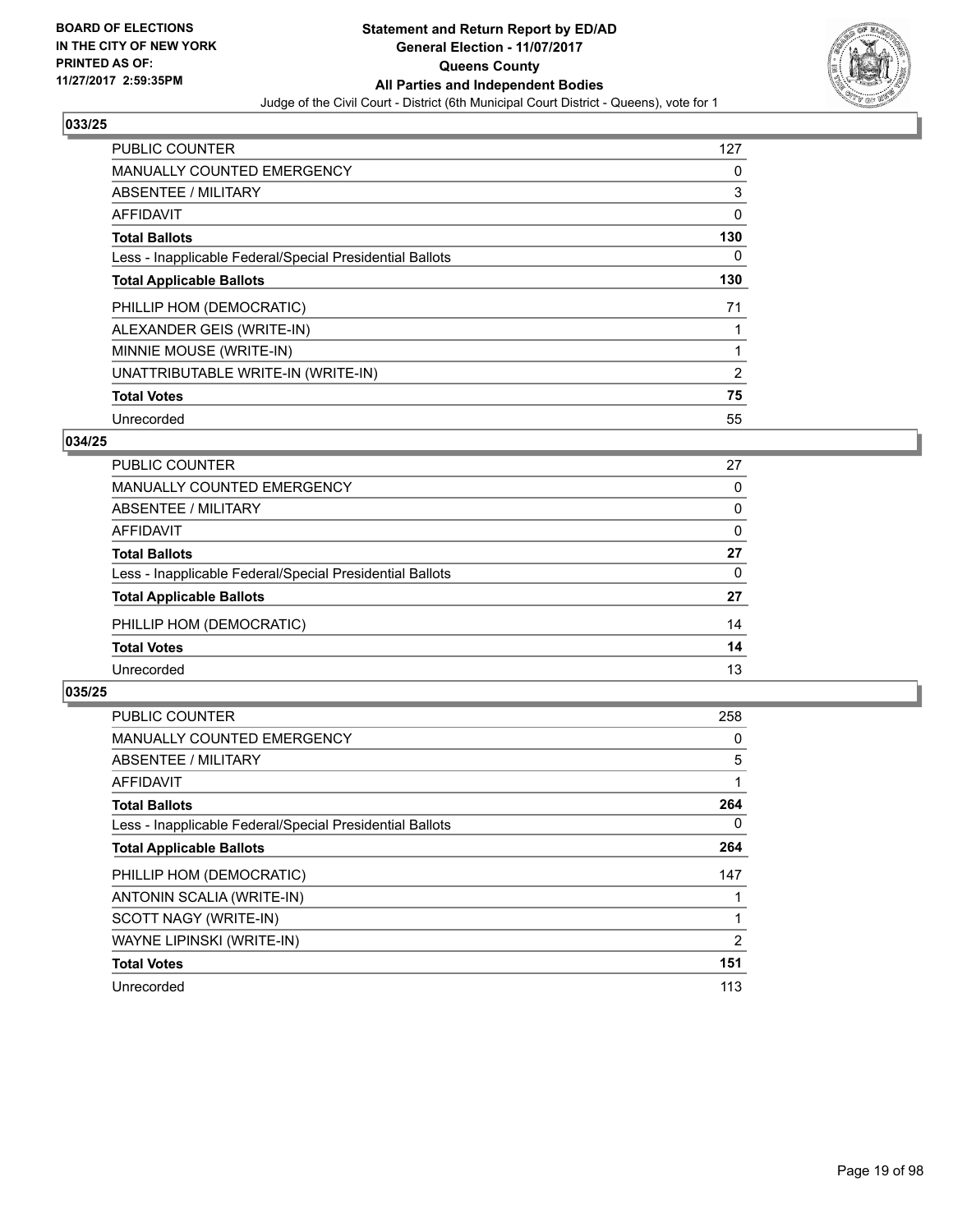

| <b>PUBLIC COUNTER</b>                                    | 305 |
|----------------------------------------------------------|-----|
| <b>MANUALLY COUNTED EMERGENCY</b>                        | 0   |
| ABSENTEE / MILITARY                                      | 5   |
| AFFIDAVIT                                                |     |
| <b>Total Ballots</b>                                     | 311 |
| Less - Inapplicable Federal/Special Presidential Ballots | 0   |
| <b>Total Applicable Ballots</b>                          | 311 |
| PHILLIP HOM (DEMOCRATIC)                                 | 180 |
| JARED OCK (WRITE-IN)                                     |     |
| UNATTRIBUTABLE WRITE-IN (WRITE-IN)                       |     |
| <b>Total Votes</b>                                       | 182 |
| Unrecorded                                               | 129 |

## **037/25**

| <b>PUBLIC COUNTER</b>                                    | 199   |
|----------------------------------------------------------|-------|
| MANUALLY COUNTED EMERGENCY                               | 0     |
| ABSENTEE / MILITARY                                      | 5     |
| <b>AFFIDAVIT</b>                                         | 0     |
| <b>Total Ballots</b>                                     | 204   |
| Less - Inapplicable Federal/Special Presidential Ballots | 0     |
| <b>Total Applicable Ballots</b>                          | 204   |
| PHILLIP HOM (DEMOCRATIC)                                 | 111   |
| LILIA BALASKOS (WRITE-IN)                                |       |
| <b>Total Votes</b>                                       | $112$ |
| Unrecorded                                               | 92    |

| <b>PUBLIC COUNTER</b>                                    | 204 |
|----------------------------------------------------------|-----|
| <b>MANUALLY COUNTED EMERGENCY</b>                        | 0   |
| <b>ABSENTEE / MILITARY</b>                               | 6   |
| AFFIDAVIT                                                |     |
| <b>Total Ballots</b>                                     | 211 |
| Less - Inapplicable Federal/Special Presidential Ballots | 0   |
| <b>Total Applicable Ballots</b>                          | 211 |
| PHILLIP HOM (DEMOCRATIC)                                 | 114 |
| <b>BRUCE WILLIS (WRITE-IN)</b>                           |     |
| LOUIS RUSSO (WRITE-IN)                                   |     |
| LOURDES VENTURA (WRITE-IN)                               |     |
| ZEUS XPRECS (WRITE-IN)                                   |     |
| <b>Total Votes</b>                                       | 118 |
| Unrecorded                                               | 93  |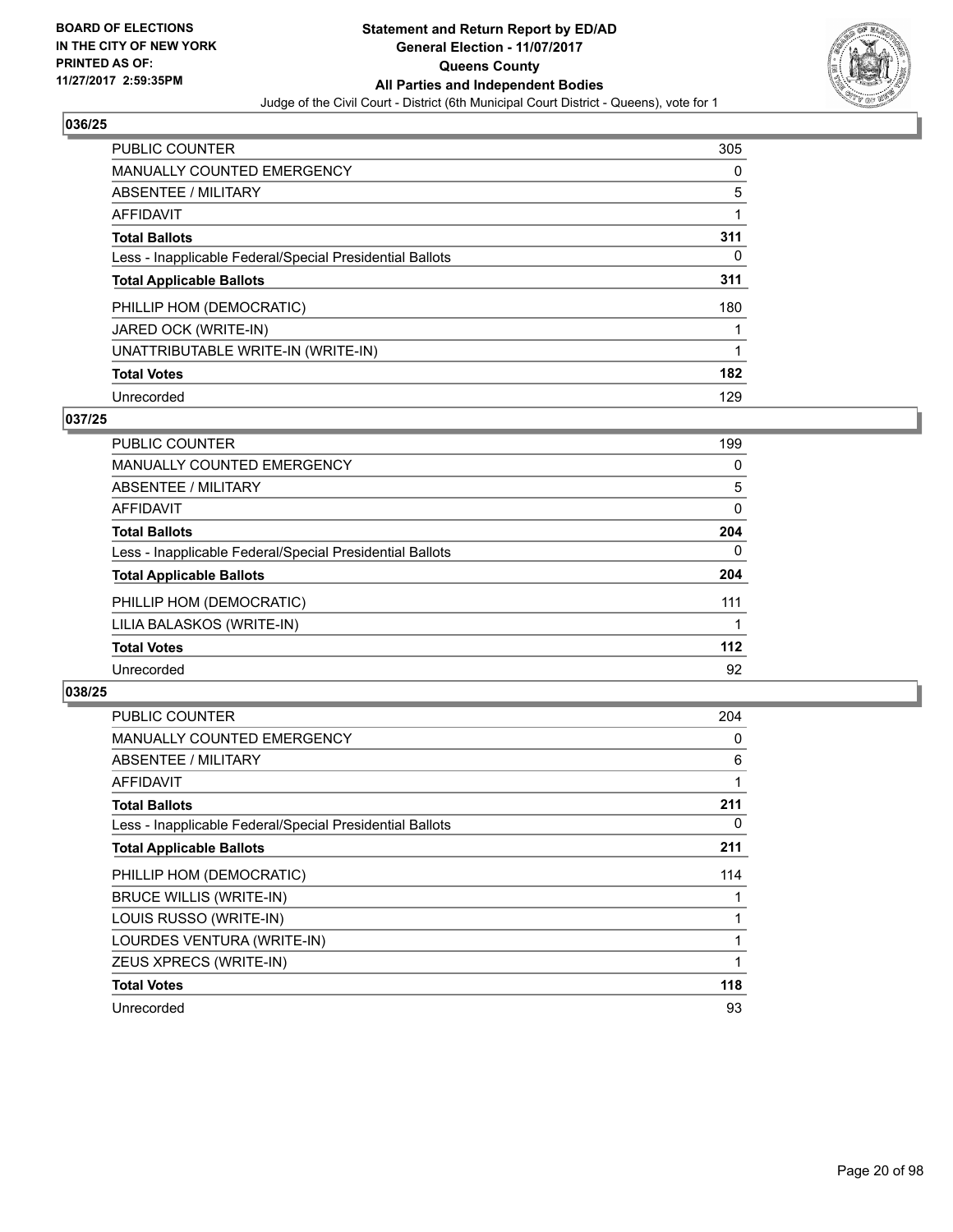

| PUBLIC COUNTER                                           | 208 |
|----------------------------------------------------------|-----|
| <b>MANUALLY COUNTED EMERGENCY</b>                        | 0   |
| ABSENTEE / MILITARY                                      | 4   |
| AFFIDAVIT                                                | 0   |
| <b>Total Ballots</b>                                     | 212 |
| Less - Inapplicable Federal/Special Presidential Ballots | 0   |
| <b>Total Applicable Ballots</b>                          | 212 |
| PHILLIP HOM (DEMOCRATIC)                                 | 125 |
| UNATTRIBUTABLE WRITE-IN (WRITE-IN)                       | 2   |
| <b>Total Votes</b>                                       | 127 |
| Unrecorded                                               | 85  |

## **040/25**

| <b>PUBLIC COUNTER</b>                                    | 262 |
|----------------------------------------------------------|-----|
| <b>MANUALLY COUNTED EMERGENCY</b>                        | 0   |
| ABSENTEE / MILITARY                                      | 7   |
| AFFIDAVIT                                                | 0   |
| <b>Total Ballots</b>                                     | 269 |
| Less - Inapplicable Federal/Special Presidential Ballots | 0   |
| <b>Total Applicable Ballots</b>                          | 269 |
| PHILLIP HOM (DEMOCRATIC)                                 | 152 |
| JOSEPH D. EARL (WRITE-IN)                                |     |
| MILTON FLOREZ (WRITE-IN)                                 |     |
| <b>Total Votes</b>                                       | 154 |
| Unrecorded                                               | 115 |

| <b>PUBLIC COUNTER</b>                                    | 88 |
|----------------------------------------------------------|----|
| MANUALLY COUNTED EMERGENCY                               | 0  |
| ABSENTEE / MILITARY                                      | 2  |
| AFFIDAVIT                                                |    |
| <b>Total Ballots</b>                                     | 91 |
| Less - Inapplicable Federal/Special Presidential Ballots | 0  |
| <b>Total Applicable Ballots</b>                          | 91 |
| PHILLIP HOM (DEMOCRATIC)                                 | 56 |
| <b>JUDGE NAPOLITANO (WRITE-IN)</b>                       |    |
| <b>Total Votes</b>                                       | 57 |
| Unrecorded                                               | 34 |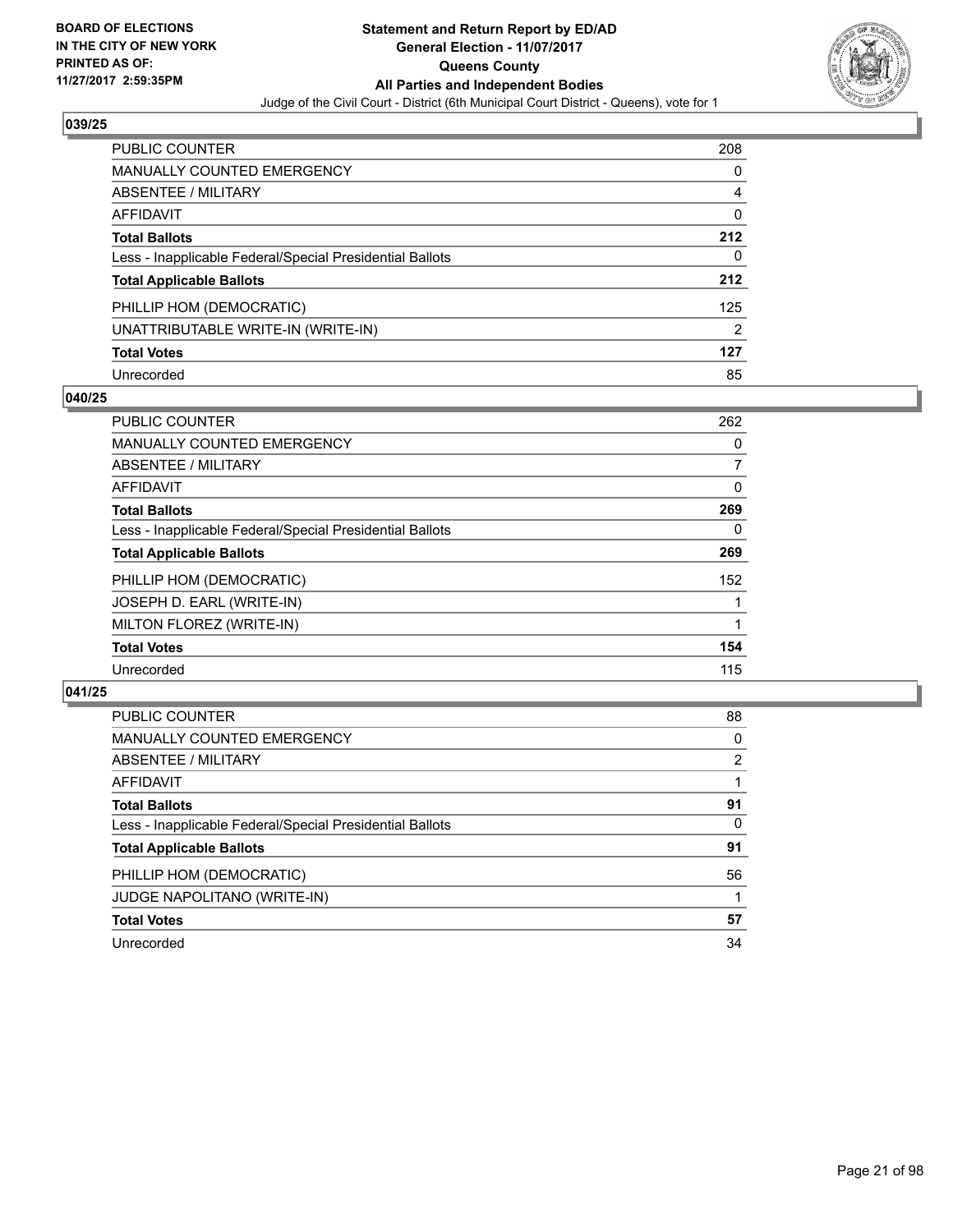

| PUBLIC COUNTER                                           | 143 |
|----------------------------------------------------------|-----|
| <b>MANUALLY COUNTED EMERGENCY</b>                        | 0   |
| ABSENTEE / MILITARY                                      | 3   |
| AFFIDAVIT                                                | 0   |
| <b>Total Ballots</b>                                     | 146 |
| Less - Inapplicable Federal/Special Presidential Ballots | 0   |
| <b>Total Applicable Ballots</b>                          | 146 |
| PHILLIP HOM (DEMOCRATIC)                                 | 82  |
| CHRISTOPHER PRIOR (WRITE-IN)                             |     |
| HOMER SIMPSON (WRITE-IN)                                 |     |
| UNATTRIBUTABLE WRITE-IN (WRITE-IN)                       | 1   |
| <b>Total Votes</b>                                       | 85  |
| Unrecorded                                               | 61  |

## **043/25**

| <b>PUBLIC COUNTER</b>                                    | 250 |
|----------------------------------------------------------|-----|
| MANUALLY COUNTED EMERGENCY                               | 0   |
| ABSENTEE / MILITARY                                      | 6   |
| AFFIDAVIT                                                |     |
| <b>Total Ballots</b>                                     | 257 |
| Less - Inapplicable Federal/Special Presidential Ballots | 0   |
| <b>Total Applicable Ballots</b>                          | 257 |
| PHILLIP HOM (DEMOCRATIC)                                 | 144 |
| <b>Total Votes</b>                                       | 144 |
| Unrecorded                                               | 113 |

| <b>PUBLIC COUNTER</b>                                    | 192      |
|----------------------------------------------------------|----------|
| MANUALLY COUNTED EMERGENCY                               | 0        |
| ABSENTEE / MILITARY                                      | 2        |
| AFFIDAVIT                                                | 0        |
| <b>Total Ballots</b>                                     | 194      |
| Less - Inapplicable Federal/Special Presidential Ballots | $\Omega$ |
| <b>Total Applicable Ballots</b>                          | 194      |
| PHILLIP HOM (DEMOCRATIC)                                 | 133      |
| UNATTRIBUTABLE WRITE-IN (WRITE-IN)                       |          |
| <b>Total Votes</b>                                       | 134      |
| Unrecorded                                               | 60       |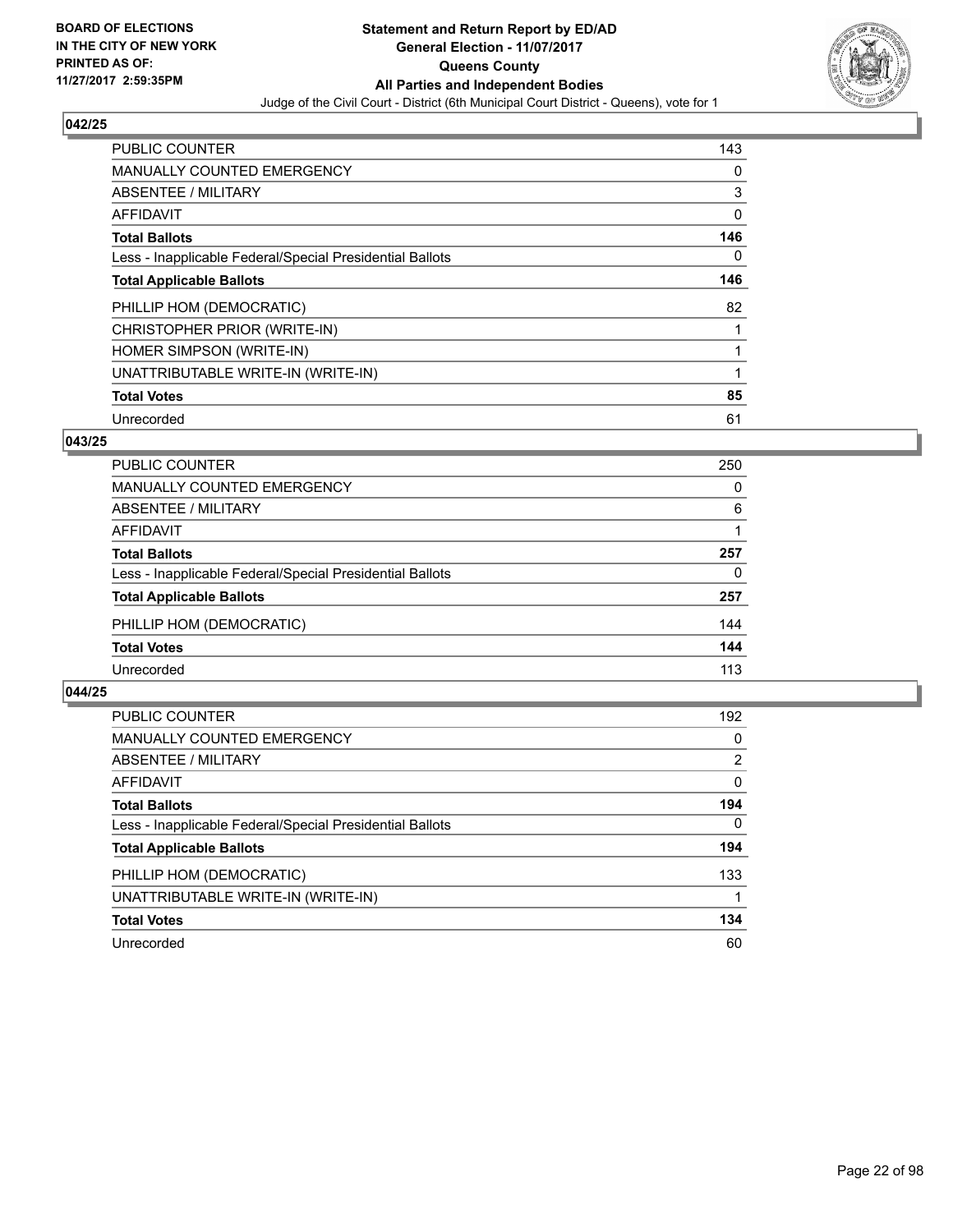

| PUBLIC COUNTER                                           | 152 |
|----------------------------------------------------------|-----|
| MANUALLY COUNTED EMERGENCY                               | 0   |
| ABSENTEE / MILITARY                                      | 3   |
| AFFIDAVIT                                                | 0   |
| <b>Total Ballots</b>                                     | 155 |
| Less - Inapplicable Federal/Special Presidential Ballots | 0   |
| <b>Total Applicable Ballots</b>                          | 155 |
| PHILLIP HOM (DEMOCRATIC)                                 | 101 |
| UNATTRIBUTABLE WRITE-IN (WRITE-IN)                       | 2   |
| <b>Total Votes</b>                                       | 103 |
| Unrecorded                                               | 52  |

## **046/25**

## **047/25**

| PUBLIC COUNTER                                           | 156 |
|----------------------------------------------------------|-----|
| <b>MANUALLY COUNTED EMERGENCY</b>                        | 0   |
| ABSENTEE / MILITARY                                      | 19  |
| AFFIDAVIT                                                | 0   |
| <b>Total Ballots</b>                                     | 175 |
| Less - Inapplicable Federal/Special Presidential Ballots | 0   |
| <b>Total Applicable Ballots</b>                          | 175 |
| PHILLIP HOM (DEMOCRATIC)                                 | 95  |
| <b>Total Votes</b>                                       | 95  |
| Unrecorded                                               | 80  |

| <b>PUBLIC COUNTER</b>                                    | 111 |
|----------------------------------------------------------|-----|
| MANUALLY COUNTED EMERGENCY                               | 0   |
| ABSENTEE / MILITARY                                      | 5   |
| AFFIDAVIT                                                | 0   |
| <b>Total Ballots</b>                                     | 116 |
| Less - Inapplicable Federal/Special Presidential Ballots | 0   |
| <b>Total Applicable Ballots</b>                          | 116 |
| PHILLIP HOM (DEMOCRATIC)                                 | 79  |
| <b>RICKY BURNES (WRITE-IN)</b>                           |     |
| <b>Total Votes</b>                                       | 80  |
| Unrecorded                                               | 36  |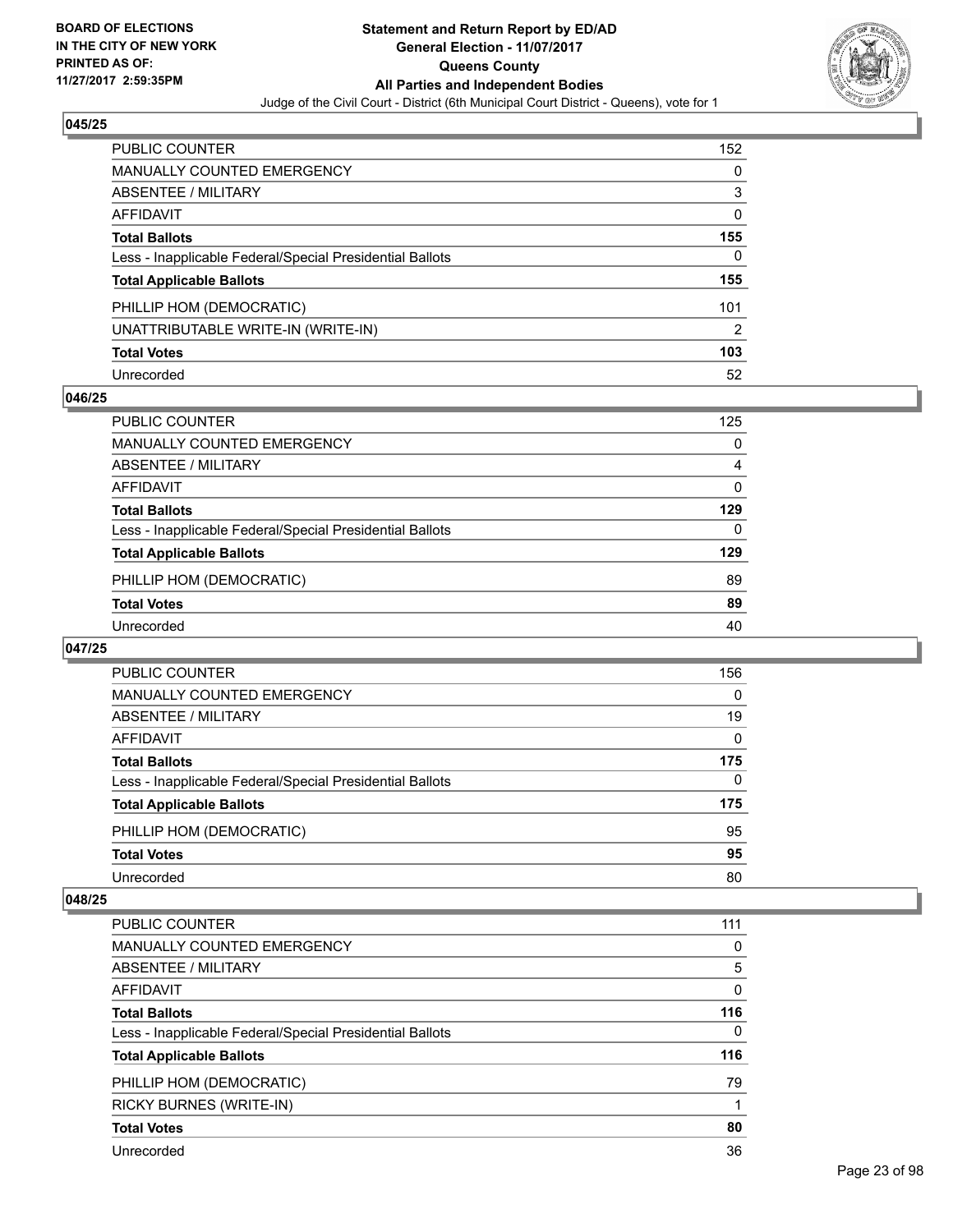

| PUBLIC COUNTER                                           | 142 |
|----------------------------------------------------------|-----|
| <b>MANUALLY COUNTED EMERGENCY</b>                        | 0   |
| <b>ABSENTEE / MILITARY</b>                               |     |
| AFFIDAVIT                                                |     |
| <b>Total Ballots</b>                                     | 144 |
| Less - Inapplicable Federal/Special Presidential Ballots | 0   |
| <b>Total Applicable Ballots</b>                          | 144 |
| PHILLIP HOM (DEMOCRATIC)                                 | 96  |
| <b>Total Votes</b>                                       | 96  |
| Unrecorded                                               | 48  |

## **050/25**

| PUBLIC COUNTER                                           | 108 |
|----------------------------------------------------------|-----|
| <b>MANUALLY COUNTED EMERGENCY</b>                        | 0   |
| ABSENTEE / MILITARY                                      |     |
| AFFIDAVIT                                                | 0   |
| <b>Total Ballots</b>                                     | 109 |
| Less - Inapplicable Federal/Special Presidential Ballots | 0   |
| <b>Total Applicable Ballots</b>                          | 109 |
| PHILLIP HOM (DEMOCRATIC)                                 | 70  |
| AKHTEM ESATOR (WRITE-IN)                                 |     |
| <b>GEORGE GEONGIADES (WRITE-IN)</b>                      | 2   |
| <b>Total Votes</b>                                       | 73  |
| Unrecorded                                               | 36  |
|                                                          |     |

| <b>PUBLIC COUNTER</b>                                    | 120            |
|----------------------------------------------------------|----------------|
| <b>MANUALLY COUNTED EMERGENCY</b>                        | 0              |
| ABSENTEE / MILITARY                                      | $\overline{2}$ |
| <b>AFFIDAVIT</b>                                         | 2              |
| <b>Total Ballots</b>                                     | 124            |
| Less - Inapplicable Federal/Special Presidential Ballots | 0              |
| <b>Total Applicable Ballots</b>                          | 124            |
| PHILLIP HOM (DEMOCRATIC)                                 | 78             |
| QI JIANG (WRITE-IN)                                      |                |
| <b>Total Votes</b>                                       | 79             |
| Unrecorded                                               | 45             |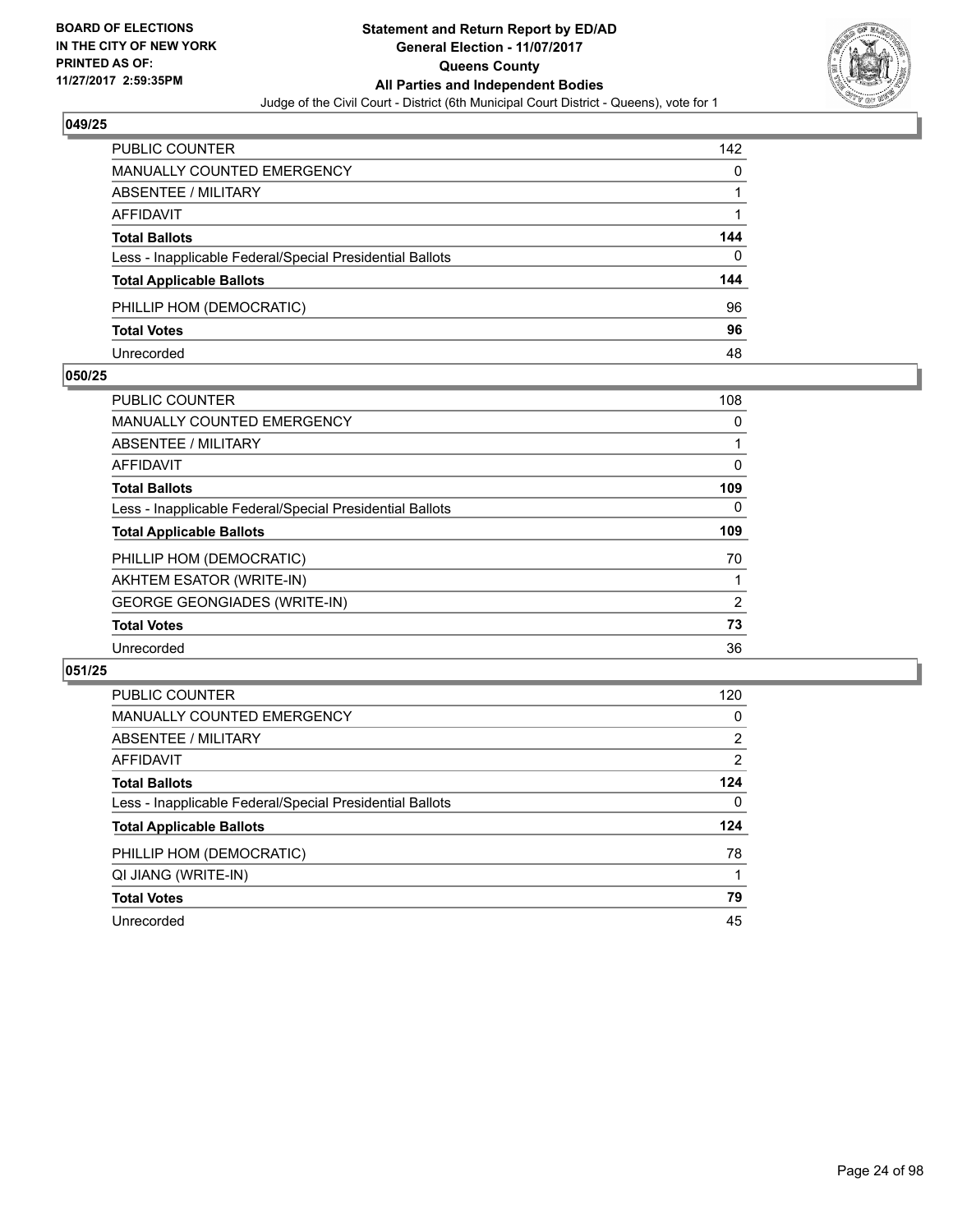

| PUBLIC COUNTER                                           | 163 |
|----------------------------------------------------------|-----|
| <b>MANUALLY COUNTED EMERGENCY</b>                        | 0   |
| ABSENTEE / MILITARY                                      | 6   |
| AFFIDAVIT                                                | 0   |
| <b>Total Ballots</b>                                     | 169 |
| Less - Inapplicable Federal/Special Presidential Ballots | 0   |
| <b>Total Applicable Ballots</b>                          | 169 |
| PHILLIP HOM (DEMOCRATIC)                                 | 111 |
| UNATTRIBUTABLE WRITE-IN (WRITE-IN)                       | 2   |
| <b>Total Votes</b>                                       | 113 |
| Unrecorded                                               | 56  |

## **053/25**

| <b>PUBLIC COUNTER</b>                                    | 262 |
|----------------------------------------------------------|-----|
| <b>MANUALLY COUNTED EMERGENCY</b>                        | 0   |
| ABSENTEE / MILITARY                                      | 8   |
| AFFIDAVIT                                                | 3   |
| <b>Total Ballots</b>                                     | 273 |
| Less - Inapplicable Federal/Special Presidential Ballots | 0   |
| <b>Total Applicable Ballots</b>                          | 273 |
| PHILLIP HOM (DEMOCRATIC)                                 | 170 |
| UNATTRIBUTABLE WRITE-IN (WRITE-IN)                       | 2   |
| <b>Total Votes</b>                                       | 172 |
| Unrecorded                                               | 101 |

| PUBLIC COUNTER                                           | 182            |
|----------------------------------------------------------|----------------|
| <b>MANUALLY COUNTED EMERGENCY</b>                        | 0              |
| ABSENTEE / MILITARY                                      | $\overline{2}$ |
| AFFIDAVIT                                                | 0              |
| <b>Total Ballots</b>                                     | 184            |
| Less - Inapplicable Federal/Special Presidential Ballots | $\Omega$       |
| <b>Total Applicable Ballots</b>                          | 184            |
| PHILLIP HOM (DEMOCRATIC)                                 | 136            |
| <b>Total Votes</b>                                       | 136            |
| Unrecorded                                               | 48             |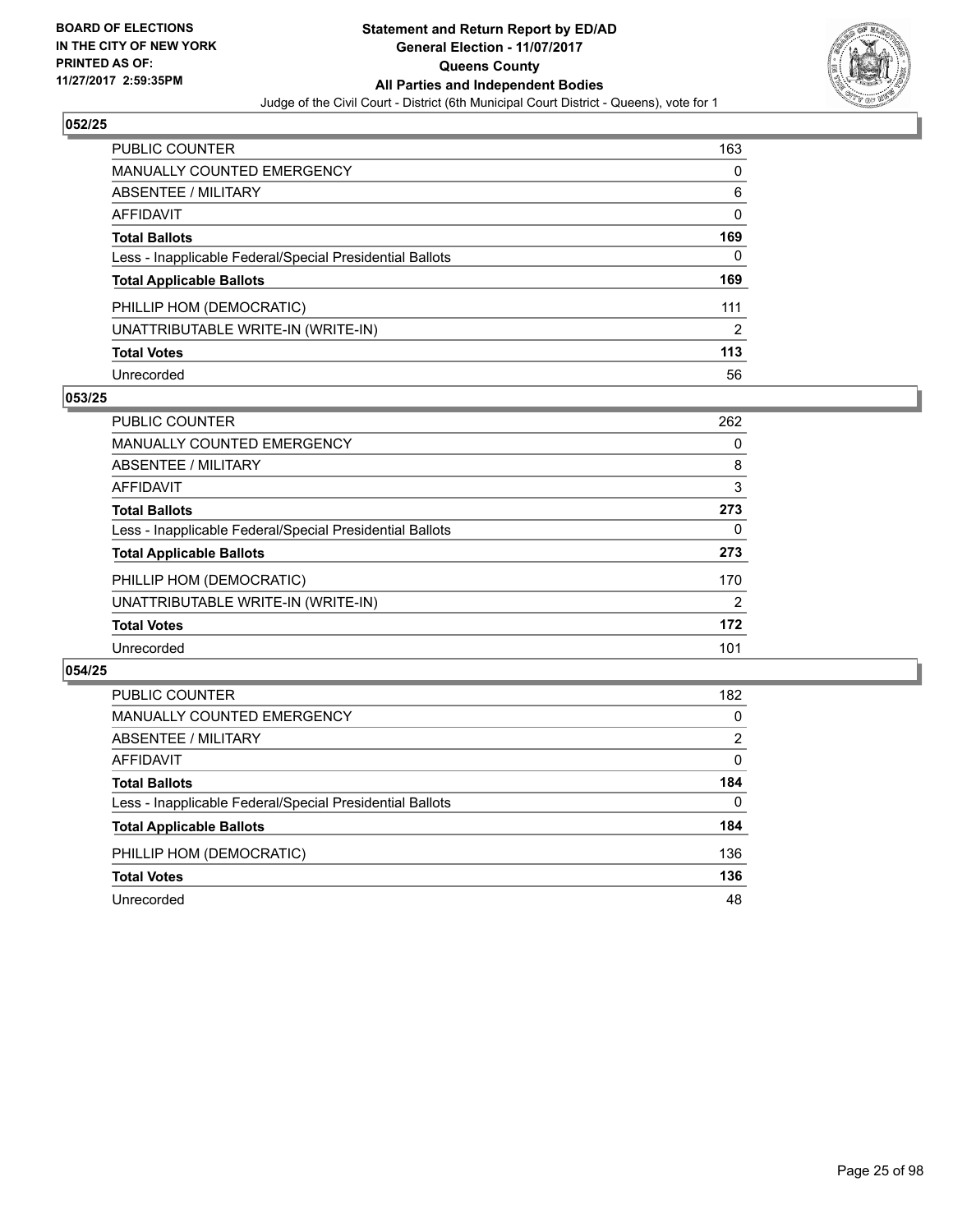

| PUBLIC COUNTER                                           | 171 |
|----------------------------------------------------------|-----|
| <b>MANUALLY COUNTED EMERGENCY</b>                        | 0   |
| ABSENTEE / MILITARY                                      | 0   |
| AFFIDAVIT                                                | 0   |
| <b>Total Ballots</b>                                     | 171 |
| Less - Inapplicable Federal/Special Presidential Ballots | 0   |
| <b>Total Applicable Ballots</b>                          | 171 |
| PHILLIP HOM (DEMOCRATIC)                                 | 104 |
| NEIL HECHT (WRITE-IN)                                    |     |
| <b>Total Votes</b>                                       | 105 |
| Unrecorded                                               | 66  |

## **056/25**

| <b>PUBLIC COUNTER</b>                                    | 105 |
|----------------------------------------------------------|-----|
| MANUALLY COUNTED EMERGENCY                               | 0   |
| ABSENTEE / MILITARY                                      | 2   |
| AFFIDAVIT                                                | 0   |
| <b>Total Ballots</b>                                     | 107 |
| Less - Inapplicable Federal/Special Presidential Ballots | 0   |
| <b>Total Applicable Ballots</b>                          | 107 |
| PHILLIP HOM (DEMOCRATIC)                                 | 75  |
| <b>GONG XINGAN (WRITE-IN)</b>                            |     |
| UNATTRIBUTABLE WRITE-IN (WRITE-IN)                       |     |
| <b>Total Votes</b>                                       | 77  |
| Unrecorded                                               | 30  |

| <b>PUBLIC COUNTER</b>                                    | 161 |
|----------------------------------------------------------|-----|
| MANUALLY COUNTED EMERGENCY                               | 0   |
| ABSENTEE / MILITARY                                      | 5   |
| AFFIDAVIT                                                |     |
| <b>Total Ballots</b>                                     | 167 |
| Less - Inapplicable Federal/Special Presidential Ballots | 0   |
| <b>Total Applicable Ballots</b>                          | 167 |
| PHILLIP HOM (DEMOCRATIC)                                 | 119 |
| <b>Total Votes</b>                                       | 119 |
| Unrecorded                                               | 48  |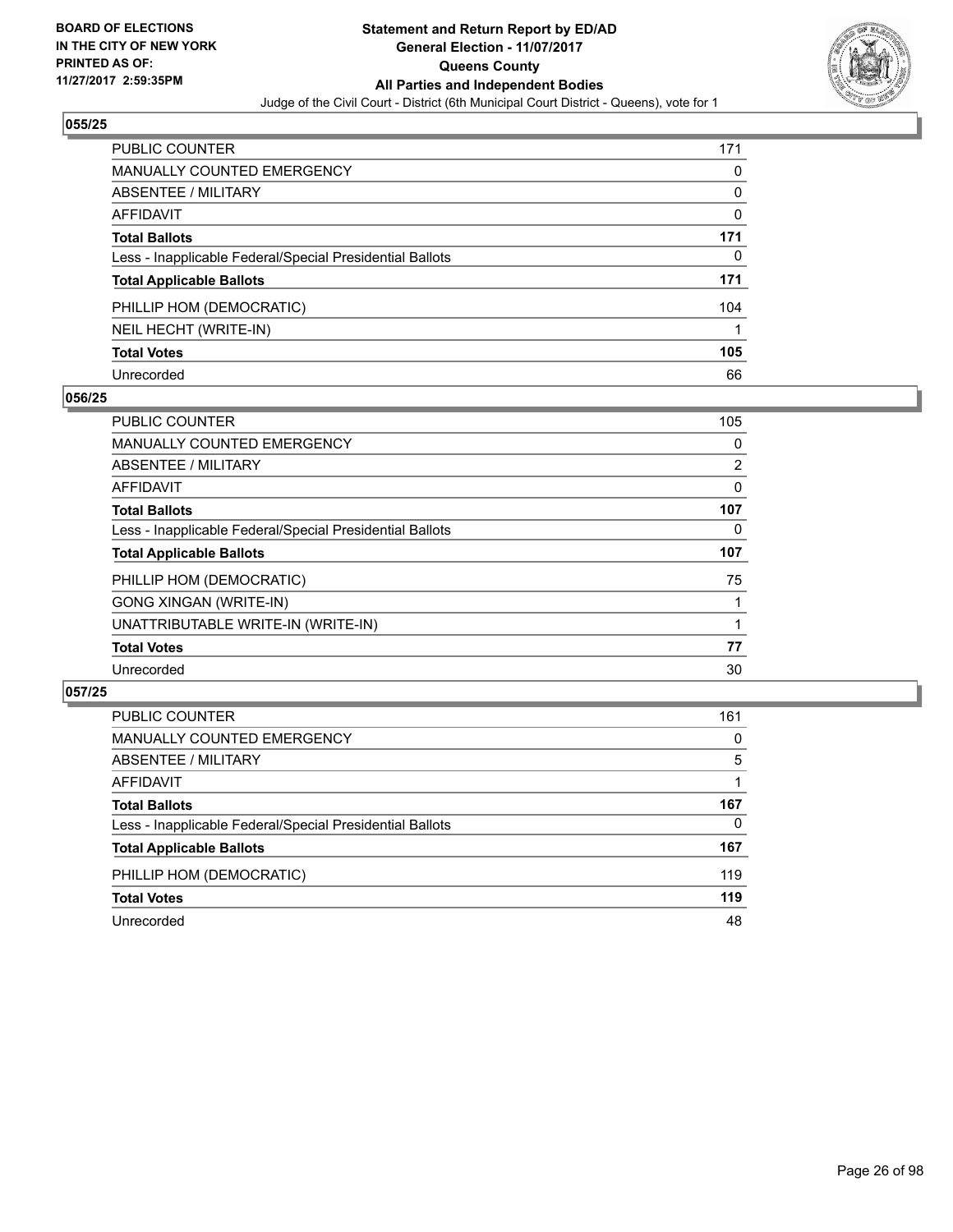

| <b>PUBLIC COUNTER</b>                                    | 250 |
|----------------------------------------------------------|-----|
| <b>MANUALLY COUNTED EMERGENCY</b>                        | 0   |
| ABSENTEE / MILITARY                                      | 5   |
| AFFIDAVIT                                                | 2   |
| <b>Total Ballots</b>                                     | 257 |
| Less - Inapplicable Federal/Special Presidential Ballots | 0   |
| <b>Total Applicable Ballots</b>                          | 257 |
| PHILLIP HOM (DEMOCRATIC)                                 | 143 |
| HOWARD STERN (WRITE-IN)                                  |     |
| <b>IMRAN RIFFAT (WRITE-IN)</b>                           |     |
| MICHAEL R PRESCIA (WRITE-IN)                             |     |
| NICHOLAS SEMOS (WRITE-IN)                                | 1   |
| UNATTRIBUTABLE WRITE-IN (WRITE-IN)                       | 2   |
| <b>Total Votes</b>                                       | 149 |
| Unrecorded                                               | 108 |

#### **059/25**

| 231 |
|-----|
| 0   |
| 2   |
| 3   |
| 236 |
| 0   |
| 236 |
| 162 |
|     |
| 163 |
| 73  |
|     |

| PUBLIC COUNTER                                           | 115 |
|----------------------------------------------------------|-----|
| <b>MANUALLY COUNTED EMERGENCY</b>                        | 0   |
| ABSENTEE / MILITARY                                      | 4   |
| AFFIDAVIT                                                | 0   |
| <b>Total Ballots</b>                                     | 119 |
| Less - Inapplicable Federal/Special Presidential Ballots | 0   |
|                                                          |     |
| <b>Total Applicable Ballots</b>                          | 119 |
| PHILLIP HOM (DEMOCRATIC)                                 | 70  |
| <b>GREGORY LACHAGA (WRITE-IN)</b>                        | 2   |
| <b>RUDY GUILIANI (WRITE-IN)</b>                          |     |
| <b>Total Votes</b>                                       | 73  |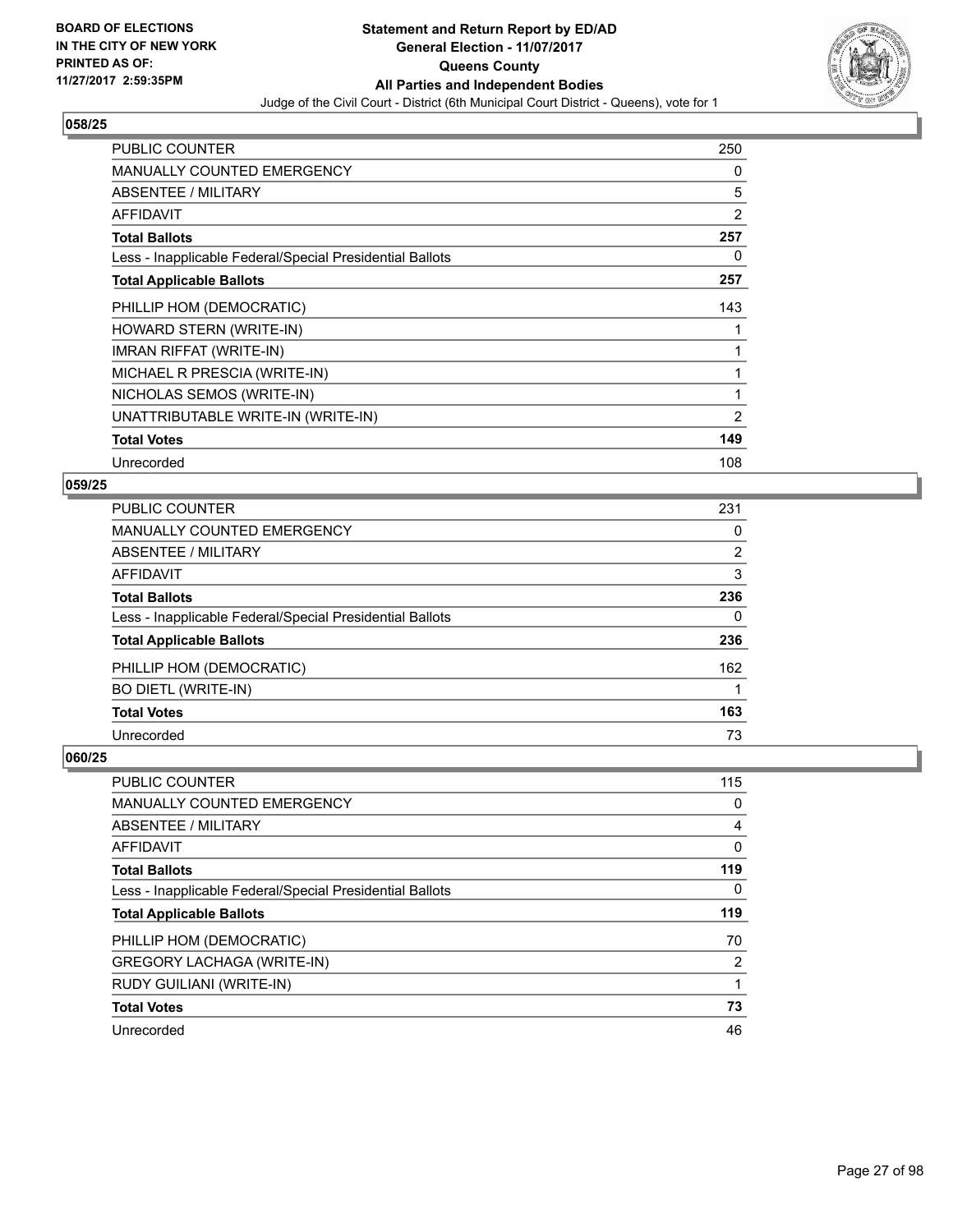

| <b>PUBLIC COUNTER</b>                                    | 207 |
|----------------------------------------------------------|-----|
| <b>MANUALLY COUNTED EMERGENCY</b>                        | 0   |
| <b>ABSENTEE / MILITARY</b>                               | 6   |
| <b>AFFIDAVIT</b>                                         | 0   |
| <b>Total Ballots</b>                                     | 213 |
| Less - Inapplicable Federal/Special Presidential Ballots | 0   |
| <b>Total Applicable Ballots</b>                          | 213 |
| PHILLIP HOM (DEMOCRATIC)                                 | 132 |
| NICHOLAS B. GULOTTA (WRITE-IN)                           |     |
| <b>Total Votes</b>                                       | 133 |
| Unrecorded                                               | 80  |

## **062/25**

| <b>PUBLIC COUNTER</b>                                    | 121 |
|----------------------------------------------------------|-----|
| MANUALLY COUNTED EMERGENCY                               |     |
| ABSENTEE / MILITARY                                      |     |
| AFFIDAVIT                                                | 2   |
| <b>Total Ballots</b>                                     | 131 |
| Less - Inapplicable Federal/Special Presidential Ballots | 0   |
| <b>Total Applicable Ballots</b>                          | 131 |
| PHILLIP HOM (DEMOCRATIC)                                 | 91  |
| UNATTRIBUTABLE WRITE-IN (WRITE-IN)                       |     |
| <b>Total Votes</b>                                       | 92  |
| Unrecorded                                               | 39  |

| <b>PUBLIC COUNTER</b>                                    | 139      |
|----------------------------------------------------------|----------|
| <b>MANUALLY COUNTED EMERGENCY</b>                        | 0        |
| <b>ABSENTEE / MILITARY</b>                               | 4        |
| AFFIDAVIT                                                | 0        |
| <b>Total Ballots</b>                                     | 143      |
| Less - Inapplicable Federal/Special Presidential Ballots | $\Omega$ |
| <b>Total Applicable Ballots</b>                          | 143      |
| PHILLIP HOM (DEMOCRATIC)                                 | 90       |
| <b>Total Votes</b>                                       | 90       |
| Unrecorded                                               | 53       |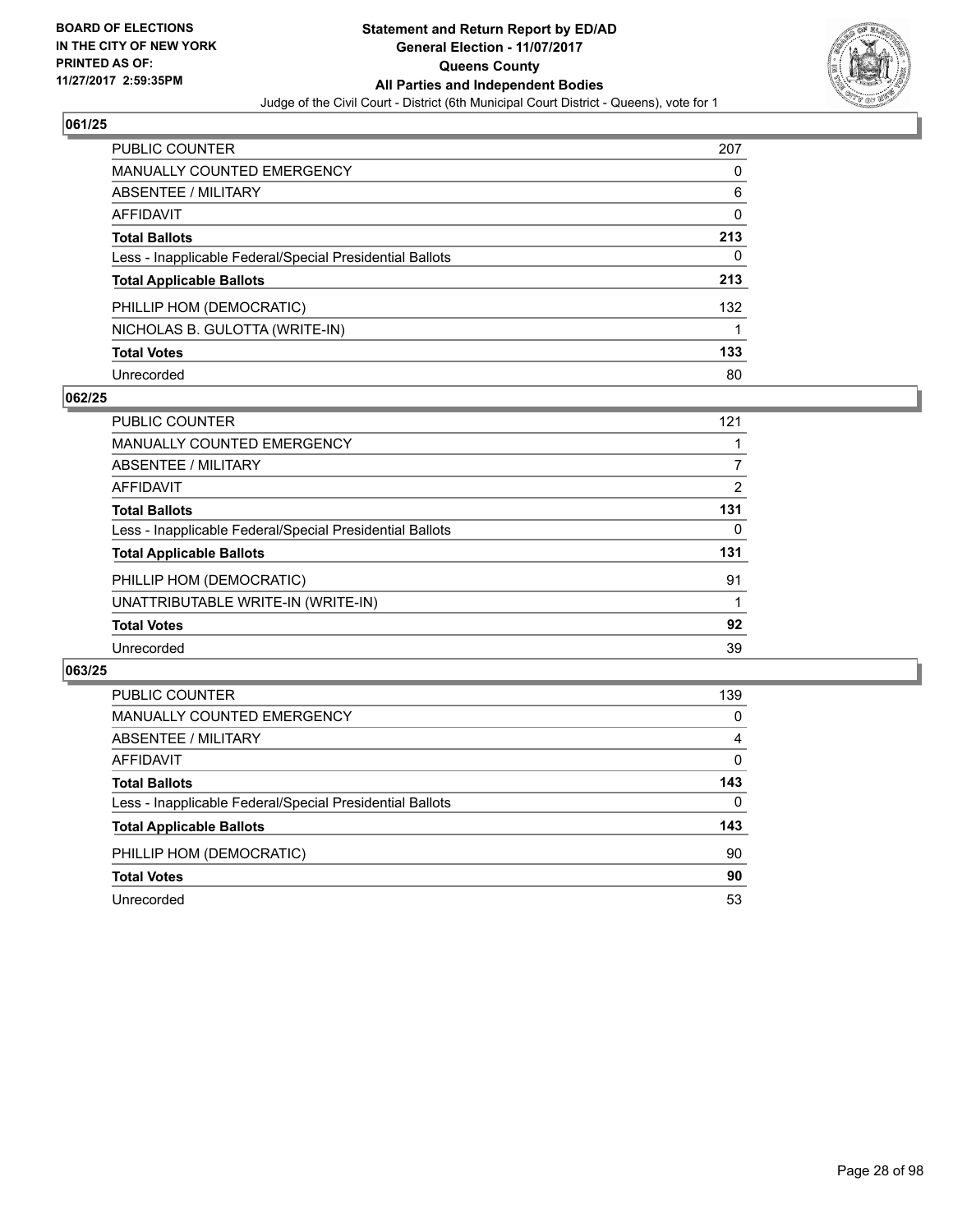

| <b>PUBLIC COUNTER</b>                                    | 188 |
|----------------------------------------------------------|-----|
| MANUALLY COUNTED EMERGENCY                               | 0   |
| ABSENTEE / MILITARY                                      | 2   |
| AFFIDAVIT                                                | 0   |
| <b>Total Ballots</b>                                     | 190 |
| Less - Inapplicable Federal/Special Presidential Ballots | 0   |
| <b>Total Applicable Ballots</b>                          | 190 |
| PHILLIP HOM (DEMOCRATIC)                                 | 119 |
| JOSEPH F. KASPER (WRITE-IN)                              |     |
| <b>Total Votes</b>                                       | 120 |
| Unrecorded                                               | 70  |

## **065/25**

| PUBLIC COUNTER                                           | 224 |
|----------------------------------------------------------|-----|
| MANUALLY COUNTED EMERGENCY                               | 0   |
| ABSENTEE / MILITARY                                      | 4   |
| AFFIDAVIT                                                | 3   |
| <b>Total Ballots</b>                                     | 231 |
| Less - Inapplicable Federal/Special Presidential Ballots | 0   |
| <b>Total Applicable Ballots</b>                          | 231 |
| PHILLIP HOM (DEMOCRATIC)                                 | 153 |
| UNATTRIBUTABLE WRITE-IN (WRITE-IN)                       | 2   |
| <b>Total Votes</b>                                       | 155 |
| Unrecorded                                               | 76  |

| <b>PUBLIC COUNTER</b>                                    | 27 |
|----------------------------------------------------------|----|
| <b>MANUALLY COUNTED EMERGENCY</b>                        | 0  |
| ABSENTEE / MILITARY                                      |    |
| <b>AFFIDAVIT</b>                                         | 0  |
| <b>Total Ballots</b>                                     | 28 |
| Less - Inapplicable Federal/Special Presidential Ballots | 0  |
| <b>Total Applicable Ballots</b>                          | 28 |
| PHILLIP HOM (DEMOCRATIC)                                 | 14 |
| <b>JASON MEDFU (WRITE-IN)</b>                            |    |
| <b>Total Votes</b>                                       | 15 |
| Unrecorded                                               | 13 |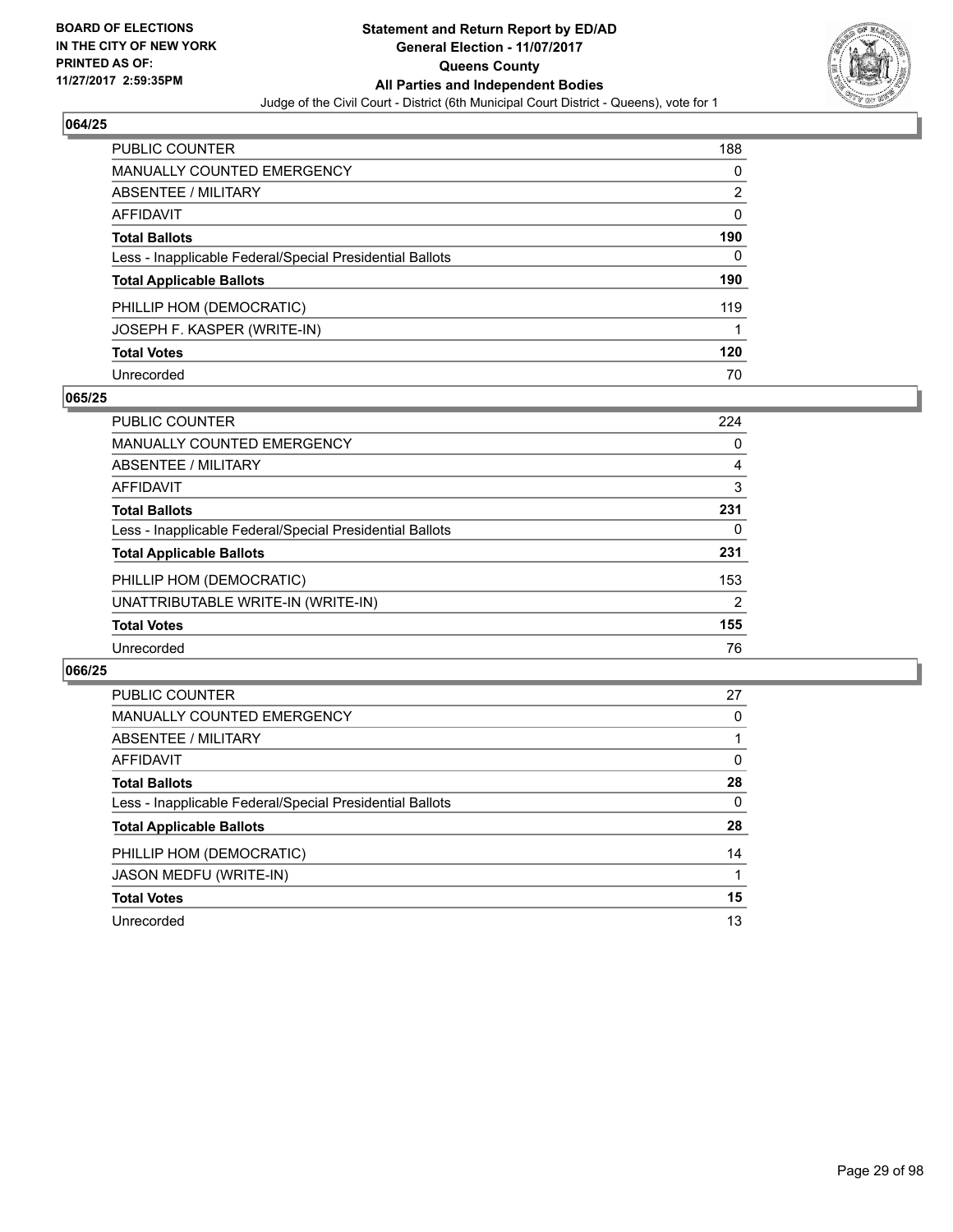

| PUBLIC COUNTER                                           | 0        |
|----------------------------------------------------------|----------|
| <b>MANUALLY COUNTED EMERGENCY</b>                        | 0        |
| ABSENTEE / MILITARY                                      | 0        |
| <b>AFFIDAVIT</b>                                         | $\Omega$ |
| <b>Total Ballots</b>                                     | 0        |
| Less - Inapplicable Federal/Special Presidential Ballots | $\Omega$ |
| <b>Total Applicable Ballots</b>                          | 0        |
| PHILLIP HOM (DEMOCRATIC)                                 | 0        |
| <b>Total Votes</b>                                       | 0        |

## **068/25**

| <b>PUBLIC COUNTER</b>                                    | 104 |
|----------------------------------------------------------|-----|
| <b>MANUALLY COUNTED EMERGENCY</b>                        | 0   |
| <b>ABSENTEE / MILITARY</b>                               |     |
| <b>AFFIDAVIT</b>                                         | 0   |
| <b>Total Ballots</b>                                     | 105 |
| Less - Inapplicable Federal/Special Presidential Ballots | 0   |
| <b>Total Applicable Ballots</b>                          | 105 |
| PHILLIP HOM (DEMOCRATIC)                                 | 70  |
| NUNZIO ARIANO (WRITE-IN)                                 | 1   |
| UNATTRIBUTABLE WRITE-IN (WRITE-IN)                       | 2   |
| <b>Total Votes</b>                                       | 73  |
| Unrecorded                                               | 32  |

| <b>PUBLIC COUNTER</b>                                    | 96             |
|----------------------------------------------------------|----------------|
| <b>MANUALLY COUNTED EMERGENCY</b>                        | 0              |
| <b>ABSENTEE / MILITARY</b>                               | $\overline{2}$ |
| AFFIDAVIT                                                | $\mathbf{0}$   |
| <b>Total Ballots</b>                                     | 98             |
| Less - Inapplicable Federal/Special Presidential Ballots | $\Omega$       |
| <b>Total Applicable Ballots</b>                          | 98             |
| PHILLIP HOM (DEMOCRATIC)                                 | 59             |
| NECHAMA PEIKES (WRITE-IN)                                | $\overline{2}$ |
| <b>SRULY PEIHES (WRITE-IN)</b>                           |                |
| <b>Total Votes</b>                                       | 62             |
| Unrecorded                                               | 36             |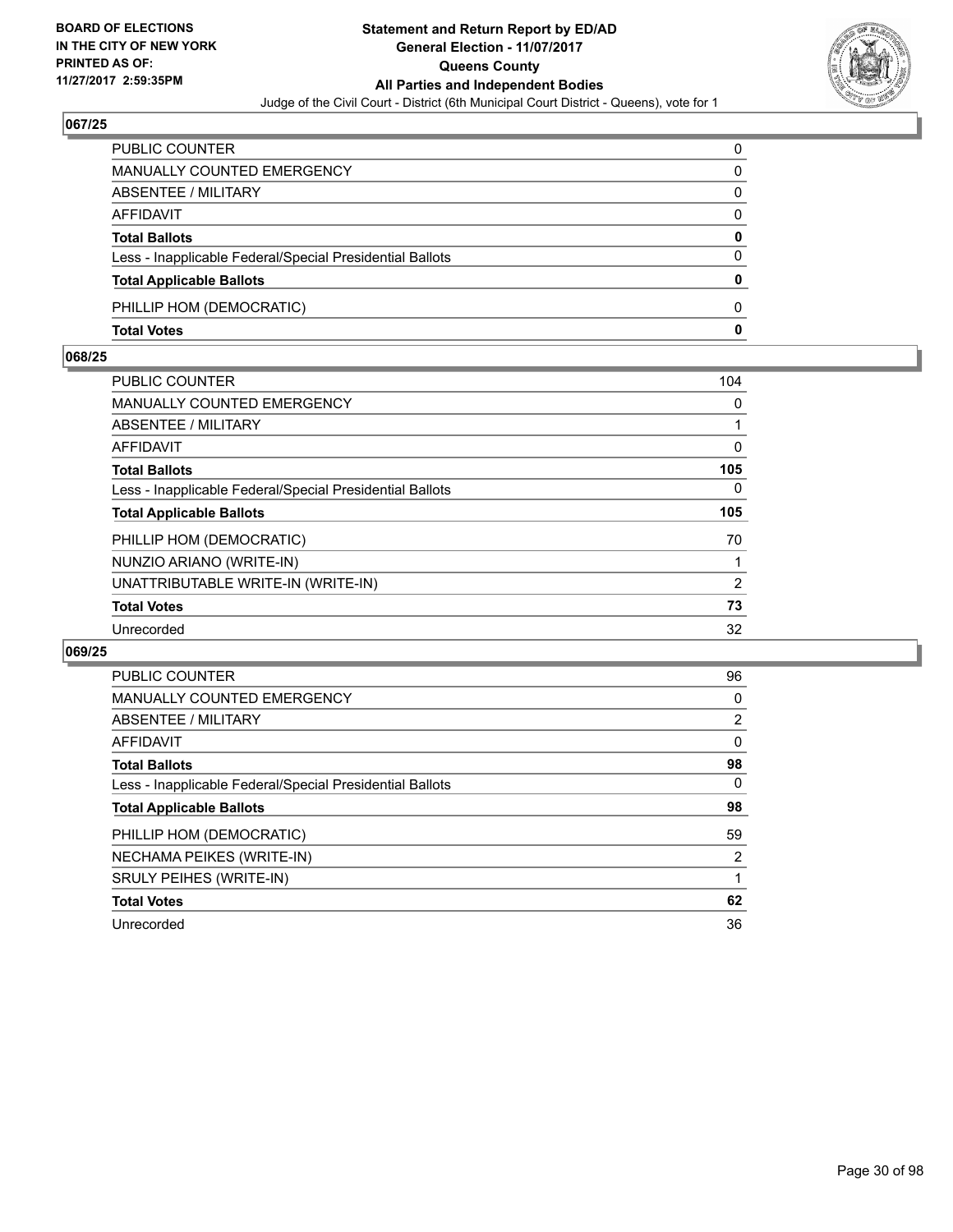

| <b>PUBLIC COUNTER</b>                                    | 85 |
|----------------------------------------------------------|----|
| <b>MANUALLY COUNTED EMERGENCY</b>                        | 0  |
| ABSENTEE / MILITARY                                      | 3  |
| AFFIDAVIT                                                | 0  |
| <b>Total Ballots</b>                                     | 88 |
| Less - Inapplicable Federal/Special Presidential Ballots | 0  |
| <b>Total Applicable Ballots</b>                          | 88 |
| PHILLIP HOM (DEMOCRATIC)                                 | 61 |
| <b>Total Votes</b>                                       | 61 |
| Unrecorded                                               | 27 |

## **071/25**

| PUBLIC COUNTER                                           | 221 |
|----------------------------------------------------------|-----|
| MANUALLY COUNTED EMERGENCY                               | 0   |
| ABSENTEE / MILITARY                                      | 9   |
| AFFIDAVIT                                                |     |
| <b>Total Ballots</b>                                     | 231 |
| Less - Inapplicable Federal/Special Presidential Ballots | 0   |
| <b>Total Applicable Ballots</b>                          | 231 |
| PHILLIP HOM (DEMOCRATIC)                                 | 148 |
| <b>Total Votes</b>                                       | 148 |
| Unrecorded                                               | 83  |
|                                                          |     |

| <b>PUBLIC COUNTER</b>                                    | 153 |
|----------------------------------------------------------|-----|
| <b>MANUALLY COUNTED EMERGENCY</b>                        | 0   |
| ABSENTEE / MILITARY                                      | 5   |
| AFFIDAVIT                                                | 0   |
| <b>Total Ballots</b>                                     | 158 |
| Less - Inapplicable Federal/Special Presidential Ballots | 0   |
| <b>Total Applicable Ballots</b>                          | 158 |
| PHILLIP HOM (DEMOCRATIC)                                 | 98  |
| HADIN NURDIN (WRITE-IN)                                  |     |
| KATHERINE GERACI (WRITE-IN)                              |     |
| <b>Total Votes</b>                                       | 100 |
| Unrecorded                                               | 58  |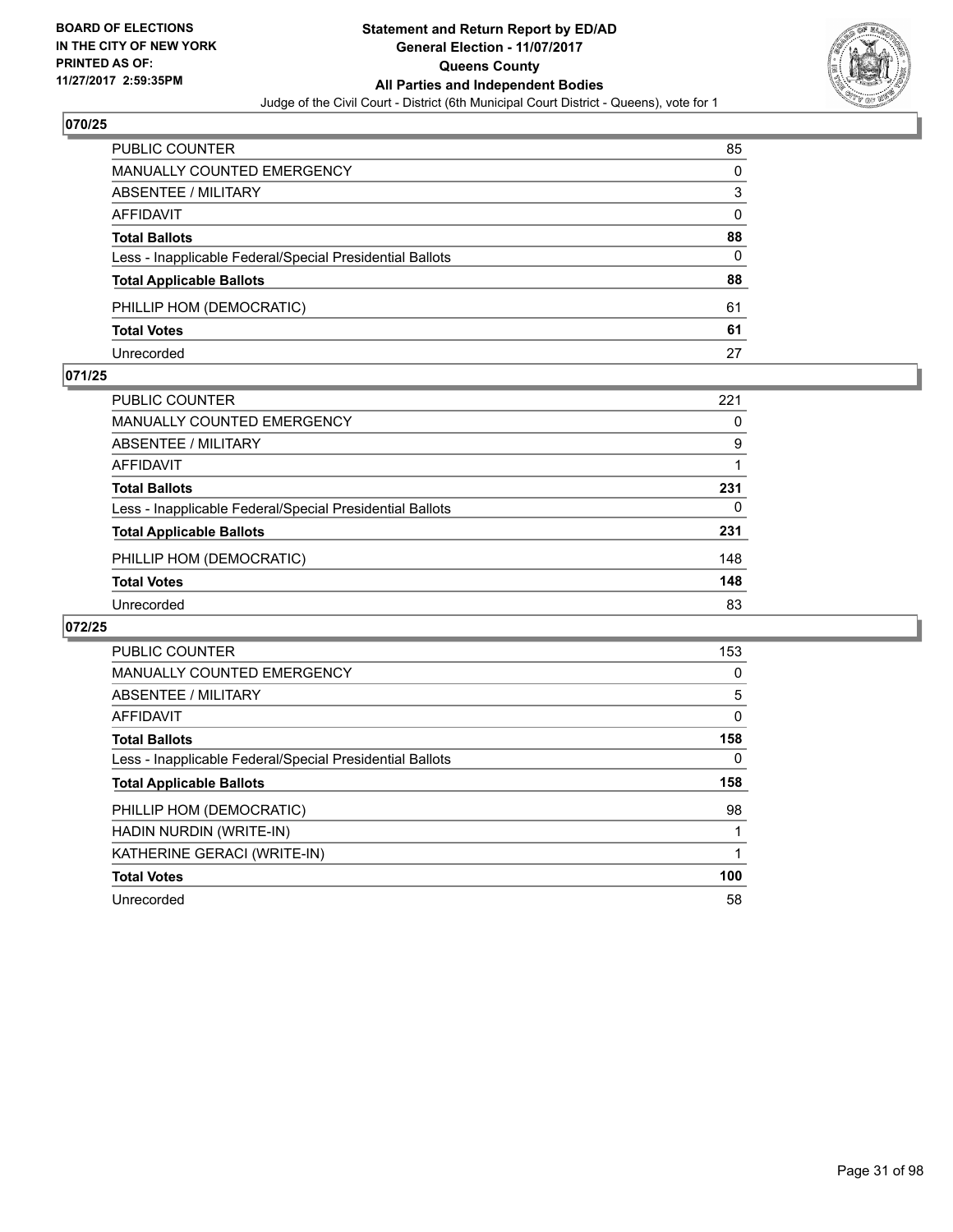

| <b>PUBLIC COUNTER</b>                                    | 218 |
|----------------------------------------------------------|-----|
| <b>MANUALLY COUNTED EMERGENCY</b>                        | 0   |
| ABSENTEE / MILITARY                                      | 4   |
| AFFIDAVIT                                                |     |
| <b>Total Ballots</b>                                     | 223 |
| Less - Inapplicable Federal/Special Presidential Ballots | 0   |
| <b>Total Applicable Ballots</b>                          | 223 |
| PHILLIP HOM (DEMOCRATIC)                                 | 120 |
| MICHAEL NICOBSI (WRITE-IN)                               |     |
| UNATTRIBUTABLE WRITE-IN (WRITE-IN)                       | 4   |
| <b>Total Votes</b>                                       | 125 |
| Unrecorded                                               | 98  |

## **074/25**

| <b>PUBLIC COUNTER</b>                                    | 101 |
|----------------------------------------------------------|-----|
| <b>MANUALLY COUNTED EMERGENCY</b>                        | 0   |
| ABSENTEE / MILITARY                                      | 0   |
| AFFIDAVIT                                                | 0   |
| <b>Total Ballots</b>                                     | 101 |
| Less - Inapplicable Federal/Special Presidential Ballots | 0   |
| <b>Total Applicable Ballots</b>                          | 101 |
| PHILLIP HOM (DEMOCRATIC)                                 | 67  |
| <b>Total Votes</b>                                       | 67  |
| Unrecorded                                               | 34  |

| <b>PUBLIC COUNTER</b>                                    | 198 |
|----------------------------------------------------------|-----|
| <b>MANUALLY COUNTED EMERGENCY</b>                        | 0   |
| ABSENTEE / MILITARY                                      | 5   |
| AFFIDAVIT                                                | 0   |
| <b>Total Ballots</b>                                     | 203 |
| Less - Inapplicable Federal/Special Presidential Ballots | 0   |
| <b>Total Applicable Ballots</b>                          | 203 |
| PHILLIP HOM (DEMOCRATIC)                                 | 131 |
| ROBERT DEROSA (WRITE-IN)                                 |     |
| RUDY GIULIANI (WRITE-IN)                                 | 1   |
| UNATTRIBUTABLE WRITE-IN (WRITE-IN)                       | 1   |
| <b>Total Votes</b>                                       | 134 |
| Unrecorded                                               | 69  |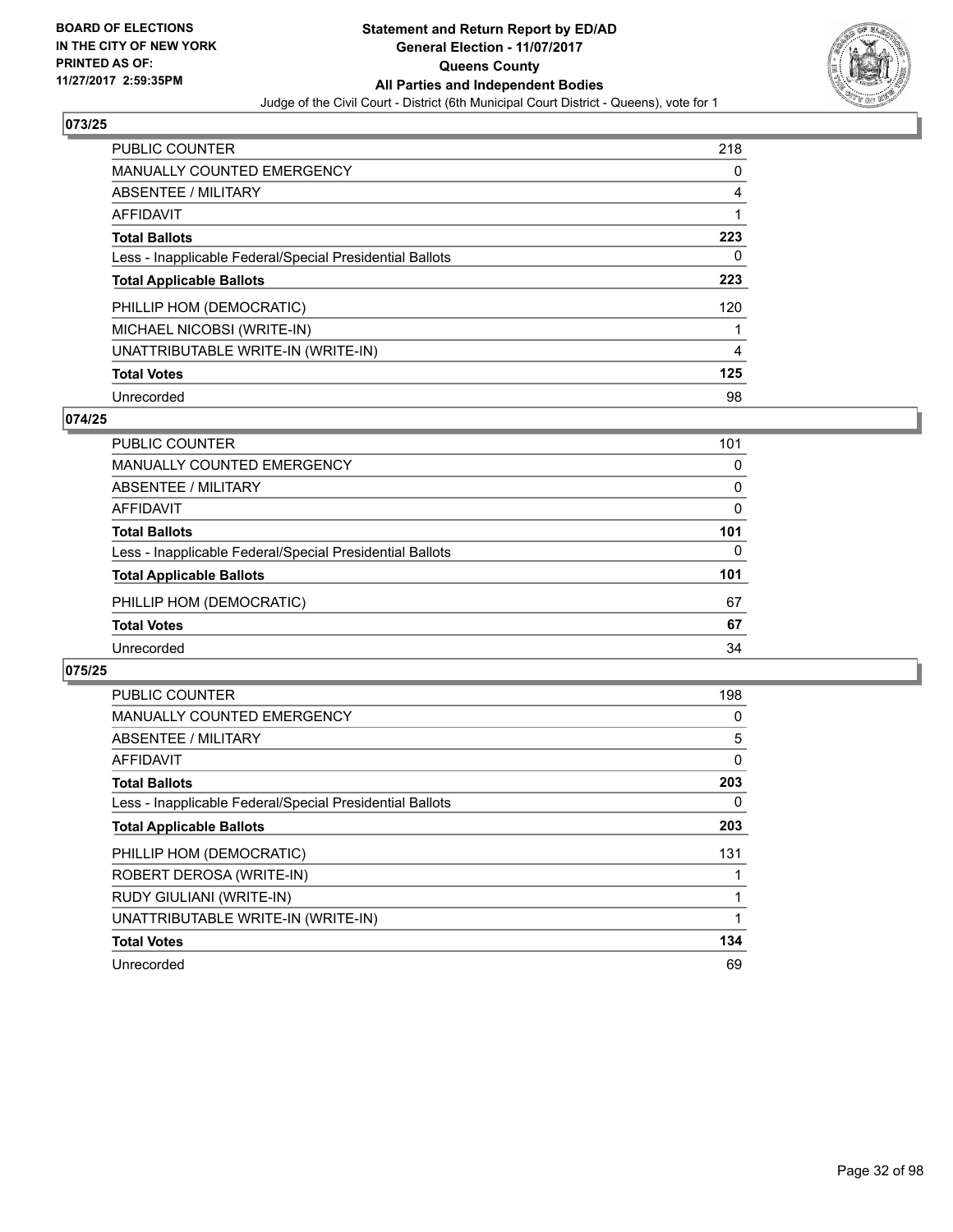

| <b>PUBLIC COUNTER</b>                                    | 137 |
|----------------------------------------------------------|-----|
| <b>MANUALLY COUNTED EMERGENCY</b>                        | 0   |
| ABSENTEE / MILITARY                                      | 2   |
| AFFIDAVIT                                                | 0   |
| <b>Total Ballots</b>                                     | 139 |
| Less - Inapplicable Federal/Special Presidential Ballots | 0   |
| <b>Total Applicable Ballots</b>                          | 139 |
| PHILLIP HOM (DEMOCRATIC)                                 | 79  |
| ELIJAH GREEN (WRITE-IN)                                  |     |
| ELIZABETH GREEN (WRITE-IN)                               |     |
| PEARL NORDLICHT (WRITE-IN)                               |     |
| UNATTRIBUTABLE WRITE-IN (WRITE-IN)                       |     |
| <b>Total Votes</b>                                       | 83  |
| Unrecorded                                               | 56  |

## **077/25**

| <b>PUBLIC COUNTER</b>                                    | 132 |
|----------------------------------------------------------|-----|
| <b>MANUALLY COUNTED EMERGENCY</b>                        | 0   |
| ABSENTEE / MILITARY                                      | 4   |
| <b>AFFIDAVIT</b>                                         | 0   |
| <b>Total Ballots</b>                                     | 136 |
| Less - Inapplicable Federal/Special Presidential Ballots | 0   |
| <b>Total Applicable Ballots</b>                          | 136 |
| PHILLIP HOM (DEMOCRATIC)                                 | 84  |
| DONALD TRUMP (WRITE-IN)                                  |     |
| TED RELIGIANNIS (WRITE-IN)                               |     |
| <b>Total Votes</b>                                       | 86  |
| Unrecorded                                               | 50  |

| PUBLIC COUNTER                                           | 154 |
|----------------------------------------------------------|-----|
| <b>MANUALLY COUNTED EMERGENCY</b>                        | 0   |
| ABSENTEE / MILITARY                                      |     |
| AFFIDAVIT                                                |     |
| <b>Total Ballots</b>                                     | 162 |
| Less - Inapplicable Federal/Special Presidential Ballots | 0   |
|                                                          |     |
| <b>Total Applicable Ballots</b>                          | 162 |
| PHILLIP HOM (DEMOCRATIC)                                 | 91  |
| JOSEPH F. KASPER (WRITE-IN)                              |     |
| UNATTRIBUTABLE WRITE-IN (WRITE-IN)                       |     |
| <b>Total Votes</b>                                       | 93  |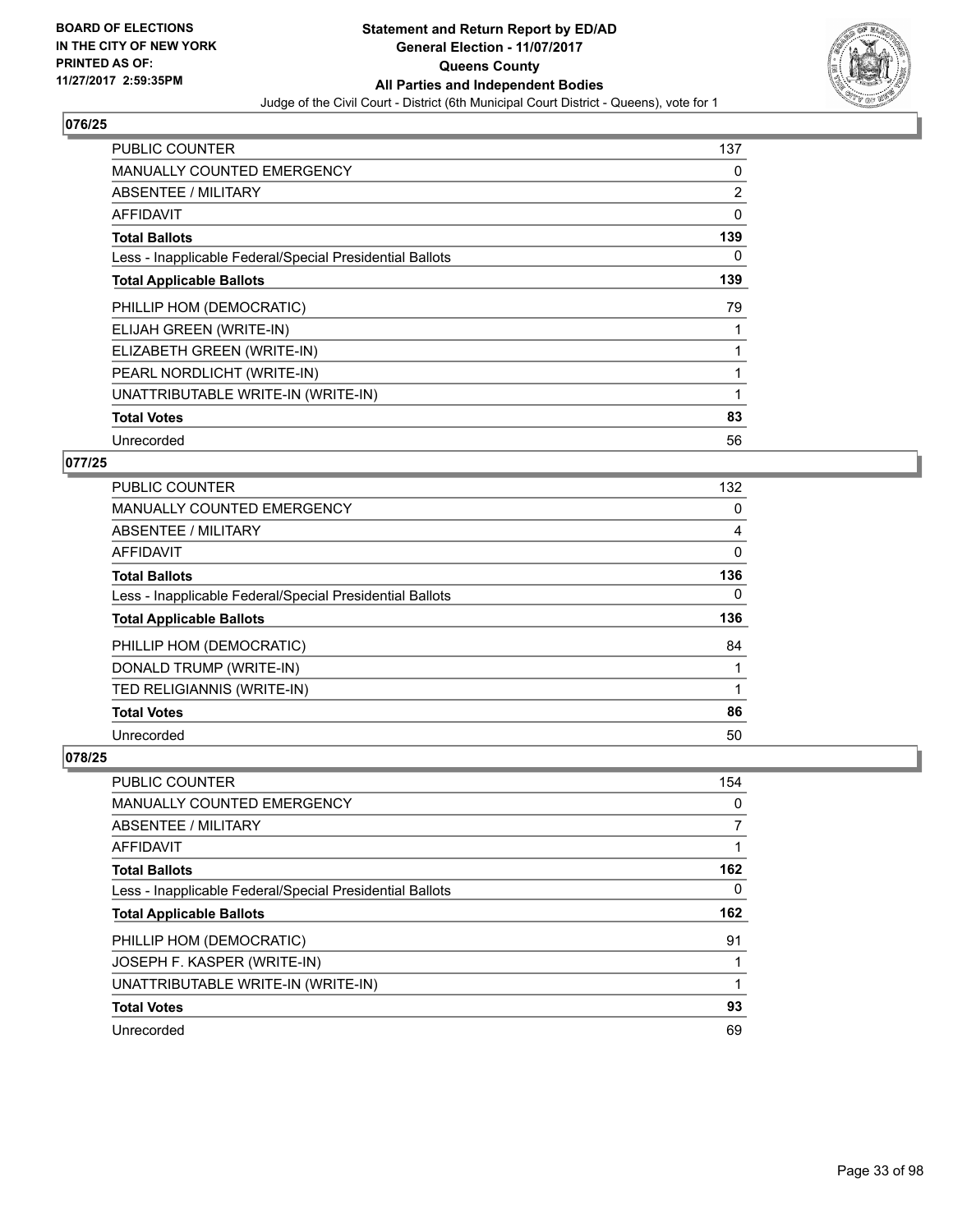

| <b>PUBLIC COUNTER</b>                                    | 96 |
|----------------------------------------------------------|----|
| MANUALLY COUNTED EMERGENCY                               | 0  |
| ABSENTEE / MILITARY                                      | 0  |
| AFFIDAVIT                                                | 2  |
| <b>Total Ballots</b>                                     | 98 |
| Less - Inapplicable Federal/Special Presidential Ballots | 0  |
| <b>Total Applicable Ballots</b>                          | 98 |
| PHILLIP HOM (DEMOCRATIC)                                 | 61 |
| UNATTRIBUTABLE WRITE-IN (WRITE-IN)                       |    |
| <b>Total Votes</b>                                       | 62 |
| Unrecorded                                               | 36 |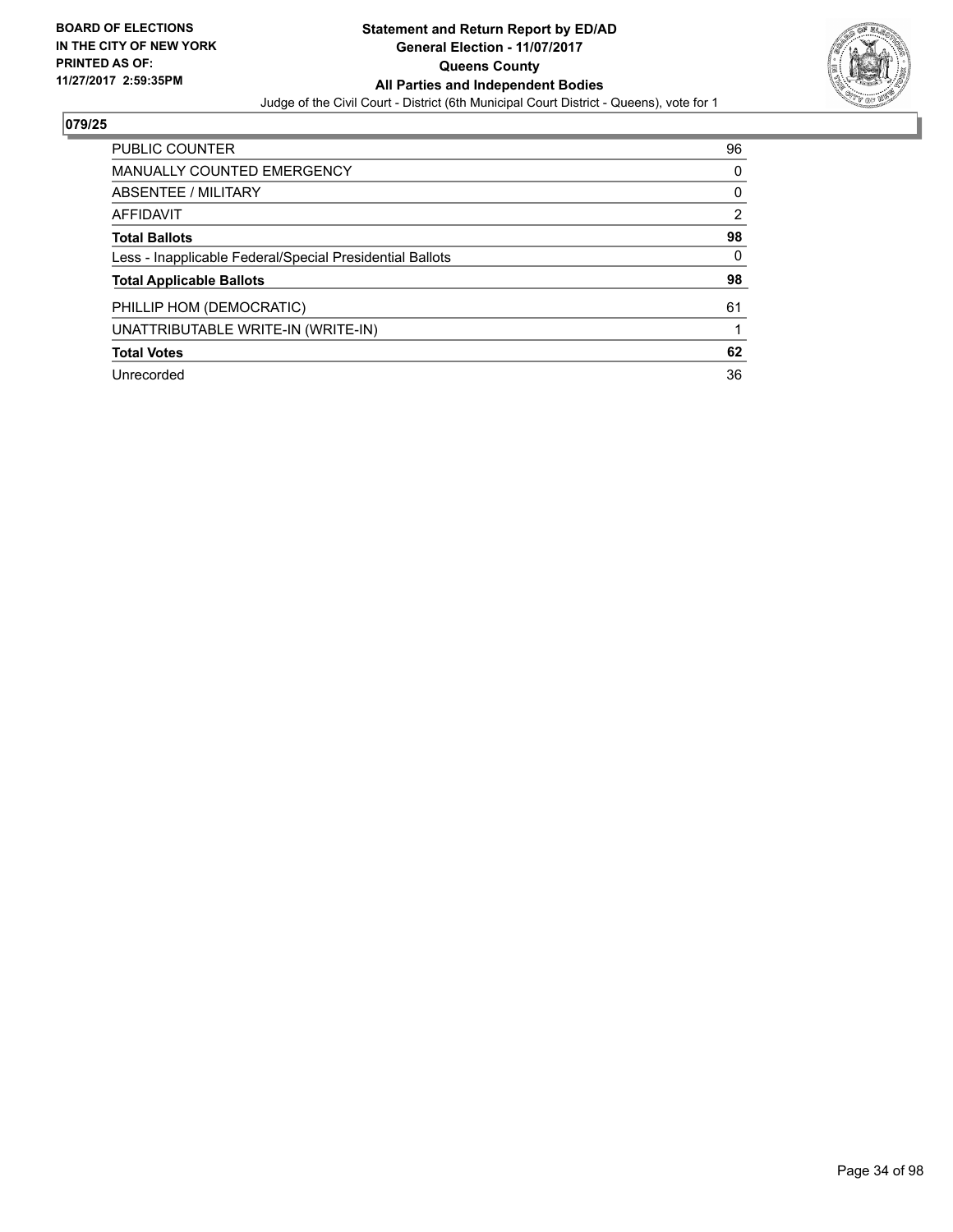

| <b>PUBLIC COUNTER</b>                                    | 136 |
|----------------------------------------------------------|-----|
| <b>MANUALLY COUNTED EMERGENCY</b>                        | 0   |
| ABSENTEE / MILITARY                                      | 11  |
| AFFIDAVIT                                                |     |
| <b>Total Ballots</b>                                     | 148 |
| Less - Inapplicable Federal/Special Presidential Ballots | 0   |
| <b>Total Applicable Ballots</b>                          | 148 |
| PHILLIP HOM (DEMOCRATIC)                                 | 77  |
| <b>Total Votes</b>                                       | 77  |
| Unrecorded                                               | 71  |

## **002/26**

| PUBLIC COUNTER                                           | 55       |
|----------------------------------------------------------|----------|
| MANUALLY COUNTED EMERGENCY                               | 0        |
| <b>ABSENTEE / MILITARY</b>                               | 6        |
| AFFIDAVIT                                                | $\Omega$ |
| <b>Total Ballots</b>                                     | 61       |
| Less - Inapplicable Federal/Special Presidential Ballots | 0        |
| <b>Total Applicable Ballots</b>                          | 61       |
| PHILLIP HOM (DEMOCRATIC)                                 | 33       |
| <b>Total Votes</b>                                       | 33       |
| Unrecorded                                               | 28       |
|                                                          |          |

| <b>PUBLIC COUNTER</b>                                    | 318 |
|----------------------------------------------------------|-----|
| MANUALLY COUNTED EMERGENCY                               | 0   |
| ABSENTEE / MILITARY                                      | 9   |
| AFFIDAVIT                                                | 4   |
| <b>Total Ballots</b>                                     | 331 |
| Less - Inapplicable Federal/Special Presidential Ballots | 0   |
| <b>Total Applicable Ballots</b>                          | 331 |
| PHILLIP HOM (DEMOCRATIC)                                 | 181 |
| DIO BRANDO (WRITE-IN)                                    |     |
| DONNA NEWBAWER (WRITE-IN)                                |     |
| <b>Total Votes</b>                                       | 183 |
| Unrecorded                                               | 148 |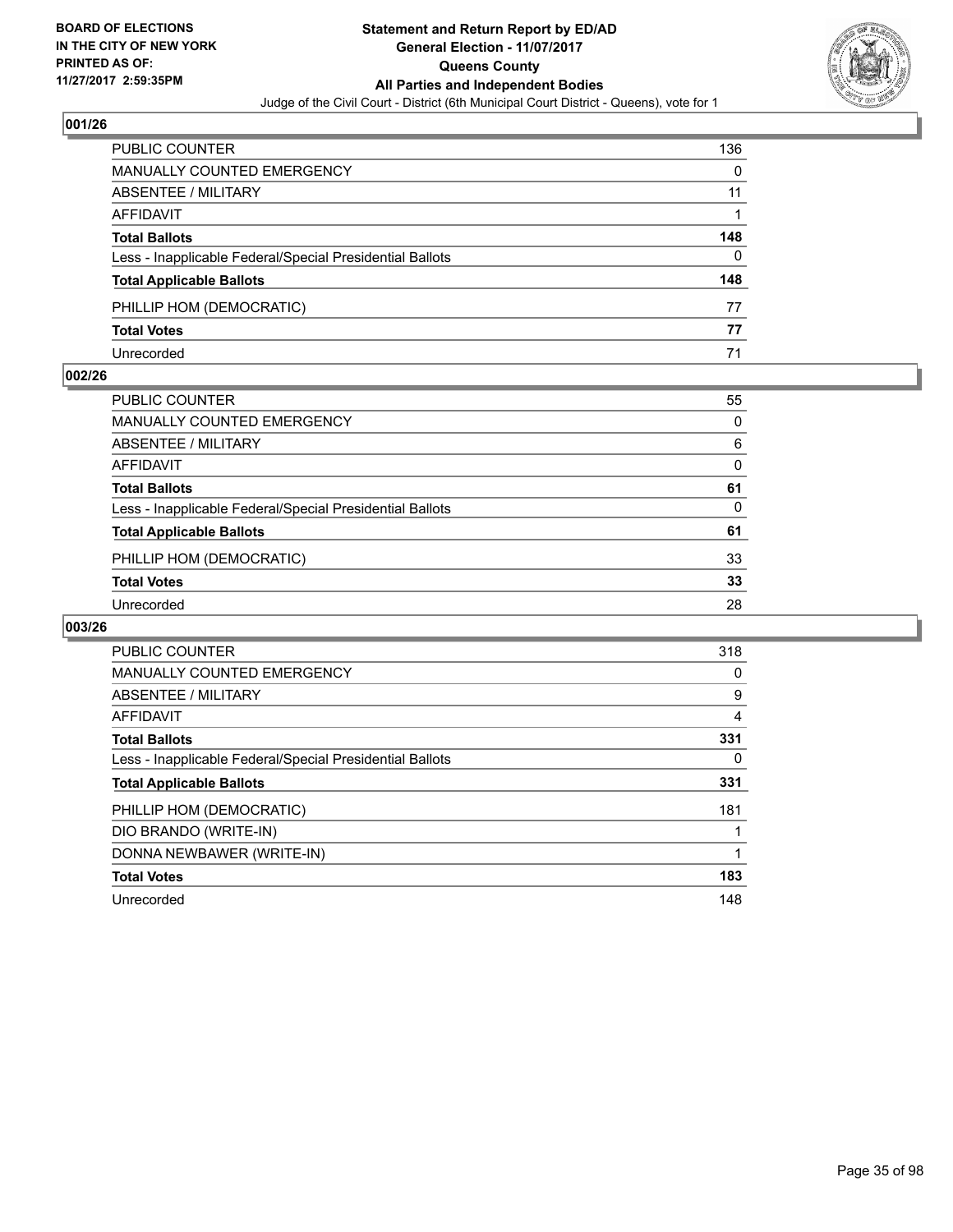

| <b>PUBLIC COUNTER</b>                                    | 289 |
|----------------------------------------------------------|-----|
| <b>MANUALLY COUNTED EMERGENCY</b>                        | 0   |
| ABSENTEE / MILITARY                                      | 4   |
| AFFIDAVIT                                                | 1   |
| <b>Total Ballots</b>                                     | 294 |
| Less - Inapplicable Federal/Special Presidential Ballots | 0   |
| <b>Total Applicable Ballots</b>                          | 294 |
| PHILLIP HOM (DEMOCRATIC)                                 | 174 |
| DONALD TRUMP (WRITE-IN)                                  |     |
| FRED SILVESTRE (WRITE-IN)                                |     |
| JOE LICALZI (WRITE-IN)                                   | 1   |
| LEO TREIBER (WRITE-IN)                                   |     |
| <b>Total Votes</b>                                       | 178 |
| Unrecorded                                               | 116 |

## **005/26**

| <b>PUBLIC COUNTER</b>                                    | 207            |
|----------------------------------------------------------|----------------|
| <b>MANUALLY COUNTED EMERGENCY</b>                        | 0              |
| ABSENTEE / MILITARY                                      | $\overline{2}$ |
| <b>AFFIDAVIT</b>                                         | 3              |
| <b>Total Ballots</b>                                     | 212            |
| Less - Inapplicable Federal/Special Presidential Ballots | 0              |
| <b>Total Applicable Ballots</b>                          | 212            |
| PHILLIP HOM (DEMOCRATIC)                                 | 114            |
| DONALD TRUMP (WRITE-IN)                                  |                |
| <b>Total Votes</b>                                       | 115            |
| Unrecorded                                               | 97             |

| <b>PUBLIC COUNTER</b>                                    | 318            |
|----------------------------------------------------------|----------------|
| <b>MANUALLY COUNTED EMERGENCY</b>                        | 0              |
| ABSENTEE / MILITARY                                      | 7              |
| AFFIDAVIT                                                | 2              |
| <b>Total Ballots</b>                                     | 327            |
| Less - Inapplicable Federal/Special Presidential Ballots | 0              |
| <b>Total Applicable Ballots</b>                          | 327            |
| PHILLIP HOM (DEMOCRATIC)                                 | 159            |
| ANTONIA D'AGUANNO (WRITE-IN)                             |                |
| JOHN KUSTAUOS (WRITE-IN)                                 |                |
| RAY MELILLO (WRITE-IN)                                   | 1              |
| SULLY SULLENBERGER (WRITE-IN)                            | 1              |
| UNATTRIBUTABLE WRITE-IN (WRITE-IN)                       | $\overline{2}$ |
| <b>Total Votes</b>                                       | 165            |
| Unrecorded                                               | 162            |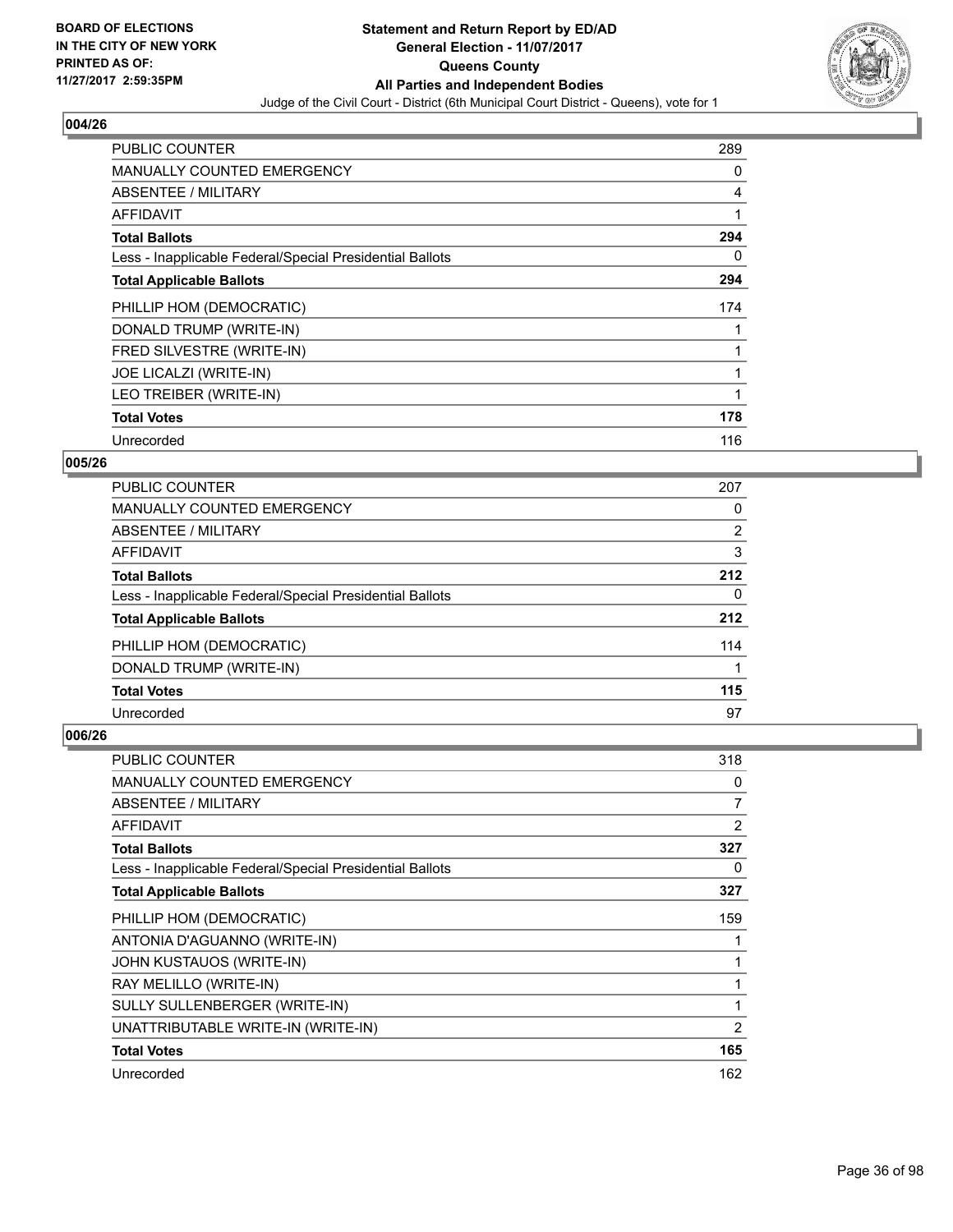

| <b>PUBLIC COUNTER</b>                                    | 234 |
|----------------------------------------------------------|-----|
| MANUALLY COUNTED EMERGENCY                               | 0   |
| ABSENTEE / MILITARY                                      | 7   |
| AFFIDAVIT                                                |     |
| <b>Total Ballots</b>                                     | 242 |
| Less - Inapplicable Federal/Special Presidential Ballots | 0   |
| <b>Total Applicable Ballots</b>                          | 242 |
| PHILLIP HOM (DEMOCRATIC)                                 | 119 |
| CHRISTOS PAPPAS (WRITE-IN)                               |     |
| UNATTRIBUTABLE WRITE-IN (WRITE-IN)                       | 2   |
| <b>Total Votes</b>                                       | 122 |
| Unrecorded                                               | 120 |

### **008/26**

| <b>PUBLIC COUNTER</b>                                    | 388 |
|----------------------------------------------------------|-----|
| <b>MANUALLY COUNTED EMERGENCY</b>                        | 0   |
| ABSENTEE / MILITARY                                      | 14  |
| AFFIDAVIT                                                | 5   |
| <b>Total Ballots</b>                                     | 407 |
| Less - Inapplicable Federal/Special Presidential Ballots | 0   |
| <b>Total Applicable Ballots</b>                          | 407 |
| PHILLIP HOM (DEMOCRATIC)                                 | 207 |
| EGIDIO TONITTO (WRITE-IN)                                |     |
| JOHN F. CAKY (WRITE-IN)                                  | 1   |
| PAUL SILOMON (WRITE-IN)                                  | 1   |
| UNATTRIBUTABLE WRITE-IN (WRITE-IN)                       | 1   |
| <b>Total Votes</b>                                       | 211 |
| Unrecorded                                               | 196 |

| <b>PUBLIC COUNTER</b>                                    | 407            |
|----------------------------------------------------------|----------------|
| <b>MANUALLY COUNTED EMERGENCY</b>                        | 0              |
| ABSENTEE / MILITARY                                      | 12             |
| AFFIDAVIT                                                | 7              |
| <b>Total Ballots</b>                                     | 426            |
| Less - Inapplicable Federal/Special Presidential Ballots | 0              |
| <b>Total Applicable Ballots</b>                          | 426            |
| PHILLIP HOM (DEMOCRATIC)                                 | 258            |
| LIAM HIGGINS (WRITE-IN)                                  |                |
| MICHAEL SKROKOV (WRITE-IN)                               | $\overline{2}$ |
| UNATTRIBUTABLE WRITE-IN (WRITE-IN)                       | 1              |
| <b>Total Votes</b>                                       | 262            |
| Unrecorded                                               | 164            |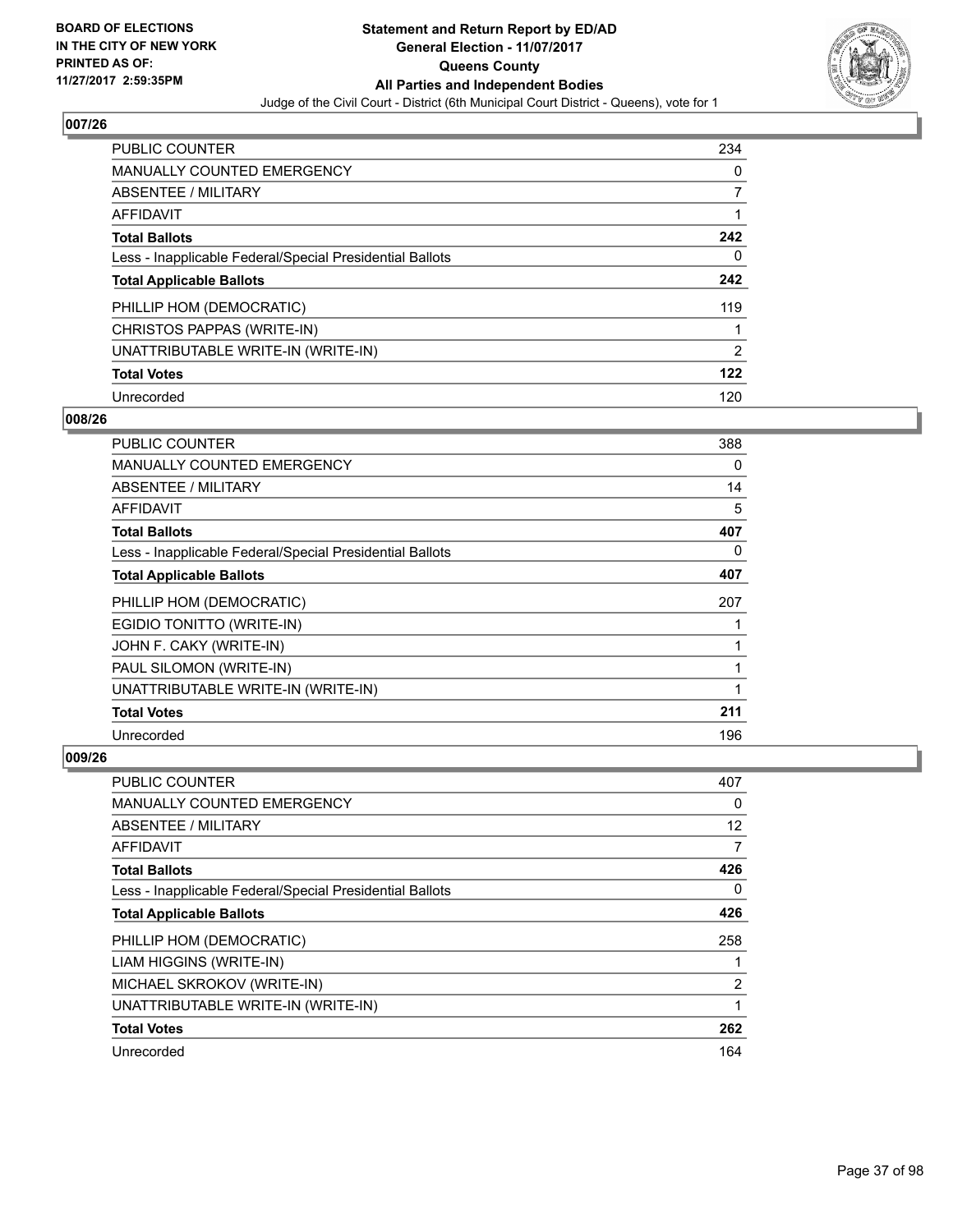

| <b>PUBLIC COUNTER</b>                                    | 365 |
|----------------------------------------------------------|-----|
| <b>MANUALLY COUNTED EMERGENCY</b>                        | 0   |
| ABSENTEE / MILITARY                                      | 19  |
| <b>AFFIDAVIT</b>                                         |     |
| <b>Total Ballots</b>                                     | 385 |
| Less - Inapplicable Federal/Special Presidential Ballots | 0   |
| <b>Total Applicable Ballots</b>                          | 385 |
| PHILLIP HOM (DEMOCRATIC)                                 | 233 |
| <b>BO DIETL (WRITE-IN)</b>                               |     |
| DEREK KOZLOWSKI (WRITE-IN)                               |     |
| PEE WEE HERMAN (WRITE-IN)                                |     |
| <b>Total Votes</b>                                       | 236 |
| Unrecorded                                               | 149 |

## **011/26**

| <b>PUBLIC COUNTER</b>                                    | 359 |
|----------------------------------------------------------|-----|
| <b>MANUALLY COUNTED EMERGENCY</b>                        | 0   |
| ABSENTEE / MILITARY                                      |     |
| <b>AFFIDAVIT</b>                                         |     |
| <b>Total Ballots</b>                                     | 367 |
| Less - Inapplicable Federal/Special Presidential Ballots | 0   |
| <b>Total Applicable Ballots</b>                          | 367 |
| PHILLIP HOM (DEMOCRATIC)                                 | 176 |
| DOM DADDIO (WRITE-IN)                                    |     |
| UNATTRIBUTABLE WRITE-IN (WRITE-IN)                       |     |
| <b>Total Votes</b>                                       | 178 |
| Unrecorded                                               | 189 |

| <b>PUBLIC COUNTER</b>                                    | 349 |
|----------------------------------------------------------|-----|
| <b>MANUALLY COUNTED EMERGENCY</b>                        | 0   |
| ABSENTEE / MILITARY                                      | 5   |
| <b>AFFIDAVIT</b>                                         | 0   |
| <b>Total Ballots</b>                                     | 354 |
| Less - Inapplicable Federal/Special Presidential Ballots | 0   |
| <b>Total Applicable Ballots</b>                          | 354 |
| PHILLIP HOM (DEMOCRATIC)                                 | 178 |
| FRANK PADAVAN (WRITE-IN)                                 |     |
| JOHN DOE (WRITE-IN)                                      |     |
| RUDY GULIANI (WRITE-IN)                                  |     |
| UNATTRIBUTABLE WRITE-IN (WRITE-IN)                       | 1   |
| <b>Total Votes</b>                                       | 182 |
| Unrecorded                                               | 172 |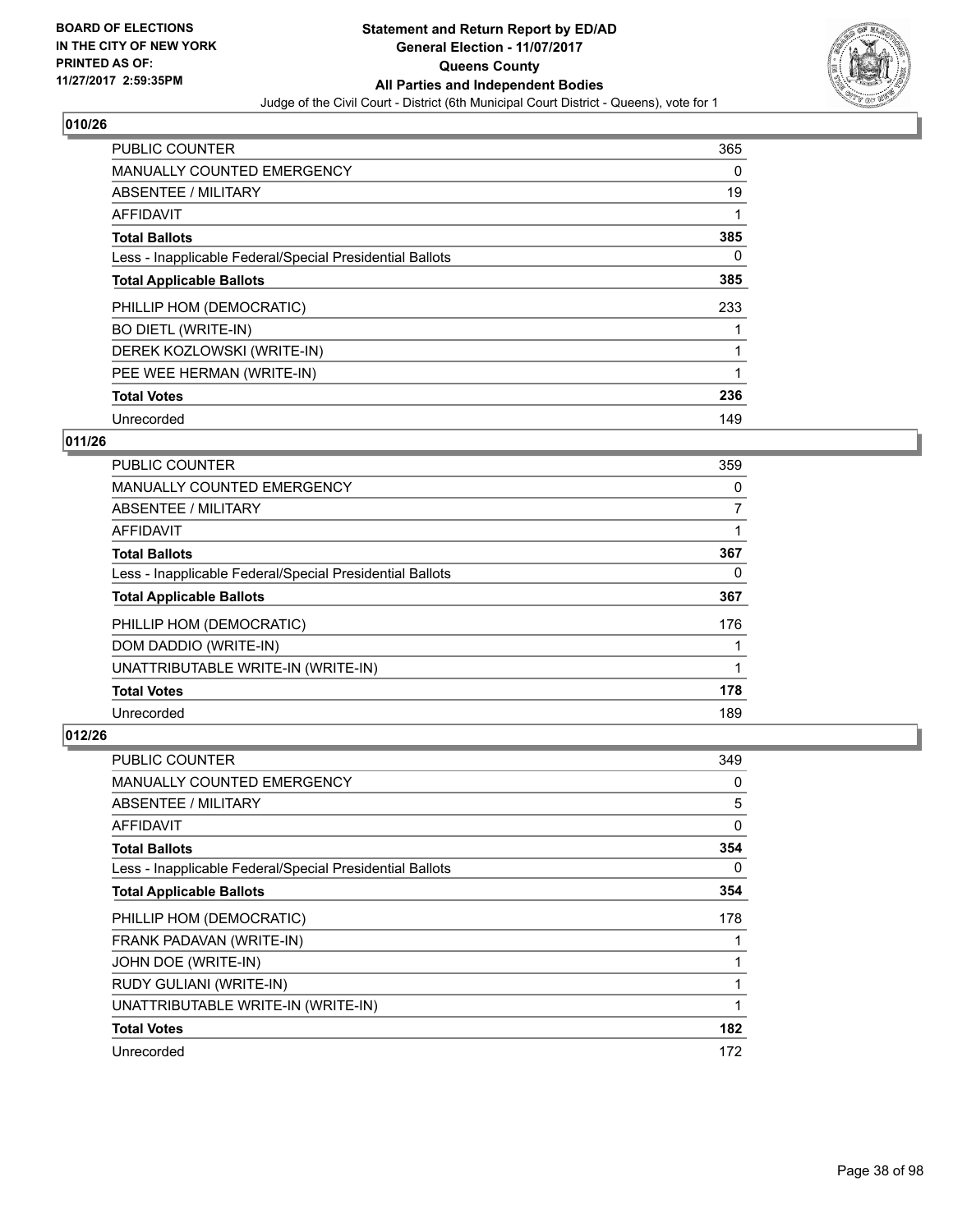

| PUBLIC COUNTER                                           | 356 |
|----------------------------------------------------------|-----|
| <b>MANUALLY COUNTED EMERGENCY</b>                        | 0   |
| ABSENTEE / MILITARY                                      | 4   |
| <b>AFFIDAVIT</b>                                         | 2   |
| <b>Total Ballots</b>                                     | 362 |
| Less - Inapplicable Federal/Special Presidential Ballots | 0   |
| <b>Total Applicable Ballots</b>                          | 362 |
| PHILLIP HOM (DEMOCRATIC)                                 | 194 |
| MILTON DAVIS (WRITE-IN)                                  |     |
| PHIL MCCRACKIN (WRITE-IN)                                |     |
| UNATTRIBUTABLE WRITE-IN (WRITE-IN)                       | 1   |
| <b>Total Votes</b>                                       | 197 |
| Unrecorded                                               | 165 |

| <b>PUBLIC COUNTER</b>                                    | 352            |
|----------------------------------------------------------|----------------|
| MANUALLY COUNTED EMERGENCY                               | 0              |
| ABSENTEE / MILITARY                                      | 9              |
| <b>AFFIDAVIT</b>                                         | $\overline{7}$ |
| <b>Total Ballots</b>                                     | 368            |
| Less - Inapplicable Federal/Special Presidential Ballots | 0              |
| <b>Total Applicable Ballots</b>                          | 368            |
| PHILLIP HOM (DEMOCRATIC)                                 | 177            |
| ALESSANDRO CANICATTI (WRITE-IN)                          | 1              |
| ALISSANDRO EDNICATTI (WRITE-IN)                          | 1              |
| ANGELA CALLAGHAN (WRITE-IN)                              | 1              |
| ELIO FORCINA (WRITE-IN)                                  | 1              |
| MARIO LORE (WRITE-IN)                                    | 1              |
| MARVIN JEFFICAT (WRITE-IN)                               | 1              |
| PHILIP M. MCGRORY (WRITE-IN)                             | 1              |
| UNATTRIBUTABLE WRITE-IN (WRITE-IN)                       | 1              |
| <b>Total Votes</b>                                       | 185            |
| Unrecorded                                               | 183            |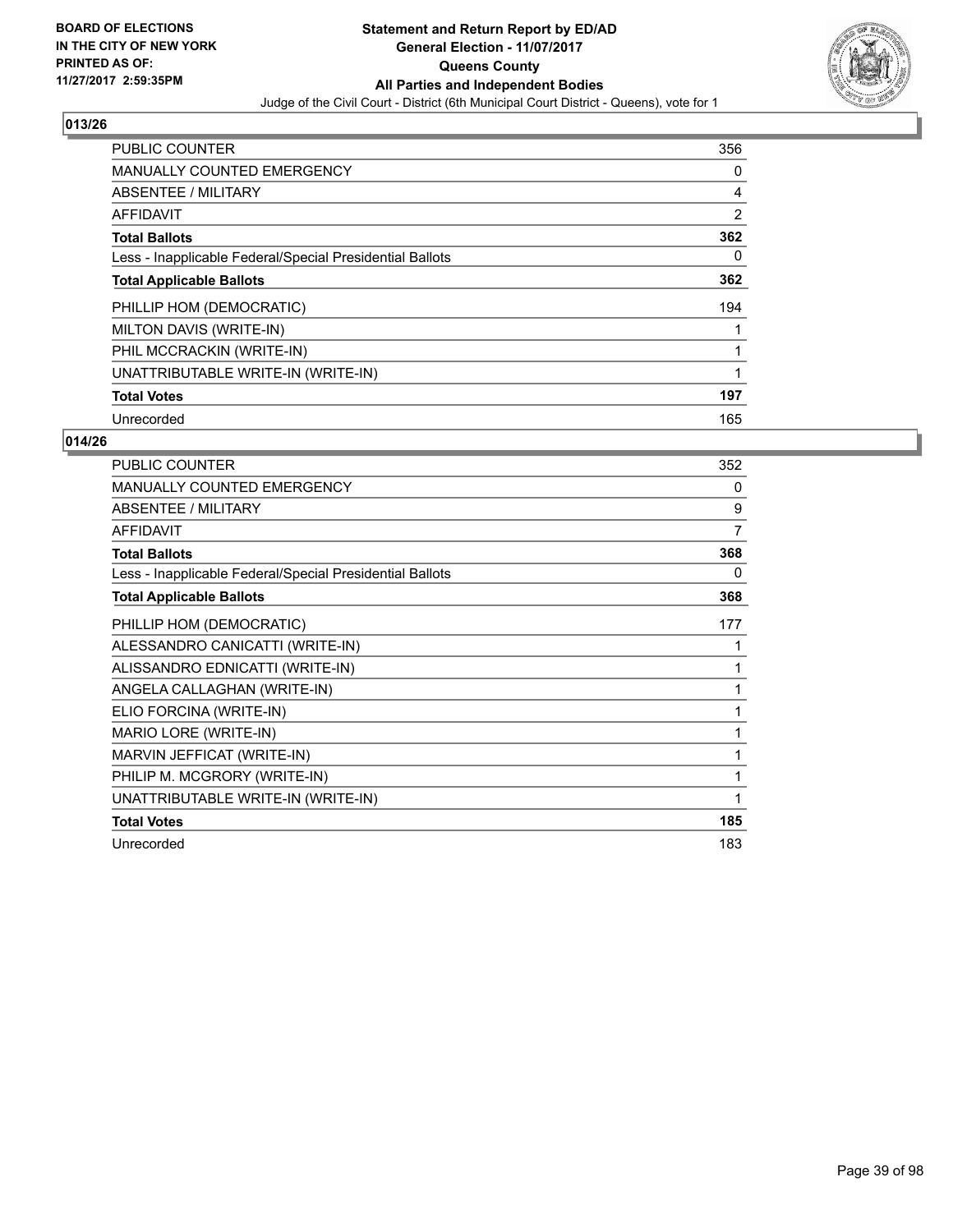

| <b>PUBLIC COUNTER</b>                                    | 415 |
|----------------------------------------------------------|-----|
| <b>MANUALLY COUNTED EMERGENCY</b>                        | 0   |
| ABSENTEE / MILITARY                                      | 17  |
| AFFIDAVIT                                                | 7   |
| <b>Total Ballots</b>                                     | 439 |
| Less - Inapplicable Federal/Special Presidential Ballots | 0   |
| <b>Total Applicable Ballots</b>                          | 439 |
| PHILLIP HOM (DEMOCRATIC)                                 | 265 |
| JAME T. GARVEY JR (WRITE-IN)                             |     |
| MARC WASTELL (WRITE-IN)                                  |     |
| MICHAEL DUCROISET (WRITE-IN)                             |     |
| WILLIAM BARLOW (WRITE-IN)                                |     |
| <b>Total Votes</b>                                       | 269 |
| Unrecorded                                               | 170 |

## **016/26**

| <b>PUBLIC COUNTER</b>                                    | 370 |
|----------------------------------------------------------|-----|
| <b>MANUALLY COUNTED EMERGENCY</b>                        | 0   |
| ABSENTEE / MILITARY                                      | 23  |
| AFFIDAVIT                                                | 5   |
| <b>Total Ballots</b>                                     | 398 |
| Less - Inapplicable Federal/Special Presidential Ballots | 0   |
| <b>Total Applicable Ballots</b>                          | 398 |
| PHILLIP HOM (DEMOCRATIC)                                 | 238 |
| WYATT GIBBONS (WRITE-IN)                                 |     |
| <b>Total Votes</b>                                       | 239 |
| Unrecorded                                               | 159 |

| <b>PUBLIC COUNTER</b>                                    | 341 |
|----------------------------------------------------------|-----|
| <b>MANUALLY COUNTED EMERGENCY</b>                        | 0   |
| ABSENTEE / MILITARY                                      | 11  |
| AFFIDAVIT                                                | 6   |
| <b>Total Ballots</b>                                     | 358 |
| Less - Inapplicable Federal/Special Presidential Ballots | 0   |
| <b>Total Applicable Ballots</b>                          | 358 |
| PHILLIP HOM (DEMOCRATIC)                                 | 196 |
| JOHN KALATIS (WRITE-IN)                                  |     |
| JOSEPH F. KASPER (WRITE-IN)                              |     |
| SALOM SUH (WRITE-IN)                                     | 1   |
| SOCRATES VOURKAS (WRITE-IN)                              | 1   |
| UNATTRIBUTABLE WRITE-IN (WRITE-IN)                       | 1   |
| <b>Total Votes</b>                                       | 201 |
| Unrecorded                                               | 157 |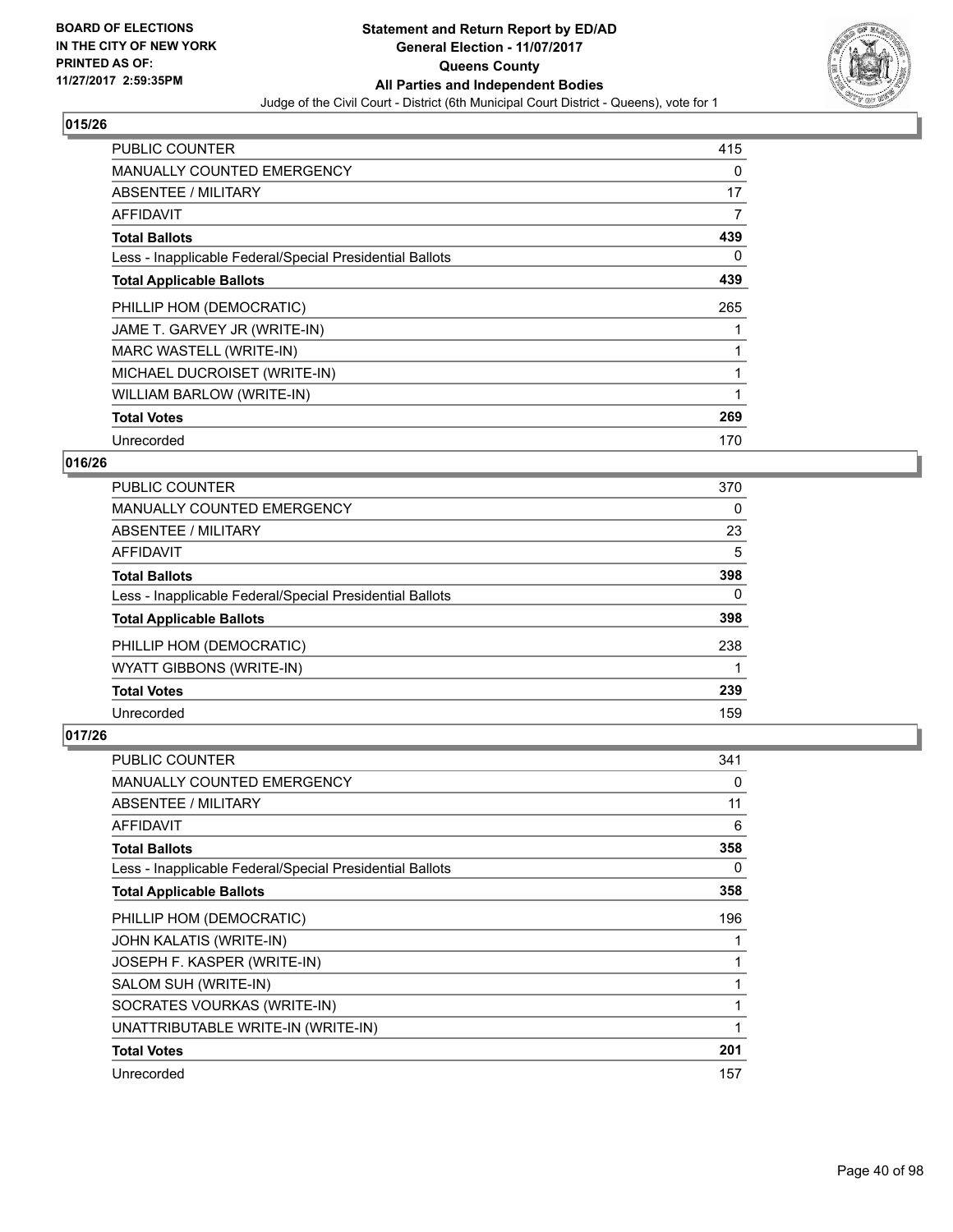

| <b>PUBLIC COUNTER</b>                                    | 375 |
|----------------------------------------------------------|-----|
| <b>MANUALLY COUNTED EMERGENCY</b>                        | 0   |
| ABSENTEE / MILITARY                                      | 17  |
| AFFIDAVIT                                                | 5   |
| <b>Total Ballots</b>                                     | 397 |
| Less - Inapplicable Federal/Special Presidential Ballots | 0   |
| <b>Total Applicable Ballots</b>                          | 397 |
| PHILLIP HOM (DEMOCRATIC)                                 | 154 |
| FELICE LEPORE (WRITE-IN)                                 |     |
| LEO TREIBER (WRITE-IN)                                   |     |
| <b>Total Votes</b>                                       | 156 |
| Unrecorded                                               | 241 |

### **019/26**

| <b>PUBLIC COUNTER</b>                                    | 178      |
|----------------------------------------------------------|----------|
| <b>MANUALLY COUNTED EMERGENCY</b>                        | 0        |
| ABSENTEE / MILITARY                                      | 5        |
| AFFIDAVIT                                                | $\Omega$ |
| <b>Total Ballots</b>                                     | 183      |
| Less - Inapplicable Federal/Special Presidential Ballots | $\Omega$ |
| <b>Total Applicable Ballots</b>                          | 183      |
| PHILLIP HOM (DEMOCRATIC)                                 | 119      |
| UNATTRIBUTABLE WRITE-IN (WRITE-IN)                       |          |
| <b>Total Votes</b>                                       | 120      |
| Unrecorded                                               | 63       |

| <b>PUBLIC COUNTER</b>                                    | 394      |
|----------------------------------------------------------|----------|
| MANUALLY COUNTED EMERGENCY                               | $\Omega$ |
| ABSENTEE / MILITARY                                      | 30       |
| <b>AFFIDAVIT</b>                                         | 6        |
| <b>Total Ballots</b>                                     | 430      |
| Less - Inapplicable Federal/Special Presidential Ballots | $\Omega$ |
| <b>Total Applicable Ballots</b>                          | 430      |
| PHILLIP HOM (DEMOCRATIC)                                 | 269      |
| LEO TREIBER (WRITE-IN)                                   |          |
| UNATTRIBUTABLE WRITE-IN (WRITE-IN)                       |          |
| <b>Total Votes</b>                                       | 271      |
| Unrecorded                                               | 159      |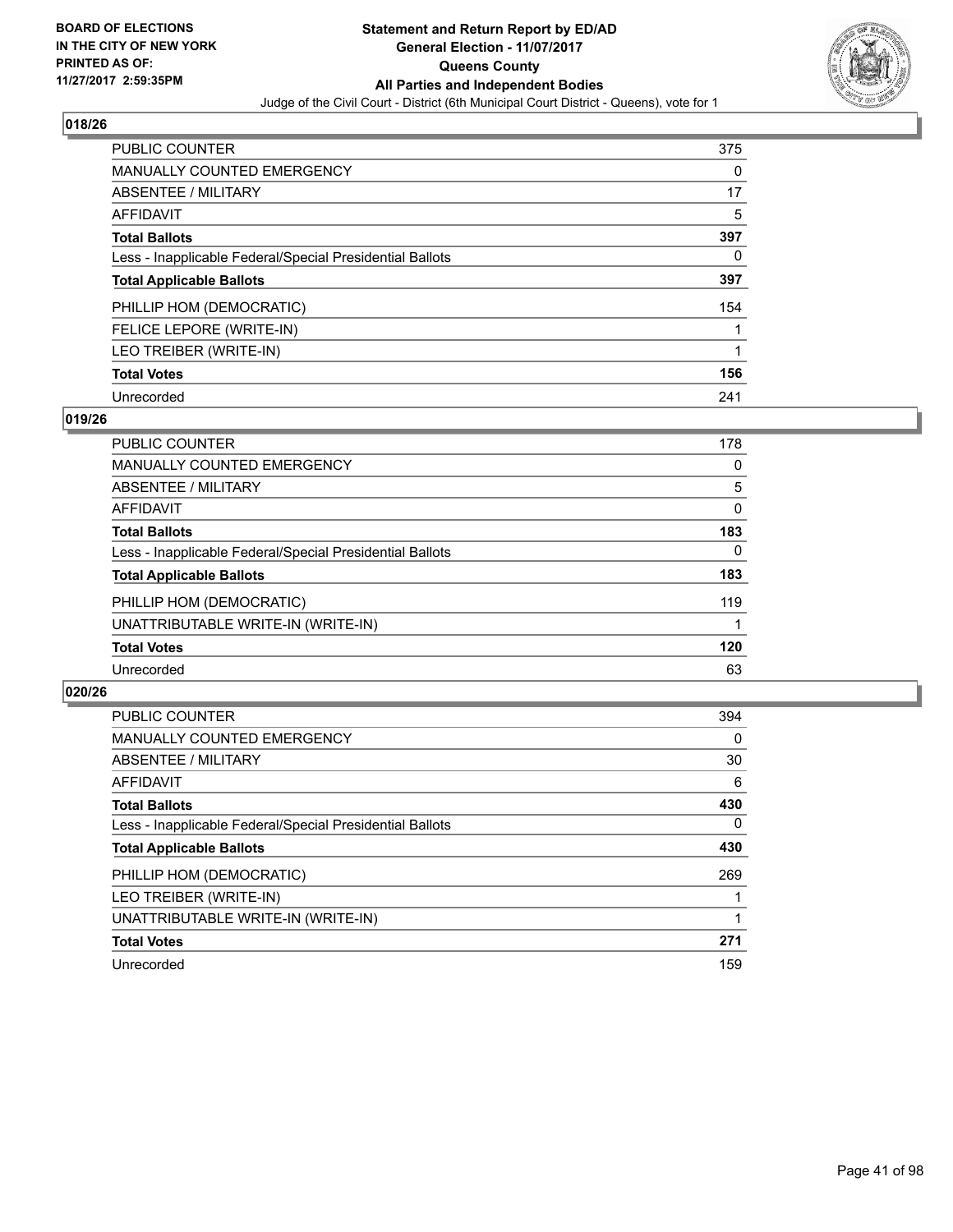

| <b>PUBLIC COUNTER</b>                                    | 290 |
|----------------------------------------------------------|-----|
| <b>MANUALLY COUNTED EMERGENCY</b>                        | 0   |
| ABSENTEE / MILITARY                                      |     |
| AFFIDAVIT                                                | 2   |
| <b>Total Ballots</b>                                     | 299 |
| Less - Inapplicable Federal/Special Presidential Ballots | 0   |
| <b>Total Applicable Ballots</b>                          | 299 |
| PHILLIP HOM (DEMOCRATIC)                                 | 194 |
| JOHN T PAPPAS (WRITE-IN)                                 |     |
| <b>Total Votes</b>                                       | 195 |
| Unrecorded                                               | 104 |

### **022/26**

| <b>PUBLIC COUNTER</b>                                    | 307 |
|----------------------------------------------------------|-----|
| <b>MANUALLY COUNTED EMERGENCY</b>                        | 0   |
| ABSENTEE / MILITARY                                      | 8   |
| <b>AFFIDAVIT</b>                                         | 2   |
| <b>Total Ballots</b>                                     | 317 |
| Less - Inapplicable Federal/Special Presidential Ballots | 0   |
| <b>Total Applicable Ballots</b>                          | 317 |
| PHILLIP HOM (DEMOCRATIC)                                 | 200 |
| JOHN YACOVONN (WRITE-IN)                                 |     |
| PAUL SOLOMON (WRITE-IN)                                  | 2   |
| <b>Total Votes</b>                                       | 203 |
| Unrecorded                                               | 114 |

| <b>PUBLIC COUNTER</b>                                    | 307 |
|----------------------------------------------------------|-----|
| <b>MANUALLY COUNTED EMERGENCY</b>                        | 0   |
| ABSENTEE / MILITARY                                      | 19  |
| <b>AFFIDAVIT</b>                                         | 2   |
| <b>Total Ballots</b>                                     | 328 |
| Less - Inapplicable Federal/Special Presidential Ballots | 0   |
| <b>Total Applicable Ballots</b>                          | 328 |
| PHILLIP HOM (DEMOCRATIC)                                 | 212 |
| ALDO GASPERIN (WRITE-IN)                                 |     |
| <b>JUDGE JUDY (WRITE-IN)</b>                             |     |
| MARGARET CROWLEY (WRITE-IN)                              |     |
| <b>Total Votes</b>                                       | 215 |
| Unrecorded                                               | 113 |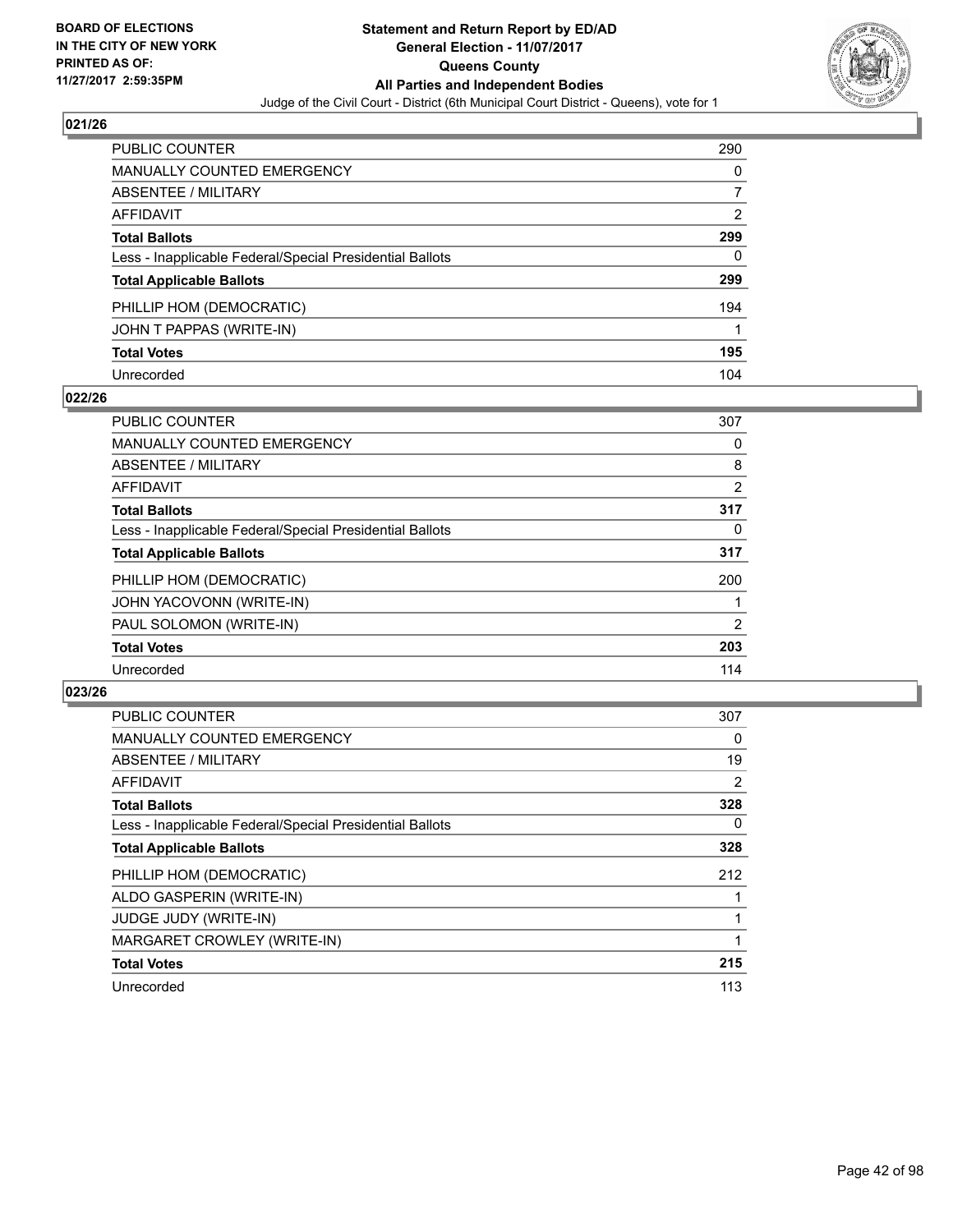

| <b>PUBLIC COUNTER</b>                                    | 321 |
|----------------------------------------------------------|-----|
| <b>MANUALLY COUNTED EMERGENCY</b>                        | 0   |
| ABSENTEE / MILITARY                                      | 19  |
| <b>AFFIDAVIT</b>                                         | 0   |
| <b>Total Ballots</b>                                     | 340 |
| Less - Inapplicable Federal/Special Presidential Ballots | 0   |
| <b>Total Applicable Ballots</b>                          | 340 |
| PHILLIP HOM (DEMOCRATIC)                                 | 246 |
| <b>BO DIETL (WRITE-IN)</b>                               |     |
| <b>KRISTAPS PORZINGIS (WRITE-IN)</b>                     | 1   |
| PAUL SOLOMON (WRITE-IN)                                  |     |
| <b>Total Votes</b>                                       | 249 |
| Unrecorded                                               | 91  |

# **025/26**

| <b>PUBLIC COUNTER</b>                                    | 250 |
|----------------------------------------------------------|-----|
| MANUALLY COUNTED EMERGENCY                               | 0   |
| ABSENTEE / MILITARY                                      | 27  |
| AFFIDAVIT                                                | 3   |
| <b>Total Ballots</b>                                     | 280 |
| Less - Inapplicable Federal/Special Presidential Ballots | 0   |
| <b>Total Applicable Ballots</b>                          | 280 |
| PHILLIP HOM (DEMOCRATIC)                                 | 178 |
| <b>Total Votes</b>                                       | 178 |
| Unrecorded                                               | 102 |

| <b>PUBLIC COUNTER</b>                                    | 351      |
|----------------------------------------------------------|----------|
| MANUALLY COUNTED EMERGENCY                               | 0        |
| ABSENTEE / MILITARY                                      | 18       |
| AFFIDAVIT                                                | 6        |
| <b>Total Ballots</b>                                     | 375      |
| Less - Inapplicable Federal/Special Presidential Ballots | $\Omega$ |
| <b>Total Applicable Ballots</b>                          | 375      |
| PHILLIP HOM (DEMOCRATIC)                                 | 275      |
| UNATTRIBUTABLE WRITE-IN (WRITE-IN)                       |          |
| <b>Total Votes</b>                                       | 276      |
| Unrecorded                                               | 99       |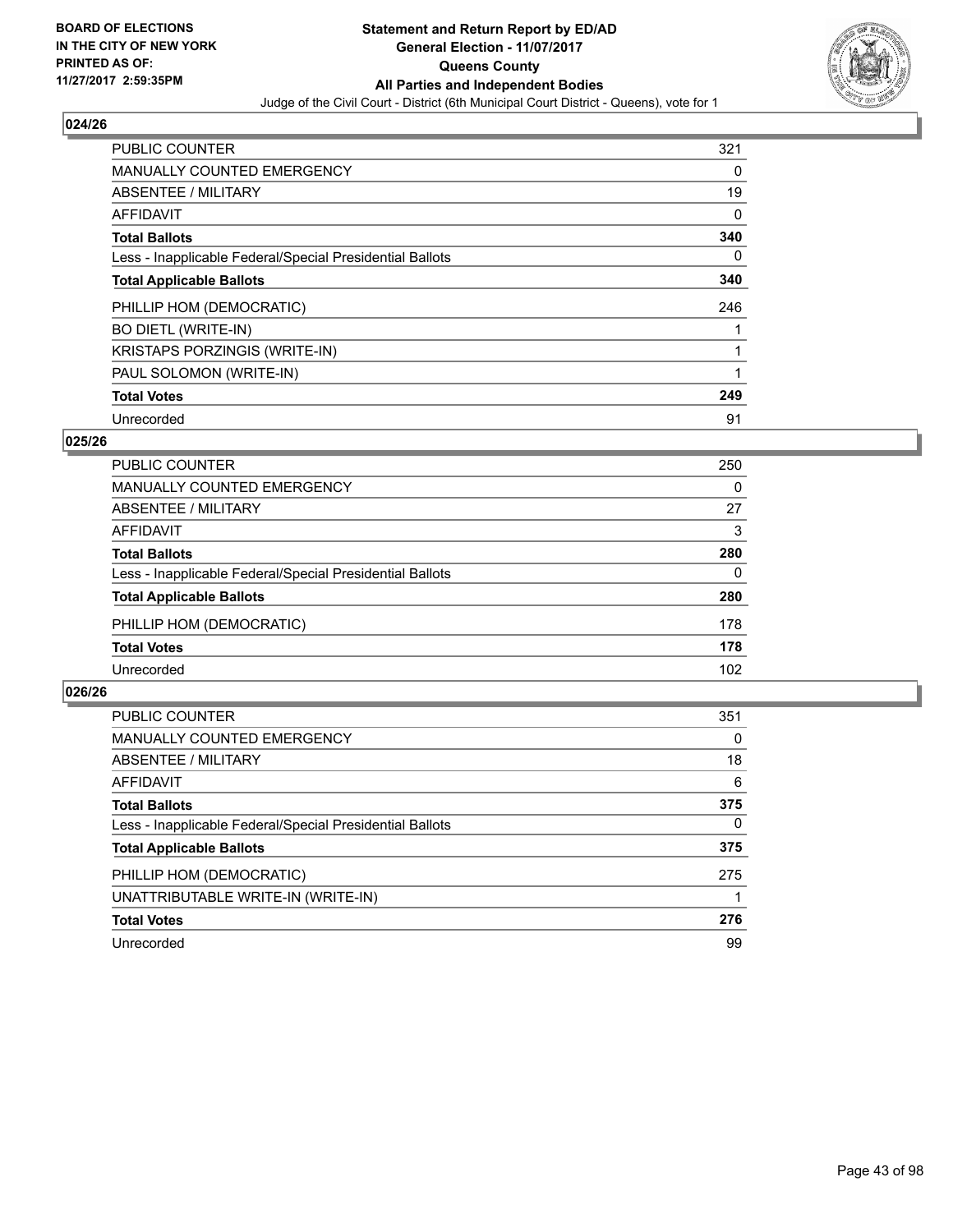

| <b>PUBLIC COUNTER</b>                                    | 293 |
|----------------------------------------------------------|-----|
| <b>MANUALLY COUNTED EMERGENCY</b>                        | 0   |
| ABSENTEE / MILITARY                                      | 12  |
| AFFIDAVIT                                                | 3   |
| <b>Total Ballots</b>                                     | 308 |
| Less - Inapplicable Federal/Special Presidential Ballots | 0   |
| <b>Total Applicable Ballots</b>                          | 308 |
| PHILLIP HOM (DEMOCRATIC)                                 | 200 |
| <b>GERARD J CASH (WRITE-IN)</b>                          |     |
| WILLIAM NORZIATA (WRITE-IN)                              |     |
| <b>Total Votes</b>                                       | 202 |
| Unrecorded                                               | 106 |

### **028/26**

| <b>PUBLIC COUNTER</b>                                    | 352 |
|----------------------------------------------------------|-----|
| <b>MANUALLY COUNTED EMERGENCY</b>                        | 0   |
| ABSENTEE / MILITARY                                      | 11  |
| <b>AFFIDAVIT</b>                                         | 3   |
| <b>Total Ballots</b>                                     | 366 |
| Less - Inapplicable Federal/Special Presidential Ballots | 0   |
| <b>Total Applicable Ballots</b>                          | 366 |
| PHILLIP HOM (DEMOCRATIC)                                 | 213 |
| BARRY MILANO (WRITE-IN)                                  | 1   |
| JAMES HUANG (WRITE-IN)                                   | 1   |
| JENNIFER LIPPEMON (WRITE-IN)                             | 1   |
| JOHN F. SCHUNITY (WRITE-IN)                              | 1   |
| LEE MAZZILLI (WRITE-IN)                                  | 1   |
| <b>Total Votes</b>                                       | 218 |
| Unrecorded                                               | 148 |

| <b>PUBLIC COUNTER</b>                                    | 395 |
|----------------------------------------------------------|-----|
| <b>MANUALLY COUNTED EMERGENCY</b>                        | 0   |
| ABSENTEE / MILITARY                                      | 14  |
| AFFIDAVIT                                                | 0   |
| <b>Total Ballots</b>                                     | 409 |
| Less - Inapplicable Federal/Special Presidential Ballots | 0   |
| <b>Total Applicable Ballots</b>                          | 409 |
| PHILLIP HOM (DEMOCRATIC)                                 | 229 |
| DONALD TRUMP (WRITE-IN)                                  |     |
| EDWARD SHOUDEN (WRITE-IN)                                |     |
| <b>JUSTIN GRILL (WRITE-IN)</b>                           |     |
| MICKEY MOUSE (WRITE-IN)                                  |     |
| VINCENT LINO (WRITE-IN)                                  | 1   |
| <b>Total Votes</b>                                       | 234 |
| Unrecorded                                               | 175 |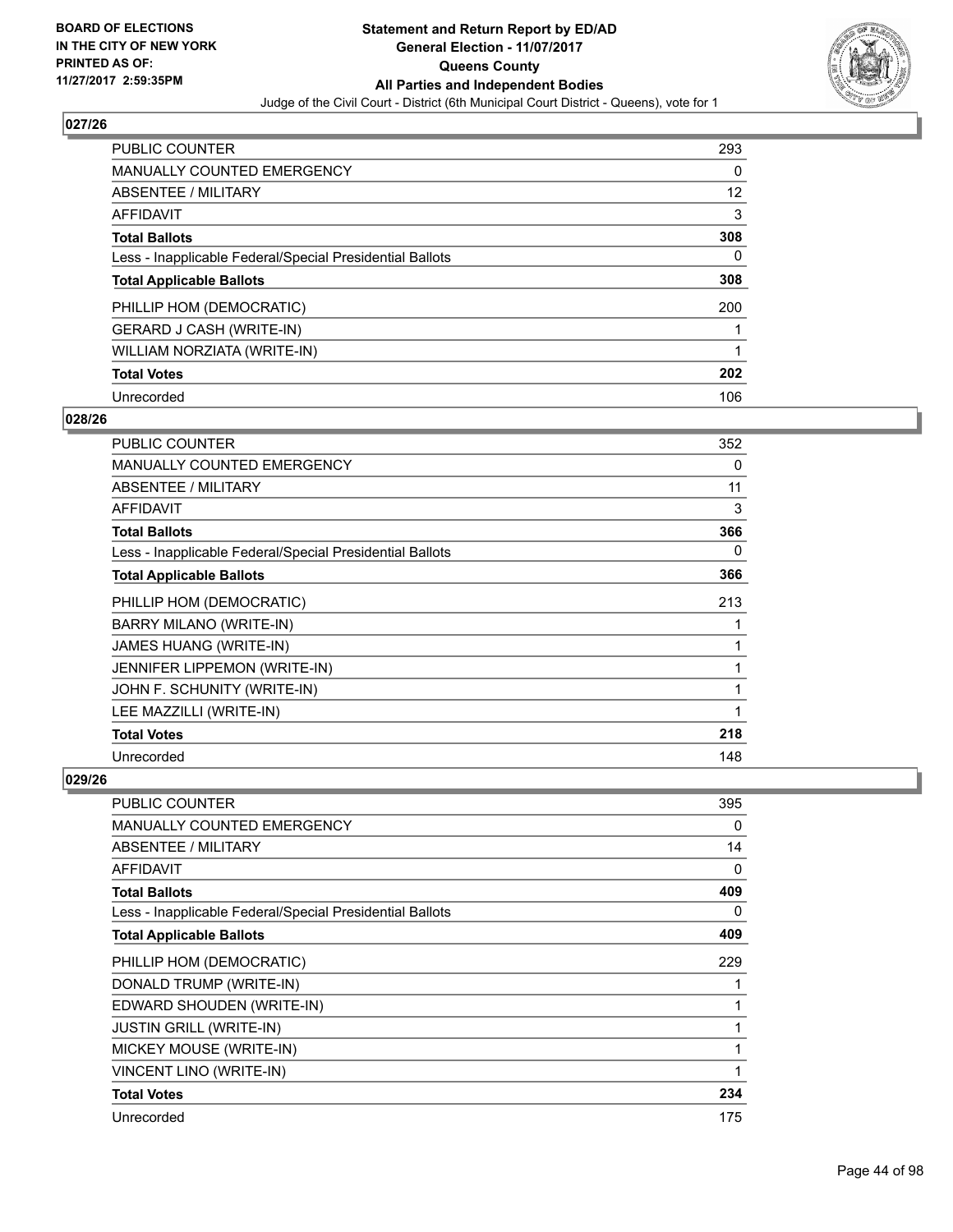

| <b>PUBLIC COUNTER</b>                                    | 405 |
|----------------------------------------------------------|-----|
| <b>MANUALLY COUNTED EMERGENCY</b>                        | 0   |
| ABSENTEE / MILITARY                                      | 13  |
| <b>AFFIDAVIT</b>                                         | 0   |
| <b>Total Ballots</b>                                     | 418 |
| Less - Inapplicable Federal/Special Presidential Ballots | 0   |
| <b>Total Applicable Ballots</b>                          | 418 |
| PHILLIP HOM (DEMOCRATIC)                                 | 251 |
| JOE MONTALVO (WRITE-IN)                                  |     |
| PERRY ARGYROS (WRITE-IN)                                 |     |
| UNATTRIBUTABLE WRITE-IN (WRITE-IN)                       | 1   |
| <b>Total Votes</b>                                       | 254 |
| Unrecorded                                               | 164 |

# **031/26**

| <b>PUBLIC COUNTER</b>                                    | 395 |
|----------------------------------------------------------|-----|
| <b>MANUALLY COUNTED EMERGENCY</b>                        | 0   |
| <b>ABSENTEE / MILITARY</b>                               | 10  |
| <b>AFFIDAVIT</b>                                         | 1   |
| <b>Total Ballots</b>                                     | 406 |
| Less - Inapplicable Federal/Special Presidential Ballots | 0   |
| <b>Total Applicable Ballots</b>                          | 406 |
| PHILLIP HOM (DEMOCRATIC)                                 | 206 |
| ALFRED AMATO (WRITE-IN)                                  |     |
| JOHN BELLO (WRITE-IN)                                    |     |
| <b>JOHN LATELLA (WRITE-IN)</b>                           |     |
| KIM JONG UN (WRITE-IN)                                   | 1   |
| <b>MAXIIMILIAN ONERCI (WRITE-IN)</b>                     |     |
| PAULINE HEALY (WRITE-IN)                                 |     |
| <b>Total Votes</b>                                       | 212 |
| Unrecorded                                               | 194 |

| PUBLIC COUNTER                                           | 291            |
|----------------------------------------------------------|----------------|
| <b>MANUALLY COUNTED EMERGENCY</b>                        | 0              |
| ABSENTEE / MILITARY                                      | 15             |
| AFFIDAVIT                                                | 3              |
| <b>Total Ballots</b>                                     | 309            |
| Less - Inapplicable Federal/Special Presidential Ballots | 0              |
| <b>Total Applicable Ballots</b>                          | 309            |
| PHILLIP HOM (DEMOCRATIC)                                 | 196            |
| BETTY WHITE (WRITE-IN)                                   | 1              |
| DAVID RIANIO (WRITE-IN)                                  | 1              |
| JAMES COYLE (WRITE-IN)                                   | 2              |
| UNATTRIBUTABLE WRITE-IN (WRITE-IN)                       | $\overline{2}$ |
| <b>Total Votes</b>                                       | 202            |
| Unrecorded                                               | 107            |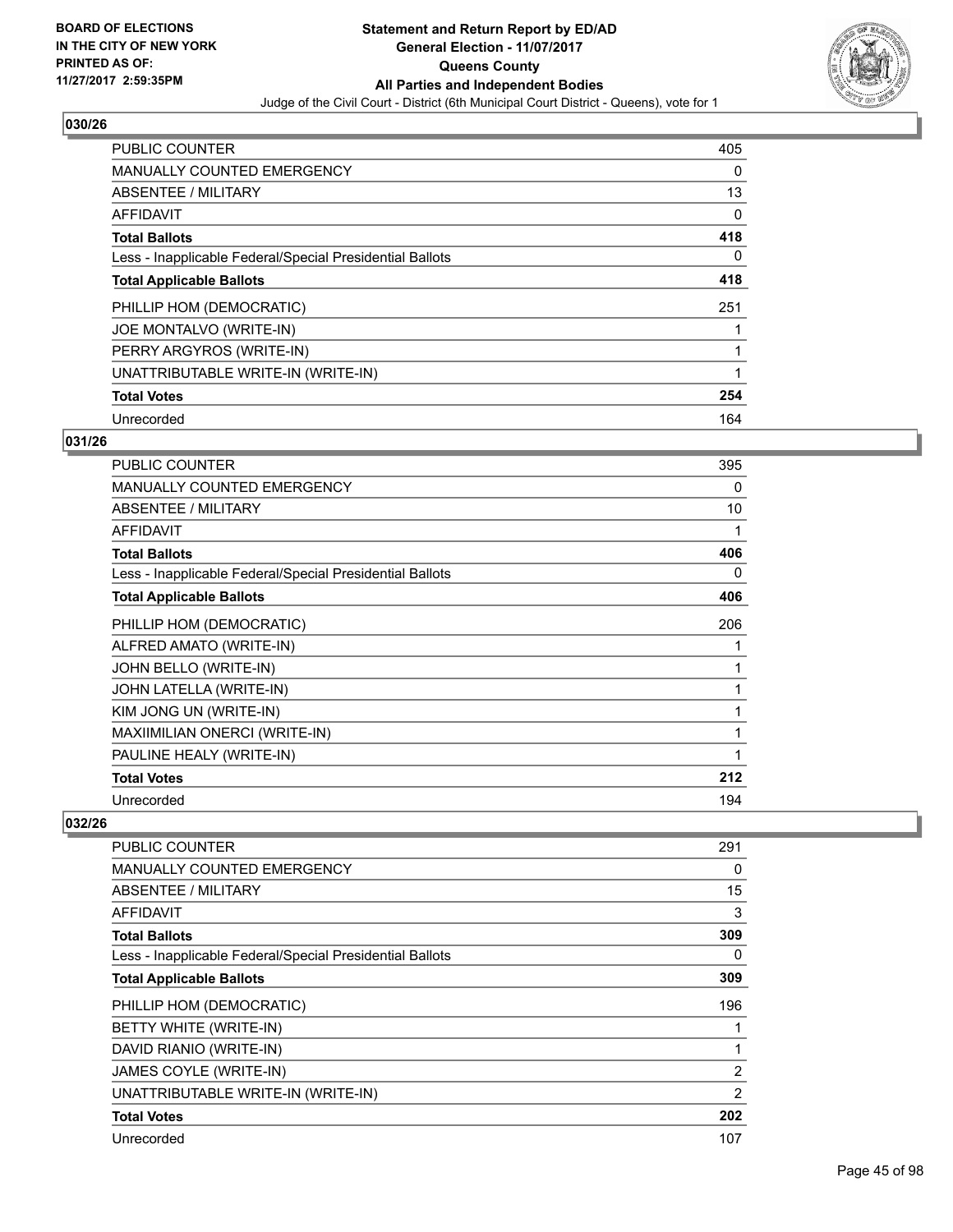

| <b>PUBLIC COUNTER</b>                                    | 351 |
|----------------------------------------------------------|-----|
| <b>MANUALLY COUNTED EMERGENCY</b>                        | 0   |
| <b>ABSENTEE / MILITARY</b>                               | 19  |
| <b>AFFIDAVIT</b>                                         | 2   |
| <b>Total Ballots</b>                                     | 372 |
| Less - Inapplicable Federal/Special Presidential Ballots | 0   |
| <b>Total Applicable Ballots</b>                          | 372 |
| PHILLIP HOM (DEMOCRATIC)                                 | 250 |
| CAROLYN HABEL (WRITE-IN)                                 | 1   |
| GEORGE E. COYOY (WRITE-IN)                               | 1   |
| MARK MEUGELLUZZO (WRITE-IN)                              | 1   |
| MARY C. VORAH (WRITE-IN)                                 | 1   |
| MAYA E. KOROUCH (WRITE-IN)                               | 1   |
| UNCOUNTED WRITE-IN PER STATUTE (WRITE-IN)                | 1   |
| VINCENZA LIBASCI (WRITE-IN)                              | 1   |
| <b>Total Votes</b>                                       | 257 |
| Unrecorded                                               | 115 |

## **034/26**

| <b>PUBLIC COUNTER</b>                                    | 343 |
|----------------------------------------------------------|-----|
| MANUALLY COUNTED EMERGENCY                               | 0   |
| <b>ABSENTEE / MILITARY</b>                               | 14  |
| AFFIDAVIT                                                |     |
| <b>Total Ballots</b>                                     | 358 |
| Less - Inapplicable Federal/Special Presidential Ballots | 0   |
| <b>Total Applicable Ballots</b>                          | 358 |
| PHILLIP HOM (DEMOCRATIC)                                 | 210 |
| EILEEN MCDONOUGH (WRITE-IN)                              |     |
| IRA STURMAN (WRITE-IN)                                   |     |
| <b>Total Votes</b>                                       | 212 |
| Unrecorded                                               | 146 |

| 295<br>0 |
|----------|
|          |
|          |
| 37       |
| 0        |
| 332      |
| $\Omega$ |
| 332      |
| 187      |
| 3        |
| 190      |
| 142      |
|          |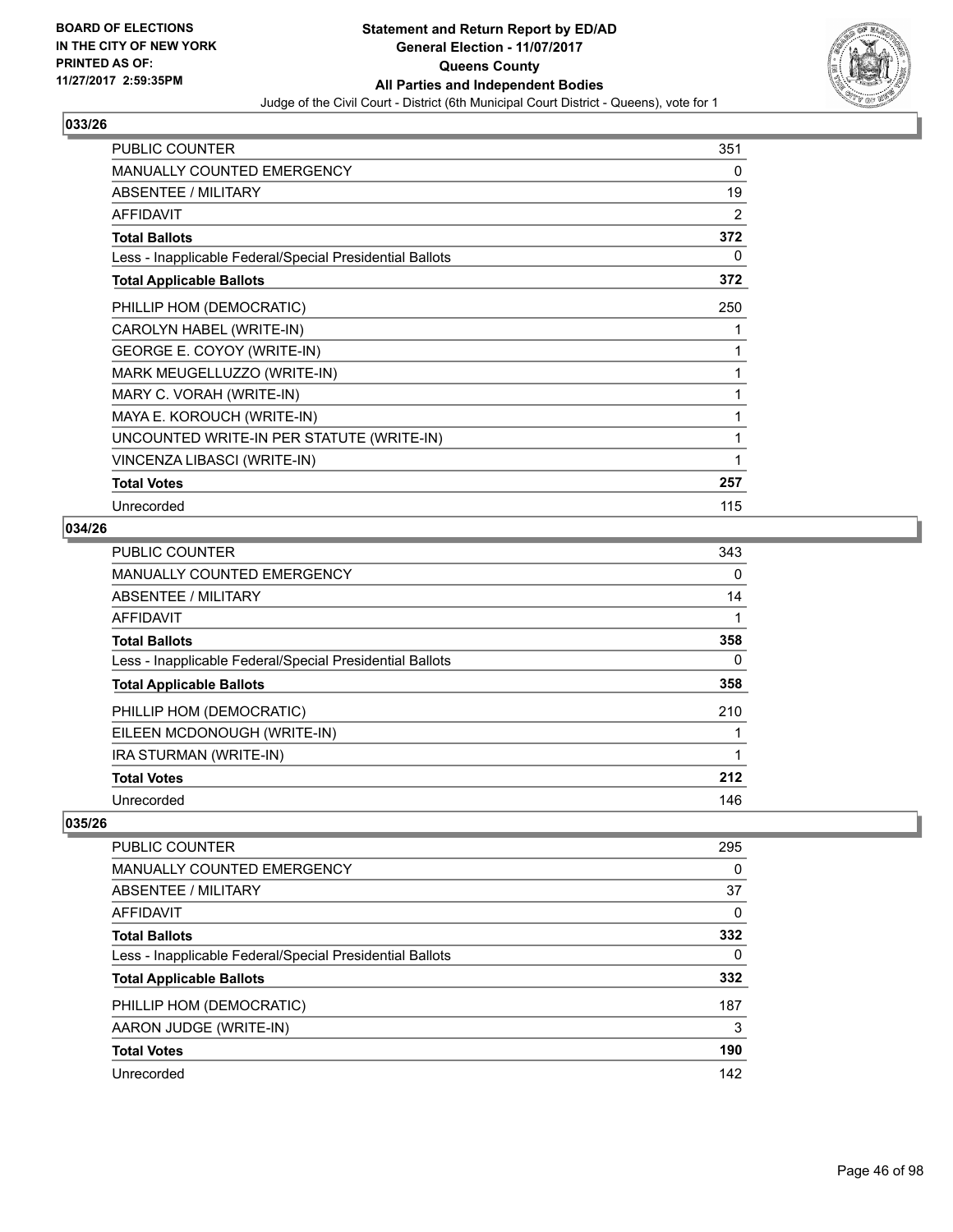

| <b>PUBLIC COUNTER</b>                                    | 105 |
|----------------------------------------------------------|-----|
| MANUALLY COUNTED EMERGENCY                               | 0   |
| <b>ABSENTEE / MILITARY</b>                               | 3   |
| AFFIDAVIT                                                | 0   |
| <b>Total Ballots</b>                                     | 108 |
| Less - Inapplicable Federal/Special Presidential Ballots | 0   |
| <b>Total Applicable Ballots</b>                          | 108 |
| PHILLIP HOM (DEMOCRATIC)                                 | 61  |
| <b>Total Votes</b>                                       | 61  |
| Unrecorded                                               | 47  |

### **037/26**

| <b>PUBLIC COUNTER</b>                                    | 253 |
|----------------------------------------------------------|-----|
| <b>MANUALLY COUNTED EMERGENCY</b>                        | 0   |
| ABSENTEE / MILITARY                                      | 8   |
| AFFIDAVIT                                                | 0   |
| <b>Total Ballots</b>                                     | 261 |
| Less - Inapplicable Federal/Special Presidential Ballots | 0   |
| <b>Total Applicable Ballots</b>                          | 261 |
| PHILLIP HOM (DEMOCRATIC)                                 | 157 |
| NICHOLOS BURKE (WRITE-IN)                                |     |
| T.J. BAINS (WRITE-IN)                                    |     |
| TOMMY RAMONE (WRITE-IN)                                  |     |
| <b>Total Votes</b>                                       | 160 |
| Unrecorded                                               | 101 |
|                                                          |     |

| <b>PUBLIC COUNTER</b>                                    | 34 |
|----------------------------------------------------------|----|
| MANUALLY COUNTED EMERGENCY                               | 0  |
| ABSENTEE / MILITARY                                      |    |
| AFFIDAVIT                                                | 0  |
| <b>Total Ballots</b>                                     | 35 |
| Less - Inapplicable Federal/Special Presidential Ballots | 0  |
| <b>Total Applicable Ballots</b>                          | 35 |
| PHILLIP HOM (DEMOCRATIC)                                 | 24 |
| <b>Total Votes</b>                                       | 24 |
| Unrecorded                                               | 11 |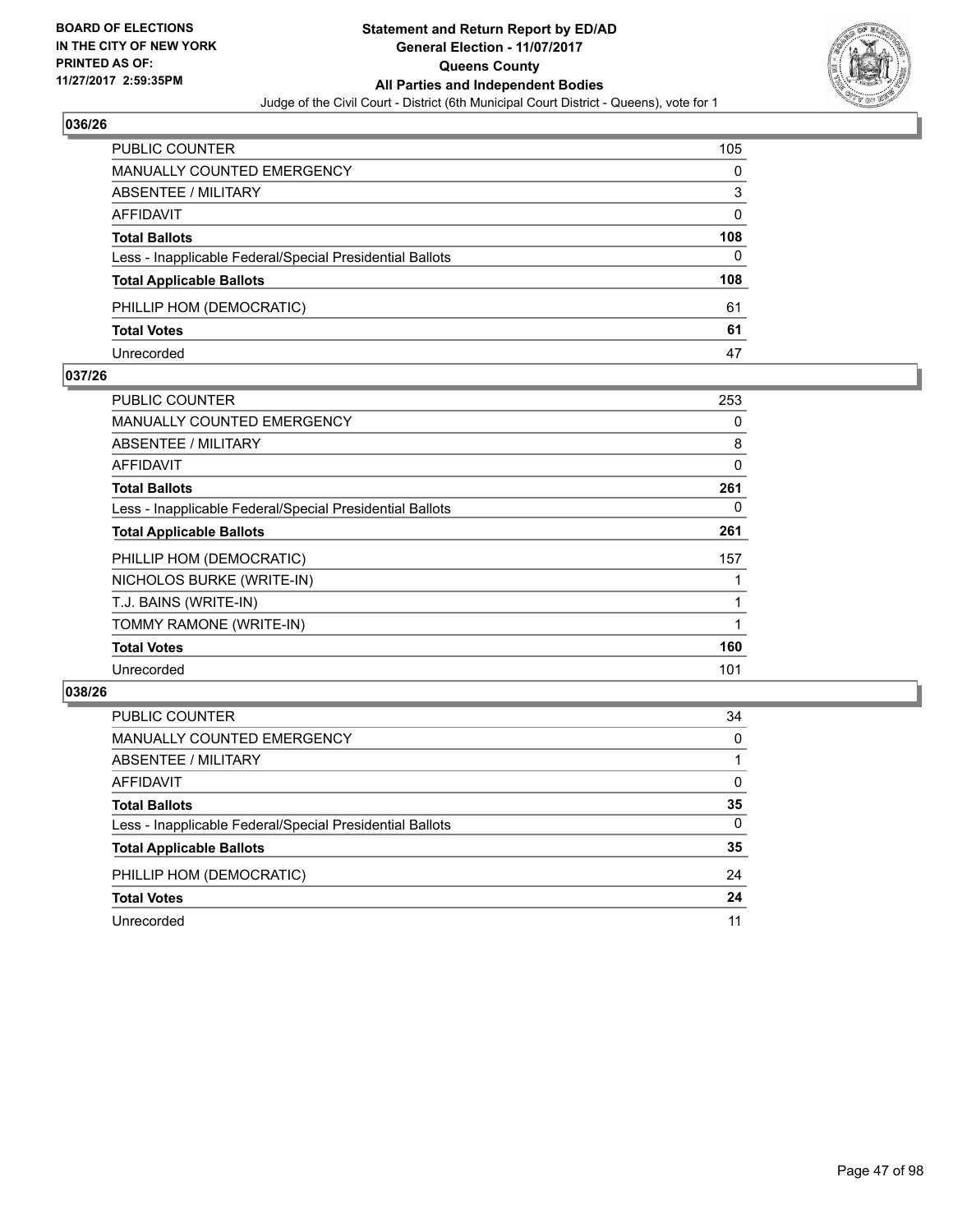

| <b>PUBLIC COUNTER</b>                                    | 154 |
|----------------------------------------------------------|-----|
| MANUALLY COUNTED EMERGENCY                               | 0   |
| <b>ABSENTEE / MILITARY</b>                               | 5   |
| AFFIDAVIT                                                | 0   |
| <b>Total Ballots</b>                                     | 159 |
| Less - Inapplicable Federal/Special Presidential Ballots | 0   |
| <b>Total Applicable Ballots</b>                          | 159 |
| PHILLIP HOM (DEMOCRATIC)                                 | 110 |
| <b>Total Votes</b>                                       | 110 |
| Unrecorded                                               | 49  |

### **040/26**

| <b>PUBLIC COUNTER</b>                                    | 157 |
|----------------------------------------------------------|-----|
| <b>MANUALLY COUNTED EMERGENCY</b>                        | 0   |
| <b>ABSENTEE / MILITARY</b>                               | 3   |
| <b>AFFIDAVIT</b>                                         | 2   |
| <b>Total Ballots</b>                                     | 162 |
| Less - Inapplicable Federal/Special Presidential Ballots | 0   |
| <b>Total Applicable Ballots</b>                          | 162 |
| PHILLIP HOM (DEMOCRATIC)                                 | 99  |
| ELLIOT NADER (WRITE-IN)                                  |     |
| <b>Total Votes</b>                                       | 100 |
| Unrecorded                                               | 62  |
|                                                          |     |

### **041/26**

| <b>PUBLIC COUNTER</b>                                    | 27       |
|----------------------------------------------------------|----------|
| MANUALLY COUNTED EMERGENCY                               | $\Omega$ |
| ABSENTEE / MILITARY                                      | 0        |
| AFFIDAVIT                                                | 0        |
| <b>Total Ballots</b>                                     | 27       |
| Less - Inapplicable Federal/Special Presidential Ballots | 0        |
| <b>Total Applicable Ballots</b>                          | 27       |
| PHILLIP HOM (DEMOCRATIC)                                 | 12       |
| <b>Total Votes</b>                                       | 12       |
| Unrecorded                                               | 15       |

| <b>PUBLIC COUNTER</b>                                    | 181 |
|----------------------------------------------------------|-----|
| MANUALLY COUNTED EMERGENCY                               | 0   |
| ABSENTEE / MILITARY                                      | 7   |
| AFFIDAVIT                                                | 0   |
| <b>Total Ballots</b>                                     | 188 |
| Less - Inapplicable Federal/Special Presidential Ballots | 0   |
| <b>Total Applicable Ballots</b>                          | 188 |
| PHILLIP HOM (DEMOCRATIC)                                 | 119 |
| <b>JEANINE PIRRO (WRITE-IN)</b>                          |     |
| <b>Total Votes</b>                                       | 120 |
| Unrecorded                                               | 68  |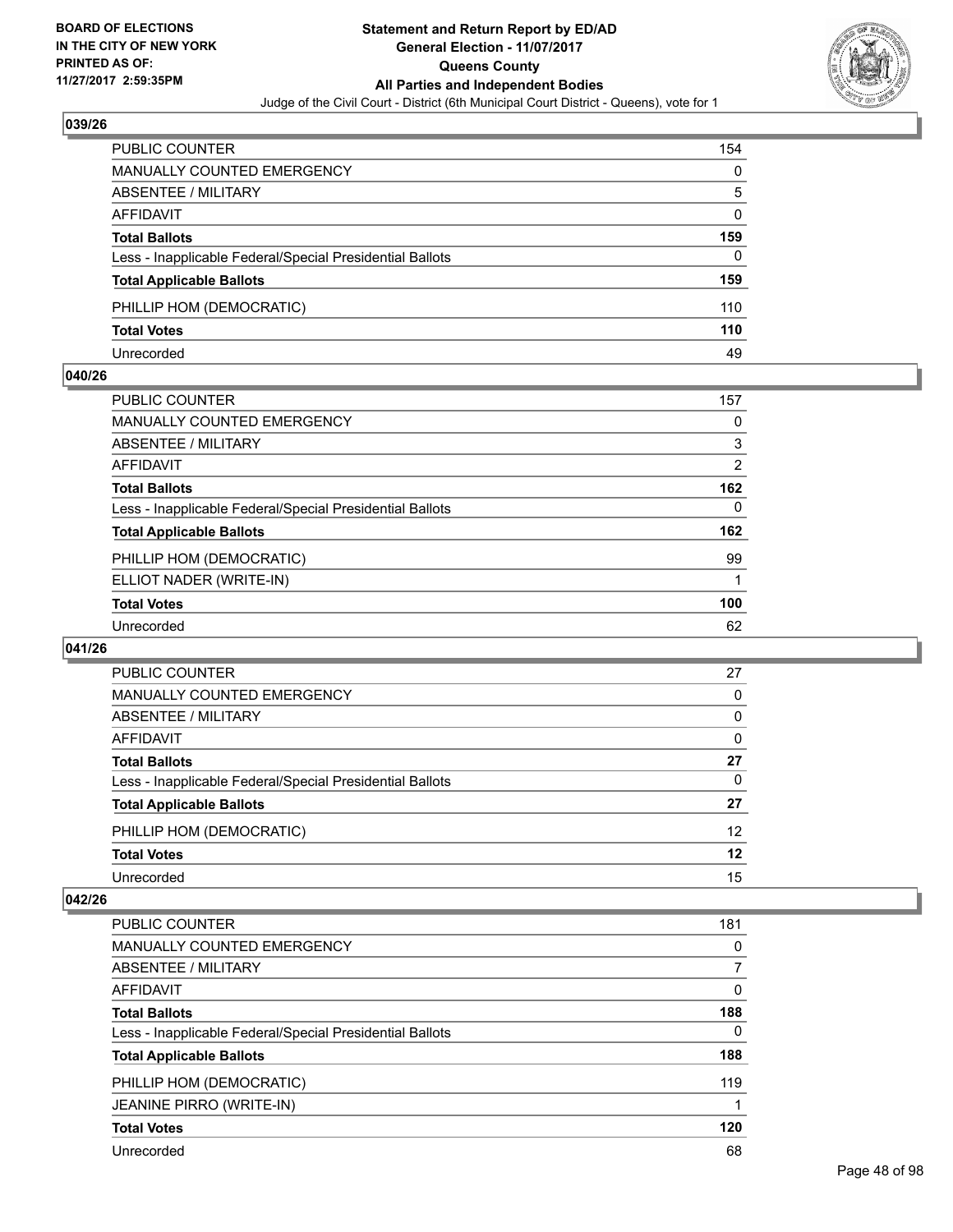

| <b>PUBLIC COUNTER</b>                                    | 122 |
|----------------------------------------------------------|-----|
| <b>MANUALLY COUNTED EMERGENCY</b>                        | 0   |
| <b>ABSENTEE / MILITARY</b>                               | 2   |
| <b>AFFIDAVIT</b>                                         | 0   |
| <b>Total Ballots</b>                                     | 124 |
| Less - Inapplicable Federal/Special Presidential Ballots | 0   |
| <b>Total Applicable Ballots</b>                          | 124 |
| PHILLIP HOM (DEMOCRATIC)                                 | 64  |
| UNATTRIBUTABLE WRITE-IN (WRITE-IN)                       |     |
| <b>Total Votes</b>                                       | 65  |
| Unrecorded                                               | 59  |

### **044/26**

| <b>PUBLIC COUNTER</b>                                    | 104 |
|----------------------------------------------------------|-----|
| MANUALLY COUNTED EMERGENCY                               | 0   |
| ABSENTEE / MILITARY                                      | 5   |
| <b>AFFIDAVIT</b>                                         | 5   |
| <b>Total Ballots</b>                                     | 114 |
| Less - Inapplicable Federal/Special Presidential Ballots | 0   |
| <b>Total Applicable Ballots</b>                          | 114 |
| PHILLIP HOM (DEMOCRATIC)                                 | 57  |
| SUSAN SILVERMAN (WRITE-IN)                               |     |
| <b>Total Votes</b>                                       | 58  |
| Unrecorded                                               | 56  |

| <b>PUBLIC COUNTER</b>                                    | 317 |
|----------------------------------------------------------|-----|
| MANUALLY COUNTED EMERGENCY                               | 0   |
| ABSENTEE / MILITARY                                      | 17  |
| AFFIDAVIT                                                | 2   |
| <b>Total Ballots</b>                                     | 336 |
| Less - Inapplicable Federal/Special Presidential Ballots | 0   |
| <b>Total Applicable Ballots</b>                          | 336 |
| PHILLIP HOM (DEMOCRATIC)                                 | 227 |
| UNATTRIBUTABLE WRITE-IN (WRITE-IN)                       |     |
| <b>Total Votes</b>                                       | 228 |
| Unrecorded                                               | 108 |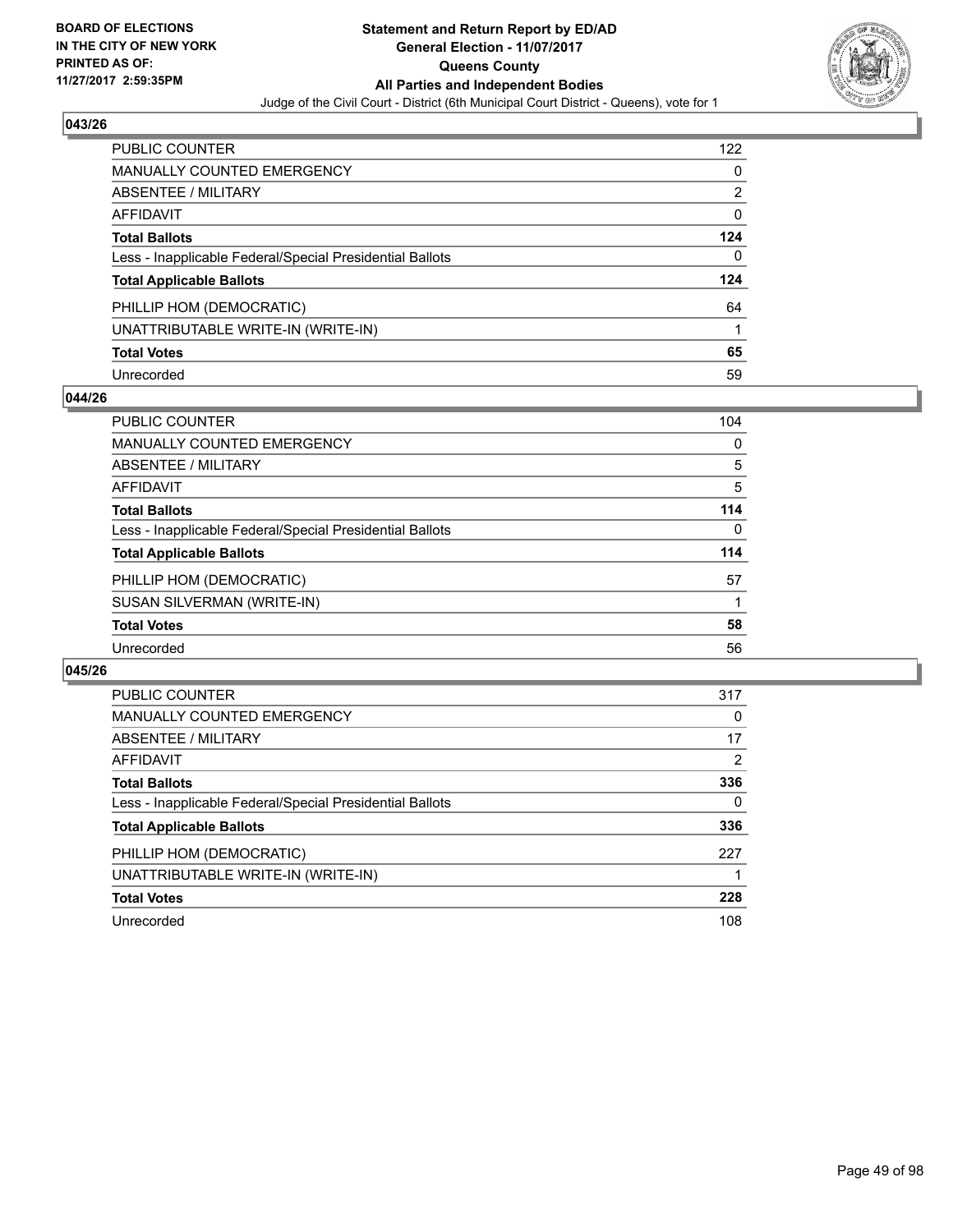

| <b>PUBLIC COUNTER</b>                                    | 361 |
|----------------------------------------------------------|-----|
| <b>MANUALLY COUNTED EMERGENCY</b>                        | 0   |
| ABSENTEE / MILITARY                                      | 11  |
| <b>AFFIDAVIT</b>                                         | 5   |
| <b>Total Ballots</b>                                     | 377 |
| Less - Inapplicable Federal/Special Presidential Ballots | 0   |
| <b>Total Applicable Ballots</b>                          | 377 |
| PHILLIP HOM (DEMOCRATIC)                                 | 250 |
| BRIAN HOLMAN (WRITE-IN)                                  |     |
| CORINNGS WEISBERG (WRITE-IN)                             | 1   |
| JODI ORLOW-MACKOFF (WRITE-IN)                            | 1   |
| <b>Total Votes</b>                                       | 253 |
| Unrecorded                                               | 124 |

## **047/26**

| <b>PUBLIC COUNTER</b>                                    | 367 |
|----------------------------------------------------------|-----|
| MANUALLY COUNTED EMERGENCY                               | 0   |
| ABSENTEE / MILITARY                                      | 14  |
| AFFIDAVIT                                                | 2   |
| <b>Total Ballots</b>                                     | 383 |
| Less - Inapplicable Federal/Special Presidential Ballots | 0   |
| <b>Total Applicable Ballots</b>                          | 383 |
| PHILLIP HOM (DEMOCRATIC)                                 | 253 |
| UNATTRIBUTABLE WRITE-IN (WRITE-IN)                       | 3   |
| <b>Total Votes</b>                                       | 256 |
| Unrecorded                                               | 127 |
|                                                          |     |

| <b>PUBLIC COUNTER</b>                                    | 304 |
|----------------------------------------------------------|-----|
| <b>MANUALLY COUNTED EMERGENCY</b>                        | 0   |
| ABSENTEE / MILITARY                                      | 13  |
| AFFIDAVIT                                                |     |
| <b>Total Ballots</b>                                     | 318 |
| Less - Inapplicable Federal/Special Presidential Ballots | 0   |
| <b>Total Applicable Ballots</b>                          | 318 |
| PHILLIP HOM (DEMOCRATIC)                                 | 202 |
| BRUCE BARONOFF (WRITE-IN)                                |     |
| <b>JOSEPH CHIANTELLA (WRITE-IN)</b>                      |     |
| KIMBERLY CONOR (WRITE-IN)                                |     |
| <b>Total Votes</b>                                       | 205 |
| Unrecorded                                               | 113 |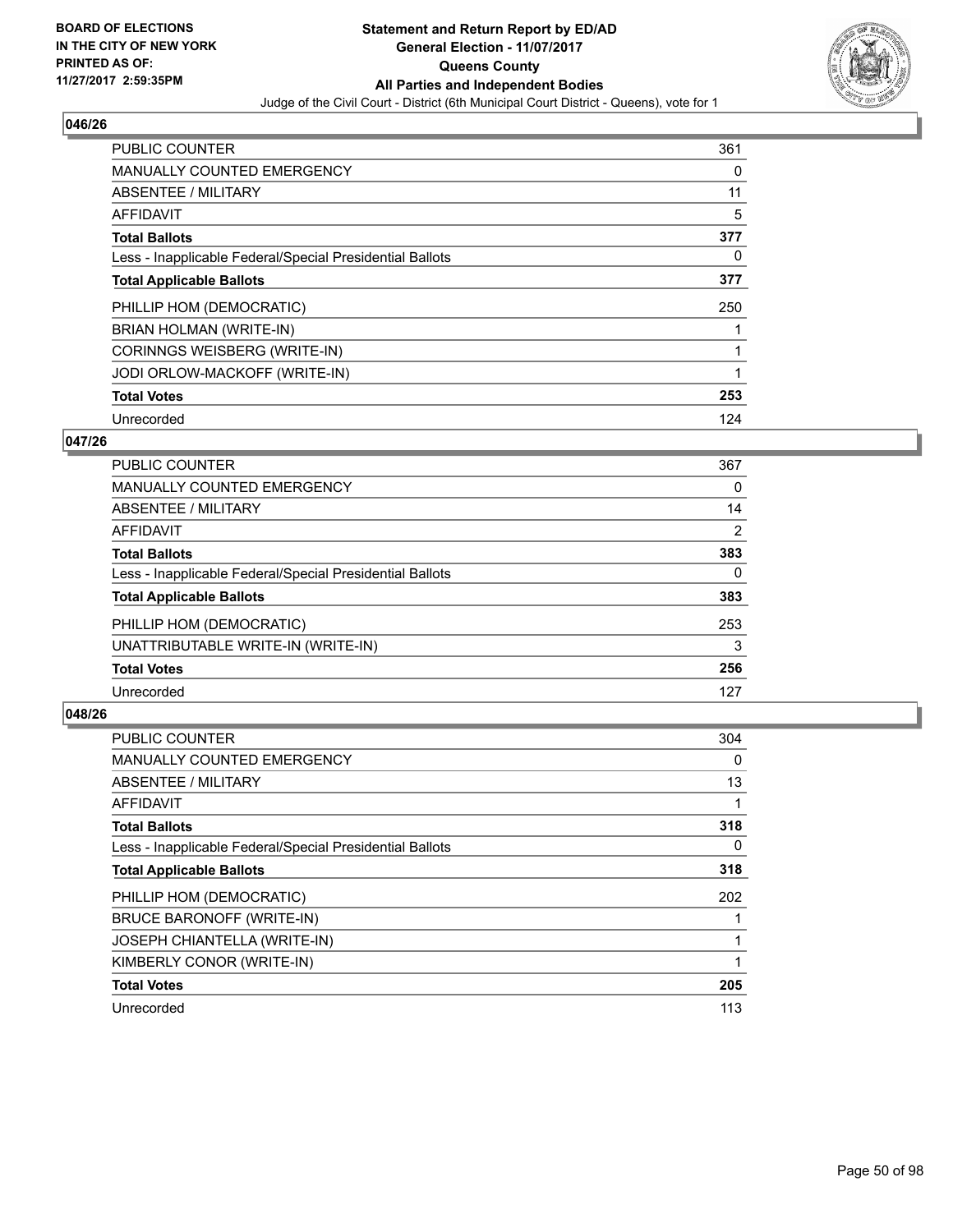

| <b>PUBLIC COUNTER</b>                                    | 267 |
|----------------------------------------------------------|-----|
| <b>MANUALLY COUNTED EMERGENCY</b>                        | 0   |
| ABSENTEE / MILITARY                                      | 6   |
| AFFIDAVIT                                                | 4   |
| <b>Total Ballots</b>                                     | 277 |
| Less - Inapplicable Federal/Special Presidential Ballots | 0   |
| <b>Total Applicable Ballots</b>                          | 277 |
| PHILLIP HOM (DEMOCRATIC)                                 | 175 |
| DANIEL SILVARDRON (WRITE-IN)                             |     |
| JEHOUL SCHULK (WRITE-IN)                                 |     |
| <b>Total Votes</b>                                       | 177 |
| Unrecorded                                               | 100 |

### **050/26**

| <b>PUBLIC COUNTER</b>                                    | 256            |
|----------------------------------------------------------|----------------|
| MANUALLY COUNTED EMERGENCY                               | 0              |
| ABSENTEE / MILITARY                                      | 10             |
| AFFIDAVIT                                                | $\overline{2}$ |
| <b>Total Ballots</b>                                     | 268            |
| Less - Inapplicable Federal/Special Presidential Ballots | 0              |
| <b>Total Applicable Ballots</b>                          | 268            |
| PHILLIP HOM (DEMOCRATIC)                                 | 184            |
| <b>Total Votes</b>                                       | 184            |
| Unrecorded                                               | 84             |

| <b>PUBLIC COUNTER</b>                                    | 156            |
|----------------------------------------------------------|----------------|
| <b>MANUALLY COUNTED EMERGENCY</b>                        | 0              |
| ABSENTEE / MILITARY                                      | 7              |
| <b>AFFIDAVIT</b>                                         | 2              |
| <b>Total Ballots</b>                                     | 165            |
| Less - Inapplicable Federal/Special Presidential Ballots | 0              |
| <b>Total Applicable Ballots</b>                          | 165            |
| PHILLIP HOM (DEMOCRATIC)                                 | 99             |
| DAN MCLAUGHLIN (WRITE-IN)                                | $\overline{2}$ |
| <b>Total Votes</b>                                       | 101            |
| Unrecorded                                               | 64             |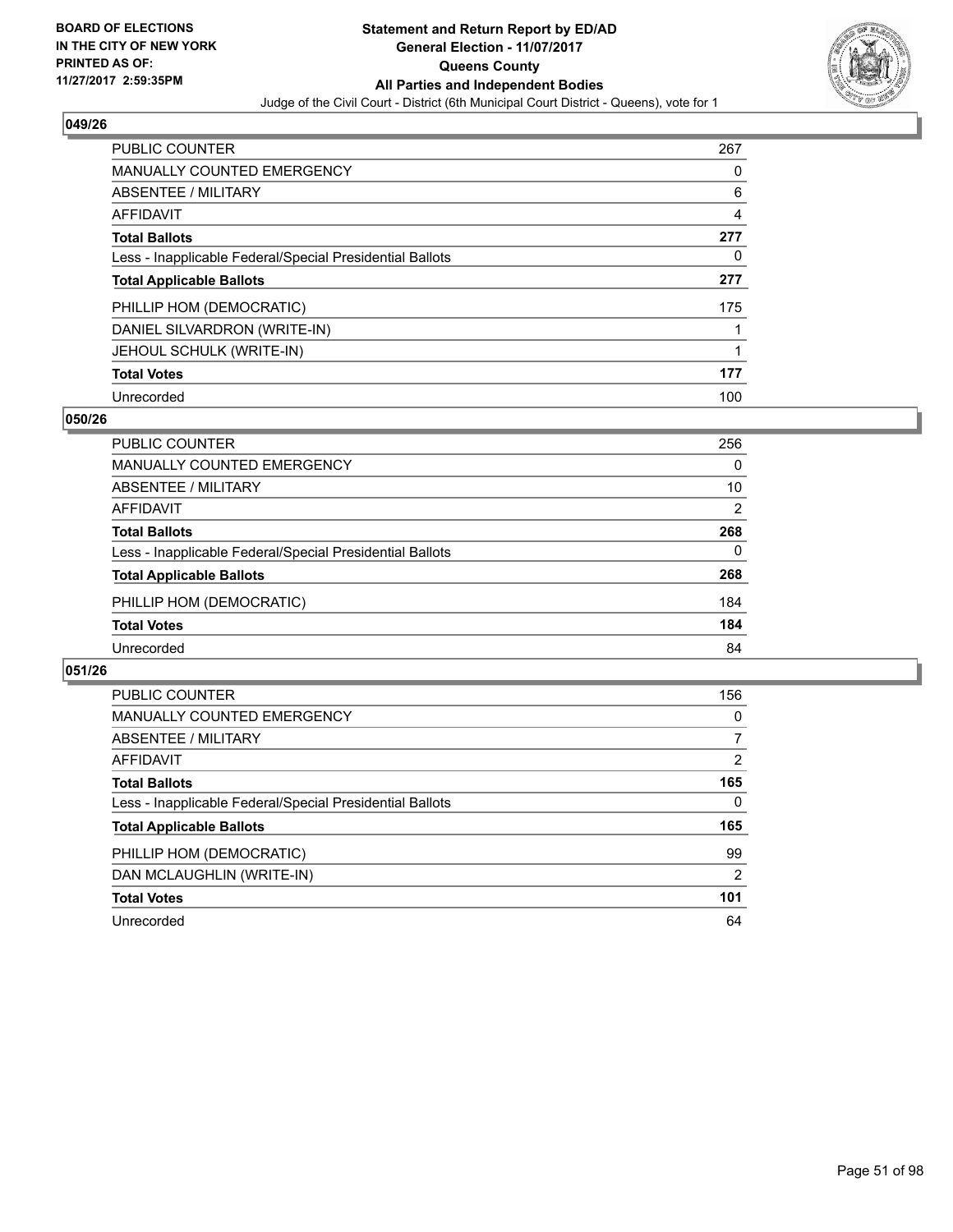

| <b>PUBLIC COUNTER</b>                                    | 231 |
|----------------------------------------------------------|-----|
| MANUALLY COUNTED EMERGENCY                               | 0   |
| <b>ABSENTEE / MILITARY</b>                               | 10  |
| <b>AFFIDAVIT</b>                                         | 4   |
| <b>Total Ballots</b>                                     | 245 |
| Less - Inapplicable Federal/Special Presidential Ballots | 0   |
| <b>Total Applicable Ballots</b>                          | 245 |
| PHILLIP HOM (DEMOCRATIC)                                 | 161 |
| MIKE GRASSO (WRITE-IN)                                   |     |
| <b>Total Votes</b>                                       | 162 |
| Unrecorded                                               | 83  |

### **053/26**

| <b>PUBLIC COUNTER</b>                                    | 246 |
|----------------------------------------------------------|-----|
| <b>MANUALLY COUNTED EMERGENCY</b>                        | 0   |
| ABSENTEE / MILITARY                                      | 21  |
| AFFIDAVIT                                                |     |
| <b>Total Ballots</b>                                     | 268 |
| Less - Inapplicable Federal/Special Presidential Ballots | 0   |
| <b>Total Applicable Ballots</b>                          | 268 |
| PHILLIP HOM (DEMOCRATIC)                                 | 154 |
| FRANK PADAVAN (WRITE-IN)                                 | 2   |
| <b>Total Votes</b>                                       | 156 |
| Unrecorded                                               | 112 |

| <b>PUBLIC COUNTER</b>                                    | 250 |
|----------------------------------------------------------|-----|
| <b>MANUALLY COUNTED EMERGENCY</b>                        | 0   |
| ABSENTEE / MILITARY                                      | 7   |
| AFFIDAVIT                                                |     |
| <b>Total Ballots</b>                                     | 258 |
| Less - Inapplicable Federal/Special Presidential Ballots | 0   |
| <b>Total Applicable Ballots</b>                          | 258 |
| PHILLIP HOM (DEMOCRATIC)                                 | 153 |
| ADAM LOMBARDI (WRITE-IN)                                 |     |
| FRANK PADAVAN (WRITE-IN)                                 |     |
| HOMER SIMPSON (WRITE-IN)                                 |     |
| UNATTRIBUTABLE WRITE-IN (WRITE-IN)                       |     |
| VALERIE FLORE (WRITE-IN)                                 |     |
| <b>Total Votes</b>                                       | 158 |
| Unrecorded                                               | 100 |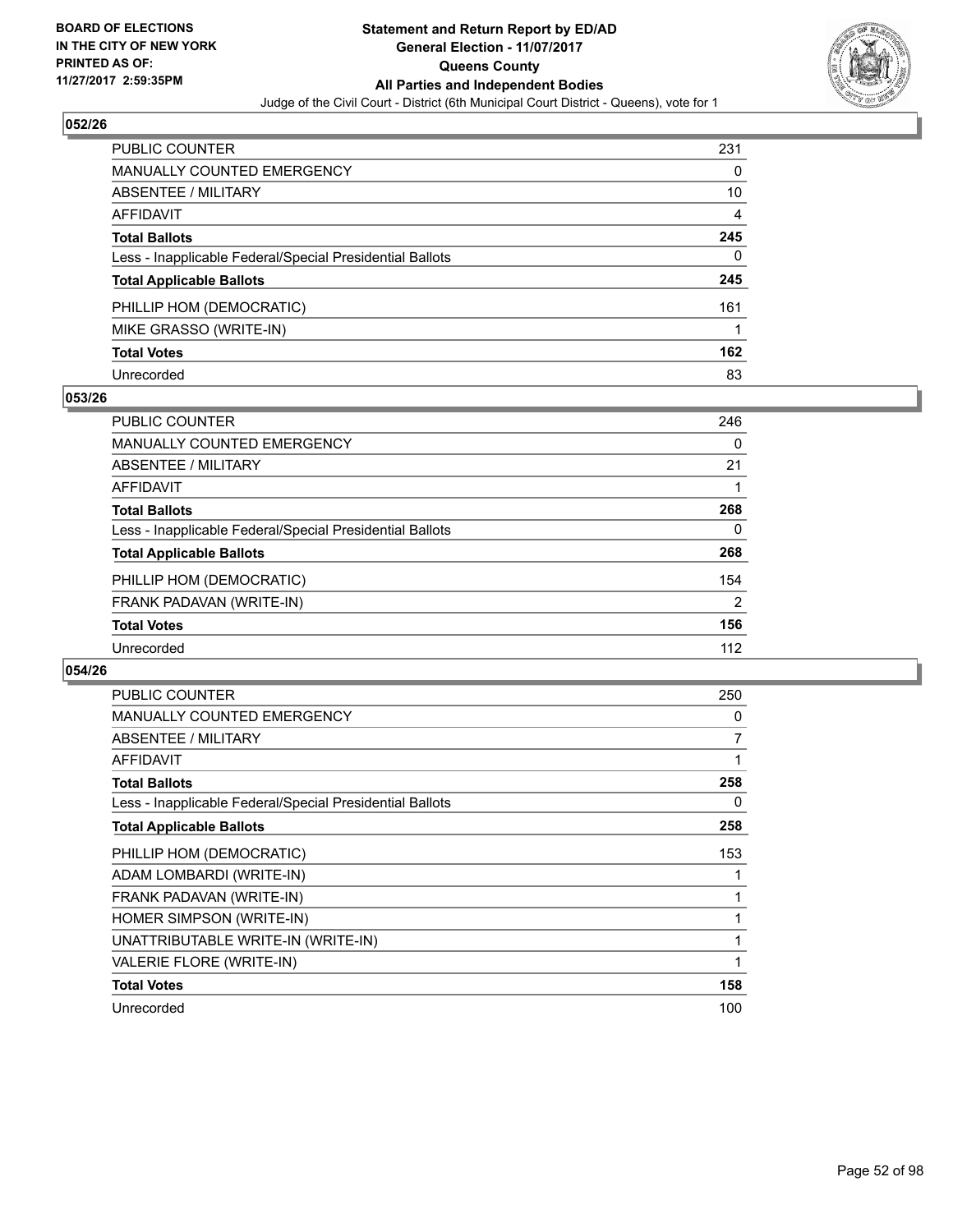

| <b>PUBLIC COUNTER</b>                                    | 231 |
|----------------------------------------------------------|-----|
| <b>MANUALLY COUNTED EMERGENCY</b>                        | 0   |
| ABSENTEE / MILITARY                                      | 5   |
| AFFIDAVIT                                                | 1   |
| <b>Total Ballots</b>                                     | 237 |
| Less - Inapplicable Federal/Special Presidential Ballots | 0   |
| <b>Total Applicable Ballots</b>                          | 237 |
| PHILLIP HOM (DEMOCRATIC)                                 | 136 |
| FERNANDO VITTIGLIO (WRITE-IN)                            |     |
| MICHAEL MCGRATH (WRITE-IN)                               | 1   |
| TI PEI (WRITE-IN)                                        |     |
| <b>Total Votes</b>                                       | 139 |
| Unrecorded                                               | 98  |

## **056/26**

| <b>PUBLIC COUNTER</b>                                    | 282 |
|----------------------------------------------------------|-----|
| <b>MANUALLY COUNTED EMERGENCY</b>                        | 0   |
| <b>ABSENTEE / MILITARY</b>                               | 3   |
| <b>AFFIDAVIT</b>                                         |     |
| <b>Total Ballots</b>                                     | 286 |
| Less - Inapplicable Federal/Special Presidential Ballots | 0   |
| <b>Total Applicable Ballots</b>                          | 286 |
| PHILLIP HOM (DEMOCRATIC)                                 | 168 |
| HOMER SIMPSON (WRITE-IN)                                 |     |
| SYLVIA LOPRATO (WRITE-IN)                                |     |
| <b>Total Votes</b>                                       | 170 |
| Unrecorded                                               | 116 |

| <b>PUBLIC COUNTER</b>                                    | 302            |
|----------------------------------------------------------|----------------|
| <b>MANUALLY COUNTED EMERGENCY</b>                        | 0              |
| ABSENTEE / MILITARY                                      | 9              |
| AFFIDAVIT                                                | 2              |
| <b>Total Ballots</b>                                     | 313            |
| Less - Inapplicable Federal/Special Presidential Ballots | 0              |
| <b>Total Applicable Ballots</b>                          | 313            |
| PHILLIP HOM (DEMOCRATIC)                                 | 197            |
| BERT FERTZ (WRITE-IN)                                    |                |
| MARTIN MURPHY (WRITE-IN)                                 |                |
| UNATTRIBUTABLE WRITE-IN (WRITE-IN)                       | $\overline{2}$ |
| <b>Total Votes</b>                                       | 201            |
| Unrecorded                                               | 112            |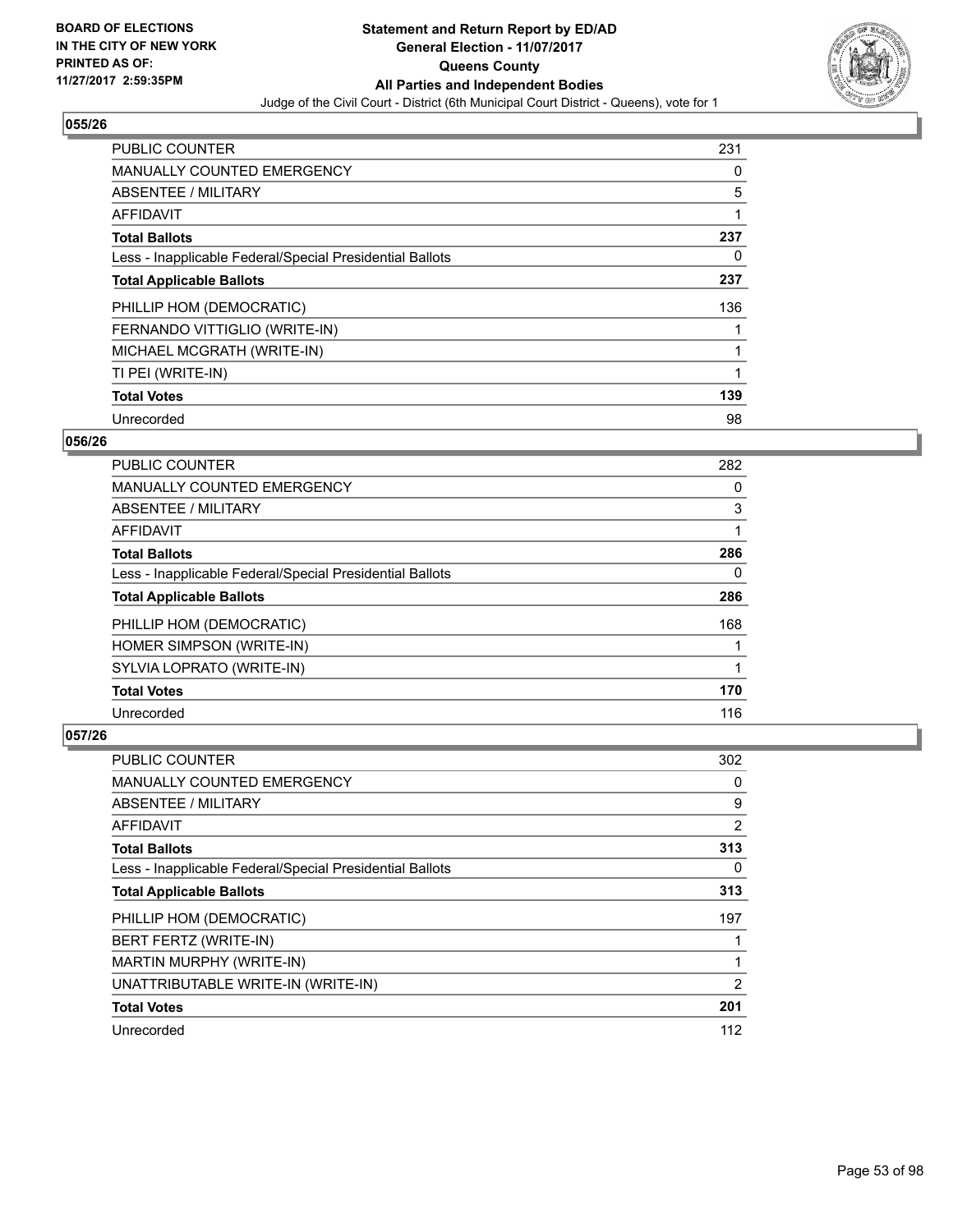

| <b>PUBLIC COUNTER</b>                                    | 293 |
|----------------------------------------------------------|-----|
| MANUALLY COUNTED EMERGENCY                               | 0   |
| ABSENTEE / MILITARY                                      | 8   |
| AFFIDAVIT                                                | 0   |
| <b>Total Ballots</b>                                     | 301 |
| Less - Inapplicable Federal/Special Presidential Ballots | 0   |
| <b>Total Applicable Ballots</b>                          | 301 |
| PHILLIP HOM (DEMOCRATIC)                                 | 188 |
| DONALD TRUMP (WRITE-IN)                                  |     |
| KEVIN ZEH (WRITE-IN)                                     |     |
| <b>Total Votes</b>                                       | 190 |
| Unrecorded                                               | 111 |

### **059/26**

| <b>PUBLIC COUNTER</b>                                    | 347            |
|----------------------------------------------------------|----------------|
| <b>MANUALLY COUNTED EMERGENCY</b>                        | 0              |
| <b>ABSENTEE / MILITARY</b>                               | 9              |
| <b>AFFIDAVIT</b>                                         | 1              |
| <b>Total Ballots</b>                                     | 357            |
| Less - Inapplicable Federal/Special Presidential Ballots | 0              |
| <b>Total Applicable Ballots</b>                          | 357            |
| PHILLIP HOM (DEMOCRATIC)                                 | 197            |
| ANDREW BOWMAN (WRITE-IN)                                 |                |
| ARMEN ALIANIKAN (WRITE-IN)                               |                |
| HARRY SASSO (WRITE-IN)                                   |                |
| <b>JUDGE JUDY (WRITE-IN)</b>                             |                |
| MARYBETH RICHROATH (WRITE-IN)                            | 1              |
| TONY PROVENZANO (WRITE-IN)                               | 1              |
| UNATTRIBUTABLE WRITE-IN (WRITE-IN)                       | $\overline{2}$ |
| <b>Total Votes</b>                                       | 205            |
| Unrecorded                                               | 152            |

| <b>PUBLIC COUNTER</b>                                    | 350 |
|----------------------------------------------------------|-----|
| <b>MANUALLY COUNTED EMERGENCY</b>                        | 0   |
| ABSENTEE / MILITARY                                      | 9   |
| AFFIDAVIT                                                | 1   |
| <b>Total Ballots</b>                                     | 360 |
| Less - Inapplicable Federal/Special Presidential Ballots | 0   |
| <b>Total Applicable Ballots</b>                          | 360 |
| PHILLIP HOM (DEMOCRATIC)                                 | 207 |
| <b>JOSEPH MATTONE (WRITE-IN)</b>                         |     |
| UNATTRIBUTABLE WRITE-IN (WRITE-IN)                       |     |
| <b>Total Votes</b>                                       | 209 |
| Unrecorded                                               | 151 |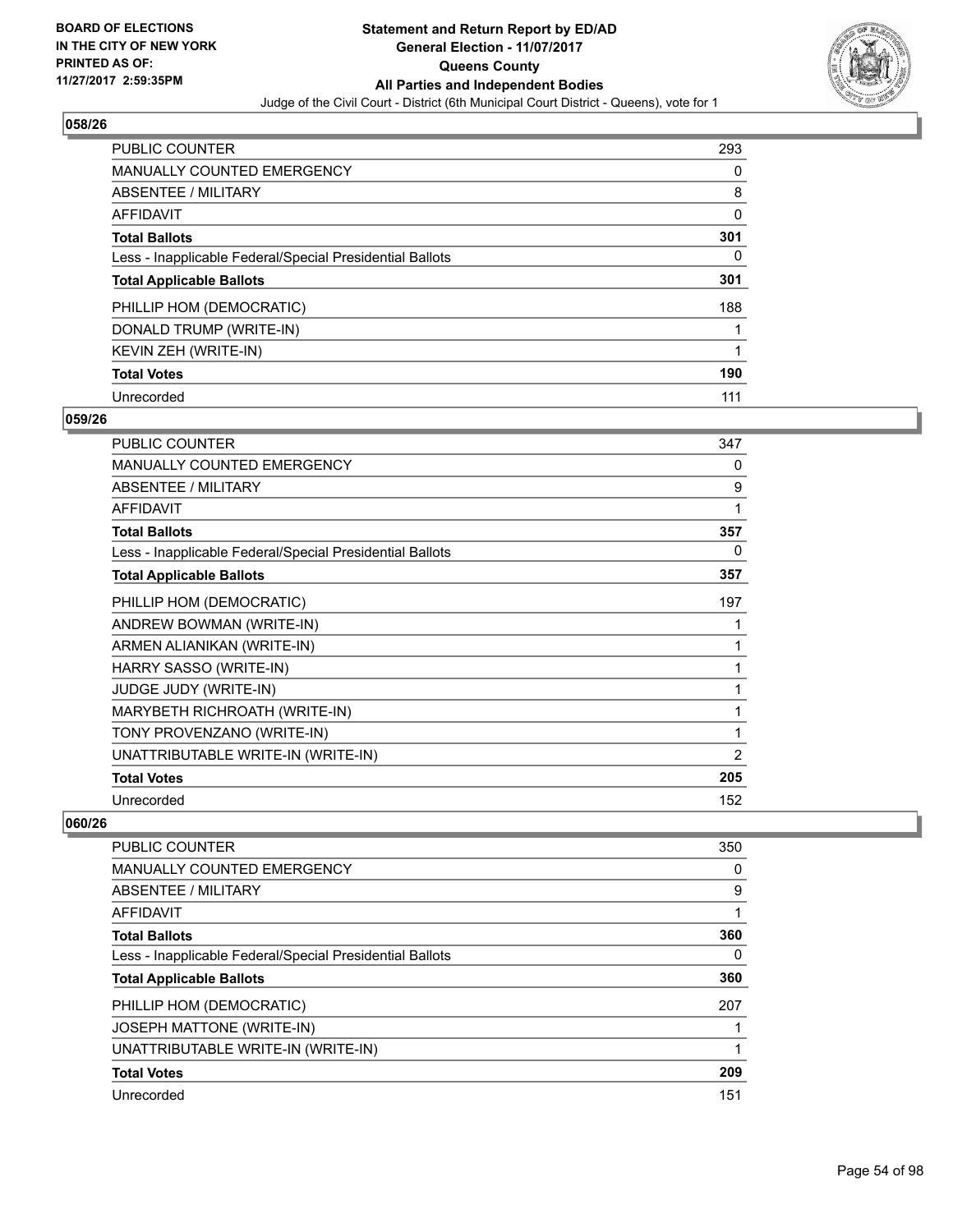

| <b>PUBLIC COUNTER</b>                                    | 353 |
|----------------------------------------------------------|-----|
| MANUALLY COUNTED EMERGENCY                               | 0   |
| ABSENTEE / MILITARY                                      | 17  |
| AFFIDAVIT                                                | 3   |
| <b>Total Ballots</b>                                     | 373 |
| Less - Inapplicable Federal/Special Presidential Ballots | 0   |
| <b>Total Applicable Ballots</b>                          | 373 |
| PHILLIP HOM (DEMOCRATIC)                                 | 213 |
| RODOULF GIULIANI (WRITE-IN)                              |     |
| VJEKOSLAV RADOVCIC (WRITE-IN)                            |     |
| <b>Total Votes</b>                                       | 215 |
| Unrecorded                                               | 158 |

### **062/26**

| <b>PUBLIC COUNTER</b>                                    | 274 |
|----------------------------------------------------------|-----|
| <b>MANUALLY COUNTED EMERGENCY</b>                        | 0   |
| ABSENTEE / MILITARY                                      | 12  |
| <b>AFFIDAVIT</b>                                         | 2   |
| <b>Total Ballots</b>                                     | 288 |
| Less - Inapplicable Federal/Special Presidential Ballots | 0   |
| <b>Total Applicable Ballots</b>                          | 288 |
| PHILLIP HOM (DEMOCRATIC)                                 | 175 |
| MICKEY MOUSE (WRITE-IN)                                  |     |
| UNATTRIBUTABLE WRITE-IN (WRITE-IN)                       | 3   |
| <b>Total Votes</b>                                       | 179 |
| Unrecorded                                               | 109 |

| <b>PUBLIC COUNTER</b>                                    | 357 |
|----------------------------------------------------------|-----|
| <b>MANUALLY COUNTED EMERGENCY</b>                        | 0   |
| ABSENTEE / MILITARY                                      | 12  |
| AFFIDAVIT                                                | 2   |
| <b>Total Ballots</b>                                     | 371 |
| Less - Inapplicable Federal/Special Presidential Ballots | 0   |
| <b>Total Applicable Ballots</b>                          | 371 |
| PHILLIP HOM (DEMOCRATIC)                                 | 211 |
| ADRIENNE DRUIETT (WRITE-IN)                              |     |
| ANNE-MARIO BAVMIS (WRITE-IN)                             |     |
| MICHAEL JACKSON (WRITE-IN)                               | 1   |
| UNATTRIBUTABLE WRITE-IN (WRITE-IN)                       | 2   |
| <b>Total Votes</b>                                       | 216 |
| Unrecorded                                               | 155 |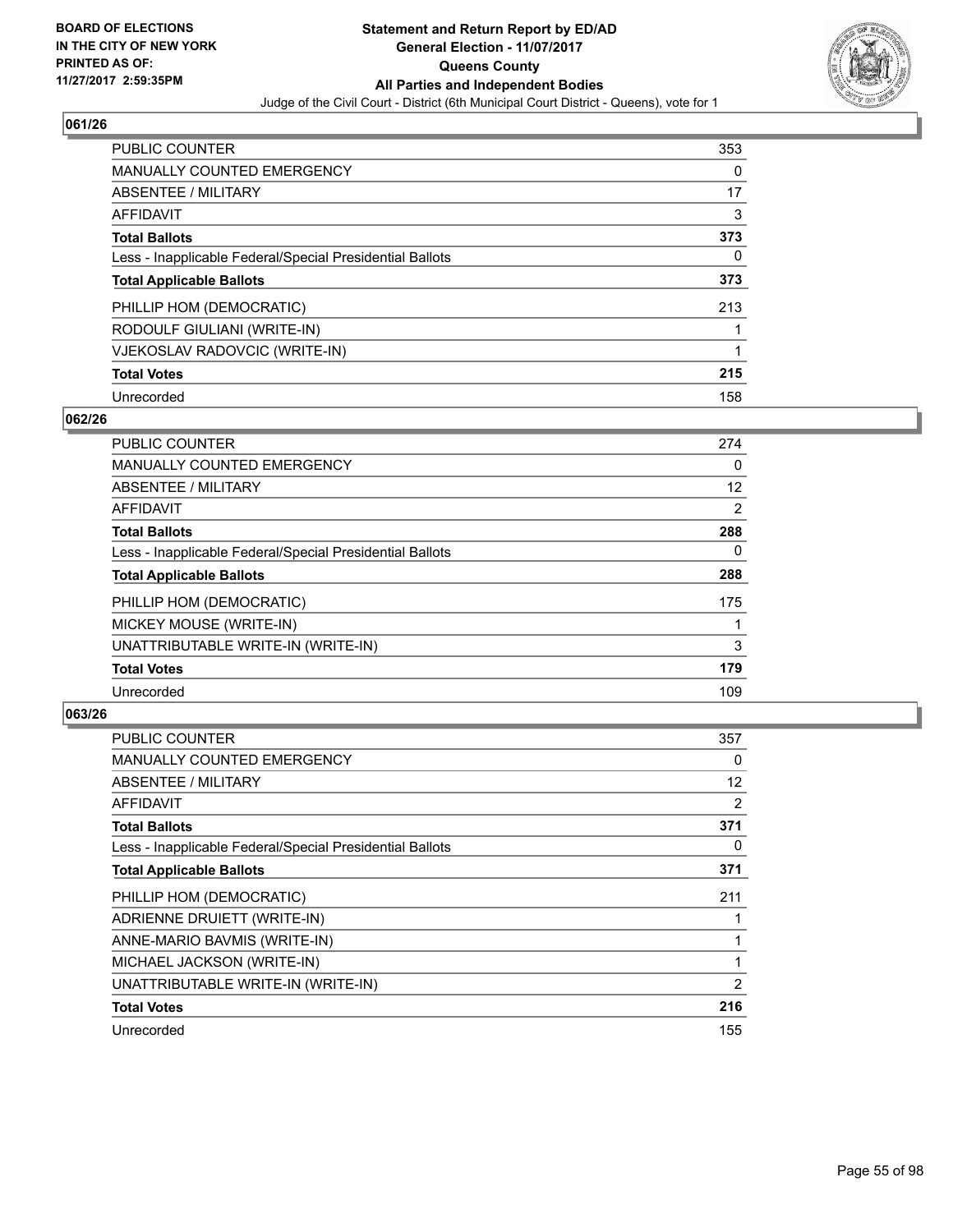

| PUBLIC COUNTER                                           | 318 |
|----------------------------------------------------------|-----|
| <b>MANUALLY COUNTED EMERGENCY</b>                        | 0   |
| ABSENTEE / MILITARY                                      | 8   |
| <b>AFFIDAVIT</b>                                         | 3   |
| <b>Total Ballots</b>                                     | 329 |
| Less - Inapplicable Federal/Special Presidential Ballots | 0   |
| <b>Total Applicable Ballots</b>                          | 329 |
| PHILLIP HOM (DEMOCRATIC)                                 | 195 |
| FRANK SHERIDAN (WRITE-IN)                                |     |
| IGNATIUS LABARBERA (WRITE-IN)                            |     |
| UNATTRIBUTABLE WRITE-IN (WRITE-IN)                       | 2   |
| <b>Total Votes</b>                                       | 199 |
| Unrecorded                                               | 130 |

## **065/26**

| <b>PUBLIC COUNTER</b>                                    | 191 |
|----------------------------------------------------------|-----|
| <b>MANUALLY COUNTED EMERGENCY</b>                        | 0   |
| <b>ABSENTEE / MILITARY</b>                               | 7   |
| <b>AFFIDAVIT</b>                                         | 3   |
| <b>Total Ballots</b>                                     | 201 |
| Less - Inapplicable Federal/Special Presidential Ballots | 0   |
| <b>Total Applicable Ballots</b>                          | 201 |
| PHILLIP HOM (DEMOCRATIC)                                 | 122 |
| MAIA SARIDIS (WRITE-IN)                                  |     |
| UNATTRIBUTABLE WRITE-IN (WRITE-IN)                       |     |
| <b>Total Votes</b>                                       | 124 |
| Unrecorded                                               | 77  |

| <b>PUBLIC COUNTER</b>                                    | 395 |
|----------------------------------------------------------|-----|
| MANUALLY COUNTED EMERGENCY                               | 0   |
| ABSENTEE / MILITARY                                      | 7   |
| AFFIDAVIT                                                | 3   |
| <b>Total Ballots</b>                                     | 405 |
| Less - Inapplicable Federal/Special Presidential Ballots | 0   |
| <b>Total Applicable Ballots</b>                          | 405 |
| PHILLIP HOM (DEMOCRATIC)                                 | 218 |
| UNATTRIBUTABLE WRITE-IN (WRITE-IN)                       | 2   |
| VIN FRIEDMAN (WRITE-IN)                                  |     |
| <b>Total Votes</b>                                       | 221 |
| Unrecorded                                               | 184 |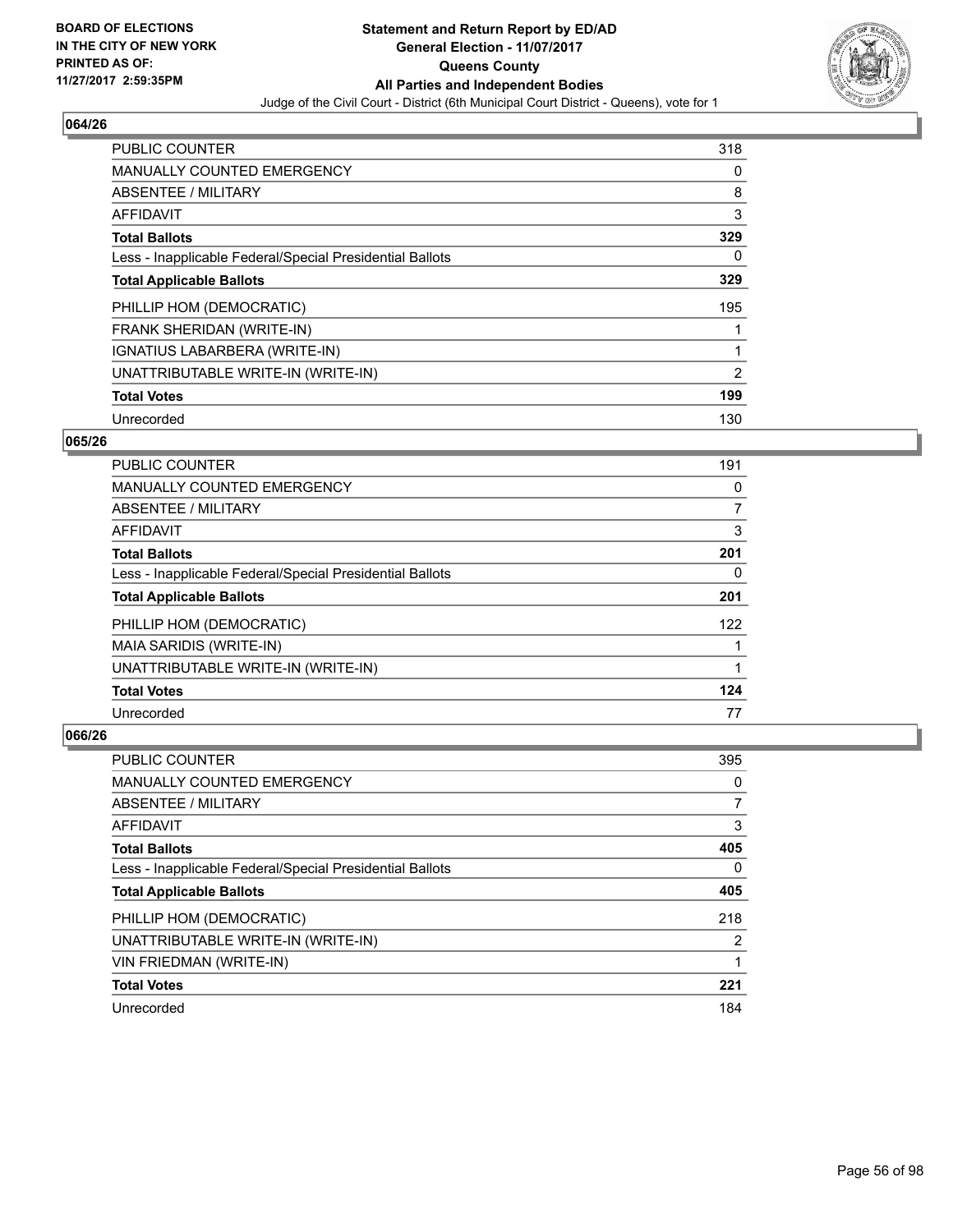

| <b>PUBLIC COUNTER</b>                                    | 324 |
|----------------------------------------------------------|-----|
| MANUALLY COUNTED EMERGENCY                               | 0   |
| ABSENTEE / MILITARY                                      | 9   |
| AFFIDAVIT                                                | 2   |
| <b>Total Ballots</b>                                     | 335 |
| Less - Inapplicable Federal/Special Presidential Ballots | 0   |
| <b>Total Applicable Ballots</b>                          | 335 |
| PHILLIP HOM (DEMOCRATIC)                                 | 193 |
| JOHN T. PAPPAS (WRITE-IN)                                |     |
| UNATTRIBUTABLE WRITE-IN (WRITE-IN)                       | 3   |
| <b>Total Votes</b>                                       | 197 |
| Unrecorded                                               | 138 |

### **068/26**

| PUBLIC COUNTER                                           | 347 |
|----------------------------------------------------------|-----|
| <b>MANUALLY COUNTED EMERGENCY</b>                        | 0   |
| ABSENTEE / MILITARY                                      | 10  |
| <b>AFFIDAVIT</b>                                         | 1   |
| <b>Total Ballots</b>                                     | 358 |
| Less - Inapplicable Federal/Special Presidential Ballots | 0   |
| <b>Total Applicable Ballots</b>                          | 358 |
| PHILLIP HOM (DEMOCRATIC)                                 | 189 |
| BILL VISCOVIC (WRITE-IN)                                 |     |
| <b>GEOFFREY ATKINS (WRITE-IN)</b>                        |     |
| STEPHEN TEMPESTA (WRITE-IN)                              | 1   |
| UNATTRIBUTABLE WRITE-IN (WRITE-IN)                       | 1   |
| <b>Total Votes</b>                                       | 193 |
| Unrecorded                                               | 165 |

| PUBLIC COUNTER                                           | 224            |
|----------------------------------------------------------|----------------|
| <b>MANUALLY COUNTED EMERGENCY</b>                        | 0              |
| ABSENTEE / MILITARY                                      | 4              |
| AFFIDAVIT                                                | 2              |
| <b>Total Ballots</b>                                     | 230            |
| Less - Inapplicable Federal/Special Presidential Ballots | 0              |
| <b>Total Applicable Ballots</b>                          | 230            |
| PHILLIP HOM (DEMOCRATIC)                                 | 136            |
| CRAIG SACHS (WRITE-IN)                                   | $\overline{2}$ |
| <b>GEORGE DIETZ (WRITE-IN)</b>                           | 1              |
| UNATTRIBUTABLE WRITE-IN (WRITE-IN)                       | $\overline{2}$ |
| <b>Total Votes</b>                                       | 141            |
| Unrecorded                                               | 89             |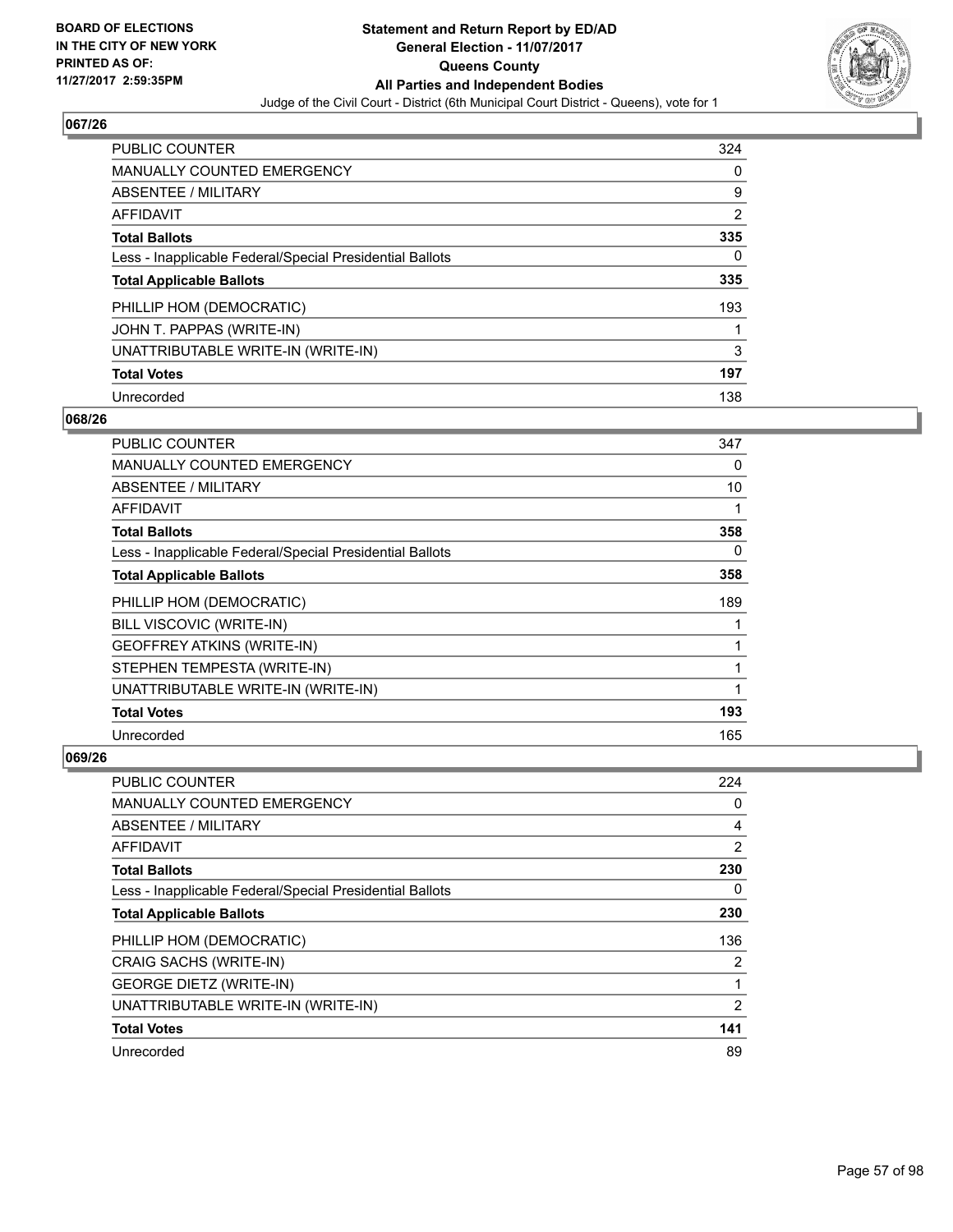

| <b>PUBLIC COUNTER</b>                                    | 280 |
|----------------------------------------------------------|-----|
| <b>MANUALLY COUNTED EMERGENCY</b>                        | 0   |
| ABSENTEE / MILITARY                                      | 6   |
| <b>AFFIDAVIT</b>                                         | 4   |
| <b>Total Ballots</b>                                     | 290 |
| Less - Inapplicable Federal/Special Presidential Ballots | 0   |
| <b>Total Applicable Ballots</b>                          | 290 |
| PHILLIP HOM (DEMOCRATIC)                                 | 187 |
| <b>JAMES SICILIAN (WRITE-IN)</b>                         |     |
| <b>VINCENT TABONE (WRITE-IN)</b>                         | 1   |
| <b>Total Votes</b>                                       | 189 |
| Unrecorded                                               | 101 |

### **071/26**

| <b>PUBLIC COUNTER</b>                                    | 317      |
|----------------------------------------------------------|----------|
| <b>MANUALLY COUNTED EMERGENCY</b>                        | 0        |
| ABSENTEE / MILITARY                                      | 13       |
| <b>AFFIDAVIT</b>                                         | 0        |
| <b>Total Ballots</b>                                     | 330      |
| Less - Inapplicable Federal/Special Presidential Ballots | $\Omega$ |
| <b>Total Applicable Ballots</b>                          | 330      |
| PHILLIP HOM (DEMOCRATIC)                                 | 237      |
| DANIEL WALSH (WRITE-IN)                                  |          |
| <b>Total Votes</b>                                       | 238      |
| Unrecorded                                               | 92       |

| <b>PUBLIC COUNTER</b>                                    | 294      |
|----------------------------------------------------------|----------|
| MANUALLY COUNTED EMERGENCY                               | 0        |
| ABSENTEE / MILITARY                                      | 9        |
| <b>AFFIDAVIT</b>                                         | 7        |
| <b>Total Ballots</b>                                     | 310      |
| Less - Inapplicable Federal/Special Presidential Ballots | $\Omega$ |
| <b>Total Applicable Ballots</b>                          | 310      |
| PHILLIP HOM (DEMOCRATIC)                                 | 201      |
| LOUIS AVELLINO (WRITE-IN)                                |          |
| RUDY GIULIANI (WRITE-IN)                                 |          |
| <b>Total Votes</b>                                       | 203      |
| Unrecorded                                               | 107      |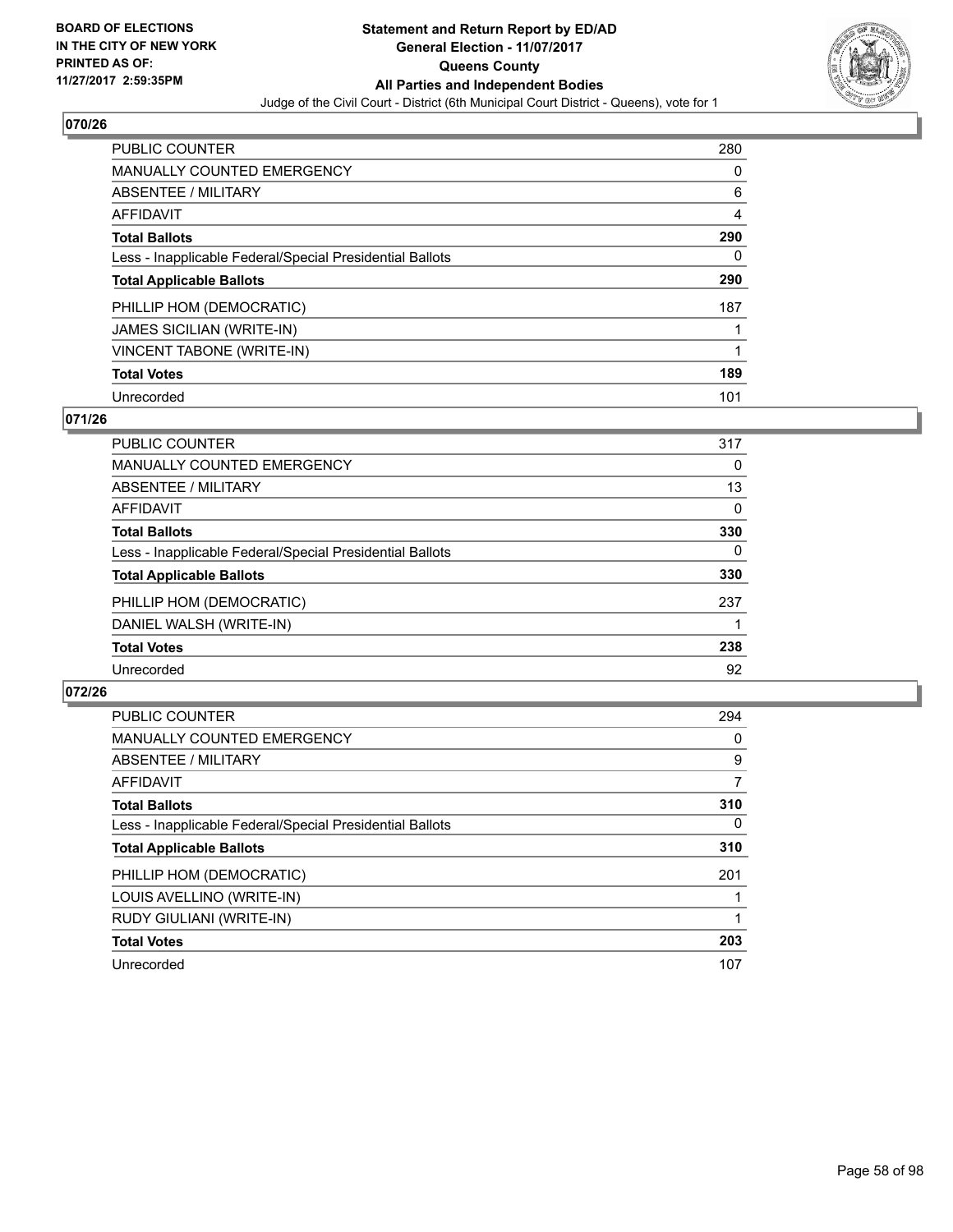

| <b>PUBLIC COUNTER</b>                                    | 316 |
|----------------------------------------------------------|-----|
| <b>MANUALLY COUNTED EMERGENCY</b>                        | 0   |
| <b>ABSENTEE / MILITARY</b>                               | 6   |
| <b>AFFIDAVIT</b>                                         | 2   |
| <b>Total Ballots</b>                                     | 324 |
| Less - Inapplicable Federal/Special Presidential Ballots | 0   |
| <b>Total Applicable Ballots</b>                          | 324 |
| PHILLIP HOM (DEMOCRATIC)                                 | 232 |
| DONALD TRUMP JR (WRITE-IN)                               |     |
| <b>Total Votes</b>                                       | 233 |
| Unrecorded                                               | 91  |

### **074/26**

| <b>PUBLIC COUNTER</b>                                    | 182 |
|----------------------------------------------------------|-----|
| MANUALLY COUNTED EMERGENCY                               | 0   |
| ABSENTEE / MILITARY                                      | 9   |
| AFFIDAVIT                                                | 2   |
| <b>Total Ballots</b>                                     | 193 |
| Less - Inapplicable Federal/Special Presidential Ballots | 0   |
| <b>Total Applicable Ballots</b>                          | 193 |
| PHILLIP HOM (DEMOCRATIC)                                 | 133 |
| <b>Total Votes</b>                                       | 133 |
| Unrecorded                                               | 60  |

| <b>Total Votes</b>                                       | 0 |
|----------------------------------------------------------|---|
| PHILLIP HOM (DEMOCRATIC)                                 | 0 |
| <b>Total Applicable Ballots</b>                          | 0 |
| Less - Inapplicable Federal/Special Presidential Ballots | 0 |
| <b>Total Ballots</b>                                     | 0 |
| AFFIDAVIT                                                | 0 |
| ABSENTEE / MILITARY                                      | 0 |
| MANUALLY COUNTED EMERGENCY                               | 0 |
| <b>PUBLIC COUNTER</b>                                    | 0 |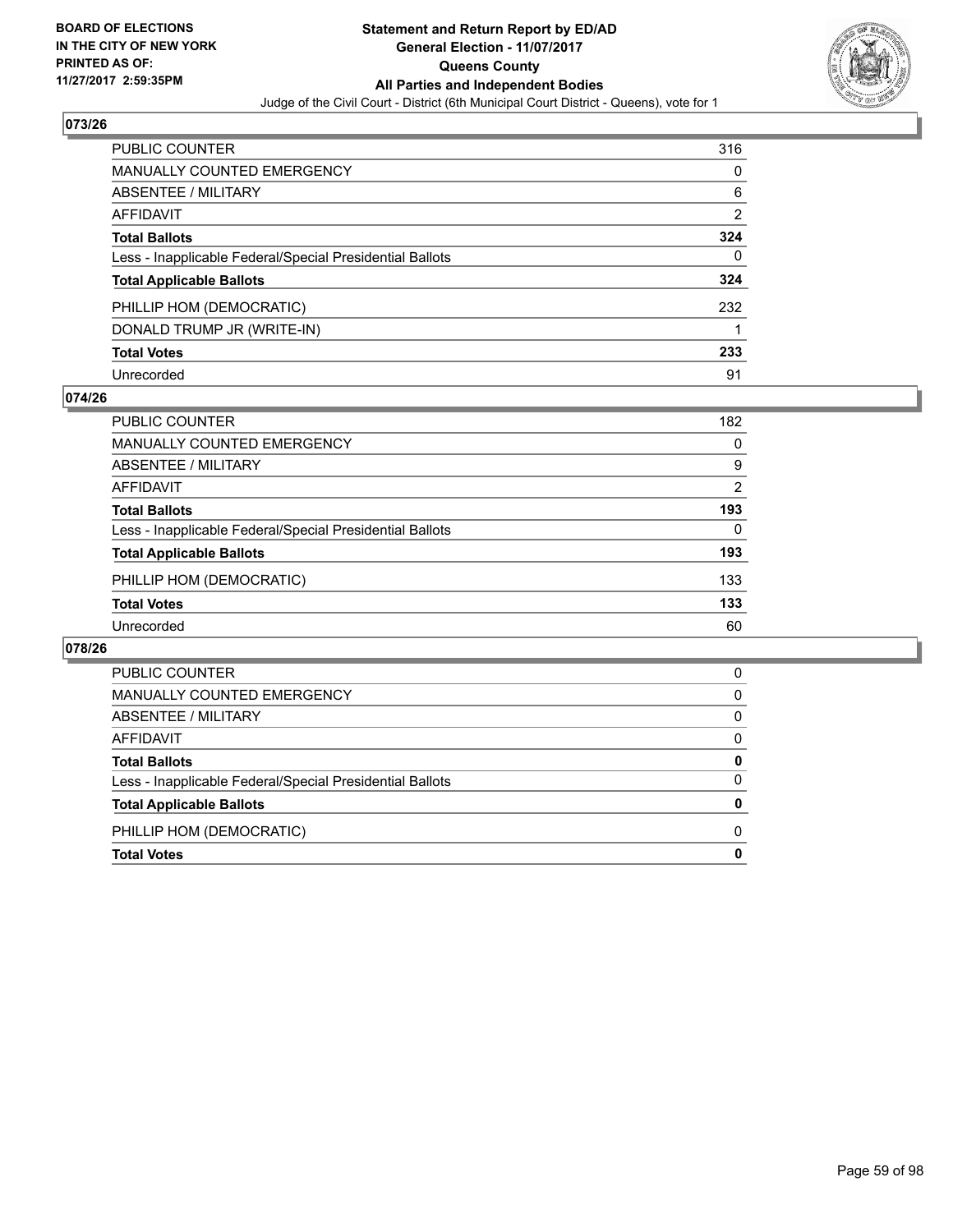

| <b>PUBLIC COUNTER</b>                                    | 248 |
|----------------------------------------------------------|-----|
| MANUALLY COUNTED EMERGENCY                               | 0   |
| ABSENTEE / MILITARY                                      | 2   |
| AFFIDAVIT                                                | 0   |
| <b>Total Ballots</b>                                     | 250 |
| Less - Inapplicable Federal/Special Presidential Ballots | 0   |
| <b>Total Applicable Ballots</b>                          | 250 |
| PHILLIP HOM (DEMOCRATIC)                                 | 128 |
| PAUL A. VALLONE (WRITE-IN)                               |     |
| UNATTRIBUTABLE WRITE-IN (WRITE-IN)                       | 1   |
| <b>Total Votes</b>                                       | 130 |
| Unrecorded                                               | 120 |

### **080/26**

| <b>PUBLIC COUNTER</b>                                    | 230      |
|----------------------------------------------------------|----------|
| <b>MANUALLY COUNTED EMERGENCY</b>                        | 0        |
| ABSENTEE / MILITARY                                      | 5        |
| <b>AFFIDAVIT</b>                                         |          |
| <b>Total Ballots</b>                                     | 236      |
| Less - Inapplicable Federal/Special Presidential Ballots | $\Omega$ |
| <b>Total Applicable Ballots</b>                          | 236      |
| PHILLIP HOM (DEMOCRATIC)                                 | 136      |
| PETER VALLONE (WRITE-IN)                                 |          |
| ZAHA HADID (WRITE-IN)                                    |          |
| <b>Total Votes</b>                                       | 138      |
| Unrecorded                                               | 98       |

| <b>PUBLIC COUNTER</b>                                    | 287            |
|----------------------------------------------------------|----------------|
| <b>MANUALLY COUNTED EMERGENCY</b>                        | 0              |
| ABSENTEE / MILITARY                                      | 3              |
| <b>AFFIDAVIT</b>                                         | $\overline{2}$ |
| <b>Total Ballots</b>                                     | 292            |
| Less - Inapplicable Federal/Special Presidential Ballots | 0              |
| <b>Total Applicable Ballots</b>                          | 292            |
| PHILLIP HOM (DEMOCRATIC)                                 | 164            |
| DANIEL O'CONNER (WRITE-IN)                               | 1              |
| DAVID CONNER (WRITE-IN)                                  | 1              |
| DAVID ELLIOT (WRITE-IN)                                  | 1              |
| MATTHEW COHEN (WRITE-IN)                                 | 1              |
| MATTHEW D. STUPPS (WRITE-IN)                             | 1              |
| MICHAEL V. GRASSO (WRITE-IN)                             | 1              |
| UNATTRIBUTABLE WRITE-IN (WRITE-IN)                       | 1              |
| <b>Total Votes</b>                                       | 171            |
| Unrecorded                                               | 121            |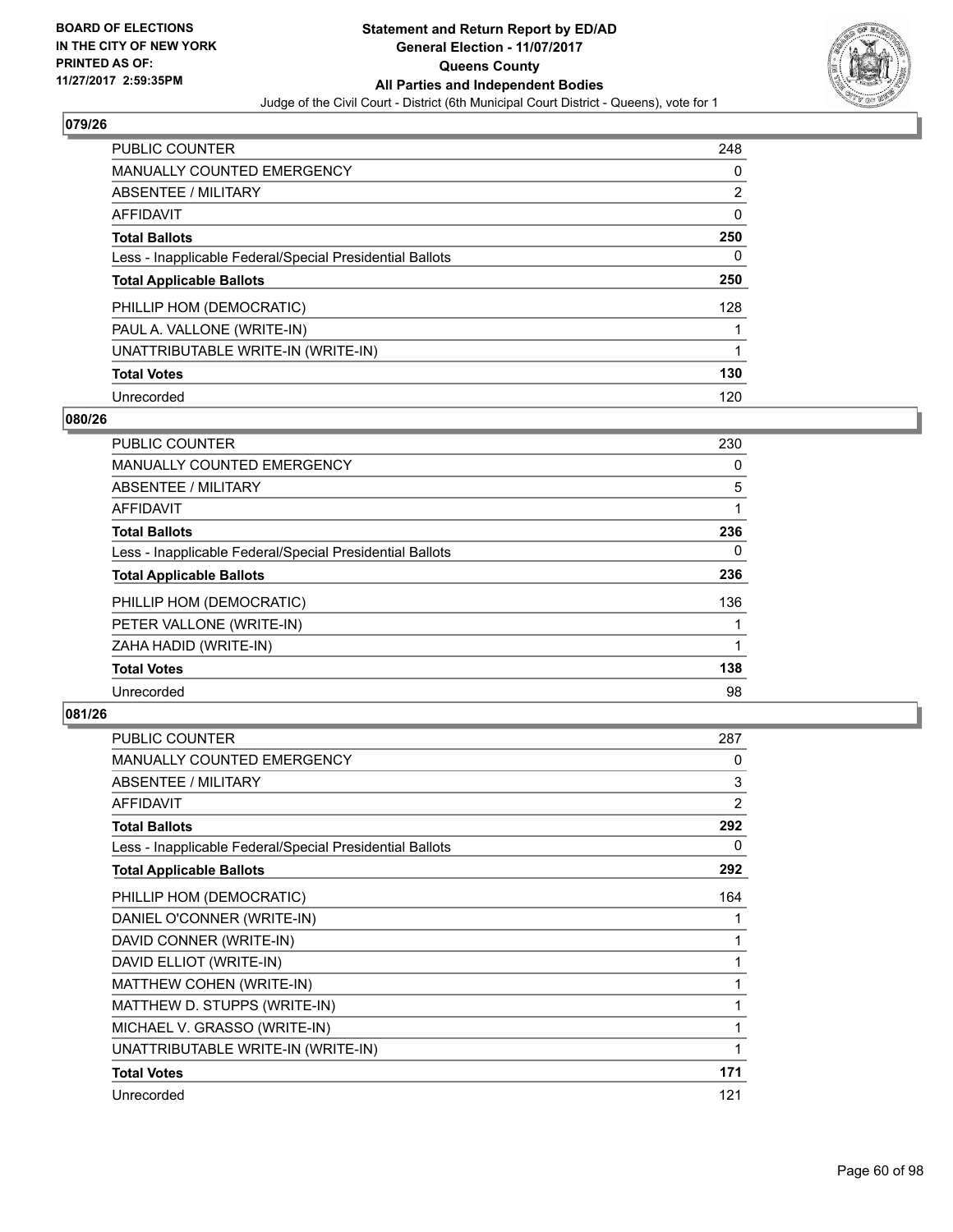

| <b>PUBLIC COUNTER</b>                                    | 160            |
|----------------------------------------------------------|----------------|
| <b>MANUALLY COUNTED EMERGENCY</b>                        | 0              |
| ABSENTEE / MILITARY                                      | 3              |
| AFFIDAVIT                                                | $\overline{2}$ |
| <b>Total Ballots</b>                                     | 165            |
| Less - Inapplicable Federal/Special Presidential Ballots | 0              |
| <b>Total Applicable Ballots</b>                          | 165            |
|                                                          |                |
| PHILLIP HOM (DEMOCRATIC)                                 | 97             |
| <b>KEN STEIN (WRITE-IN)</b>                              |                |
| UNATTRIBUTABLE WRITE-IN (WRITE-IN)                       |                |
| <b>Total Votes</b>                                       | 99             |

### **083/26**

| <b>PUBLIC COUNTER</b>                                    | 322 |
|----------------------------------------------------------|-----|
| <b>MANUALLY COUNTED EMERGENCY</b>                        | 0   |
| ABSENTEE / MILITARY                                      | 8   |
| AFFIDAVIT                                                | 3   |
| <b>Total Ballots</b>                                     | 333 |
| Less - Inapplicable Federal/Special Presidential Ballots | 0   |
| <b>Total Applicable Ballots</b>                          | 333 |
| PHILLIP HOM (DEMOCRATIC)                                 | 198 |
| ANADEL CANALE (WRITE-IN)                                 | 2   |
| IVAN CARLIN (WRITE-IN)                                   | 1   |
| LAWRENCE DOYLE (WRITE-IN)                                | 1   |
| ROBERT ANICN (WRITE-IN)                                  | 1   |
| <b>Total Votes</b>                                       | 203 |
| Unrecorded                                               | 130 |

| <b>PUBLIC COUNTER</b>                                    | 361 |
|----------------------------------------------------------|-----|
| MANUALLY COUNTED EMERGENCY                               | 0   |
| ABSENTEE / MILITARY                                      | 16  |
| AFFIDAVIT                                                | 0   |
| <b>Total Ballots</b>                                     | 377 |
| Less - Inapplicable Federal/Special Presidential Ballots | 0   |
| <b>Total Applicable Ballots</b>                          | 377 |
| PHILLIP HOM (DEMOCRATIC)                                 | 274 |
| UNATTRIBUTABLE WRITE-IN (WRITE-IN)                       |     |
| <b>Total Votes</b>                                       | 275 |
| Unrecorded                                               | 102 |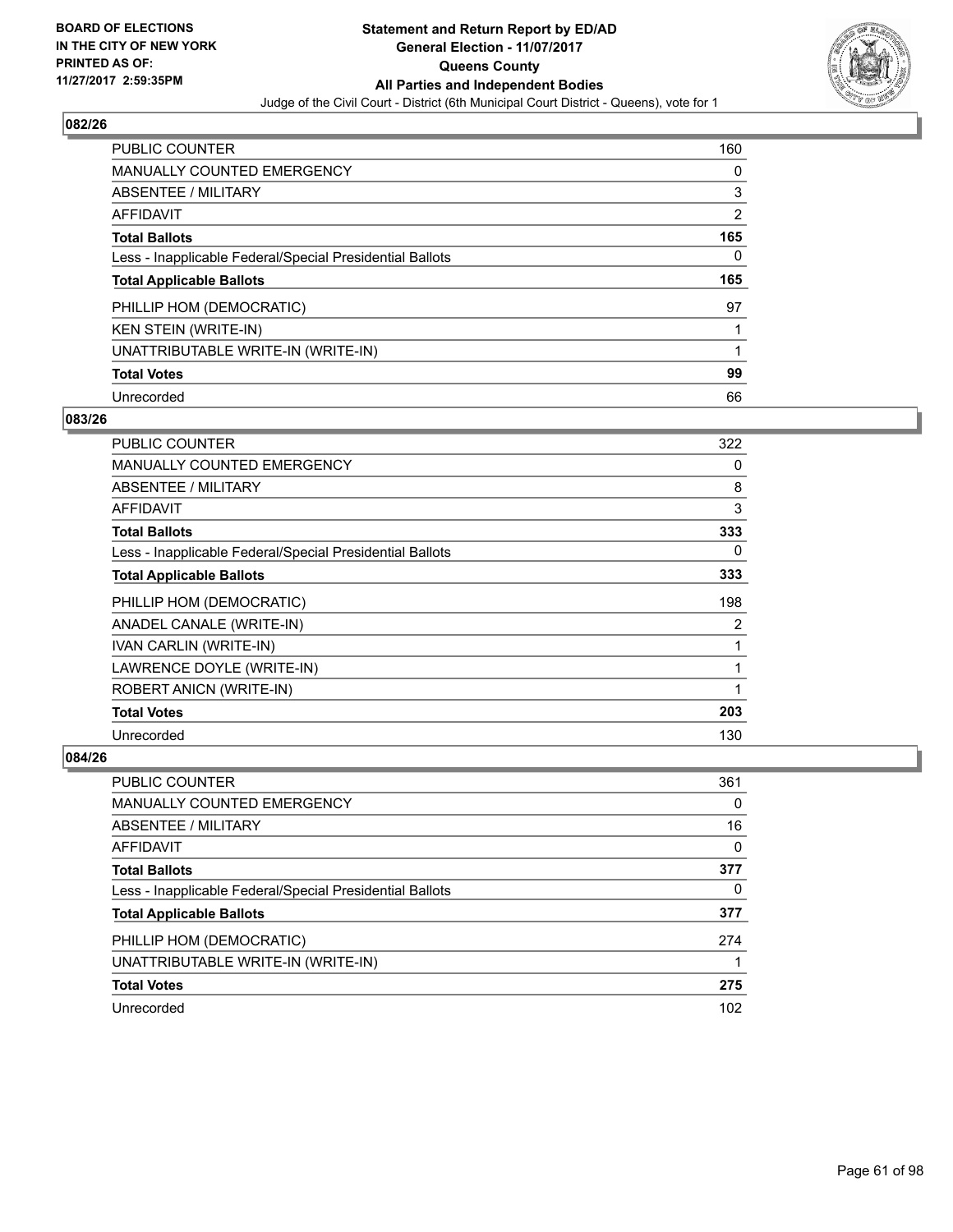

| <b>PUBLIC COUNTER</b>                                    | 170   |
|----------------------------------------------------------|-------|
| <b>MANUALLY COUNTED EMERGENCY</b>                        | 0     |
| <b>ABSENTEE / MILITARY</b>                               | 6     |
| AFFIDAVIT                                                |       |
| <b>Total Ballots</b>                                     | 177   |
| Less - Inapplicable Federal/Special Presidential Ballots | 0     |
| <b>Total Applicable Ballots</b>                          | 177   |
| PHILLIP HOM (DEMOCRATIC)                                 | 112   |
| <b>Total Votes</b>                                       | $112$ |
| Unrecorded                                               | 65    |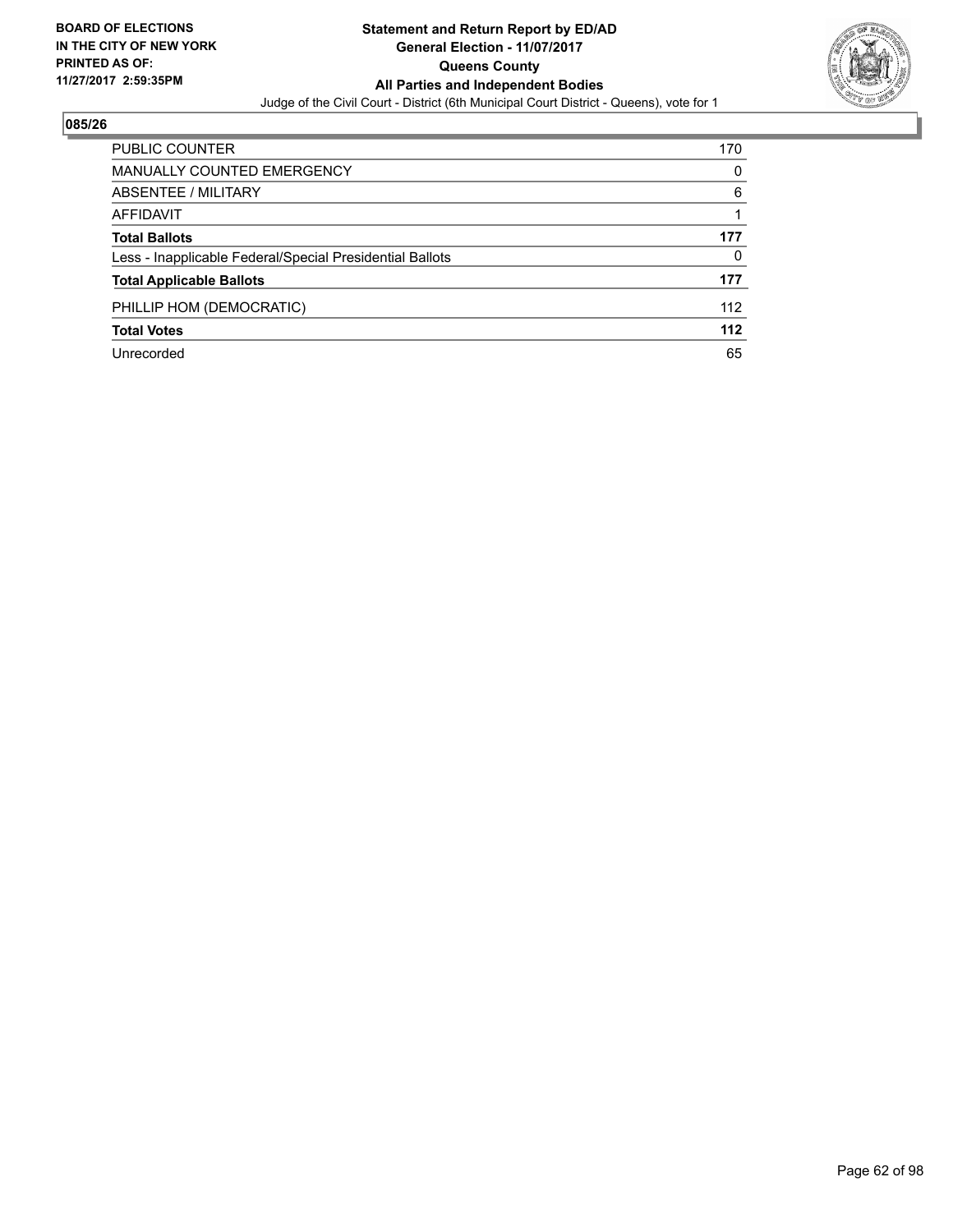

| <b>PUBLIC COUNTER</b>                                    | 272 |
|----------------------------------------------------------|-----|
| <b>MANUALLY COUNTED EMERGENCY</b>                        | 0   |
| <b>ABSENTEE / MILITARY</b>                               | 6   |
| <b>AFFIDAVIT</b>                                         | 3   |
| <b>Total Ballots</b>                                     | 281 |
| Less - Inapplicable Federal/Special Presidential Ballots | 0   |
| <b>Total Applicable Ballots</b>                          | 281 |
| PHILLIP HOM (DEMOCRATIC)                                 | 158 |
| DAVID FRENKEL (WRITE-IN)                                 | 1   |
| DAVID ZLOTNICK (WRITE-IN)                                | 1   |
| ELISHEVA WIENER (WRITE-IN)                               | 3   |
| <b>ISSAC PACHT (WRITE-IN)</b>                            | 1   |
| <b>MARK NIERMAN (WRITE-IN)</b>                           | 1   |
| MICHAEL MOORE (WRITE-IN)                                 | 1   |
| UNATTRIBUTABLE WRITE-IN (WRITE-IN)                       | 2   |
| <b>Total Votes</b>                                       | 168 |
| Unrecorded                                               | 113 |

## **017/27**

| PUBLIC COUNTER                                           | 81 |
|----------------------------------------------------------|----|
| MANUALLY COUNTED EMERGENCY                               | 0  |
| ABSENTEE / MILITARY                                      | 2  |
| AFFIDAVIT                                                |    |
| Total Ballots                                            | 84 |
| Less - Inapplicable Federal/Special Presidential Ballots | 0  |
| <b>Total Applicable Ballots</b>                          | 84 |
| PHILLIP HOM (DEMOCRATIC)                                 | 59 |
| <b>Total Votes</b>                                       | 59 |
| Unrecorded                                               | 25 |

| PUBLIC COUNTER                                           | 436            |
|----------------------------------------------------------|----------------|
| <b>MANUALLY COUNTED EMERGENCY</b>                        | 0              |
| ABSENTEE / MILITARY                                      | $\overline{7}$ |
| AFFIDAVIT                                                | 2              |
| <b>Total Ballots</b>                                     | 445            |
| Less - Inapplicable Federal/Special Presidential Ballots | 0              |
| <b>Total Applicable Ballots</b>                          | 445            |
| PHILLIP HOM (DEMOCRATIC)                                 | 194            |
| JAMES KEVINS JR (WRITE-IN)                               | 2              |
| <b>JUDITH SEIDLEIN (WRITE-IN)</b>                        |                |
| UNATTRIBUTABLE WRITE-IN (WRITE-IN)                       |                |
| <b>Total Votes</b>                                       | 198            |
| Unrecorded                                               | 247            |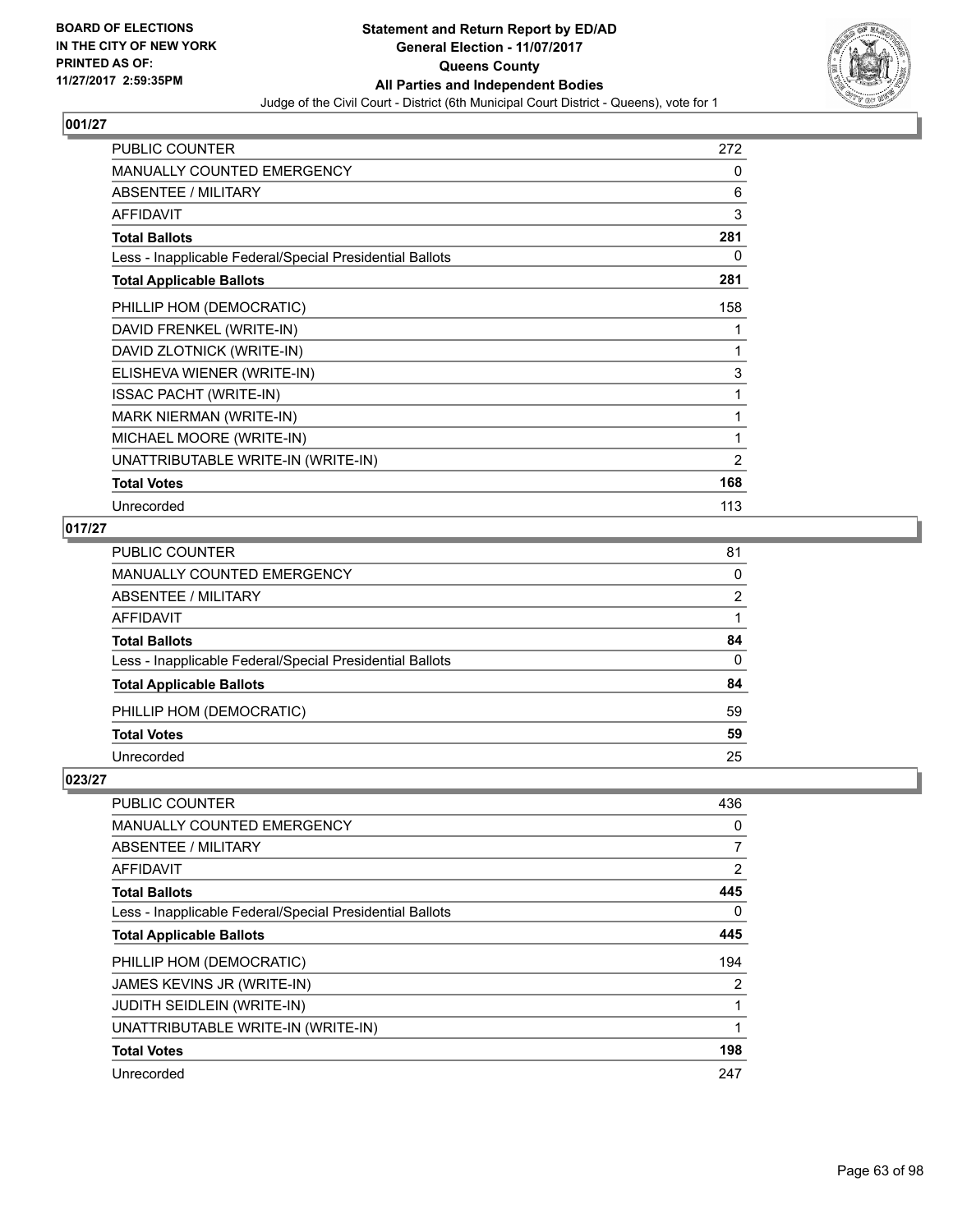

| <b>PUBLIC COUNTER</b>                                    | 211 |
|----------------------------------------------------------|-----|
| <b>MANUALLY COUNTED EMERGENCY</b>                        | 0   |
| ABSENTEE / MILITARY                                      | 3   |
| AFFIDAVIT                                                | 0   |
| <b>Total Ballots</b>                                     | 214 |
| Less - Inapplicable Federal/Special Presidential Ballots | 0   |
| <b>Total Applicable Ballots</b>                          | 214 |
| PHILLIP HOM (DEMOCRATIC)                                 | 129 |
| MICHAEL MUCHA (WRITE-IN)                                 |     |
| <b>Total Votes</b>                                       | 130 |
| Unrecorded                                               | 84  |

### **025/27**

| <b>PUBLIC COUNTER</b>                                    | 234 |
|----------------------------------------------------------|-----|
| <b>MANUALLY COUNTED EMERGENCY</b>                        | 0   |
| ABSENTEE / MILITARY                                      | 6   |
| <b>AFFIDAVIT</b>                                         | 0   |
| <b>Total Ballots</b>                                     | 240 |
| Less - Inapplicable Federal/Special Presidential Ballots | 0   |
| <b>Total Applicable Ballots</b>                          | 240 |
| PHILLIP HOM (DEMOCRATIC)                                 | 137 |
| ANDREW HELLER (WRITE-IN)                                 |     |
| ESTHER SHERMAN (WRITE-IN)                                |     |
| <b>Total Votes</b>                                       | 139 |
| Unrecorded                                               | 101 |

| <b>PUBLIC COUNTER</b>                                    | 185            |
|----------------------------------------------------------|----------------|
| <b>MANUALLY COUNTED EMERGENCY</b>                        | 0              |
| ABSENTEE / MILITARY                                      | 6              |
| AFFIDAVIT                                                |                |
| <b>Total Ballots</b>                                     | 192            |
| Less - Inapplicable Federal/Special Presidential Ballots | 0              |
| <b>Total Applicable Ballots</b>                          | 192            |
| PHILLIP HOM (DEMOCRATIC)                                 | 99             |
| BTZALEL HIRSCHHORN (WRITE-IN)                            | $\overline{2}$ |
| DAVID KRISCHER (WRITE-IN)                                |                |
| YITZCHAK Z. SCHWARTZ (WRITE-IN)                          | 1              |
| <b>Total Votes</b>                                       | 103            |
| Unrecorded                                               | 89             |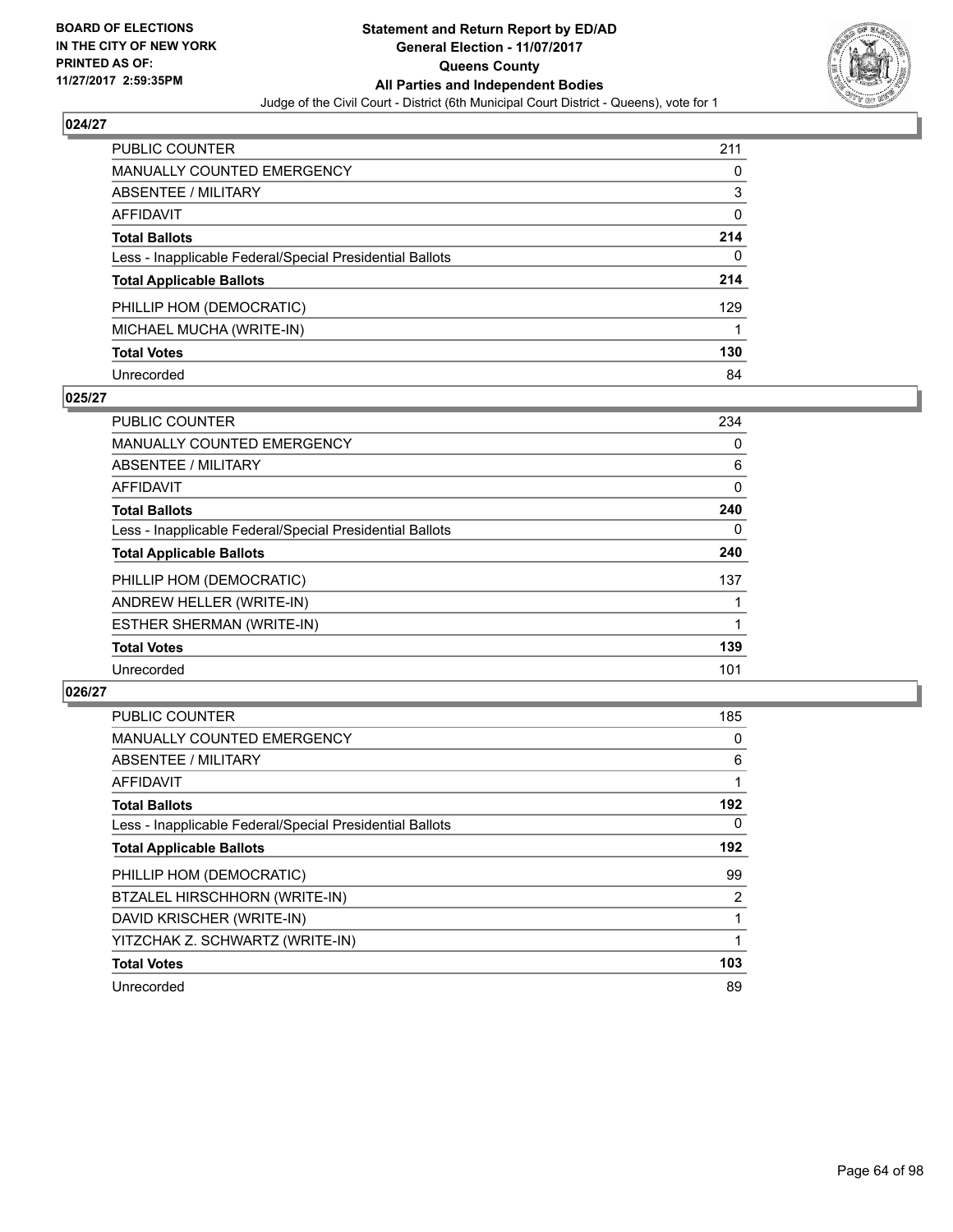

| <b>PUBLIC COUNTER</b>                                    | 95 |
|----------------------------------------------------------|----|
| <b>MANUALLY COUNTED EMERGENCY</b>                        | 0  |
| ABSENTEE / MILITARY                                      | 0  |
| <b>AFFIDAVIT</b>                                         | 0  |
| <b>Total Ballots</b>                                     | 95 |
| Less - Inapplicable Federal/Special Presidential Ballots | 0  |
| <b>Total Applicable Ballots</b>                          | 95 |
| PHILLIP HOM (DEMOCRATIC)                                 | 55 |
| JON BLATT (WRITE-IN)                                     |    |
| MARTIN GOLDMAN (WRITE-IN)                                |    |
| <b>Total Votes</b>                                       | 57 |
| Unrecorded                                               | 38 |

### **028/27**

| <b>PUBLIC COUNTER</b>                                    | 193 |
|----------------------------------------------------------|-----|
| MANUALLY COUNTED EMERGENCY                               | 0   |
| <b>ABSENTEE / MILITARY</b>                               | 4   |
| <b>AFFIDAVIT</b>                                         |     |
| <b>Total Ballots</b>                                     | 198 |
| Less - Inapplicable Federal/Special Presidential Ballots | 0   |
| <b>Total Applicable Ballots</b>                          | 198 |
| PHILLIP HOM (DEMOCRATIC)                                 | 148 |
| UNATTRIBUTABLE WRITE-IN (WRITE-IN)                       |     |
| <b>Total Votes</b>                                       | 149 |
| Unrecorded                                               | 49  |

| <b>PUBLIC COUNTER</b>                                    | 118            |
|----------------------------------------------------------|----------------|
| MANUALLY COUNTED EMERGENCY                               | 0              |
| ABSENTEE / MILITARY                                      | $\overline{2}$ |
| AFFIDAVIT                                                | 3              |
| <b>Total Ballots</b>                                     | 123            |
| Less - Inapplicable Federal/Special Presidential Ballots | 0              |
| <b>Total Applicable Ballots</b>                          | 123            |
| PHILLIP HOM (DEMOCRATIC)                                 | 90             |
| <b>MORTON FORMAN (WRITE-IN)</b>                          |                |
| <b>Total Votes</b>                                       | 91             |
| Unrecorded                                               | 32             |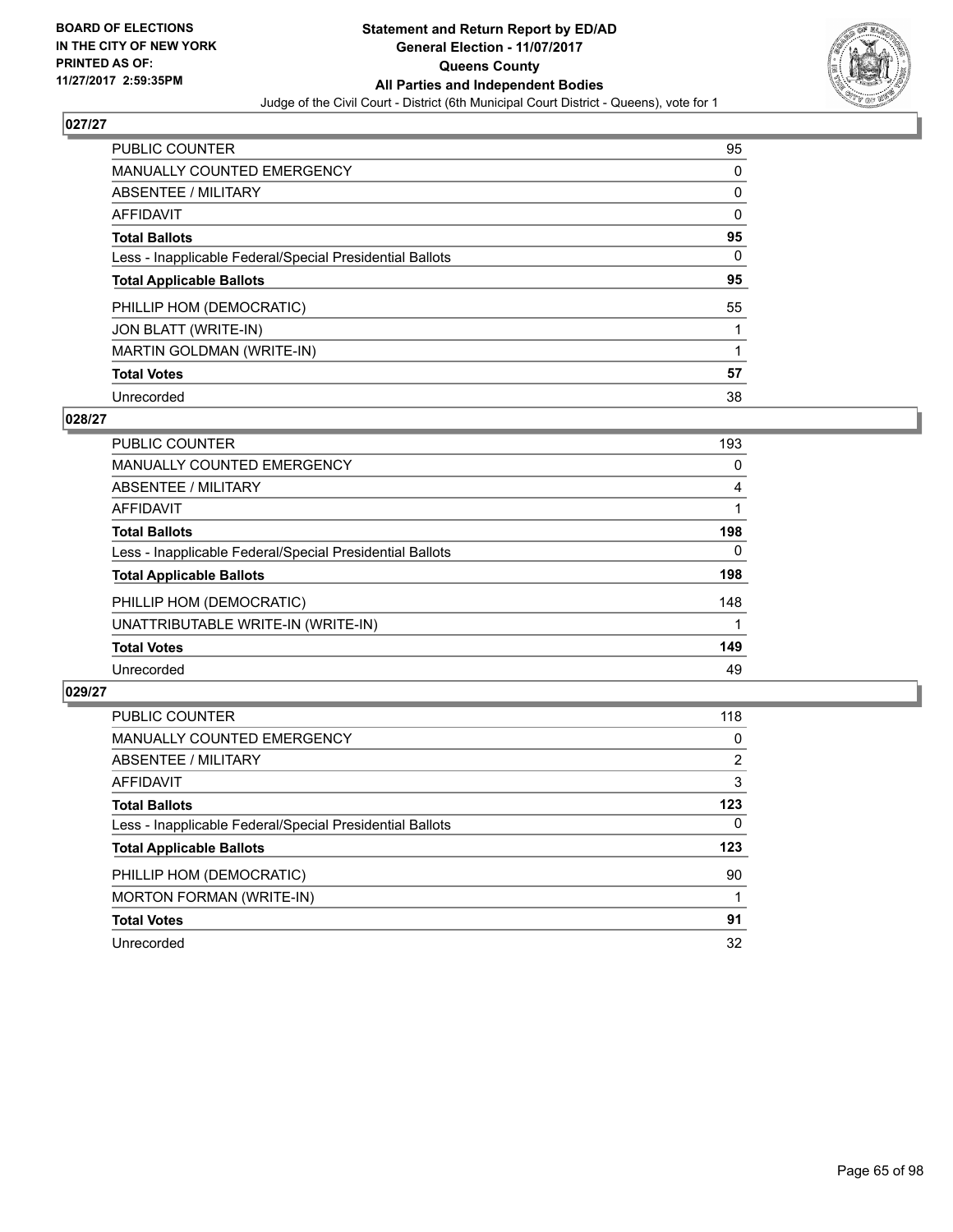

| <b>PUBLIC COUNTER</b>                                    | 151 |
|----------------------------------------------------------|-----|
| <b>MANUALLY COUNTED EMERGENCY</b>                        | 0   |
| <b>ABSENTEE / MILITARY</b>                               | 5   |
| <b>AFFIDAVIT</b>                                         | 3   |
| <b>Total Ballots</b>                                     | 159 |
| Less - Inapplicable Federal/Special Presidential Ballots | 0   |
| <b>Total Applicable Ballots</b>                          | 159 |
| PHILLIP HOM (DEMOCRATIC)                                 | 99  |
| CHAIM KELLES (WRITE-IN)                                  |     |
| ELEAZOR MAY (WRITE-IN)                                   |     |
| <b>GEOFFREY METH (WRITE-IN)</b>                          |     |
| MICKEY MOUSE (WRITE-IN)                                  |     |
| <b>Total Votes</b>                                       | 103 |
| Unrecorded                                               | 56  |

## **031/27**

| PUBLIC COUNTER                                           | 30       |
|----------------------------------------------------------|----------|
| <b>MANUALLY COUNTED EMERGENCY</b>                        | 0        |
| <b>ABSENTEE / MILITARY</b>                               | 0        |
| AFFIDAVIT                                                | $\Omega$ |
| <b>Total Ballots</b>                                     | 30       |
| Less - Inapplicable Federal/Special Presidential Ballots | $\Omega$ |
| <b>Total Applicable Ballots</b>                          | 30       |
| PHILLIP HOM (DEMOCRATIC)                                 | 23       |
| <b>Total Votes</b>                                       | 23       |
| Unrecorded                                               |          |
|                                                          |          |

| <b>PUBLIC COUNTER</b>                                    | 25 |
|----------------------------------------------------------|----|
| MANUALLY COUNTED EMERGENCY                               | 0  |
| ABSENTEE / MILITARY                                      | 0  |
| AFFIDAVIT                                                | 0  |
| <b>Total Ballots</b>                                     | 25 |
| Less - Inapplicable Federal/Special Presidential Ballots | 0  |
| <b>Total Applicable Ballots</b>                          | 25 |
| PHILLIP HOM (DEMOCRATIC)                                 | 19 |
| <b>Total Votes</b>                                       | 19 |
| Unrecorded                                               | 6  |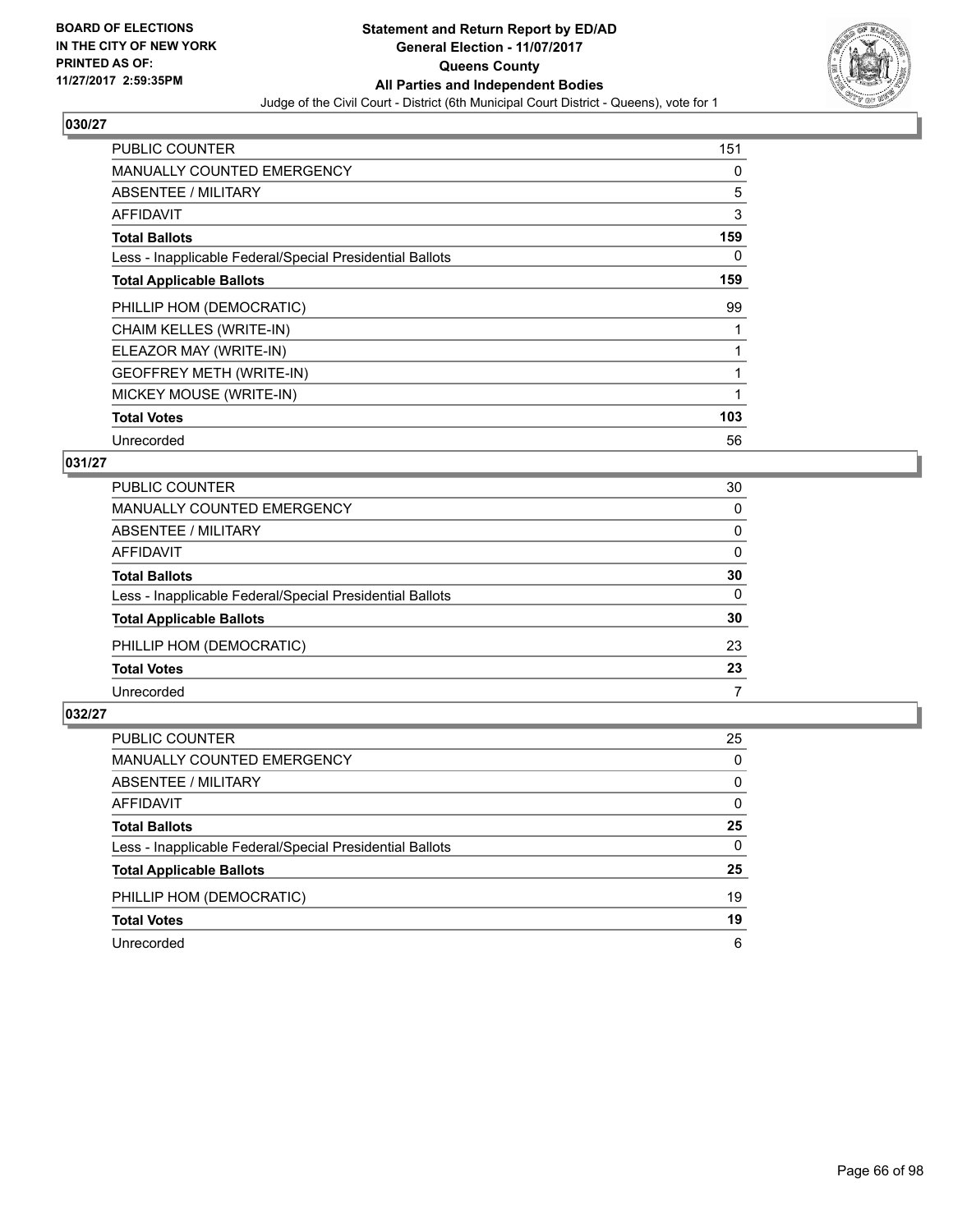

| PUBLIC COUNTER                                           | 23 |
|----------------------------------------------------------|----|
| <b>MANUALLY COUNTED EMERGENCY</b>                        | 0  |
| <b>ABSENTEE / MILITARY</b>                               | 0  |
| AFFIDAVIT                                                | 0  |
| <b>Total Ballots</b>                                     | 23 |
| Less - Inapplicable Federal/Special Presidential Ballots | 0  |
| <b>Total Applicable Ballots</b>                          | 23 |
| PHILLIP HOM (DEMOCRATIC)                                 | 16 |
| <b>Total Votes</b>                                       | 16 |
| Unrecorded                                               |    |

### **034/27**

| PUBLIC COUNTER                                           | 174 |
|----------------------------------------------------------|-----|
| <b>MANUALLY COUNTED EMERGENCY</b>                        | 0   |
| ABSENTEE / MILITARY                                      | 48  |
| AFFIDAVIT                                                | 0   |
| <b>Total Ballots</b>                                     | 222 |
| Less - Inapplicable Federal/Special Presidential Ballots | 0   |
| <b>Total Applicable Ballots</b>                          | 222 |
| PHILLIP HOM (DEMOCRATIC)                                 | 148 |
| UNATTRIBUTABLE WRITE-IN (WRITE-IN)                       |     |
| <b>Total Votes</b>                                       | 149 |
| Unrecorded                                               | 73  |
|                                                          |     |

| <b>PUBLIC COUNTER</b>                                    | 241 |
|----------------------------------------------------------|-----|
| <b>MANUALLY COUNTED EMERGENCY</b>                        | 0   |
| ABSENTEE / MILITARY                                      | 9   |
| <b>AFFIDAVIT</b>                                         |     |
| <b>Total Ballots</b>                                     | 251 |
| Less - Inapplicable Federal/Special Presidential Ballots | 0   |
| <b>Total Applicable Ballots</b>                          | 251 |
| PHILLIP HOM (DEMOCRATIC)                                 | 177 |
| AKEEM BROWDER (WRITE-IN)                                 |     |
| BILL BRADLEY (WRITE-IN)                                  |     |
| <b>Total Votes</b>                                       | 179 |
| Unrecorded                                               | 72  |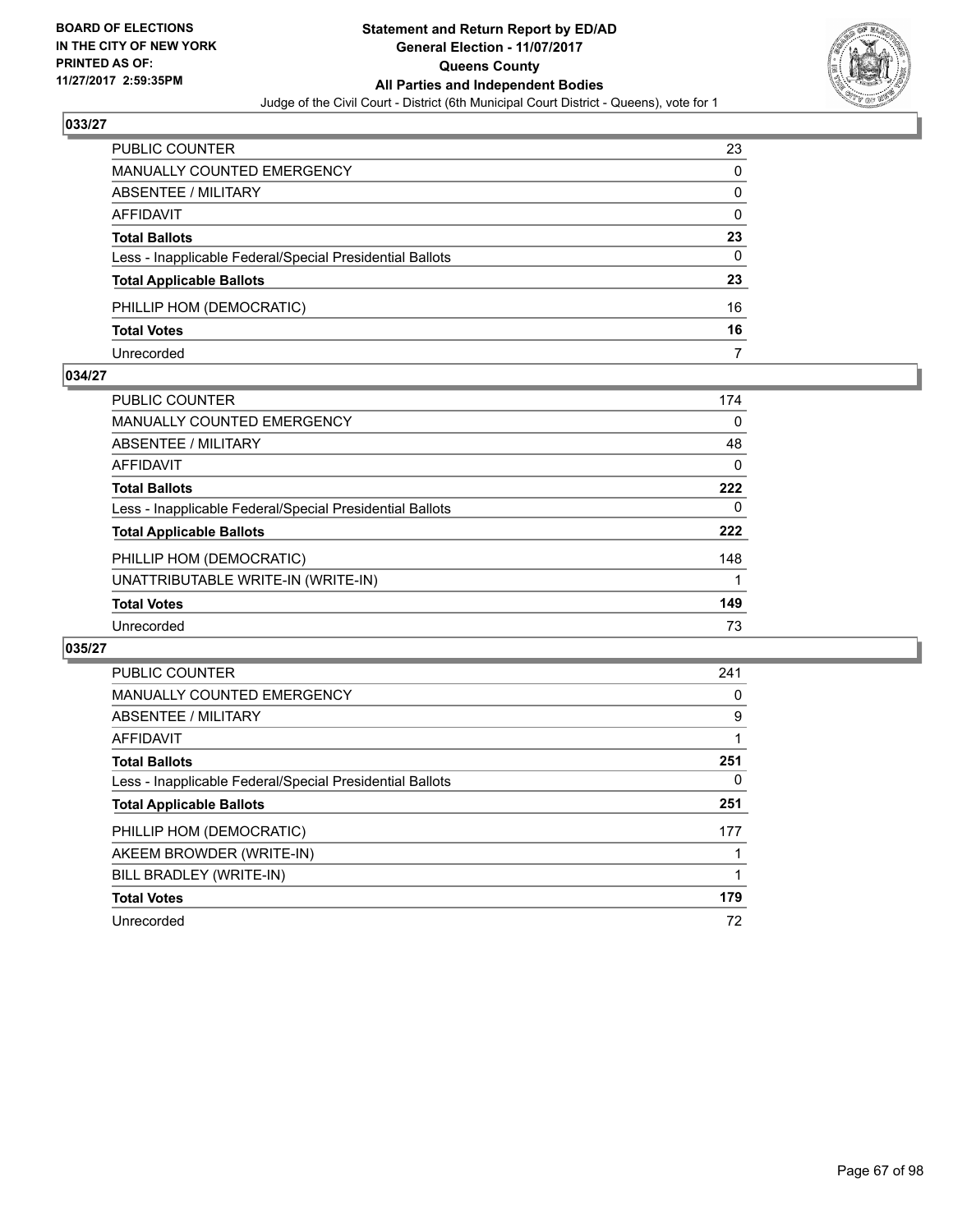

| <b>PUBLIC COUNTER</b>                                    | 209 |
|----------------------------------------------------------|-----|
| MANUALLY COUNTED EMERGENCY                               | 0   |
| ABSENTEE / MILITARY                                      | 3   |
| AFFIDAVIT                                                | 3   |
| <b>Total Ballots</b>                                     | 215 |
| Less - Inapplicable Federal/Special Presidential Ballots | 0   |
| <b>Total Applicable Ballots</b>                          | 215 |
| PHILLIP HOM (DEMOCRATIC)                                 | 151 |
| BETZALEL HIRSCHHORN (WRITE-IN)                           |     |
| SAL F. ALBANESE (WRITE-IN)                               | 1   |
| <b>Total Votes</b>                                       | 153 |
| Unrecorded                                               | 62  |

### **037/27**

| <b>PUBLIC COUNTER</b>                                    | 351      |
|----------------------------------------------------------|----------|
| <b>MANUALLY COUNTED EMERGENCY</b>                        | 0        |
| ABSENTEE / MILITARY                                      | 15       |
| <b>AFFIDAVIT</b>                                         | 4        |
| <b>Total Ballots</b>                                     | 370      |
| Less - Inapplicable Federal/Special Presidential Ballots | $\Omega$ |
| <b>Total Applicable Ballots</b>                          | 370      |
| PHILLIP HOM (DEMOCRATIC)                                 | 284      |
| <b>JOSEAN ATCHISON (WRITE-IN)</b>                        |          |
| UNATTRIBUTABLE WRITE-IN (WRITE-IN)                       | 3        |
| <b>Total Votes</b>                                       | 288      |
| Unrecorded                                               | 82       |

| <b>PUBLIC COUNTER</b>                                    | 274 |
|----------------------------------------------------------|-----|
| MANUALLY COUNTED EMERGENCY                               | 0   |
| ABSENTEE / MILITARY                                      | 6   |
| AFFIDAVIT                                                |     |
| <b>Total Ballots</b>                                     | 287 |
| Less - Inapplicable Federal/Special Presidential Ballots | 0   |
| <b>Total Applicable Ballots</b>                          | 287 |
| PHILLIP HOM (DEMOCRATIC)                                 | 226 |
| <b>Total Votes</b>                                       | 226 |
| Unrecorded                                               | 61  |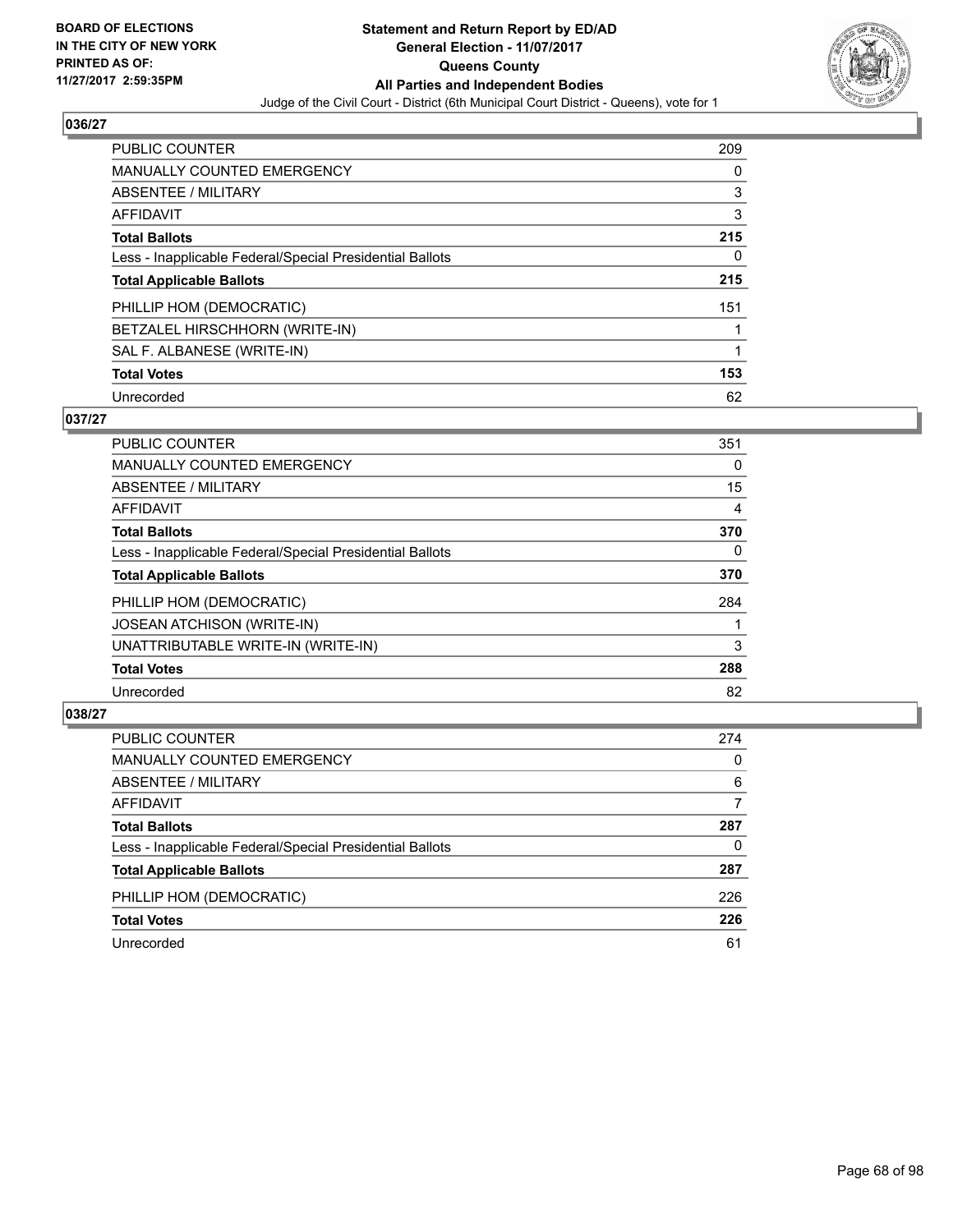

| <b>PUBLIC COUNTER</b>                                    | 227 |
|----------------------------------------------------------|-----|
| <b>MANUALLY COUNTED EMERGENCY</b>                        | 0   |
| ABSENTEE / MILITARY                                      | 0   |
| AFFIDAVIT                                                | 3   |
| <b>Total Ballots</b>                                     | 230 |
| Less - Inapplicable Federal/Special Presidential Ballots | 0   |
| <b>Total Applicable Ballots</b>                          | 230 |
| PHILLIP HOM (DEMOCRATIC)                                 | 183 |
| AMELIA DUNNE (WRITE-IN)                                  |     |
| JOHN BUA (WRITE-IN)                                      |     |
| <b>Total Votes</b>                                       | 185 |
| Unrecorded                                               | 45  |

### **040/27**

| <b>PUBLIC COUNTER</b>                                    | 206 |
|----------------------------------------------------------|-----|
| <b>MANUALLY COUNTED EMERGENCY</b>                        | 0   |
| ABSENTEE / MILITARY                                      | 7   |
| <b>AFFIDAVIT</b>                                         | 5   |
| <b>Total Ballots</b>                                     | 218 |
| Less - Inapplicable Federal/Special Presidential Ballots | 0   |
| <b>Total Applicable Ballots</b>                          | 218 |
| PHILLIP HOM (DEMOCRATIC)                                 | 174 |
| BETZALEL HIRSCHHORN (WRITE-IN)                           |     |
| <b>Total Votes</b>                                       | 175 |
| Unrecorded                                               | 43  |

| <b>PUBLIC COUNTER</b>                                    | 119 |
|----------------------------------------------------------|-----|
| MANUALLY COUNTED EMERGENCY                               | 0   |
| ABSENTEE / MILITARY                                      | 3   |
| AFFIDAVIT                                                |     |
| <b>Total Ballots</b>                                     | 123 |
| Less - Inapplicable Federal/Special Presidential Ballots | 0   |
| <b>Total Applicable Ballots</b>                          | 123 |
| PHILLIP HOM (DEMOCRATIC)                                 | 96  |
| <b>Total Votes</b>                                       | 96  |
| Unrecorded                                               | 27  |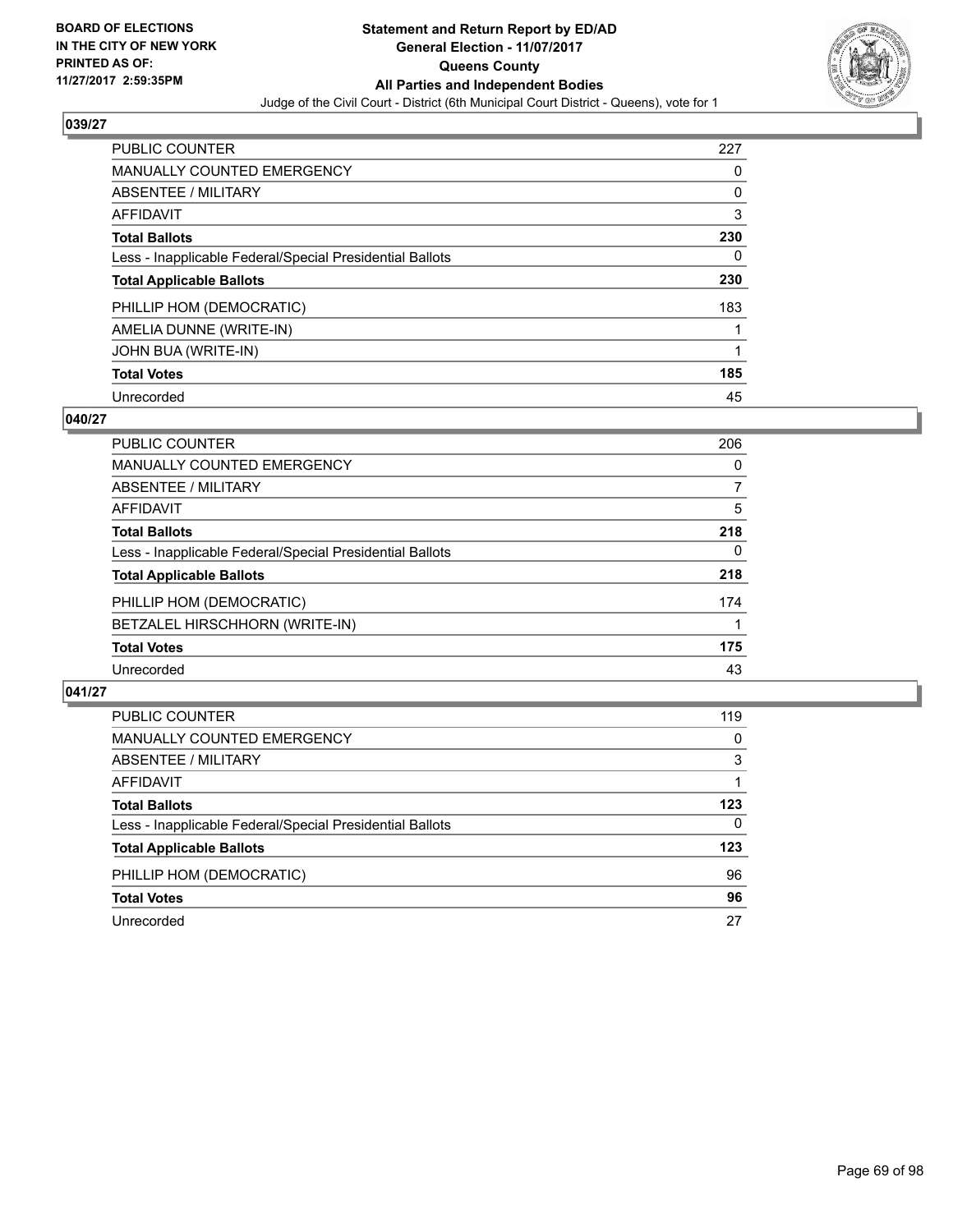

| PUBLIC COUNTER                                           | 232 |
|----------------------------------------------------------|-----|
| MANUALLY COUNTED EMERGENCY                               | 0   |
| ABSENTEE / MILITARY                                      | 5   |
| AFFIDAVIT                                                | 3   |
| <b>Total Ballots</b>                                     | 240 |
| Less - Inapplicable Federal/Special Presidential Ballots | 0   |
| <b>Total Applicable Ballots</b>                          | 240 |
| PHILLIP HOM (DEMOCRATIC)                                 | 169 |
| <b>Total Votes</b>                                       | 169 |
| Unrecorded                                               | 71  |

### **043/27**

| PUBLIC COUNTER                                           | 136 |
|----------------------------------------------------------|-----|
| <b>MANUALLY COUNTED EMERGENCY</b>                        | 0   |
| ABSENTEE / MILITARY                                      | 7   |
| AFFIDAVIT                                                | 2   |
| <b>Total Ballots</b>                                     | 145 |
| Less - Inapplicable Federal/Special Presidential Ballots | 0   |
| <b>Total Applicable Ballots</b>                          | 145 |
| PHILLIP HOM (DEMOCRATIC)                                 | 91  |
| ELIZABETH ANDERSON (WRITE-IN)                            |     |
| TARA HILL HOFFMAN (WRITE-IN)                             |     |
| UNATTRIBUTABLE WRITE-IN (WRITE-IN)                       | 2   |
| <b>Total Votes</b>                                       | 95  |
| Unrecorded                                               | 50  |
|                                                          |     |

| <b>PUBLIC COUNTER</b>                                    | 196      |
|----------------------------------------------------------|----------|
| MANUALLY COUNTED EMERGENCY                               | $\Omega$ |
| ABSENTEE / MILITARY                                      | 14       |
| AFFIDAVIT                                                | $\Omega$ |
| <b>Total Ballots</b>                                     | 210      |
| Less - Inapplicable Federal/Special Presidential Ballots | 0        |
| <b>Total Applicable Ballots</b>                          | 210      |
| PHILLIP HOM (DEMOCRATIC)                                 | 145      |
| <b>Total Votes</b>                                       | 145      |
| Unrecorded                                               | 65       |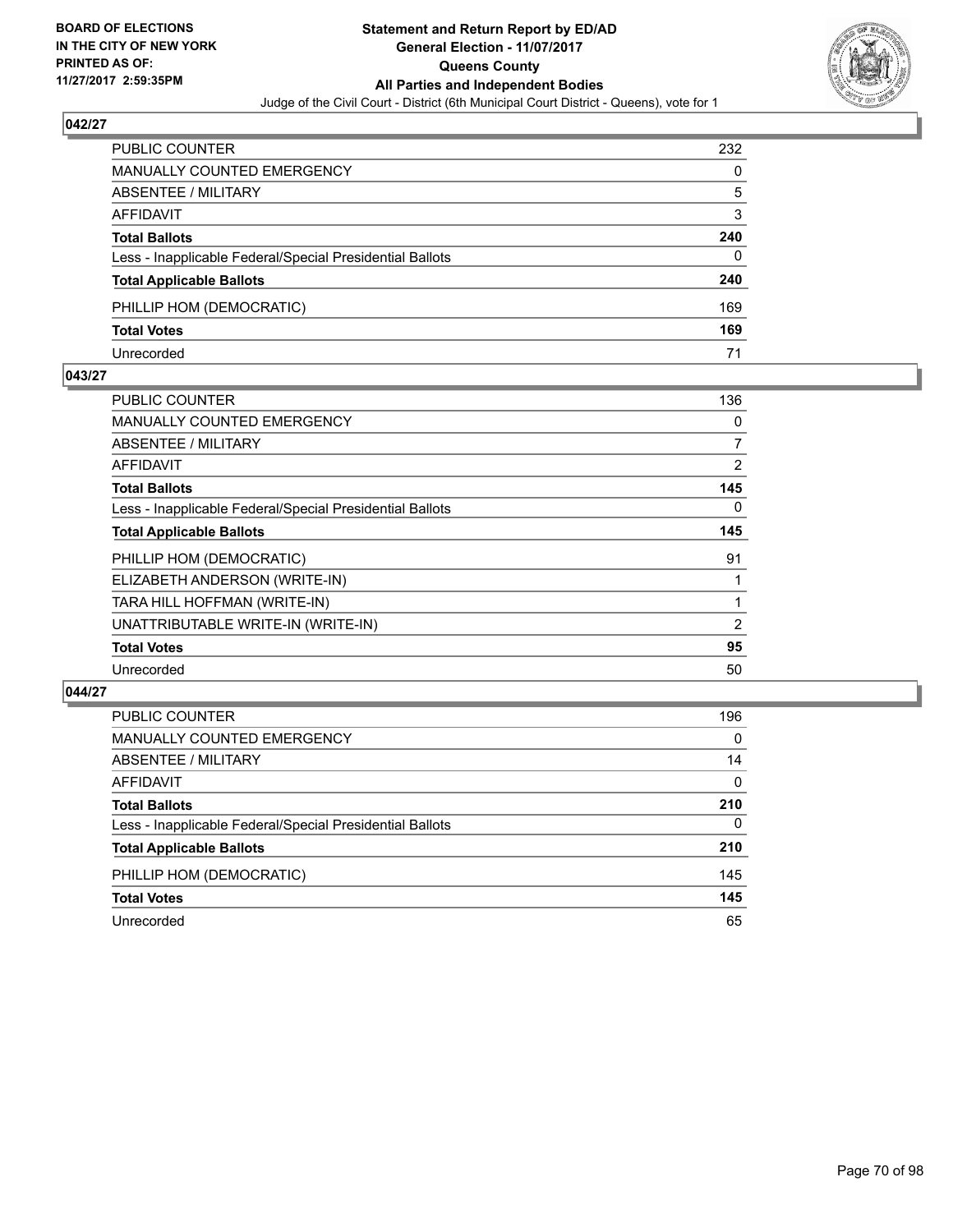

| <b>PUBLIC COUNTER</b>                                    | 242 |
|----------------------------------------------------------|-----|
| <b>MANUALLY COUNTED EMERGENCY</b>                        | 0   |
| ABSENTEE / MILITARY                                      | 6   |
| <b>AFFIDAVIT</b>                                         | 4   |
| <b>Total Ballots</b>                                     | 252 |
| Less - Inapplicable Federal/Special Presidential Ballots | 0   |
| <b>Total Applicable Ballots</b>                          | 252 |
| PHILLIP HOM (DEMOCRATIC)                                 | 185 |
| DAVID Z. SHEINFELD (WRITE-IN)                            |     |
| <b>JOE LHOTA (WRITE-IN)</b>                              |     |
| UNATTRIBUTABLE WRITE-IN (WRITE-IN)                       | 1   |
| <b>Total Votes</b>                                       | 188 |
| Unrecorded                                               | 64  |

## **051/27**

| <b>PUBLIC COUNTER</b>                                    | 414          |
|----------------------------------------------------------|--------------|
| <b>MANUALLY COUNTED EMERGENCY</b>                        | 0            |
| <b>ABSENTEE / MILITARY</b>                               | 15           |
| <b>AFFIDAVIT</b>                                         | 7            |
| <b>Total Ballots</b>                                     | 436          |
| Less - Inapplicable Federal/Special Presidential Ballots | 0            |
| <b>Total Applicable Ballots</b>                          | 436          |
| PHILLIP HOM (DEMOCRATIC)                                 | 174          |
| ALBERT KONG (WRITE-IN)                                   | 1            |
| JOHN C. DRAVES (WRITE-IN)                                | 1            |
| JOSEPH NEOS (WRITE-IN)                                   | 1            |
| <b>JOSH TANZER (WRITE-IN)</b>                            | $\mathbf{1}$ |
| KEITH RICHARDS (WRITE-IN)                                | 1            |
| RICHARD MILLA (WRITE-IN)                                 | 1            |
| SCARLETT SUMMA (WRITE-IN)                                | 1            |
| UNATTRIBUTABLE WRITE-IN (WRITE-IN)                       | 1            |
| VICKIE PALADINO (WRITE-IN)                               | 1            |
| <b>Total Votes</b>                                       | 183          |
| Unrecorded                                               | 253          |

| PUBLIC COUNTER                                           | 181 |
|----------------------------------------------------------|-----|
| <b>MANUALLY COUNTED EMERGENCY</b>                        | 0   |
| <b>ABSENTEE / MILITARY</b>                               | 5   |
| AFFIDAVIT                                                |     |
| <b>Total Ballots</b>                                     | 187 |
| Less - Inapplicable Federal/Special Presidential Ballots | 0   |
| <b>Total Applicable Ballots</b>                          | 187 |
| PHILLIP HOM (DEMOCRATIC)                                 | 73  |
| <b>Total Votes</b>                                       | 73  |
| Unrecorded                                               | 114 |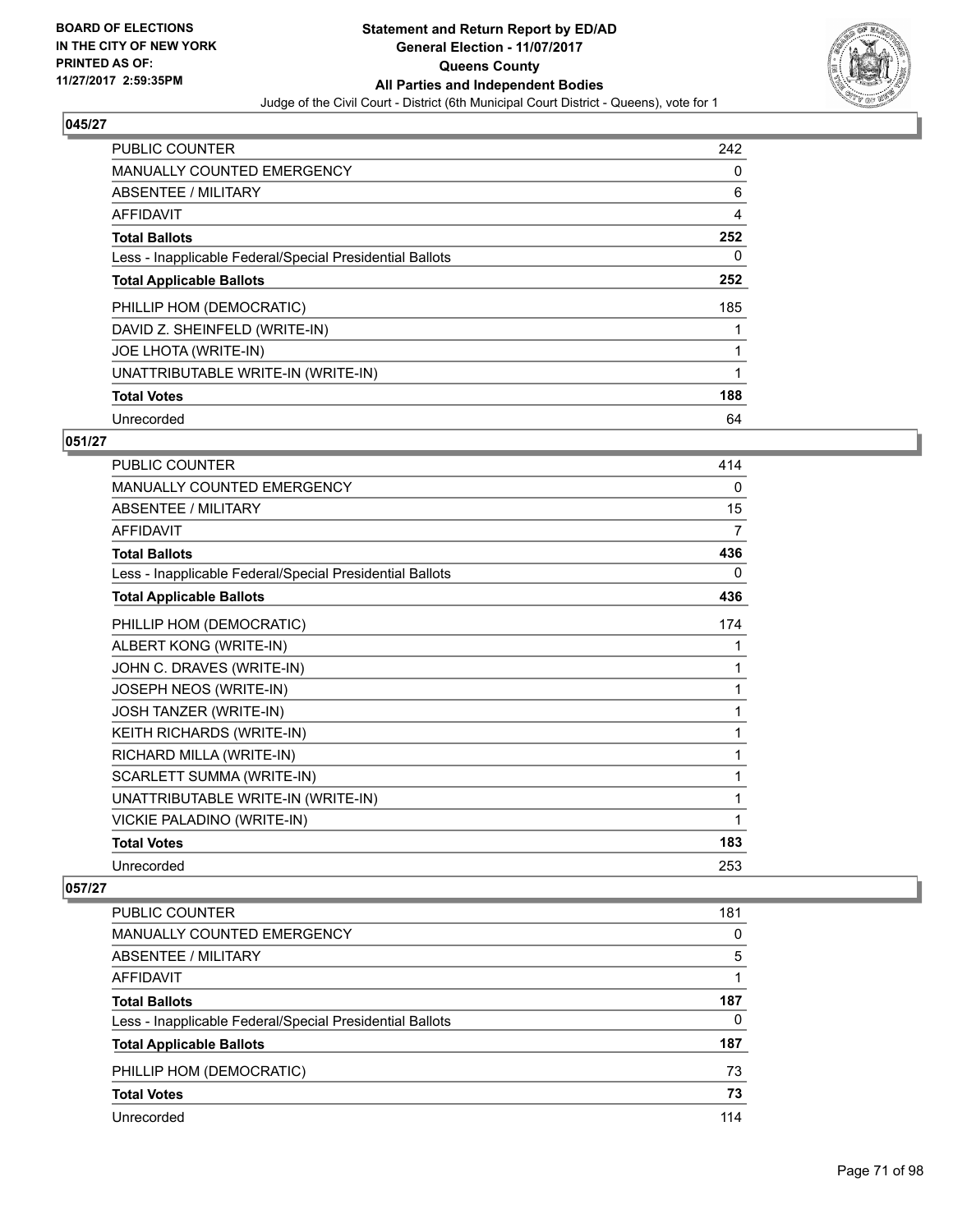

| PUBLIC COUNTER                                           | 0            |
|----------------------------------------------------------|--------------|
| <b>MANUALLY COUNTED EMERGENCY</b>                        | 0            |
| <b>ABSENTEE / MILITARY</b>                               | 0            |
| <b>AFFIDAVIT</b>                                         | $\Omega$     |
| <b>Total Ballots</b>                                     | $\mathbf{0}$ |
| Less - Inapplicable Federal/Special Presidential Ballots | $\Omega$     |
| <b>Total Applicable Ballots</b>                          | 0            |
| PHILLIP HOM (DEMOCRATIC)                                 | $\Omega$     |
| <b>Total Votes</b>                                       | 0            |

## **059/27**

| <b>PUBLIC COUNTER</b>                                    | 210            |
|----------------------------------------------------------|----------------|
| <b>MANUALLY COUNTED EMERGENCY</b>                        | 0              |
| <b>ABSENTEE / MILITARY</b>                               | 4              |
| <b>AFFIDAVIT</b>                                         | 5              |
| <b>Total Ballots</b>                                     | 219            |
| Less - Inapplicable Federal/Special Presidential Ballots | 0              |
| <b>Total Applicable Ballots</b>                          | 219            |
| PHILLIP HOM (DEMOCRATIC)                                 | 100            |
| BRIAN JOSEPH COCAHIOLI (WRITE-IN)                        |                |
| UNATTRIBUTABLE WRITE-IN (WRITE-IN)                       | $\overline{2}$ |
| <b>Total Votes</b>                                       | 103            |
| Unrecorded                                               | 116            |

| <b>PUBLIC COUNTER</b>                                    | 129 |
|----------------------------------------------------------|-----|
| MANUALLY COUNTED EMERGENCY                               | 0   |
| ABSENTEE / MILITARY                                      | 53  |
| AFFIDAVIT                                                | 0   |
| <b>Total Ballots</b>                                     | 182 |
| Less - Inapplicable Federal/Special Presidential Ballots | 0   |
| <b>Total Applicable Ballots</b>                          | 182 |
| PHILLIP HOM (DEMOCRATIC)                                 | 99  |
| UNATTRIBUTABLE WRITE-IN (WRITE-IN)                       | 2   |
| <b>Total Votes</b>                                       | 101 |
| Unrecorded                                               | 81  |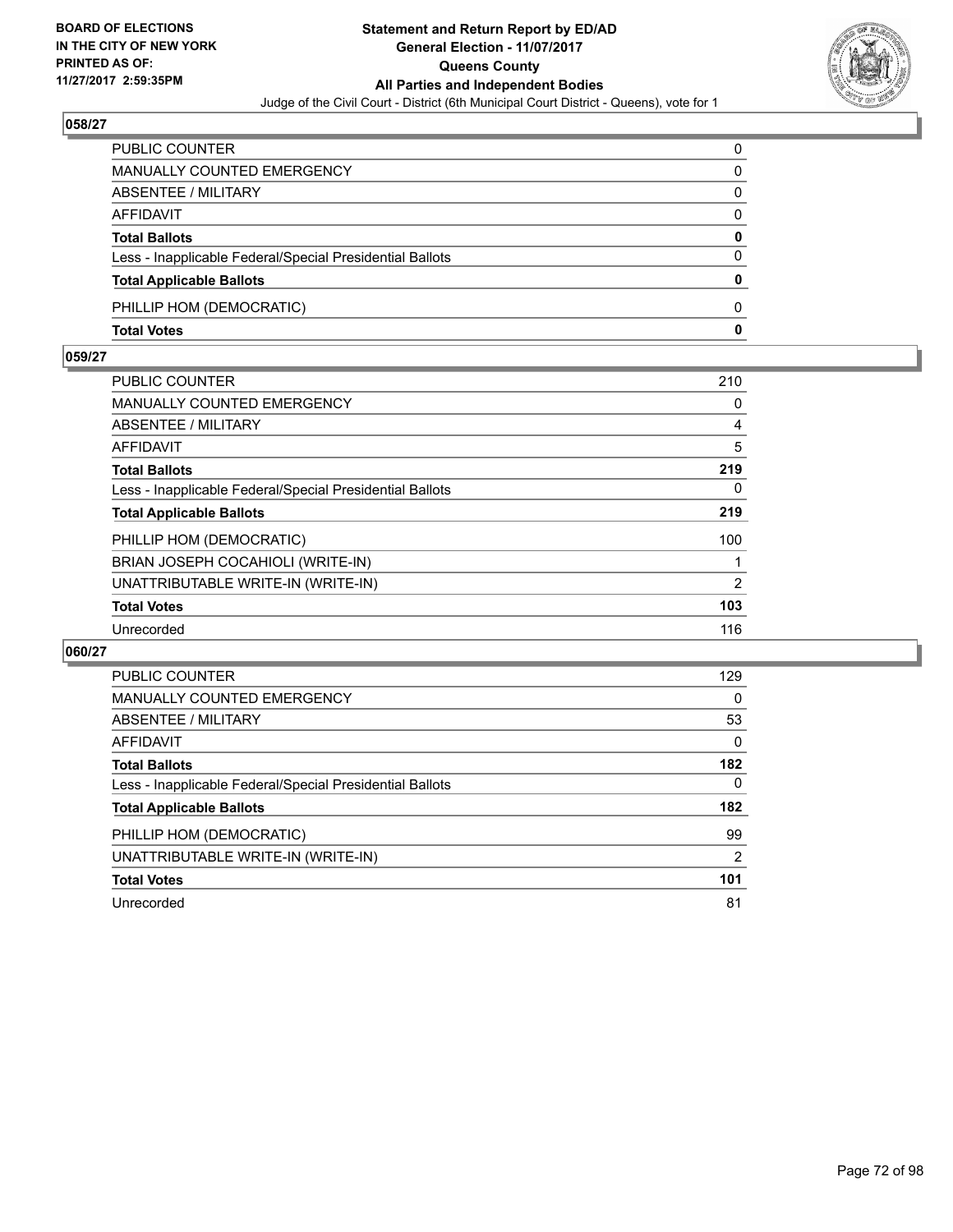

| PUBLIC COUNTER                                           | 195 |
|----------------------------------------------------------|-----|
| MANUALLY COUNTED EMERGENCY                               | 0   |
| <b>ABSENTEE / MILITARY</b>                               | 2   |
| AFFIDAVIT                                                | 2   |
| <b>Total Ballots</b>                                     | 199 |
| Less - Inapplicable Federal/Special Presidential Ballots | 0   |
| <b>Total Applicable Ballots</b>                          | 199 |
| PHILLIP HOM (DEMOCRATIC)                                 | 128 |
| MARK A. KOVACH (WRITE-IN)                                |     |
| <b>Total Votes</b>                                       | 129 |
| Unrecorded                                               | 70  |

### **062/27**

| <b>PUBLIC COUNTER</b>                                    | 170            |
|----------------------------------------------------------|----------------|
| <b>MANUALLY COUNTED EMERGENCY</b>                        | 0              |
| ABSENTEE / MILITARY                                      | 0              |
| AFFIDAVIT                                                | $\overline{2}$ |
| <b>Total Ballots</b>                                     | 172            |
| Less - Inapplicable Federal/Special Presidential Ballots | $\Omega$       |
| <b>Total Applicable Ballots</b>                          | 172            |
| PHILLIP HOM (DEMOCRATIC)                                 | 115            |
| ZEANN WOOFONGTON (WRITE-IN)                              |                |
| <b>Total Votes</b>                                       | 116            |
| Unrecorded                                               | 56             |

| <b>PUBLIC COUNTER</b>                                    | 197 |
|----------------------------------------------------------|-----|
| MANUALLY COUNTED EMERGENCY                               | 0   |
| ABSENTEE / MILITARY                                      |     |
| AFFIDAVIT                                                |     |
| <b>Total Ballots</b>                                     | 205 |
| Less - Inapplicable Federal/Special Presidential Ballots | 0   |
| <b>Total Applicable Ballots</b>                          | 205 |
| PHILLIP HOM (DEMOCRATIC)                                 | 116 |
| ROBERT J. OLMSTED (WRITE-IN)                             |     |
| <b>Total Votes</b>                                       | 117 |
| Unrecorded                                               | 88  |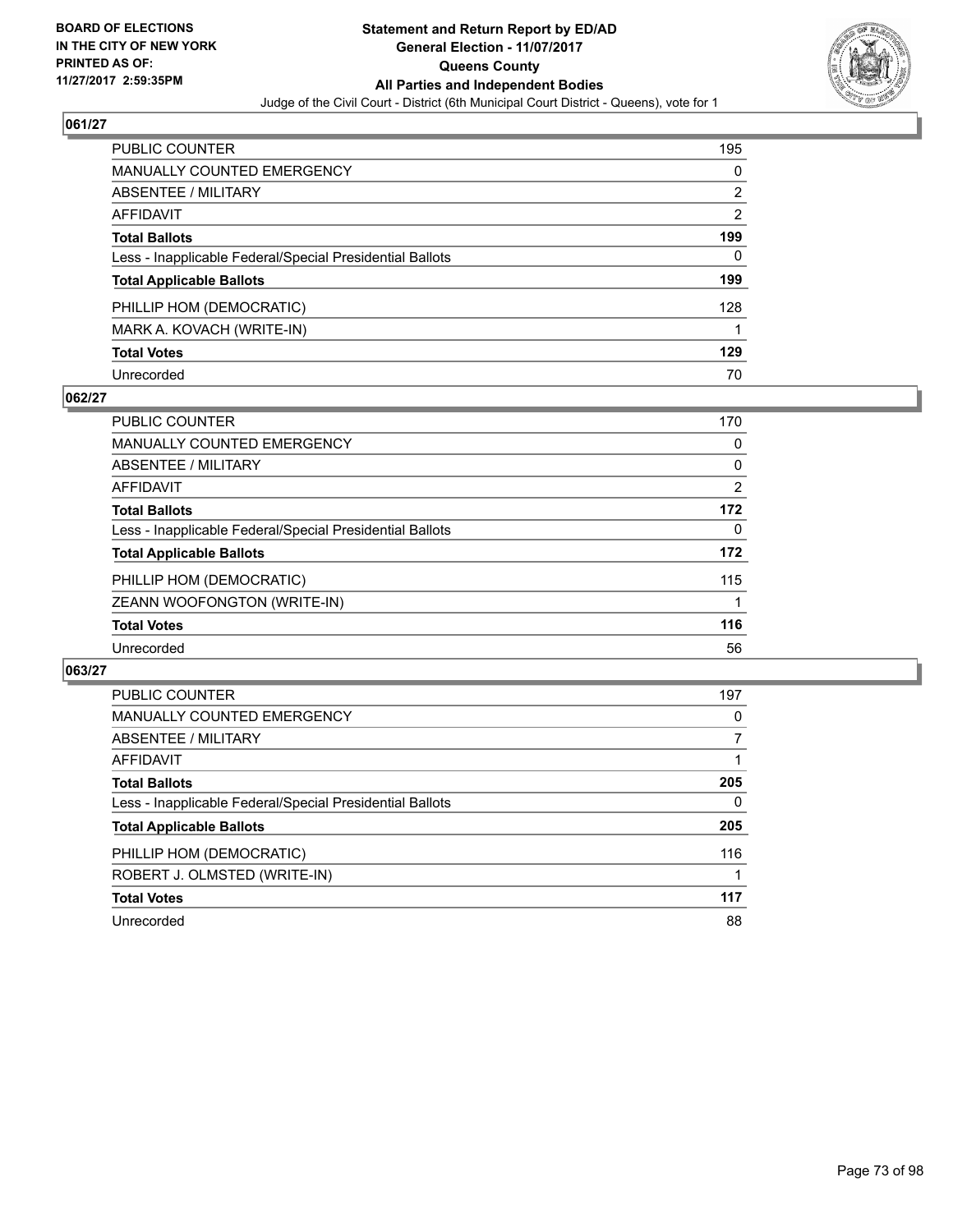

| <b>PUBLIC COUNTER</b>                                    | 190 |
|----------------------------------------------------------|-----|
| <b>MANUALLY COUNTED EMERGENCY</b>                        | 0   |
| ABSENTEE / MILITARY                                      | 2   |
| AFFIDAVIT                                                | 4   |
| <b>Total Ballots</b>                                     | 196 |
| Less - Inapplicable Federal/Special Presidential Ballots | 0   |
| <b>Total Applicable Ballots</b>                          | 196 |
| PHILLIP HOM (DEMOCRATIC)                                 | 120 |
| ORION CHARLEBOIS (WRITE-IN)                              |     |
| UNATTRIBUTABLE WRITE-IN (WRITE-IN)                       | 1   |
| <b>Total Votes</b>                                       | 122 |
| Unrecorded                                               | 74  |

### **065/27**

| <b>PUBLIC COUNTER</b>                                    | 207 |
|----------------------------------------------------------|-----|
| <b>MANUALLY COUNTED EMERGENCY</b>                        | 0   |
| ABSENTEE / MILITARY                                      | 3   |
| AFFIDAVIT                                                |     |
| <b>Total Ballots</b>                                     | 211 |
| Less - Inapplicable Federal/Special Presidential Ballots | 0   |
| <b>Total Applicable Ballots</b>                          | 211 |
| PHILLIP HOM (DEMOCRATIC)                                 | 109 |
| PETER BONELLI (WRITE-IN)                                 |     |
| <b>Total Votes</b>                                       | 110 |
| Unrecorded                                               | 101 |

| <b>PUBLIC COUNTER</b>                                    | 212 |
|----------------------------------------------------------|-----|
| <b>MANUALLY COUNTED EMERGENCY</b>                        | 0   |
| ABSENTEE / MILITARY                                      | 5   |
| AFFIDAVIT                                                | 6   |
| <b>Total Ballots</b>                                     | 223 |
| Less - Inapplicable Federal/Special Presidential Ballots | 0   |
| <b>Total Applicable Ballots</b>                          | 223 |
| PHILLIP HOM (DEMOCRATIC)                                 | 129 |
| ADRIAN LADUCA (WRITE-IN)                                 |     |
| <b>Total Votes</b>                                       | 130 |
| Unrecorded                                               | 93  |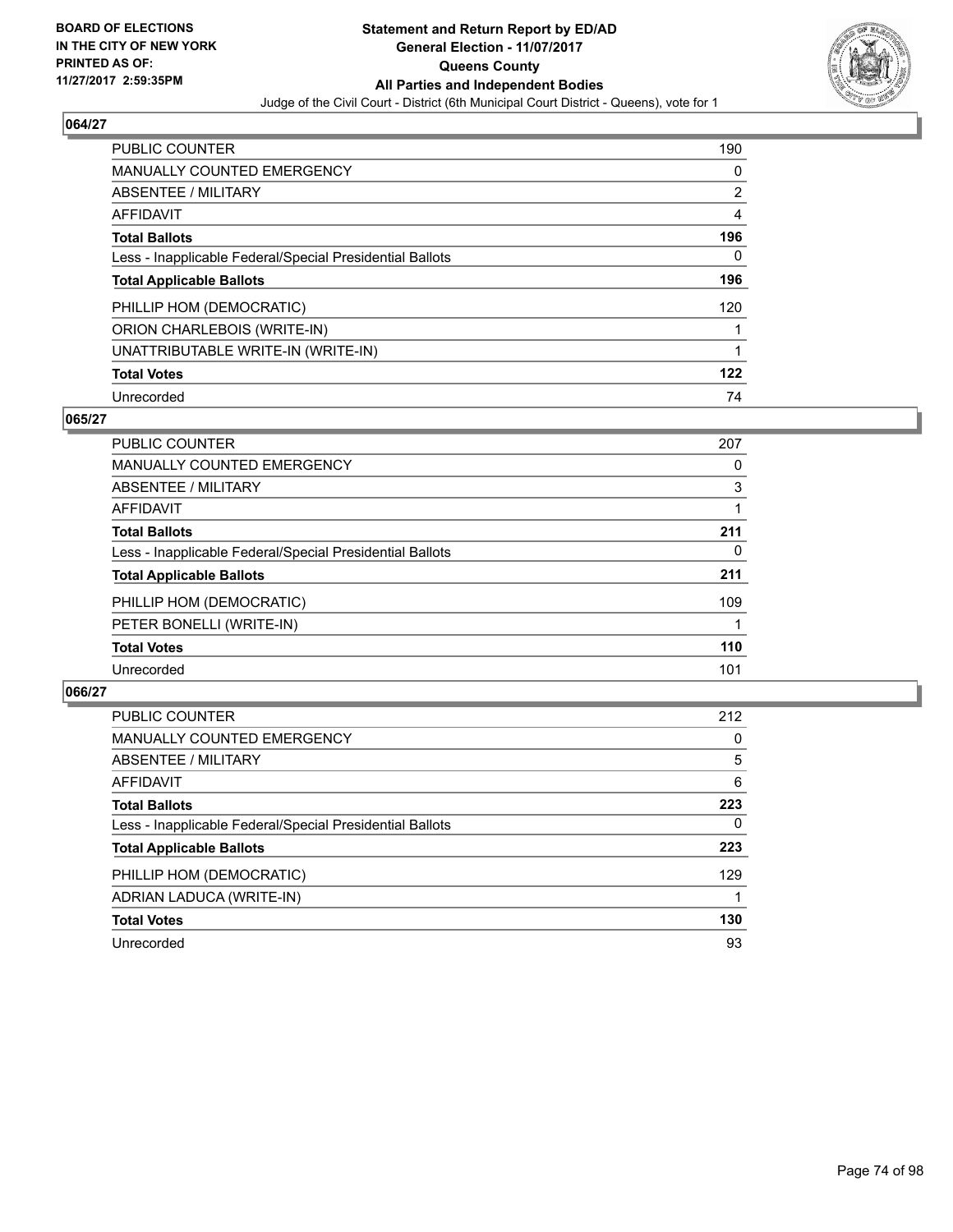

| <b>PUBLIC COUNTER</b>                                    | 218            |
|----------------------------------------------------------|----------------|
| MANUALLY COUNTED EMERGENCY                               | 0              |
| ABSENTEE / MILITARY                                      | 5              |
| AFFIDAVIT                                                | 2              |
| <b>Total Ballots</b>                                     | 225            |
| Less - Inapplicable Federal/Special Presidential Ballots | 0              |
| <b>Total Applicable Ballots</b>                          | 225            |
| PHILLIP HOM (DEMOCRATIC)                                 | 137            |
| DAVID ELLIOT (WRITE-IN)                                  |                |
| UNATTRIBUTABLE WRITE-IN (WRITE-IN)                       | $\overline{2}$ |
| <b>Total Votes</b>                                       | 140            |
| Unrecorded                                               | 85             |

### **068/27**

| <b>PUBLIC COUNTER</b>                                    | 250 |
|----------------------------------------------------------|-----|
| <b>MANUALLY COUNTED EMERGENCY</b>                        | 0   |
| ABSENTEE / MILITARY                                      | 8   |
| AFFIDAVIT                                                | 4   |
| <b>Total Ballots</b>                                     | 262 |
| Less - Inapplicable Federal/Special Presidential Ballots | 0   |
| <b>Total Applicable Ballots</b>                          | 262 |
| PHILLIP HOM (DEMOCRATIC)                                 | 166 |
| ADRIAN LADUCA (WRITE-IN)                                 |     |
| THEODORE KARABETSOS JR (WRITE-IN)                        |     |
| UNATTRIBUTABLE WRITE-IN (WRITE-IN)                       |     |
| <b>Total Votes</b>                                       | 169 |
| Unrecorded                                               | 93  |

| PUBLIC COUNTER                                           | 0        |
|----------------------------------------------------------|----------|
| <b>MANUALLY COUNTED EMERGENCY</b>                        | 0        |
| <b>ABSENTEE / MILITARY</b>                               | 0        |
| <b>AFFIDAVIT</b>                                         | $\Omega$ |
| <b>Total Ballots</b>                                     | 0        |
| Less - Inapplicable Federal/Special Presidential Ballots | $\Omega$ |
| <b>Total Applicable Ballots</b>                          | 0        |
| PHILLIP HOM (DEMOCRATIC)                                 | 0        |
| <b>Total Votes</b>                                       | 0        |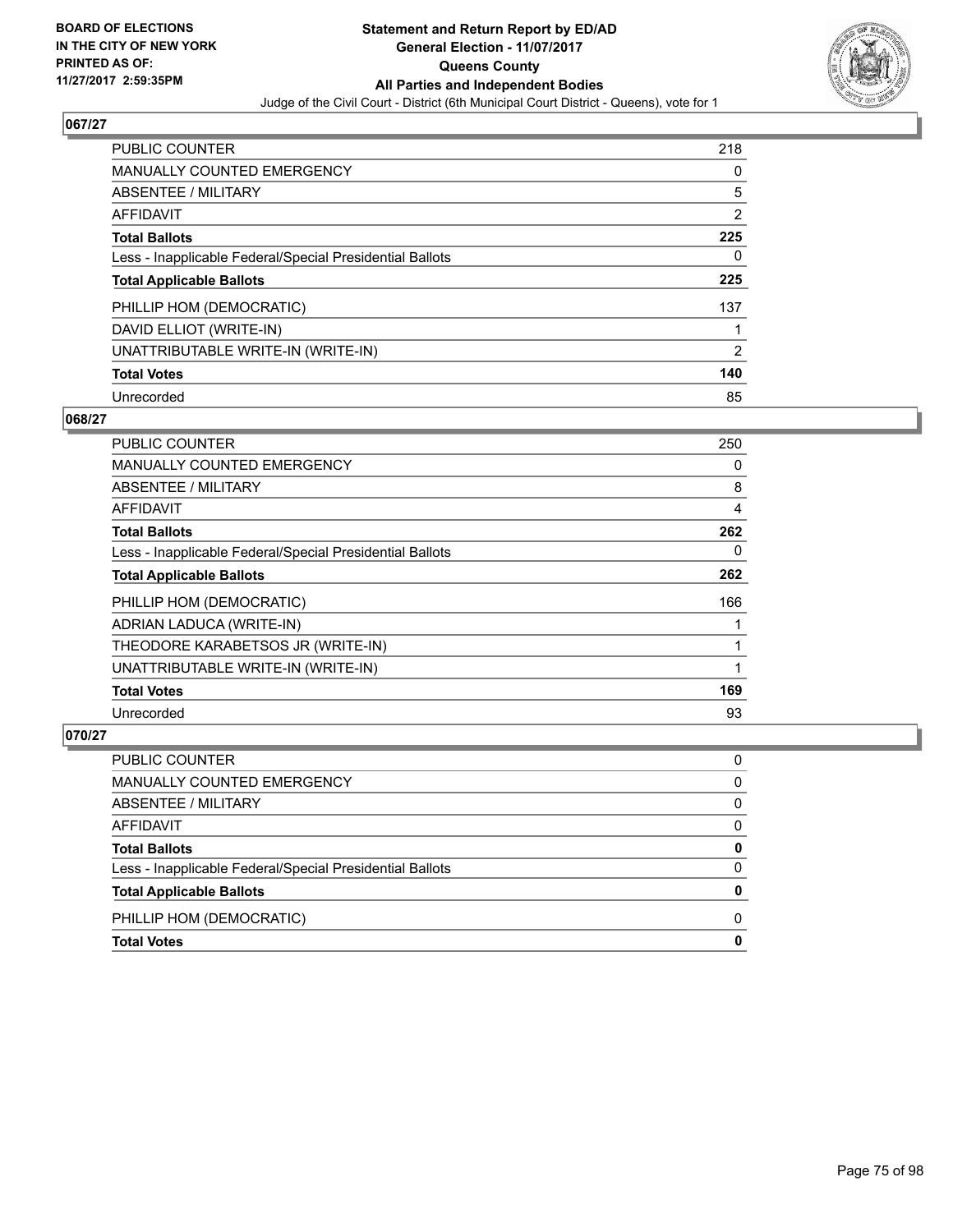

| <b>Total Votes</b>                                       | 0        |
|----------------------------------------------------------|----------|
| PHILLIP HOM (DEMOCRATIC)                                 | 0        |
| <b>Total Applicable Ballots</b>                          | 0        |
| Less - Inapplicable Federal/Special Presidential Ballots | $\Omega$ |
| <b>Total Ballots</b>                                     | 0        |
| AFFIDAVIT                                                | 0        |
| ABSENTEE / MILITARY                                      | 0        |
| MANUALLY COUNTED EMERGENCY                               | 0        |
| <b>PUBLIC COUNTER</b>                                    | $\Omega$ |

#### **072/27 COMBINED into: 070/27**

## **073/27 COMBINED into: 058/27**

#### **079/27**

| PUBLIC COUNTER                                           | 114 |
|----------------------------------------------------------|-----|
| <b>MANUALLY COUNTED EMERGENCY</b>                        | 0   |
| ABSENTEE / MILITARY                                      | 3   |
| <b>AFFIDAVIT</b>                                         | 0   |
| <b>Total Ballots</b>                                     | 117 |
| Less - Inapplicable Federal/Special Presidential Ballots | 0   |
| <b>Total Applicable Ballots</b>                          | 117 |
| PHILLIP HOM (DEMOCRATIC)                                 | 86  |
| <b>Total Votes</b>                                       | 86  |
| Unrecorded                                               | 31  |
|                                                          |     |

| <b>PUBLIC COUNTER</b>                                    | 169 |
|----------------------------------------------------------|-----|
| <b>MANUALLY COUNTED EMERGENCY</b>                        | 0   |
| ABSENTEE / MILITARY                                      | 4   |
| AFFIDAVIT                                                | 0   |
| <b>Total Ballots</b>                                     | 173 |
| Less - Inapplicable Federal/Special Presidential Ballots | 0   |
| <b>Total Applicable Ballots</b>                          | 173 |
| PHILLIP HOM (DEMOCRATIC)                                 | 111 |
| <b>JUDGE JUDY (WRITE-IN)</b>                             |     |
| <b>Total Votes</b>                                       | 112 |
| Unrecorded                                               | 61  |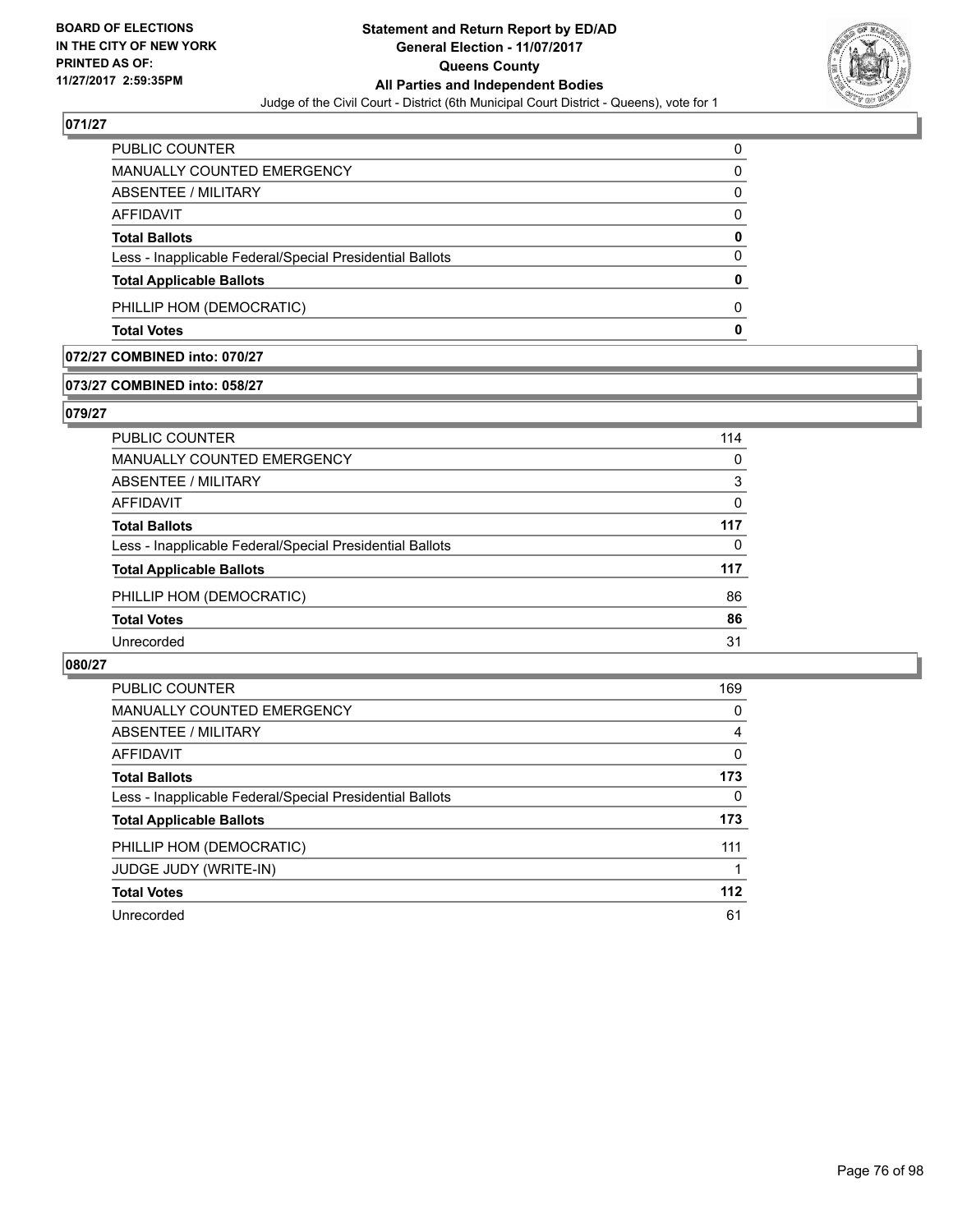

| <b>PUBLIC COUNTER</b>                                    | 253 |
|----------------------------------------------------------|-----|
| <b>MANUALLY COUNTED EMERGENCY</b>                        | 0   |
| <b>ABSENTEE / MILITARY</b>                               | 3   |
| AFFIDAVIT                                                | 2   |
| <b>Total Ballots</b>                                     | 258 |
| Less - Inapplicable Federal/Special Presidential Ballots | 0   |
| <b>Total Applicable Ballots</b>                          | 258 |
| PHILLIP HOM (DEMOCRATIC)                                 | 160 |
| <b>Total Votes</b>                                       | 160 |
| Unrecorded                                               | 98  |

#### **084/27**

| PUBLIC COUNTER                                           | 237      |
|----------------------------------------------------------|----------|
| <b>MANUALLY COUNTED EMERGENCY</b>                        | 0        |
| ABSENTEE / MILITARY                                      | 5        |
| AFFIDAVIT                                                | 4        |
| <b>Total Ballots</b>                                     | 246      |
| Less - Inapplicable Federal/Special Presidential Ballots | $\Omega$ |
| <b>Total Applicable Ballots</b>                          | 246      |
| PHILLIP HOM (DEMOCRATIC)                                 | 189      |
| ROBERT WOODSON (WRITE-IN)                                |          |
| <b>Total Votes</b>                                       | 190      |
| Unrecorded                                               | 56       |
|                                                          |          |

| <b>PUBLIC COUNTER</b>                                    | 127      |
|----------------------------------------------------------|----------|
| <b>MANUALLY COUNTED EMERGENCY</b>                        | 2        |
| ABSENTEE / MILITARY                                      | 4        |
| AFFIDAVIT                                                | 7        |
| <b>Total Ballots</b>                                     | 140      |
| Less - Inapplicable Federal/Special Presidential Ballots | $\Omega$ |
| <b>Total Applicable Ballots</b>                          | 140      |
| PHILLIP HOM (DEMOCRATIC)                                 | 105      |
| <b>Total Votes</b>                                       | 105      |
| Unrecorded                                               | 35       |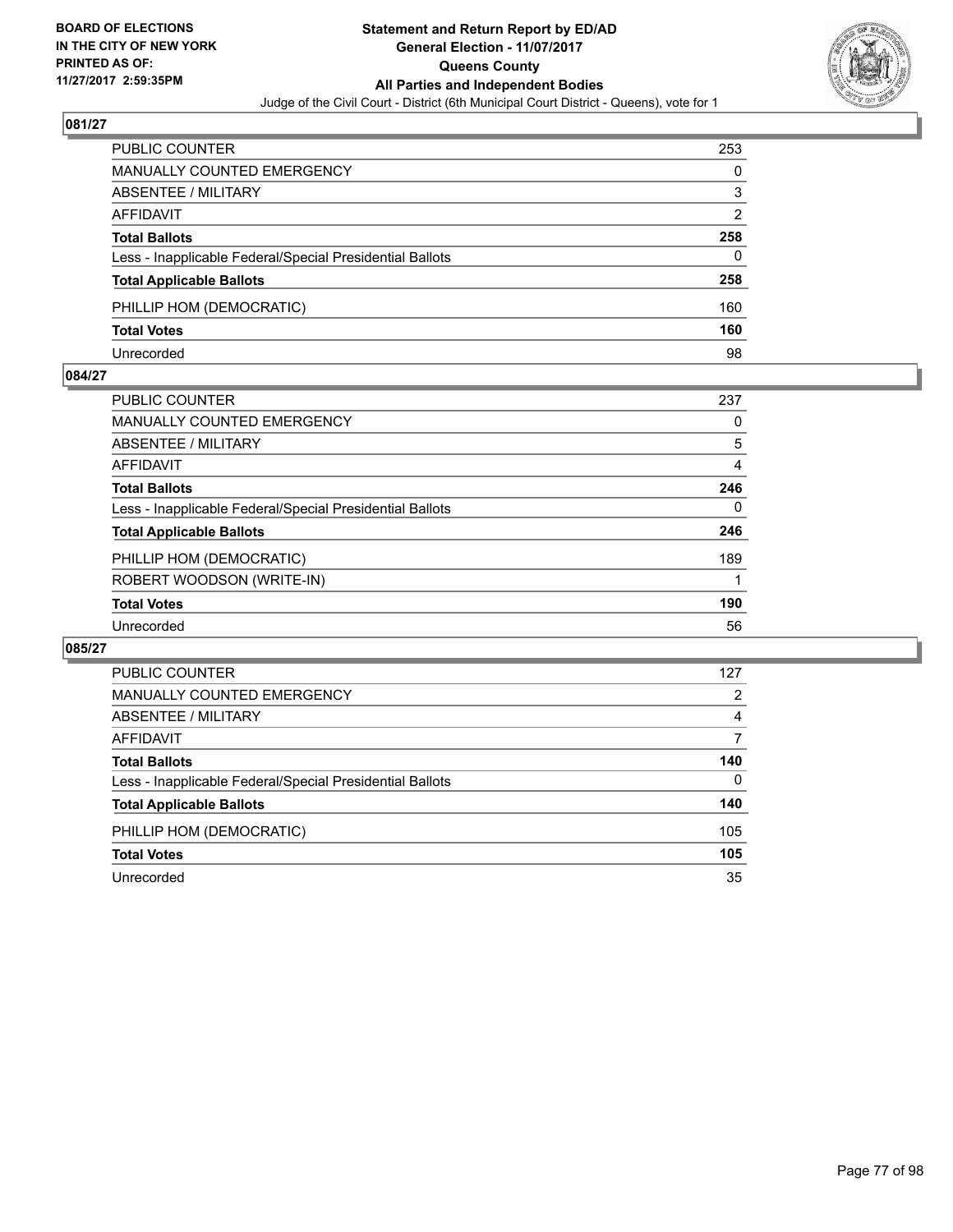

| <b>PUBLIC COUNTER</b>                                    | 192 |
|----------------------------------------------------------|-----|
| <b>MANUALLY COUNTED EMERGENCY</b>                        | 0   |
| ABSENTEE / MILITARY                                      | 3   |
| AFFIDAVIT                                                | 7   |
| <b>Total Ballots</b>                                     | 202 |
| Less - Inapplicable Federal/Special Presidential Ballots | 0   |
| <b>Total Applicable Ballots</b>                          | 202 |
| PHILLIP HOM (DEMOCRATIC)                                 | 123 |
| DUKE KASTRATI (WRITE-IN)                                 |     |
| <b>JOSEPH WALSH (WRITE-IN)</b>                           | 1   |
| <b>Total Votes</b>                                       | 125 |
| Unrecorded                                               | 77  |

| <b>PUBLIC COUNTER</b>                                    | 122 |
|----------------------------------------------------------|-----|
| <b>MANUALLY COUNTED EMERGENCY</b>                        | 0   |
| ABSENTEE / MILITARY                                      | 1   |
| <b>AFFIDAVIT</b>                                         | 0   |
| <b>Total Ballots</b>                                     | 123 |
| Less - Inapplicable Federal/Special Presidential Ballots | 0   |
| <b>Total Applicable Ballots</b>                          | 123 |
| PHILLIP HOM (DEMOCRATIC)                                 | 71  |
| BETZALEL HIRSCHHORN (WRITE-IN)                           |     |
| DARTH VADER (WRITE-IN)                                   | 1   |
| UNATTRIBUTABLE WRITE-IN (WRITE-IN)                       | 1   |
| <b>Total Votes</b>                                       | 74  |
| Unrecorded                                               | 49  |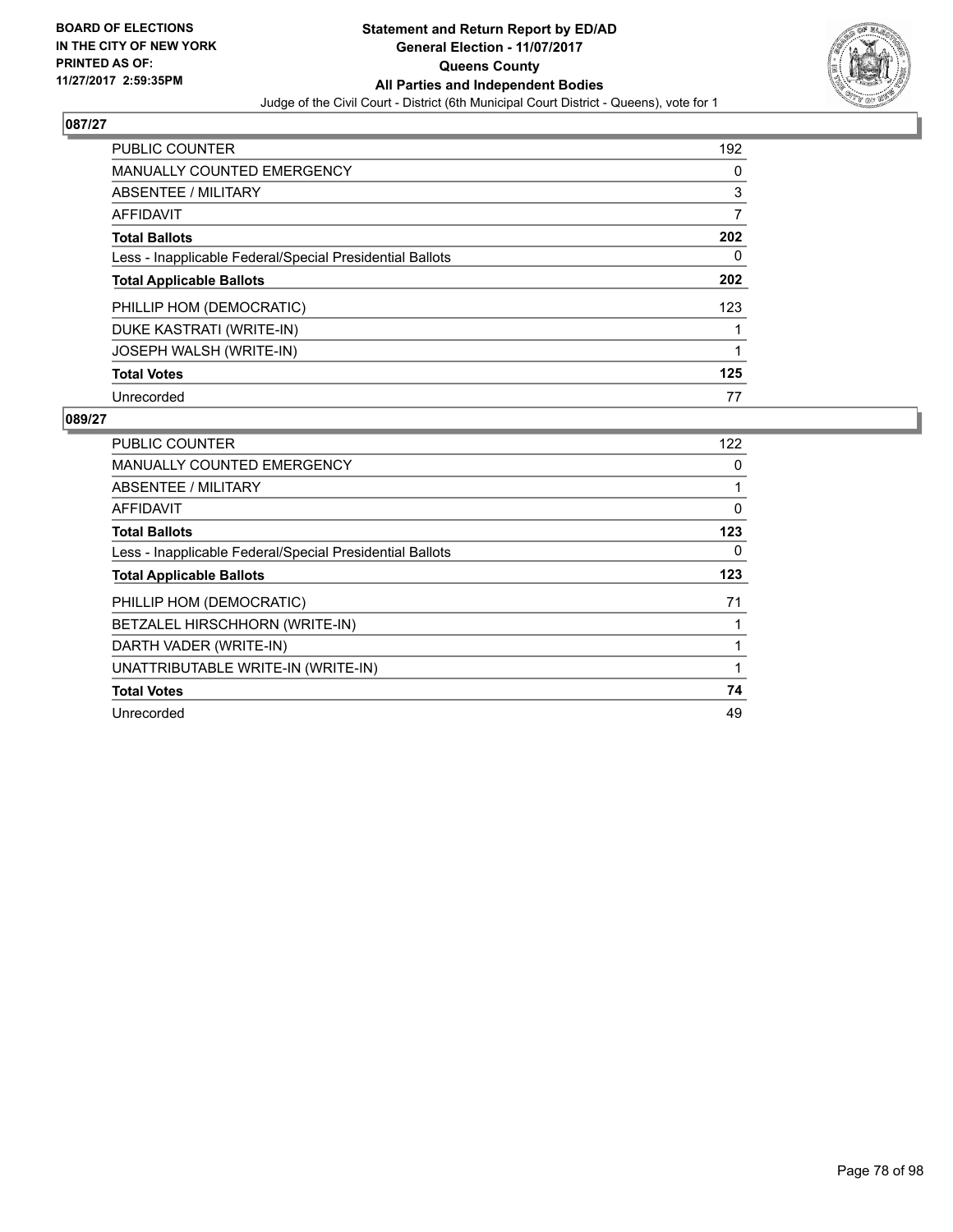

| PUBLIC COUNTER                                           | 0            |
|----------------------------------------------------------|--------------|
| <b>MANUALLY COUNTED EMERGENCY</b>                        | 0            |
| <b>ABSENTEE / MILITARY</b>                               | 0            |
| <b>AFFIDAVIT</b>                                         | $\Omega$     |
| <b>Total Ballots</b>                                     | $\mathbf{0}$ |
| Less - Inapplicable Federal/Special Presidential Ballots | $\Omega$     |
| <b>Total Applicable Ballots</b>                          | 0            |
| PHILLIP HOM (DEMOCRATIC)                                 | 0            |
| <b>Total Votes</b>                                       | 0            |

## **035/35**

| PUBLIC COUNTER                                           | 40       |
|----------------------------------------------------------|----------|
| <b>MANUALLY COUNTED EMERGENCY</b>                        | $\Omega$ |
| ABSENTEE / MILITARY                                      | 140      |
| AFFIDAVIT                                                | $\Omega$ |
| <b>Total Ballots</b>                                     | 180      |
| Less - Inapplicable Federal/Special Presidential Ballots | 0        |
| <b>Total Applicable Ballots</b>                          | 180      |
| PHILLIP HOM (DEMOCRATIC)                                 | 97       |
| <b>Total Votes</b>                                       | 97       |
| Unrecorded                                               | 83       |

| PUBLIC COUNTER                                           |  |
|----------------------------------------------------------|--|
| MANUALLY COUNTED EMERGENCY                               |  |
| ABSENTEE / MILITARY                                      |  |
| AFFIDAVIT                                                |  |
| <b>Total Ballots</b>                                     |  |
| Less - Inapplicable Federal/Special Presidential Ballots |  |
| <b>Total Applicable Ballots</b>                          |  |
| PHILLIP HOM (DEMOCRATIC)                                 |  |
| <b>Total Votes</b>                                       |  |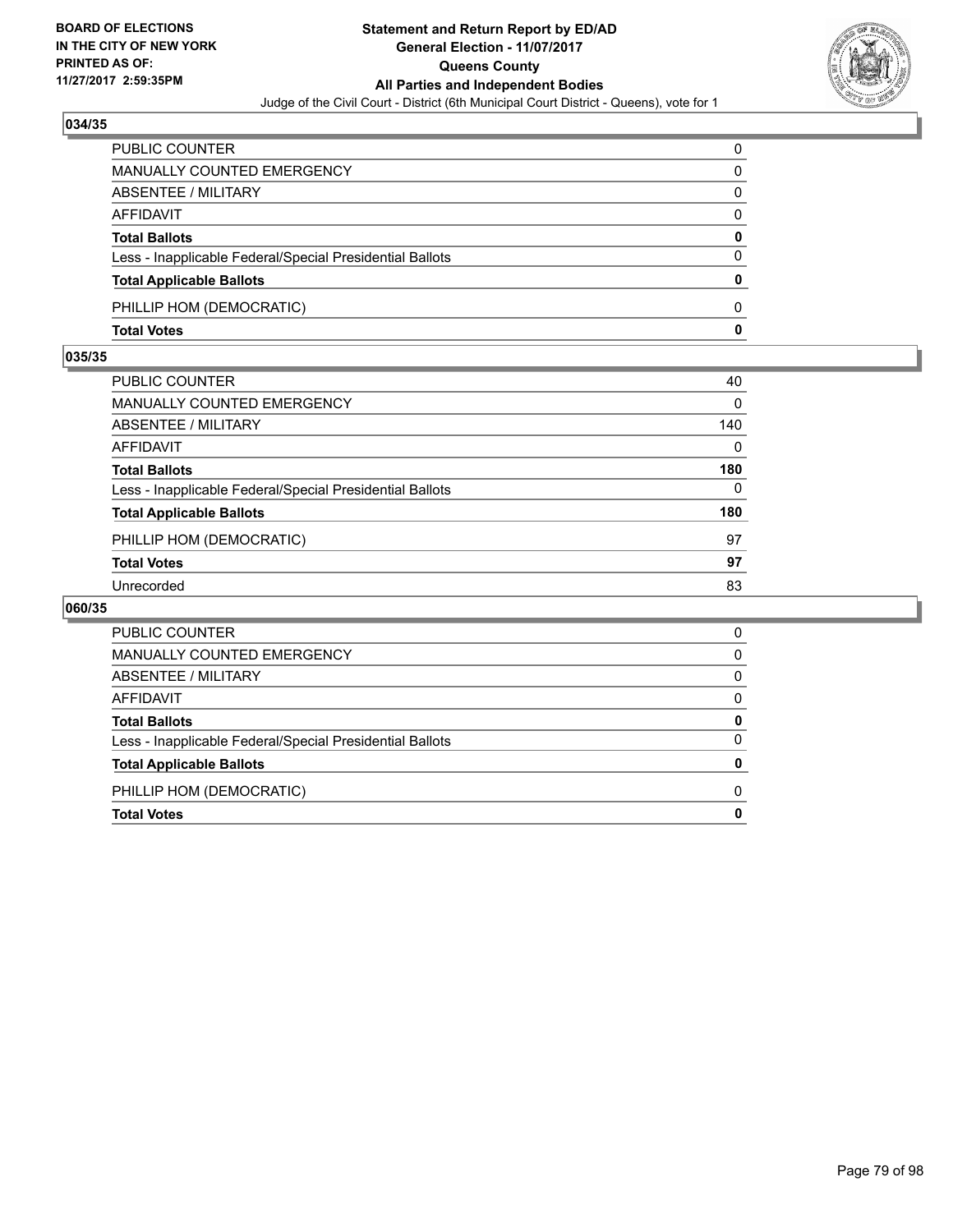

| <b>PUBLIC COUNTER</b>                                    | 322 |
|----------------------------------------------------------|-----|
| <b>MANUALLY COUNTED EMERGENCY</b>                        | 0   |
| ABSENTEE / MILITARY                                      | 10  |
| <b>AFFIDAVIT</b>                                         | 4   |
| <b>Total Ballots</b>                                     | 336 |
| Less - Inapplicable Federal/Special Presidential Ballots | 0   |
| <b>Total Applicable Ballots</b>                          | 336 |
| PHILLIP HOM (DEMOCRATIC)                                 | 161 |
| BRIAN KILMEADE (WRITE-IN)                                |     |
| DENNIS BUTLER (WRITE-IN)                                 |     |
| <b>KEVIN JAMES (WRITE-IN)</b>                            |     |
| MICHAEL MICHAEL (WRITE-IN)                               |     |
| THERESA PALLADINO (WRITE-IN)                             |     |
| <b>Total Votes</b>                                       | 166 |
| Unrecorded                                               | 170 |

## **002/40**

| <b>PUBLIC COUNTER</b>                                    | 273               |
|----------------------------------------------------------|-------------------|
| <b>MANUALLY COUNTED EMERGENCY</b>                        | 0                 |
| ABSENTEE / MILITARY                                      | $12 \overline{ }$ |
| AFFIDAVIT                                                |                   |
| <b>Total Ballots</b>                                     | 286               |
| Less - Inapplicable Federal/Special Presidential Ballots | 0                 |
| <b>Total Applicable Ballots</b>                          | 286               |
| PHILLIP HOM (DEMOCRATIC)                                 | 150               |
| DAVID KUANG (WRITE-IN)                                   |                   |
| GEORGIOS PAPADOPOULOS (WRITE-IN)                         |                   |
| KONSTANTINOS POALIDIS (WRITE-IN)                         |                   |
| PAUL KENNEDY (WRITE-IN)                                  |                   |
| <b>Total Votes</b>                                       | 154               |
| Unrecorded                                               | 132               |

| <b>PUBLIC COUNTER</b>                                    | 179 |
|----------------------------------------------------------|-----|
| <b>MANUALLY COUNTED EMERGENCY</b>                        | 0   |
| ABSENTEE / MILITARY                                      | 6   |
| AFFIDAVIT                                                | 2   |
| <b>Total Ballots</b>                                     | 187 |
| Less - Inapplicable Federal/Special Presidential Ballots | 0   |
| <b>Total Applicable Ballots</b>                          | 187 |
| PHILLIP HOM (DEMOCRATIC)                                 | 104 |
| JEFF WALSH (WRITE-IN)                                    | 2   |
| LAURA MULHEARN (WRITE-IN)                                | 1   |
| LORRAINE FALCO (WRITE-IN)                                | 1   |
| <b>Total Votes</b>                                       | 108 |
| Unrecorded                                               | 79  |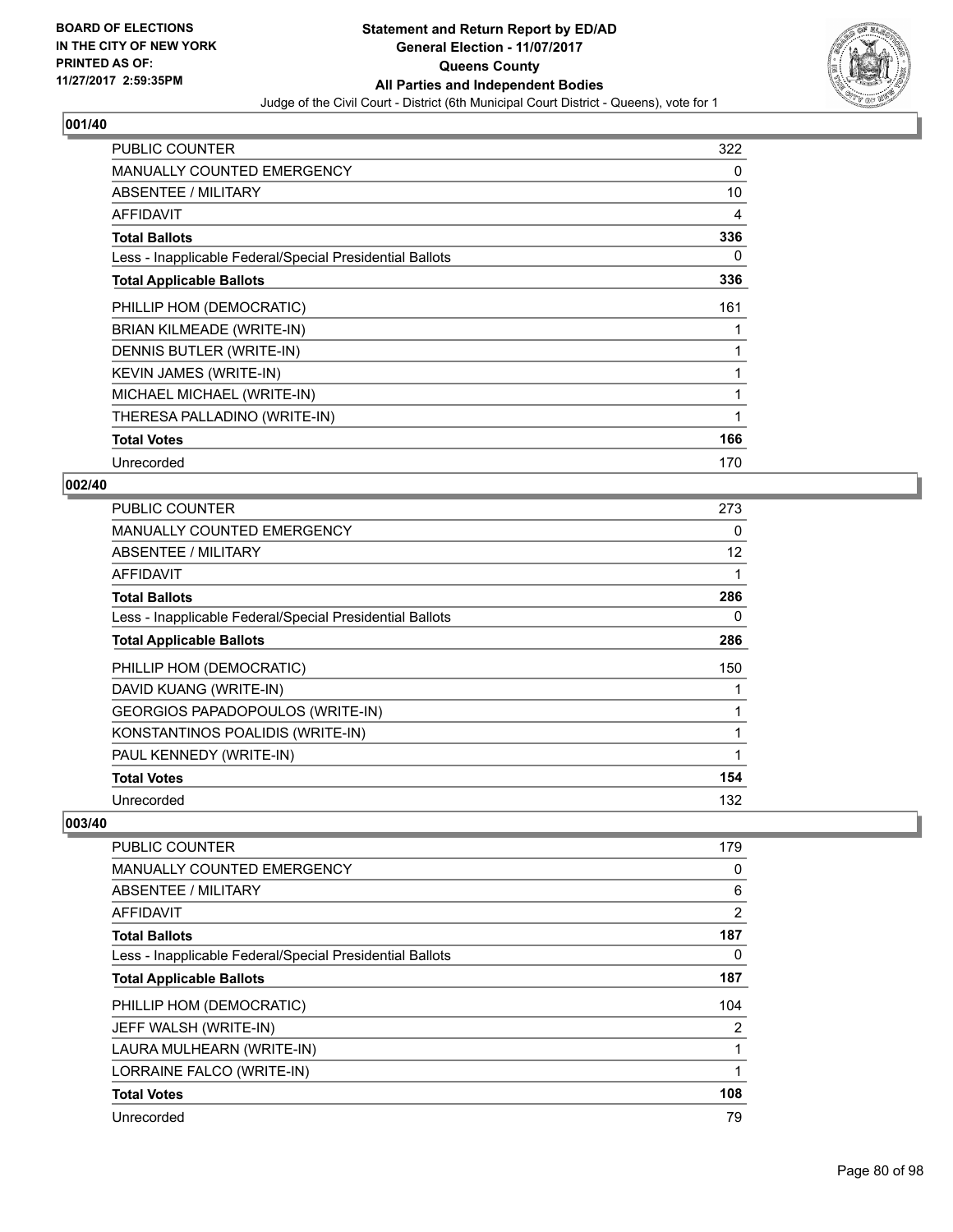

| <b>PUBLIC COUNTER</b>                                    | 295 |
|----------------------------------------------------------|-----|
| <b>MANUALLY COUNTED EMERGENCY</b>                        | 0   |
| <b>ABSENTEE / MILITARY</b>                               | 3   |
| AFFIDAVIT                                                | 2   |
| <b>Total Ballots</b>                                     | 300 |
| Less - Inapplicable Federal/Special Presidential Ballots | 0   |
| <b>Total Applicable Ballots</b>                          | 300 |
| PHILLIP HOM (DEMOCRATIC)                                 | 156 |
| <b>Total Votes</b>                                       | 156 |
| Unrecorded                                               | 144 |

#### **005/40**

| <b>PUBLIC COUNTER</b>                                    | 290 |
|----------------------------------------------------------|-----|
| <b>MANUALLY COUNTED EMERGENCY</b>                        | 0   |
| ABSENTEE / MILITARY                                      | 3   |
| AFFIDAVIT                                                | 2   |
| <b>Total Ballots</b>                                     | 295 |
| Less - Inapplicable Federal/Special Presidential Ballots | 0   |
| <b>Total Applicable Ballots</b>                          | 295 |
| PHILLIP HOM (DEMOCRATIC)                                 | 138 |
| BILL VISCOVIC (WRITE-IN)                                 |     |
| CHRISTOPHER GALLIGAN (WRITE-IN)                          |     |
| DERRICK WILSON (WRITE-IN)                                | 1   |
| UNATTRIBUTABLE WRITE-IN (WRITE-IN)                       | 2   |
| <b>Total Votes</b>                                       | 143 |
| Unrecorded                                               | 152 |

| <b>PUBLIC COUNTER</b>                                    | 347            |
|----------------------------------------------------------|----------------|
| <b>MANUALLY COUNTED EMERGENCY</b>                        | 0              |
| ABSENTEE / MILITARY                                      | 5              |
| <b>AFFIDAVIT</b>                                         | $\overline{2}$ |
| <b>Total Ballots</b>                                     | 354            |
| Less - Inapplicable Federal/Special Presidential Ballots | 0              |
| <b>Total Applicable Ballots</b>                          | 354            |
| PHILLIP HOM (DEMOCRATIC)                                 | 173            |
| JAMES E. MCNULTY (WRITE-IN)                              |                |
| THEODORE STAMAS (WRITE-IN)                               |                |
| <b>Total Votes</b>                                       | 175            |
| Unrecorded                                               | 179            |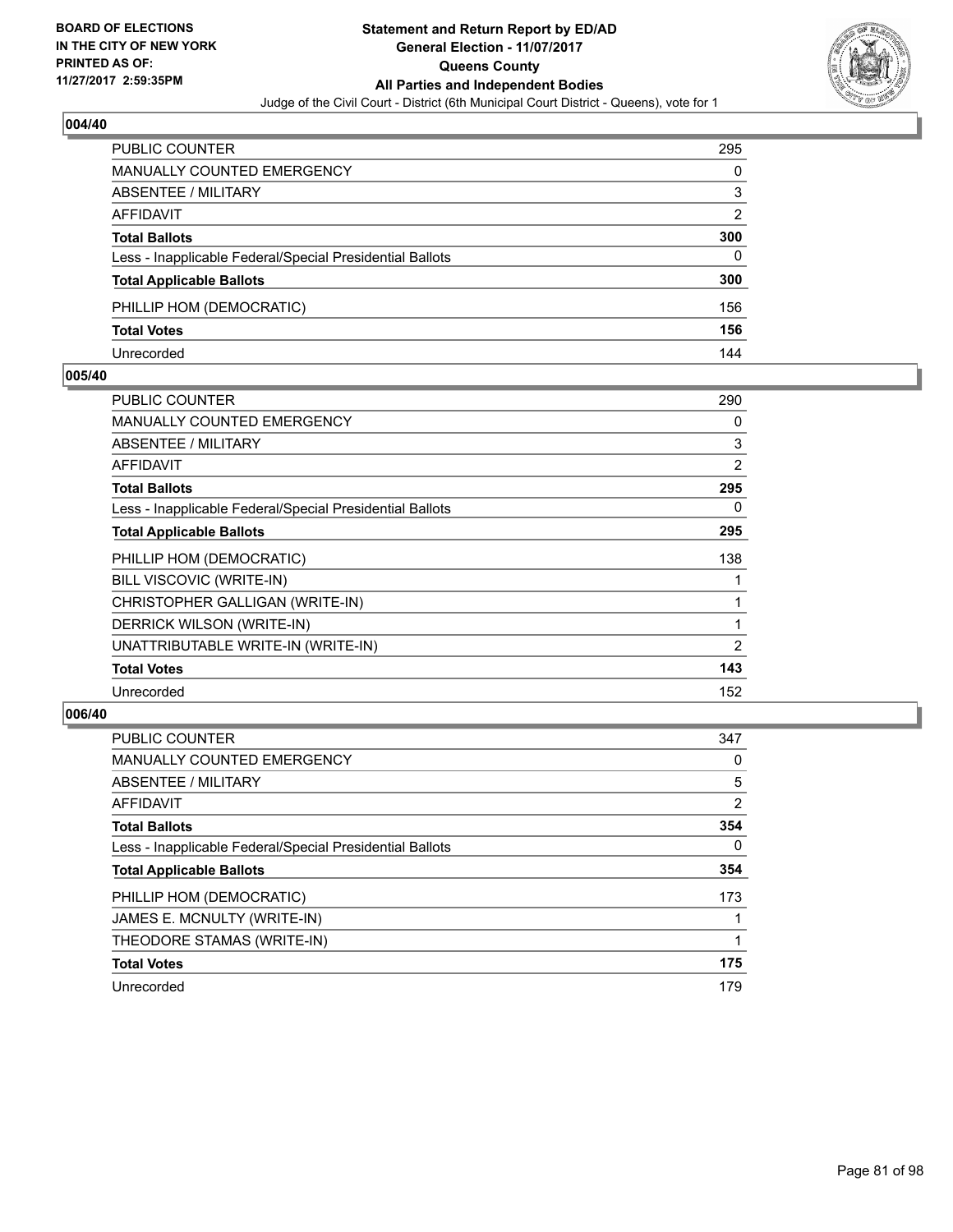

| <b>PUBLIC COUNTER</b>                                    | 257 |
|----------------------------------------------------------|-----|
| <b>MANUALLY COUNTED EMERGENCY</b>                        | 0   |
| <b>ABSENTEE / MILITARY</b>                               | 5   |
| <b>AFFIDAVIT</b>                                         |     |
| <b>Total Ballots</b>                                     | 263 |
| Less - Inapplicable Federal/Special Presidential Ballots | 0   |
| <b>Total Applicable Ballots</b>                          | 263 |
| PHILLIP HOM (DEMOCRATIC)                                 | 149 |
| ANTOLIN DUBIOS (WRITE-IN)                                | 2   |
| <b>GAIL STEWART (WRITE-IN)</b>                           | 1   |
| <b>GEORGE PSARRAS (WRITE-IN)</b>                         | 1   |
| PAUL GROZIANO (WRITE-IN)                                 |     |
| ROBERT LINNERMANN (WRITE-IN)                             |     |
| ROBERT STEWART (WRITE-IN)                                | 1   |
| UNATTRIBUTABLE WRITE-IN (WRITE-IN)                       | 3   |
| WILLIAM KREGLER (WRITE-IN)                               | 1   |
| <b>Total Votes</b>                                       | 160 |
| Unrecorded                                               | 103 |

## **008/40**

| <b>PUBLIC COUNTER</b>                                    | 114 |
|----------------------------------------------------------|-----|
| <b>MANUALLY COUNTED EMERGENCY</b>                        | 0   |
| ABSENTEE / MILITARY                                      |     |
| AFFIDAVIT                                                |     |
| <b>Total Ballots</b>                                     | 116 |
| Less - Inapplicable Federal/Special Presidential Ballots | 0   |
| <b>Total Applicable Ballots</b>                          | 116 |
| PHILLIP HOM (DEMOCRATIC)                                 | 67  |
| DIANA TORBARINA (WRITE-IN)                               |     |
| LUX INTERIOR (WRITE-IN)                                  |     |
| PETER CARROZZO (WRITE-IN)                                | 1   |
| <b>Total Votes</b>                                       | 70  |
| Unrecorded                                               | 46  |

| <b>PUBLIC COUNTER</b>                                    | 348            |
|----------------------------------------------------------|----------------|
| <b>MANUALLY COUNTED EMERGENCY</b>                        | 0              |
| ABSENTEE / MILITARY                                      | 5              |
| AFFIDAVIT                                                | $\overline{2}$ |
| <b>Total Ballots</b>                                     | 355            |
| Less - Inapplicable Federal/Special Presidential Ballots | 0              |
| <b>Total Applicable Ballots</b>                          | 355            |
| PHILLIP HOM (DEMOCRATIC)                                 | 199            |
| PAUL VALLONE (WRITE-IN)                                  |                |
| UNATTRIBUTABLE WRITE-IN (WRITE-IN)                       | 4              |
| <b>Total Votes</b>                                       | 204            |
| Unrecorded                                               | 151            |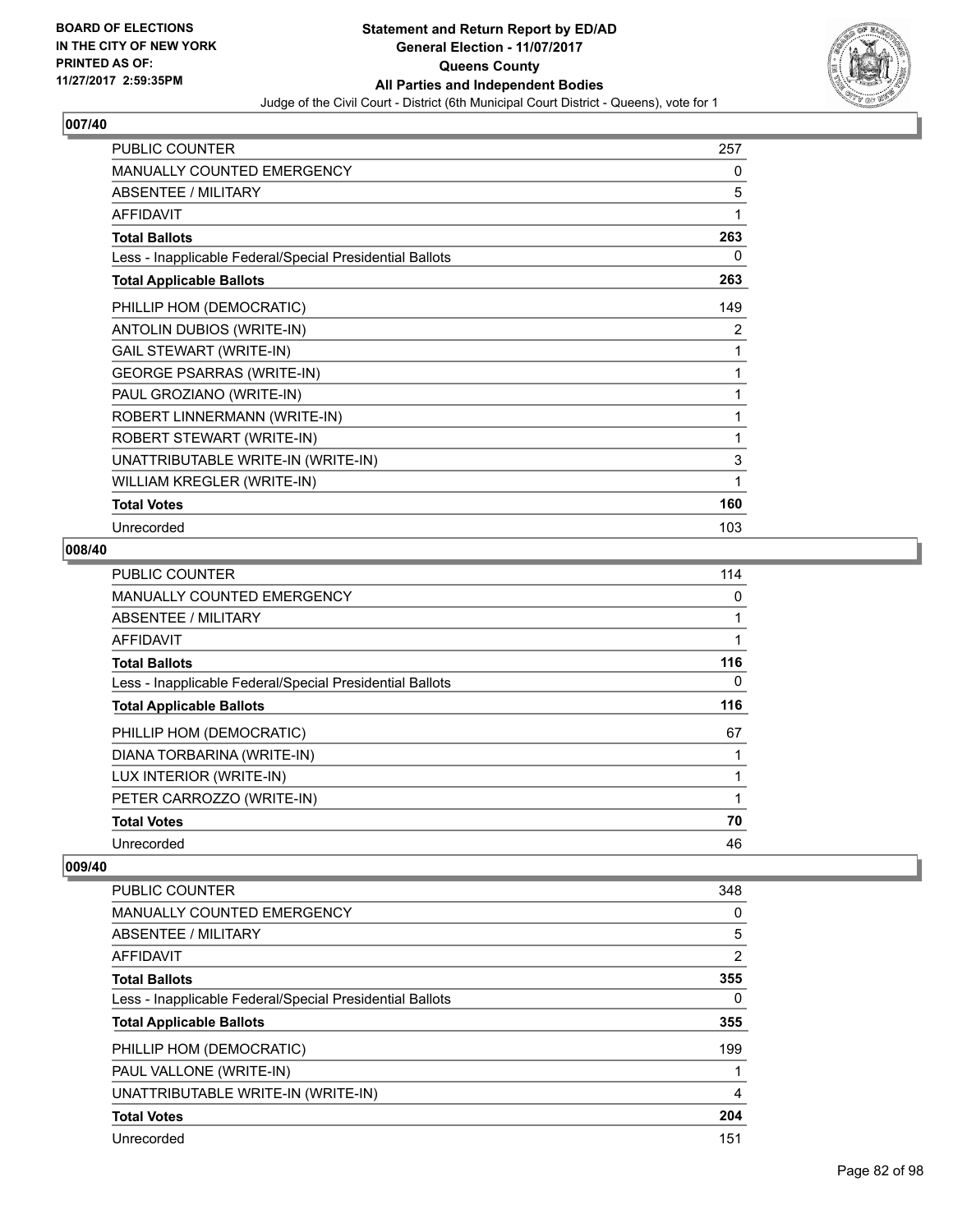

| PUBLIC COUNTER                                           | 3        |
|----------------------------------------------------------|----------|
| MANUALLY COUNTED EMERGENCY                               | 0        |
| ABSENTEE / MILITARY                                      | 0        |
| AFFIDAVIT                                                | $\Omega$ |
| <b>Total Ballots</b>                                     | 3        |
| Less - Inapplicable Federal/Special Presidential Ballots | $\Omega$ |
| <b>Total Applicable Ballots</b>                          | 3        |
| PHILLIP HOM (DEMOCRATIC)                                 | 3        |
| <b>Total Votes</b>                                       | з        |

## **011/40**

| PUBLIC COUNTER                                           | 32              |
|----------------------------------------------------------|-----------------|
| MANUALLY COUNTED EMERGENCY                               | $\Omega$        |
| ABSENTEE / MILITARY                                      | 0               |
| AFFIDAVIT                                                | 0               |
| Total Ballots                                            | 32              |
| Less - Inapplicable Federal/Special Presidential Ballots | $\Omega$        |
| <b>Total Applicable Ballots</b>                          | $32\phantom{a}$ |
| PHILLIP HOM (DEMOCRATIC)                                 | 24              |
| <b>Total Votes</b>                                       | 24              |
| Unrecorded                                               | 8               |
|                                                          |                 |

## **012/40**

| PUBLIC COUNTER                                           | 23       |
|----------------------------------------------------------|----------|
| MANUALLY COUNTED EMERGENCY                               | $\Omega$ |
| ABSENTEE / MILITARY                                      | 0        |
| AFFIDAVIT                                                | 0        |
| <b>Total Ballots</b>                                     | 23       |
| Less - Inapplicable Federal/Special Presidential Ballots | 0        |
| <b>Total Applicable Ballots</b>                          | 23       |
| PHILLIP HOM (DEMOCRATIC)                                 | 15       |
| <b>Total Votes</b>                                       | 15       |
| Unrecorded                                               | 8        |

| PUBLIC COUNTER                                           | 298      |
|----------------------------------------------------------|----------|
| <b>MANUALLY COUNTED EMERGENCY</b>                        | 0        |
| ABSENTEE / MILITARY                                      | 11       |
| AFFIDAVIT                                                | 4        |
| <b>Total Ballots</b>                                     | 313      |
| Less - Inapplicable Federal/Special Presidential Ballots | $\Omega$ |
| <b>Total Applicable Ballots</b>                          | 313      |
| PHILLIP HOM (DEMOCRATIC)                                 | 165      |
| <b>Total Votes</b>                                       | 165      |
| Unrecorded                                               | 148      |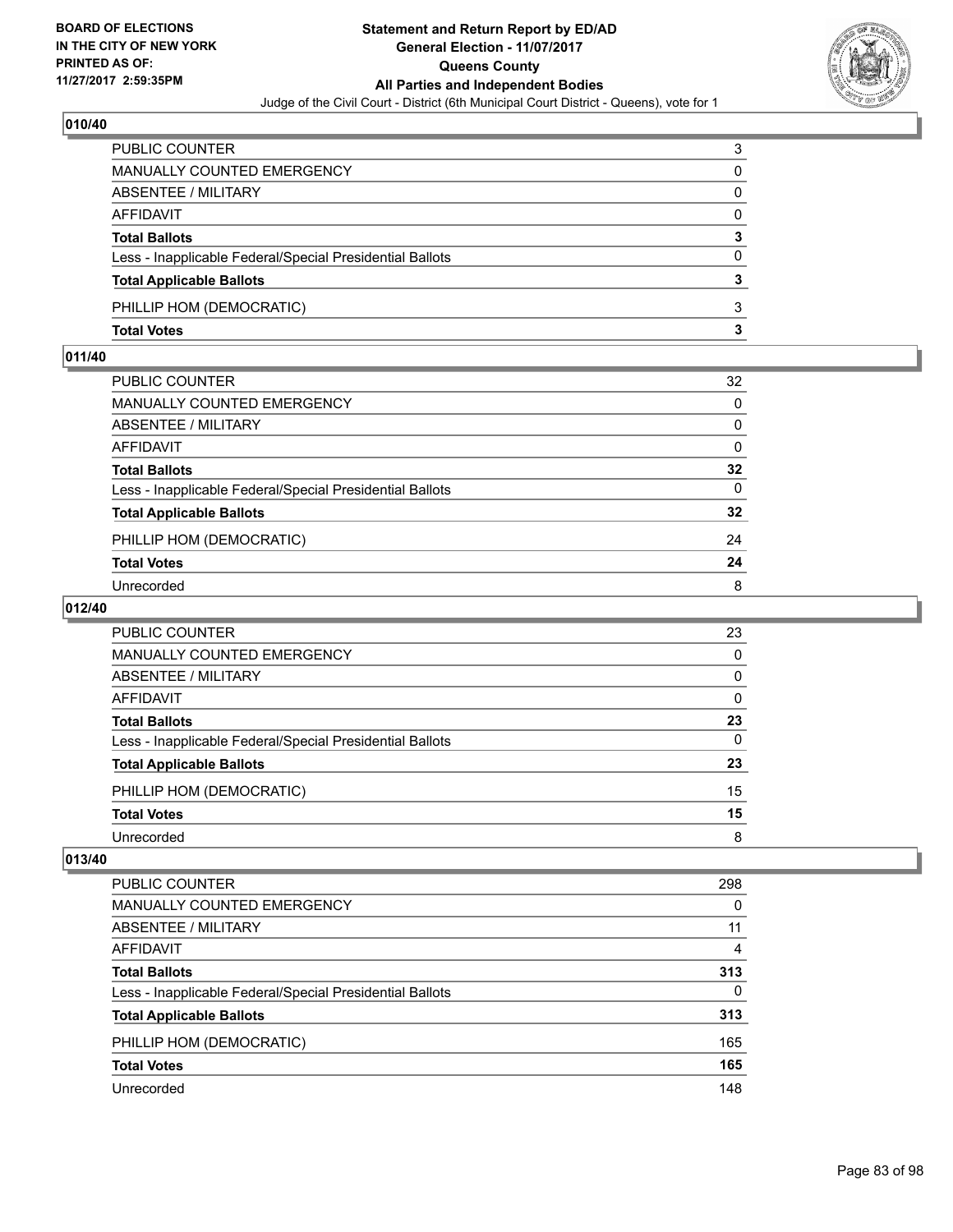

| <b>PUBLIC COUNTER</b>                                    | 236 |
|----------------------------------------------------------|-----|
| <b>MANUALLY COUNTED EMERGENCY</b>                        | 0   |
| ABSENTEE / MILITARY                                      | 4   |
| AFFIDAVIT                                                |     |
| <b>Total Ballots</b>                                     | 241 |
| Less - Inapplicable Federal/Special Presidential Ballots | 0   |
| <b>Total Applicable Ballots</b>                          | 241 |
|                                                          | 148 |
| PHILLIP HOM (DEMOCRATIC)                                 |     |
| EMILY GRIFFIN SHEAHAN (WRITE-IN)                         |     |
| <b>JUDGE JUDY (WRITE-IN)</b>                             |     |
| MICKEY MOUSE (WRITE-IN)                                  |     |
| UNATTRIBUTABLE WRITE-IN (WRITE-IN)                       |     |
| <b>Total Votes</b>                                       | 152 |

## **015/40**

| <b>PUBLIC COUNTER</b>                                    | 231 |
|----------------------------------------------------------|-----|
| <b>MANUALLY COUNTED EMERGENCY</b>                        | 0   |
| ABSENTEE / MILITARY                                      | 4   |
| <b>AFFIDAVIT</b>                                         | 4   |
| <b>Total Ballots</b>                                     | 239 |
| Less - Inapplicable Federal/Special Presidential Ballots | 0   |
| <b>Total Applicable Ballots</b>                          | 239 |
| PHILLIP HOM (DEMOCRATIC)                                 | 156 |
| DONALD TRUMP (WRITE-IN)                                  |     |
| UNATTRIBUTABLE WRITE-IN (WRITE-IN)                       | 3   |
| <b>Total Votes</b>                                       | 160 |
| Unrecorded                                               | 79  |

| <b>PUBLIC COUNTER</b>                                    | 177 |
|----------------------------------------------------------|-----|
| MANUALLY COUNTED EMERGENCY                               | 0   |
| ABSENTEE / MILITARY                                      | 2   |
| AFFIDAVIT                                                | 0   |
| <b>Total Ballots</b>                                     | 179 |
| Less - Inapplicable Federal/Special Presidential Ballots | 0   |
| <b>Total Applicable Ballots</b>                          | 179 |
| PHILLIP HOM (DEMOCRATIC)                                 | 131 |
| <b>Total Votes</b>                                       | 131 |
| Unrecorded                                               | 48  |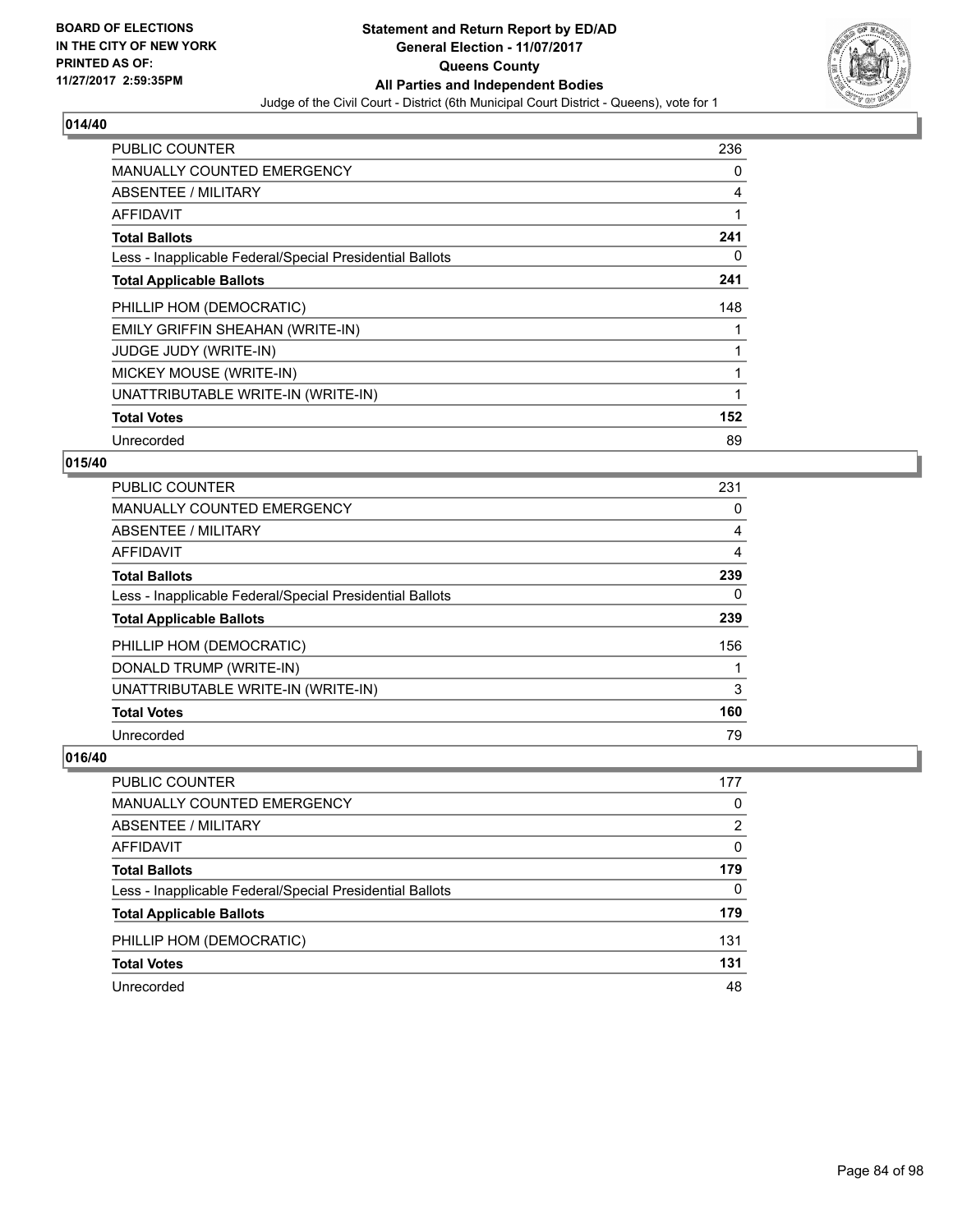

| PUBLIC COUNTER                                           | 103 |
|----------------------------------------------------------|-----|
| MANUALLY COUNTED EMERGENCY                               | 0   |
| <b>ABSENTEE / MILITARY</b>                               | 2   |
| AFFIDAVIT                                                |     |
| <b>Total Ballots</b>                                     | 106 |
| Less - Inapplicable Federal/Special Presidential Ballots | 0   |
| <b>Total Applicable Ballots</b>                          | 106 |
| PHILLIP HOM (DEMOCRATIC)                                 | 59  |
| <b>Total Votes</b>                                       | 59  |
| Unrecorded                                               | 47  |

#### **018/40**

| PUBLIC COUNTER                                           | 101 |
|----------------------------------------------------------|-----|
| <b>MANUALLY COUNTED EMERGENCY</b>                        | 0   |
| ABSENTEE / MILITARY                                      | 0   |
| AFFIDAVIT                                                | 0   |
| <b>Total Ballots</b>                                     | 101 |
| Less - Inapplicable Federal/Special Presidential Ballots | 0   |
| <b>Total Applicable Ballots</b>                          | 101 |
| PHILLIP HOM (DEMOCRATIC)                                 | 64  |
| EVERLY BROWN (WRITE-IN)                                  |     |
| THOMAS E. LIM (WRITE-IN)                                 |     |
| <b>Total Votes</b>                                       | 66  |
| Unrecorded                                               | 35  |
|                                                          |     |

| <b>PUBLIC COUNTER</b>                                    | 164 |
|----------------------------------------------------------|-----|
| <b>MANUALLY COUNTED EMERGENCY</b>                        | 0   |
| ABSENTEE / MILITARY                                      | 7   |
| <b>AFFIDAVIT</b>                                         |     |
| <b>Total Ballots</b>                                     | 172 |
| Less - Inapplicable Federal/Special Presidential Ballots | 0   |
| <b>Total Applicable Ballots</b>                          | 172 |
| PHILLIP HOM (DEMOCRATIC)                                 | 132 |
| PERRY MASON (WRITE-IN)                                   |     |
| <b>Total Votes</b>                                       | 133 |
| Unrecorded                                               | 39  |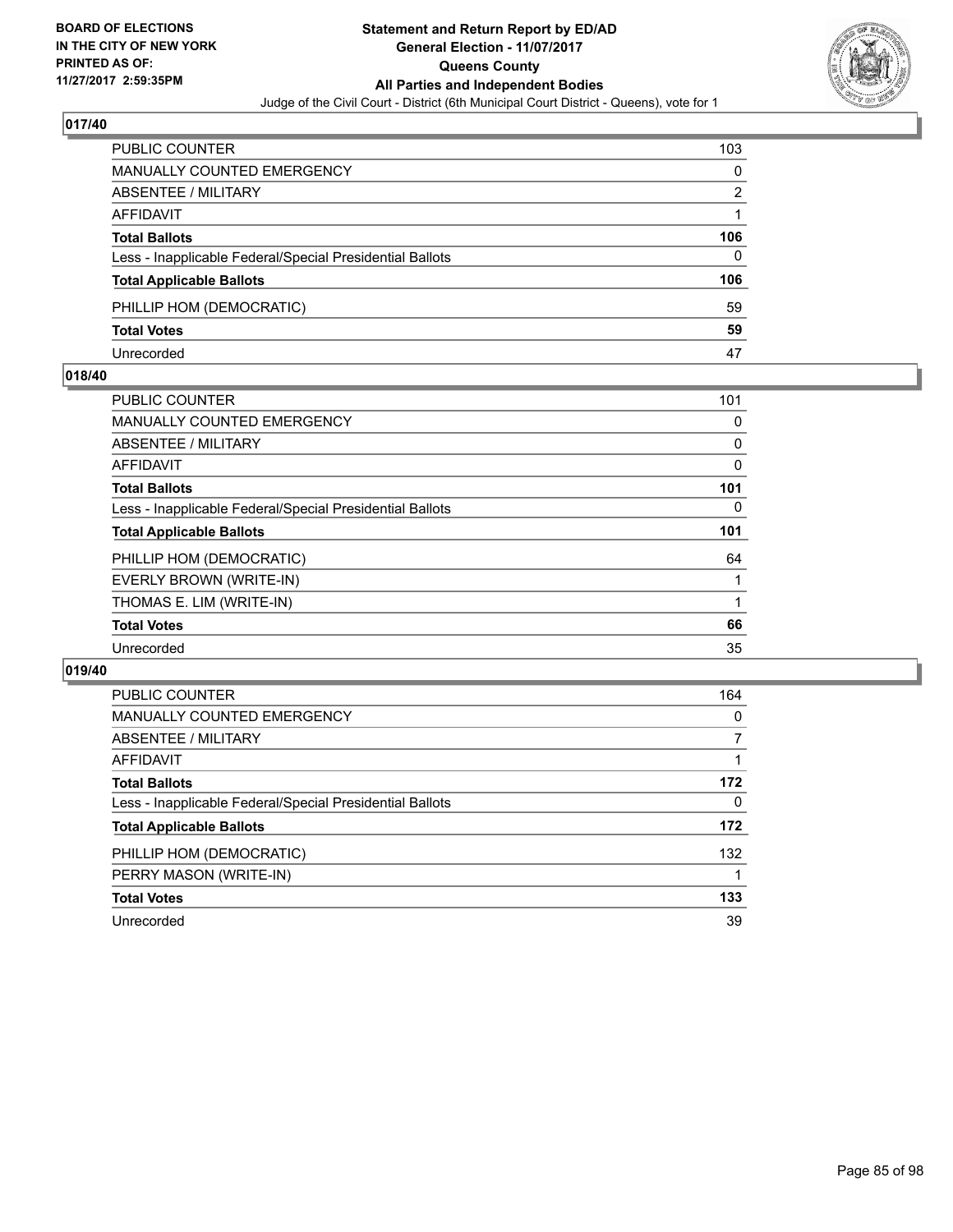

| <b>PUBLIC COUNTER</b>                                    | 147 |
|----------------------------------------------------------|-----|
| MANUALLY COUNTED EMERGENCY                               | 0   |
| ABSENTEE / MILITARY                                      | 3   |
| AFFIDAVIT                                                | 3   |
| <b>Total Ballots</b>                                     | 153 |
| Less - Inapplicable Federal/Special Presidential Ballots | 0   |
| <b>Total Applicable Ballots</b>                          | 153 |
| PHILLIP HOM (DEMOCRATIC)                                 | 114 |
| <b>Total Votes</b>                                       | 114 |
| Unrecorded                                               | 39  |

#### **021/40**

| PUBLIC COUNTER                                           | 96       |
|----------------------------------------------------------|----------|
| <b>MANUALLY COUNTED EMERGENCY</b>                        | $\Omega$ |
| <b>ABSENTEE / MILITARY</b>                               | 2        |
| <b>AFFIDAVIT</b>                                         | $\Omega$ |
| <b>Total Ballots</b>                                     | 98       |
| Less - Inapplicable Federal/Special Presidential Ballots | $\Omega$ |
| <b>Total Applicable Ballots</b>                          | 98       |
| PHILLIP HOM (DEMOCRATIC)                                 | 79       |
| <b>Total Votes</b>                                       | 79       |
| Unrecorded                                               | 19       |

## **022/40**

| <b>PUBLIC COUNTER</b>                                    | 279 |
|----------------------------------------------------------|-----|
| MANUALLY COUNTED EMERGENCY                               | 0   |
| ABSENTEE / MILITARY                                      | 5   |
| <b>AFFIDAVIT</b>                                         | 14  |
| <b>Total Ballots</b>                                     | 298 |
| Less - Inapplicable Federal/Special Presidential Ballots | 0   |
| <b>Total Applicable Ballots</b>                          | 298 |
| PHILLIP HOM (DEMOCRATIC)                                 | 184 |
| MELANIE MARY CARMONA (WRITE-IN)                          |     |
| <b>Total Votes</b>                                       | 185 |
| Unrecorded                                               | 113 |

| <b>PUBLIC COUNTER</b>                                    | 92  |
|----------------------------------------------------------|-----|
| MANUALLY COUNTED EMERGENCY                               | 0   |
| ABSENTEE / MILITARY                                      | 40  |
| AFFIDAVIT                                                | 0   |
| <b>Total Ballots</b>                                     | 132 |
| Less - Inapplicable Federal/Special Presidential Ballots | 0   |
| <b>Total Applicable Ballots</b>                          | 132 |
| PHILLIP HOM (DEMOCRATIC)                                 | 71  |
| MICKEY MOUSE (WRITE-IN)                                  |     |
| <b>Total Votes</b>                                       | 72  |
| Unrecorded                                               |     |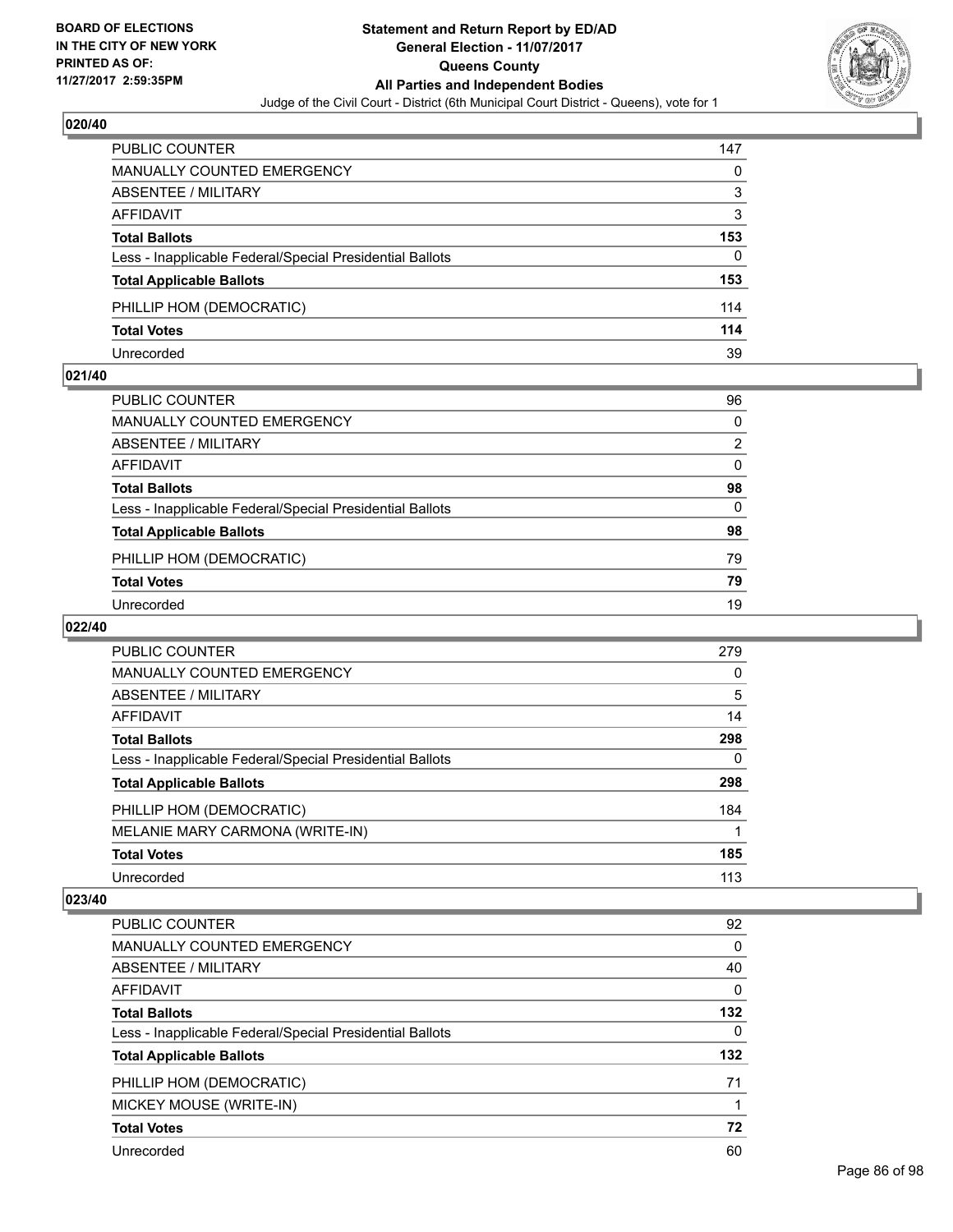

| PUBLIC COUNTER                                           | 128 |
|----------------------------------------------------------|-----|
| MANUALLY COUNTED EMERGENCY                               | 0   |
| ABSENTEE / MILITARY                                      | 1   |
| <b>AFFIDAVIT</b>                                         |     |
| <b>Total Ballots</b>                                     | 130 |
| Less - Inapplicable Federal/Special Presidential Ballots | 0   |
| <b>Total Applicable Ballots</b>                          | 130 |
| PHILLIP HOM (DEMOCRATIC)                                 | 95  |
| ROBERT REYNOLDS (WRITE-IN)                               |     |
| <b>Total Votes</b>                                       | 96  |
| Unrecorded                                               | 34  |

#### **025/40**

| <b>PUBLIC COUNTER</b>                                    | 195 |
|----------------------------------------------------------|-----|
| <b>MANUALLY COUNTED EMERGENCY</b>                        | 0   |
| <b>ABSENTEE / MILITARY</b>                               | 5   |
| AFFIDAVIT                                                | 2   |
| <b>Total Ballots</b>                                     | 202 |
| Less - Inapplicable Federal/Special Presidential Ballots | 0   |
| <b>Total Applicable Ballots</b>                          | 202 |
| PHILLIP HOM (DEMOCRATIC)                                 | 146 |
| KEVIN LEE (WRITE-IN)                                     |     |
| UNATTRIBUTABLE WRITE-IN (WRITE-IN)                       |     |
| UNCOUNTED WRITE-IN PER STATUTE (WRITE-IN)                |     |
| <b>Total Votes</b>                                       | 149 |
| Unrecorded                                               | 53  |

| <b>PUBLIC COUNTER</b>                                    | 98 |
|----------------------------------------------------------|----|
| MANUALLY COUNTED EMERGENCY                               | 0  |
| ABSENTEE / MILITARY                                      | 0  |
| AFFIDAVIT                                                |    |
| <b>Total Ballots</b>                                     | 99 |
| Less - Inapplicable Federal/Special Presidential Ballots | 0  |
| <b>Total Applicable Ballots</b>                          | 99 |
| PHILLIP HOM (DEMOCRATIC)                                 | 69 |
| MIKHAIL BACKUNIN (WRITE-IN)                              |    |
| <b>Total Votes</b>                                       | 70 |
| Unrecorded                                               | 29 |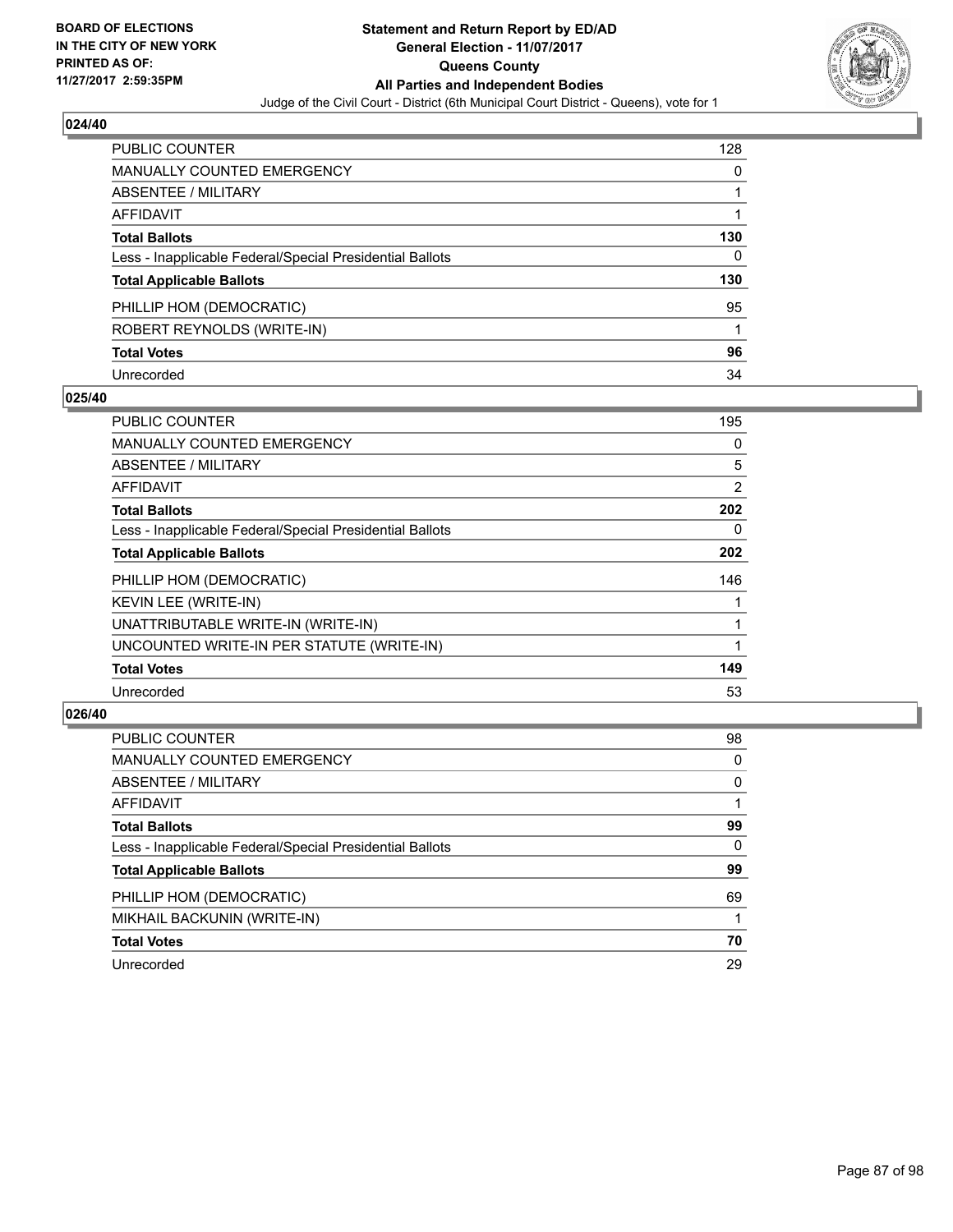

| PUBLIC COUNTER                                           | 135 |
|----------------------------------------------------------|-----|
| <b>MANUALLY COUNTED EMERGENCY</b>                        | 0   |
| <b>ABSENTEE / MILITARY</b>                               | 6   |
| AFFIDAVIT                                                |     |
| <b>Total Ballots</b>                                     | 142 |
| Less - Inapplicable Federal/Special Presidential Ballots | 0   |
| <b>Total Applicable Ballots</b>                          | 142 |
| PHILLIP HOM (DEMOCRATIC)                                 | 95  |
| JOEY DIAZ (WRITE-IN)                                     |     |
| <b>Total Votes</b>                                       | 96  |
| Unrecorded                                               | 46  |

#### **028/40**

| <b>PUBLIC COUNTER</b>                                    | 84 |
|----------------------------------------------------------|----|
| MANUALLY COUNTED EMERGENCY                               | 0  |
| ABSENTEE / MILITARY                                      | 2  |
| AFFIDAVIT                                                | 0  |
| <b>Total Ballots</b>                                     | 86 |
| Less - Inapplicable Federal/Special Presidential Ballots | 0  |
| <b>Total Applicable Ballots</b>                          | 86 |
| PHILLIP HOM (DEMOCRATIC)                                 | 67 |
| <b>Total Votes</b>                                       | 67 |
| Unrecorded                                               | 19 |
|                                                          |    |

| <b>PUBLIC COUNTER</b>                                    | 167      |
|----------------------------------------------------------|----------|
| <b>MANUALLY COUNTED EMERGENCY</b>                        | 0        |
| ABSENTEE / MILITARY                                      | 2        |
| AFFIDAVIT                                                | 0        |
| <b>Total Ballots</b>                                     | 169      |
| Less - Inapplicable Federal/Special Presidential Ballots | $\Omega$ |
| <b>Total Applicable Ballots</b>                          | 169      |
| PHILLIP HOM (DEMOCRATIC)                                 | 110      |
| <b>Total Votes</b>                                       | 110      |
| Unrecorded                                               | 59       |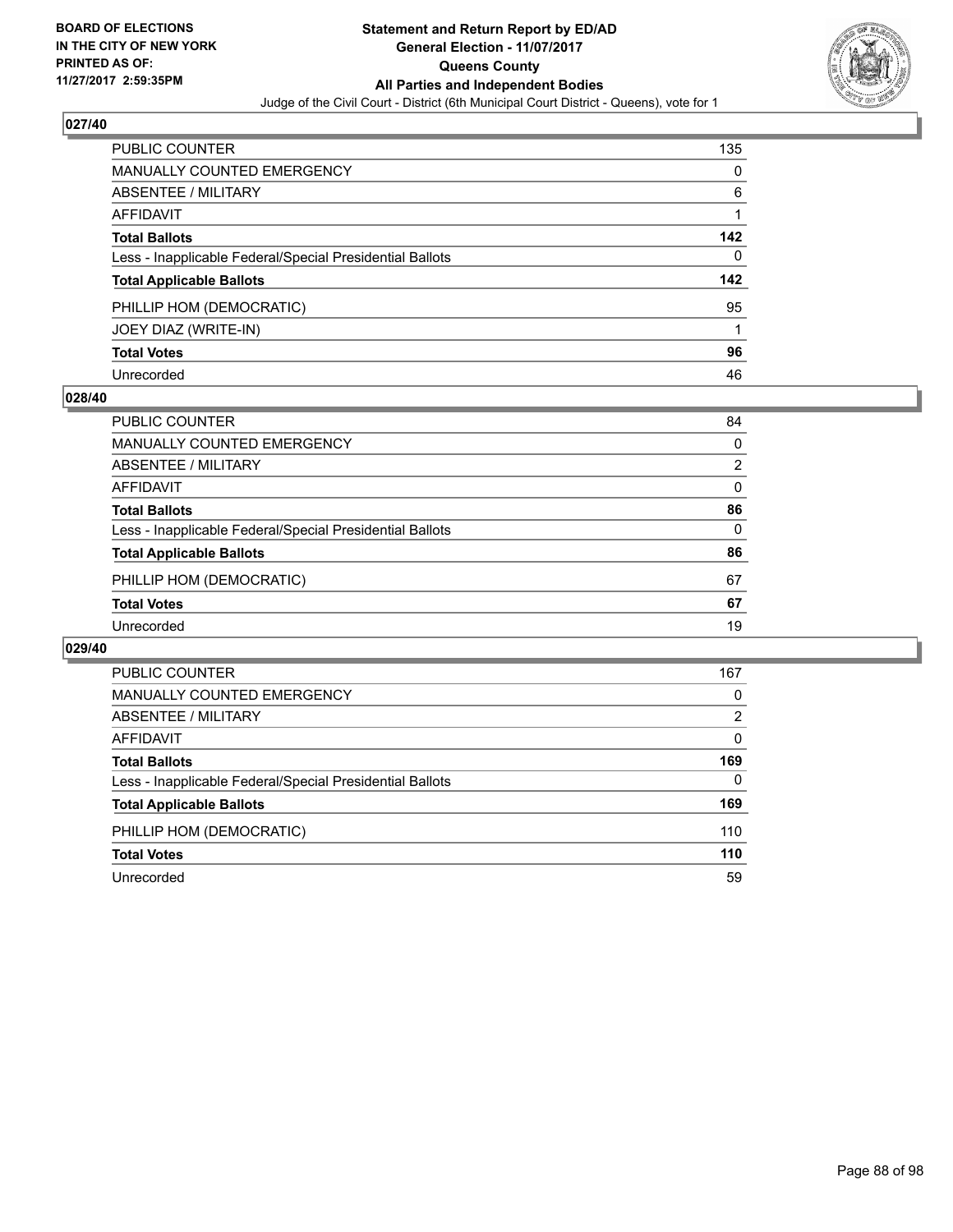

| <b>PUBLIC COUNTER</b>                                    | 166 |
|----------------------------------------------------------|-----|
| MANUALLY COUNTED EMERGENCY                               | 0   |
| ABSENTEE / MILITARY                                      | 4   |
| AFFIDAVIT                                                |     |
| <b>Total Ballots</b>                                     | 171 |
| Less - Inapplicable Federal/Special Presidential Ballots | 0   |
| <b>Total Applicable Ballots</b>                          | 171 |
| PHILLIP HOM (DEMOCRATIC)                                 | 107 |
| JOHN FARRELL (WRITE-IN)                                  |     |
| NICOLAS CORRADO (WRITE-IN)                               | 1   |
| <b>Total Votes</b>                                       | 109 |
| Unrecorded                                               | 62  |

#### **031/40**

| <b>PUBLIC COUNTER</b>                                    | 142      |
|----------------------------------------------------------|----------|
| <b>MANUALLY COUNTED EMERGENCY</b>                        | 0        |
| ABSENTEE / MILITARY                                      | 2        |
| <b>AFFIDAVIT</b>                                         | 0        |
| <b>Total Ballots</b>                                     | 144      |
| Less - Inapplicable Federal/Special Presidential Ballots | $\Omega$ |
| <b>Total Applicable Ballots</b>                          | 144      |
| PHILLIP HOM (DEMOCRATIC)                                 | 93       |
| UNATTRIBUTABLE WRITE-IN (WRITE-IN)                       |          |
| <b>Total Votes</b>                                       | 94       |
| Unrecorded                                               | 50       |

| <b>PUBLIC COUNTER</b>                                    | 103 |
|----------------------------------------------------------|-----|
| <b>MANUALLY COUNTED EMERGENCY</b>                        | 0   |
| <b>ABSENTEE / MILITARY</b>                               |     |
| AFFIDAVIT                                                | 0   |
| <b>Total Ballots</b>                                     | 104 |
| Less - Inapplicable Federal/Special Presidential Ballots | 0   |
| <b>Total Applicable Ballots</b>                          | 104 |
| PHILLIP HOM (DEMOCRATIC)                                 | 60  |
| RUDY GIULIANI (WRITE-IN)                                 |     |
| <b>RUDY GUILIANI (WRITE-IN)</b>                          |     |
| STEVE KAUFMAN (WRITE-IN)                                 |     |
|                                                          |     |
| UNATTRIBUTABLE WRITE-IN (WRITE-IN)                       | 2   |
| <b>Total Votes</b>                                       | 65  |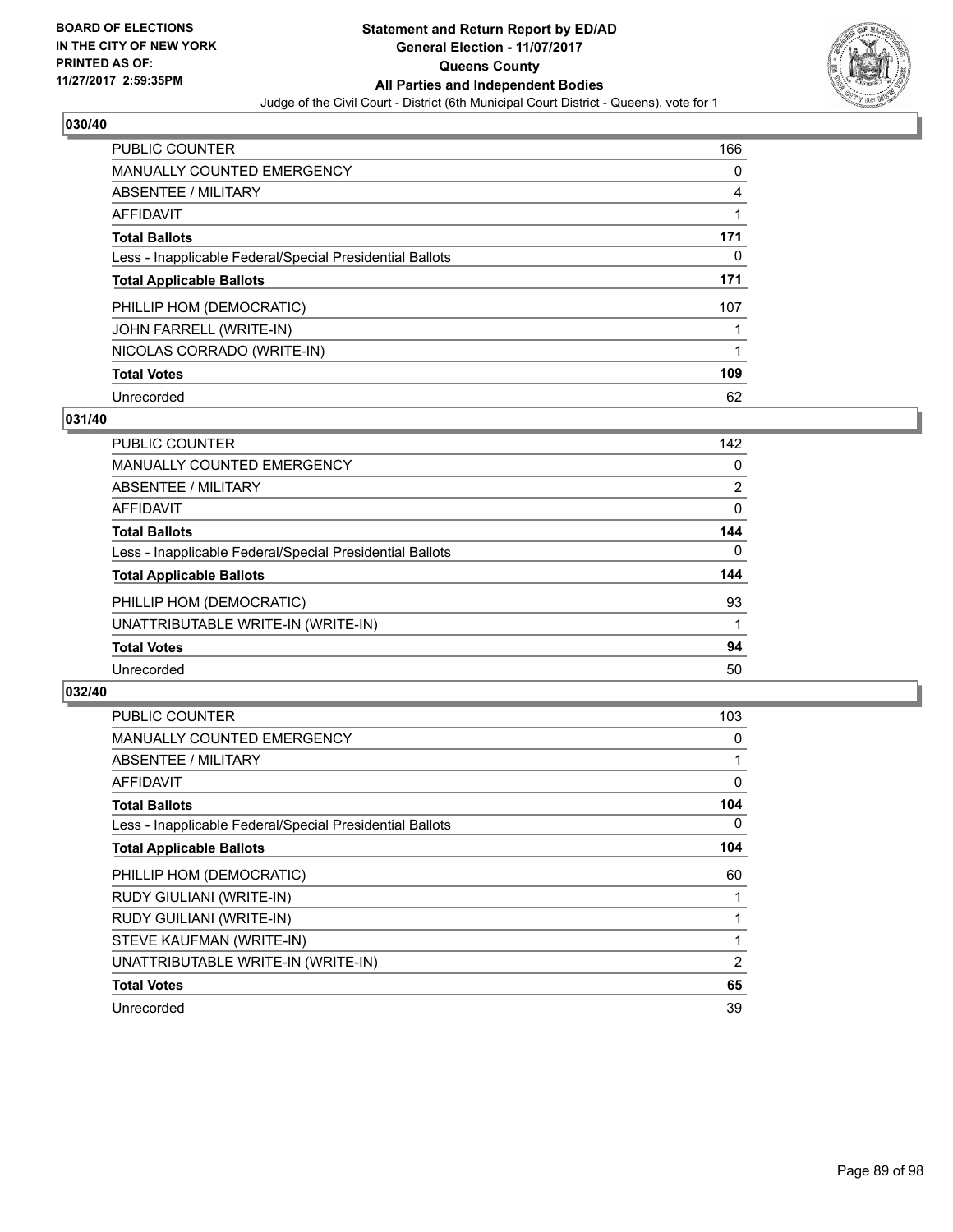

| <b>PUBLIC COUNTER</b>                                    | 130 |
|----------------------------------------------------------|-----|
| MANUALLY COUNTED EMERGENCY                               | 0   |
| ABSENTEE / MILITARY                                      | 8   |
| AFFIDAVIT                                                | 0   |
| <b>Total Ballots</b>                                     | 138 |
| Less - Inapplicable Federal/Special Presidential Ballots | 0   |
| <b>Total Applicable Ballots</b>                          | 138 |
| PHILLIP HOM (DEMOCRATIC)                                 | 88  |
| <b>Total Votes</b>                                       | 88  |
| Unrecorded                                               | 50  |

#### **034/40**

| PUBLIC COUNTER                                           | 95       |
|----------------------------------------------------------|----------|
| <b>MANUALLY COUNTED EMERGENCY</b>                        | $\Omega$ |
| <b>ABSENTEE / MILITARY</b>                               |          |
| <b>AFFIDAVIT</b>                                         |          |
| <b>Total Ballots</b>                                     | 97       |
| Less - Inapplicable Federal/Special Presidential Ballots | 0        |
| <b>Total Applicable Ballots</b>                          | 97       |
| PHILLIP HOM (DEMOCRATIC)                                 | 61       |
| <b>Total Votes</b>                                       | 61       |
| Unrecorded                                               | 36       |

## **035/40**

| <b>PUBLIC COUNTER</b>                                    | 204            |
|----------------------------------------------------------|----------------|
| <b>MANUALLY COUNTED EMERGENCY</b>                        | 0              |
| ABSENTEE / MILITARY                                      | $\overline{2}$ |
| AFFIDAVIT                                                | 0              |
| <b>Total Ballots</b>                                     | 206            |
| Less - Inapplicable Federal/Special Presidential Ballots | $\mathbf{0}$   |
| <b>Total Applicable Ballots</b>                          | 206            |
| PHILLIP HOM (DEMOCRATIC)                                 | 138            |
| UNATTRIBUTABLE WRITE-IN (WRITE-IN)                       |                |
| <b>Total Votes</b>                                       | 139            |
| Unrecorded                                               | 67             |

| PUBLIC COUNTER                                           | 213      |
|----------------------------------------------------------|----------|
| <b>MANUALLY COUNTED EMERGENCY</b>                        | 0        |
| ABSENTEE / MILITARY                                      | 2        |
| AFFIDAVIT                                                |          |
| <b>Total Ballots</b>                                     | 216      |
| Less - Inapplicable Federal/Special Presidential Ballots | $\Omega$ |
| <b>Total Applicable Ballots</b>                          | 216      |
| PHILLIP HOM (DEMOCRATIC)                                 | 139      |
| <b>Total Votes</b>                                       | 139      |
| Unrecorded                                               | 77       |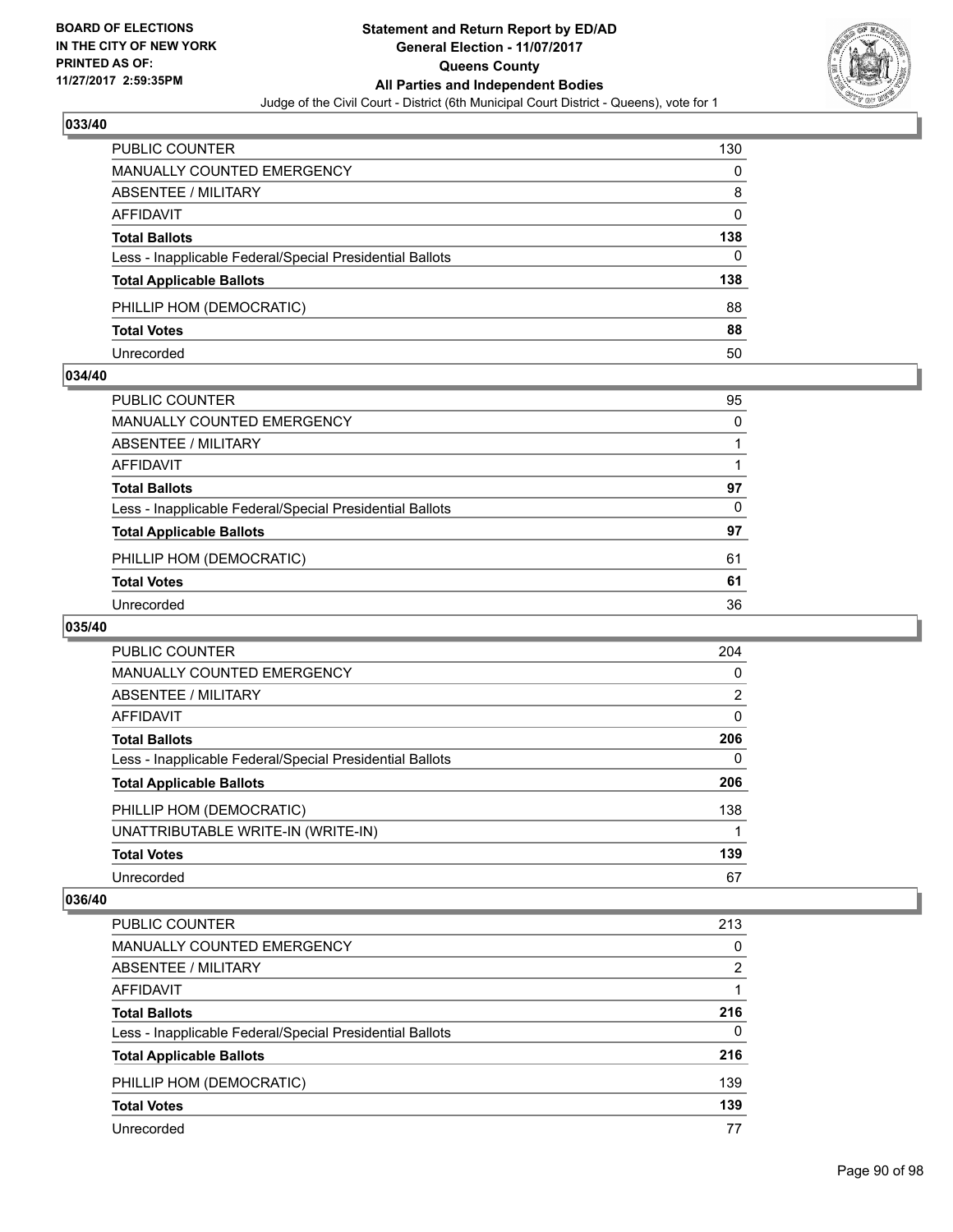

| <b>PUBLIC COUNTER</b>                                    | 184 |
|----------------------------------------------------------|-----|
| MANUALLY COUNTED EMERGENCY                               | 0   |
| ABSENTEE / MILITARY                                      | 2   |
| AFFIDAVIT                                                |     |
| <b>Total Ballots</b>                                     | 187 |
| Less - Inapplicable Federal/Special Presidential Ballots | 0   |
| <b>Total Applicable Ballots</b>                          | 187 |
| PHILLIP HOM (DEMOCRATIC)                                 | 140 |
| JOHN RYAN (WRITE-IN)                                     |     |
| <b>Total Votes</b>                                       | 141 |
| Unrecorded                                               | 46  |

### **038/40**

| <b>PUBLIC COUNTER</b>                                    | 160 |
|----------------------------------------------------------|-----|
| MANUALLY COUNTED EMERGENCY                               | 0   |
| ABSENTEE / MILITARY                                      | 7   |
| AFFIDAVIT                                                |     |
| <b>Total Ballots</b>                                     | 168 |
| Less - Inapplicable Federal/Special Presidential Ballots | 0   |
| <b>Total Applicable Ballots</b>                          | 168 |
| PHILLIP HOM (DEMOCRATIC)                                 | 112 |
| UNATTRIBUTABLE WRITE-IN (WRITE-IN)                       | 2   |
| <b>Total Votes</b>                                       | 114 |
| Unrecorded                                               | 54  |

#### **039/40**

| PUBLIC COUNTER                                           | 169      |
|----------------------------------------------------------|----------|
| MANUALLY COUNTED EMERGENCY                               | 0        |
| ABSENTEE / MILITARY                                      | $\Omega$ |
| AFFIDAVIT                                                |          |
| <b>Total Ballots</b>                                     | 170      |
| Less - Inapplicable Federal/Special Presidential Ballots | $\Omega$ |
| <b>Total Applicable Ballots</b>                          | 170      |
| PHILLIP HOM (DEMOCRATIC)                                 | 108      |
| <b>Total Votes</b>                                       | 108      |
| Unrecorded                                               | 62       |

| PUBLIC COUNTER                                           | 154      |
|----------------------------------------------------------|----------|
| <b>MANUALLY COUNTED EMERGENCY</b>                        | $\Omega$ |
| ABSENTEE / MILITARY                                      | 21       |
| AFFIDAVIT                                                | 0        |
| <b>Total Ballots</b>                                     | 175      |
| Less - Inapplicable Federal/Special Presidential Ballots | 0        |
| <b>Total Applicable Ballots</b>                          | 175      |
| PHILLIP HOM (DEMOCRATIC)                                 | 118      |
| <b>Total Votes</b>                                       | 118      |
| Unrecorded                                               | 57       |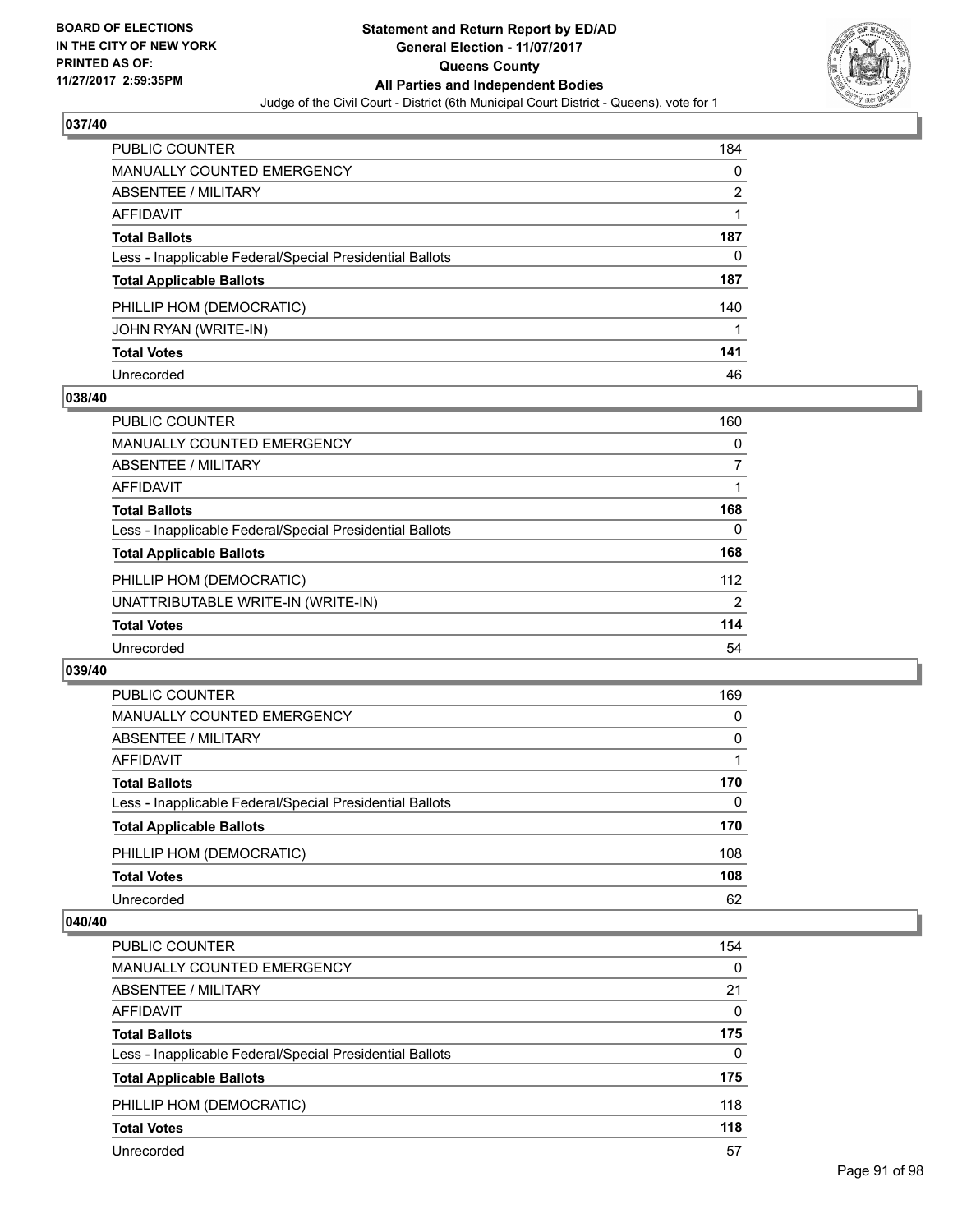

| PUBLIC COUNTER                                           | 96 |
|----------------------------------------------------------|----|
| <b>MANUALLY COUNTED EMERGENCY</b>                        | 0  |
| <b>ABSENTEE / MILITARY</b>                               |    |
| AFFIDAVIT                                                | 0  |
| <b>Total Ballots</b>                                     | 97 |
| Less - Inapplicable Federal/Special Presidential Ballots | 0  |
| <b>Total Applicable Ballots</b>                          | 97 |
| PHILLIP HOM (DEMOCRATIC)                                 | 53 |
| UNATTRIBUTABLE WRITE-IN (WRITE-IN)                       |    |
| <b>Total Votes</b>                                       | 54 |
| Unrecorded                                               | 43 |

### **042/40**

| <b>PUBLIC COUNTER</b>                                    | 141 |
|----------------------------------------------------------|-----|
| MANUALLY COUNTED EMERGENCY                               | 0   |
| ABSENTEE / MILITARY                                      | 8   |
| AFFIDAVIT                                                |     |
| <b>Total Ballots</b>                                     | 150 |
| Less - Inapplicable Federal/Special Presidential Ballots | 0   |
| <b>Total Applicable Ballots</b>                          | 150 |
| PHILLIP HOM (DEMOCRATIC)                                 | 103 |
| UNATTRIBUTABLE WRITE-IN (WRITE-IN)                       |     |
| <b>Total Votes</b>                                       | 104 |
| Unrecorded                                               | 46  |

#### **043/40**

| PUBLIC COUNTER                                           | 159 |
|----------------------------------------------------------|-----|
| MANUALLY COUNTED EMERGENCY                               | 0   |
| ABSENTEE / MILITARY                                      | 3   |
| AFFIDAVIT                                                | 2   |
| <b>Total Ballots</b>                                     | 164 |
| Less - Inapplicable Federal/Special Presidential Ballots | 0   |
| <b>Total Applicable Ballots</b>                          | 164 |
| PHILLIP HOM (DEMOCRATIC)                                 | 98  |
| <b>Total Votes</b>                                       | 98  |
| Unrecorded                                               | 66  |

| PUBLIC COUNTER                                           | 108      |
|----------------------------------------------------------|----------|
| <b>MANUALLY COUNTED EMERGENCY</b>                        | 0        |
| ABSENTEE / MILITARY                                      |          |
| AFFIDAVIT                                                |          |
| <b>Total Ballots</b>                                     | 110      |
| Less - Inapplicable Federal/Special Presidential Ballots | $\Omega$ |
| <b>Total Applicable Ballots</b>                          | 110      |
| PHILLIP HOM (DEMOCRATIC)                                 | 65       |
| <b>Total Votes</b>                                       | 65       |
| Unrecorded                                               | 45       |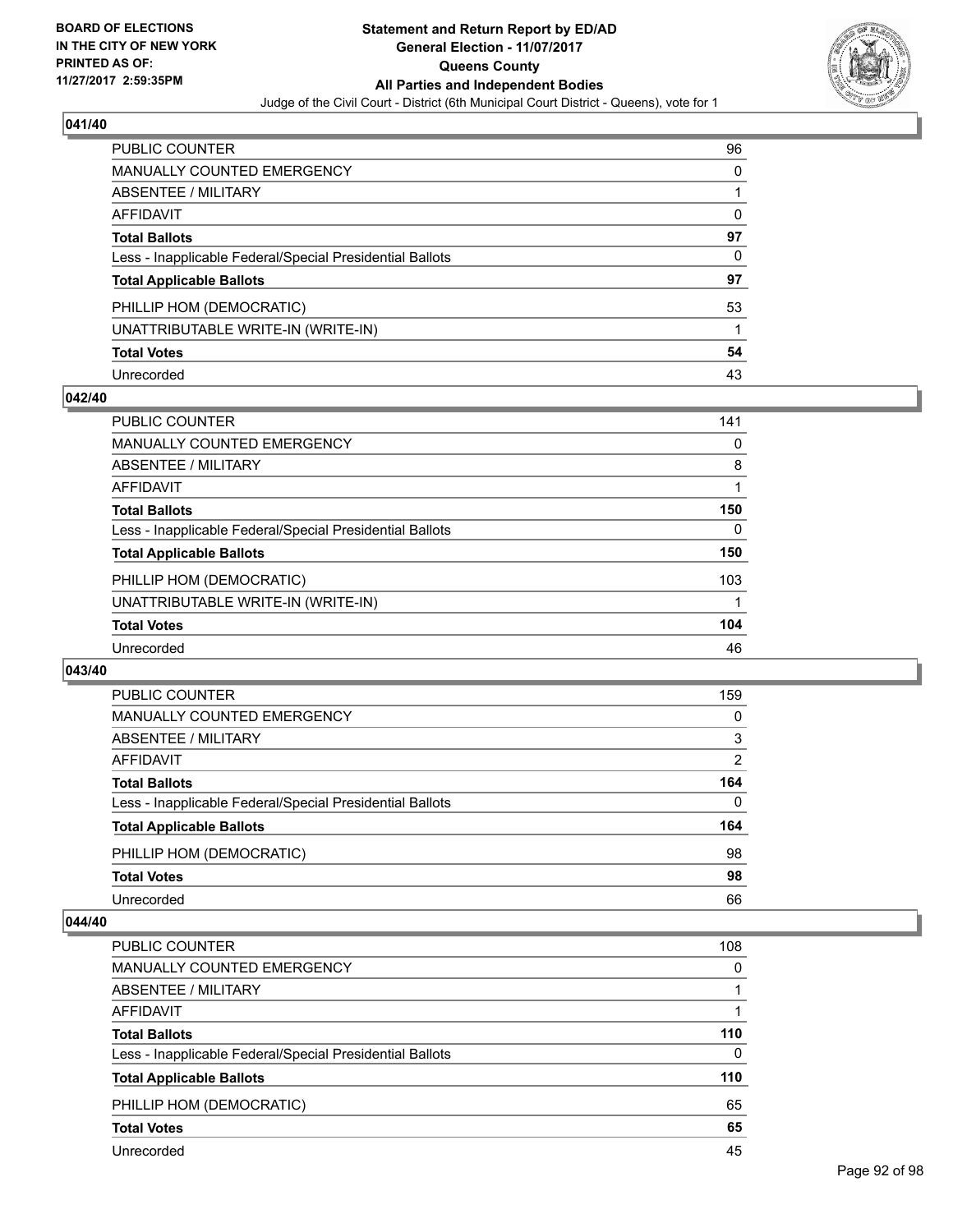

| <b>PUBLIC COUNTER</b>                                    | 137 |
|----------------------------------------------------------|-----|
| <b>MANUALLY COUNTED EMERGENCY</b>                        | 0   |
| <b>ABSENTEE / MILITARY</b>                               | 3   |
| <b>AFFIDAVIT</b>                                         |     |
| <b>Total Ballots</b>                                     | 141 |
| Less - Inapplicable Federal/Special Presidential Ballots | 0   |
| <b>Total Applicable Ballots</b>                          | 141 |
| PHILLIP HOM (DEMOCRATIC)                                 | 102 |
| UNATTRIBUTABLE WRITE-IN (WRITE-IN)                       |     |
| <b>Total Votes</b>                                       | 103 |
| Unrecorded                                               | 38  |

#### **046/40**

| <b>PUBLIC COUNTER</b>                                    | 119      |
|----------------------------------------------------------|----------|
| MANUALLY COUNTED EMERGENCY                               | 0        |
| ABSENTEE / MILITARY                                      | 5        |
| AFFIDAVIT                                                | $\Omega$ |
| <b>Total Ballots</b>                                     | 124      |
| Less - Inapplicable Federal/Special Presidential Ballots | 0        |
| <b>Total Applicable Ballots</b>                          | 124      |
| PHILLIP HOM (DEMOCRATIC)                                 | 84       |
| <b>Total Votes</b>                                       | 84       |
| Unrecorded                                               | 40       |

| <b>PUBLIC COUNTER</b>                                    | 239 |
|----------------------------------------------------------|-----|
| <b>MANUALLY COUNTED EMERGENCY</b>                        | 0   |
| ABSENTEE / MILITARY                                      | 16  |
| <b>AFFIDAVIT</b>                                         |     |
| <b>Total Ballots</b>                                     | 256 |
| Less - Inapplicable Federal/Special Presidential Ballots | 0   |
| <b>Total Applicable Ballots</b>                          | 256 |
| PHILLIP HOM (DEMOCRATIC)                                 | 165 |
| ALICE WALKER (WRITE-IN)                                  |     |
| DAVE CALDWELL (WRITE-IN)                                 |     |
| KROMBOPOVLOS MICHAEL (WRITE-IN)                          |     |
| MEI WONG (WRITE-IN)                                      |     |
| UNATTRIBUTABLE WRITE-IN (WRITE-IN)                       |     |
| <b>Total Votes</b>                                       | 170 |
| Unrecorded                                               | 86  |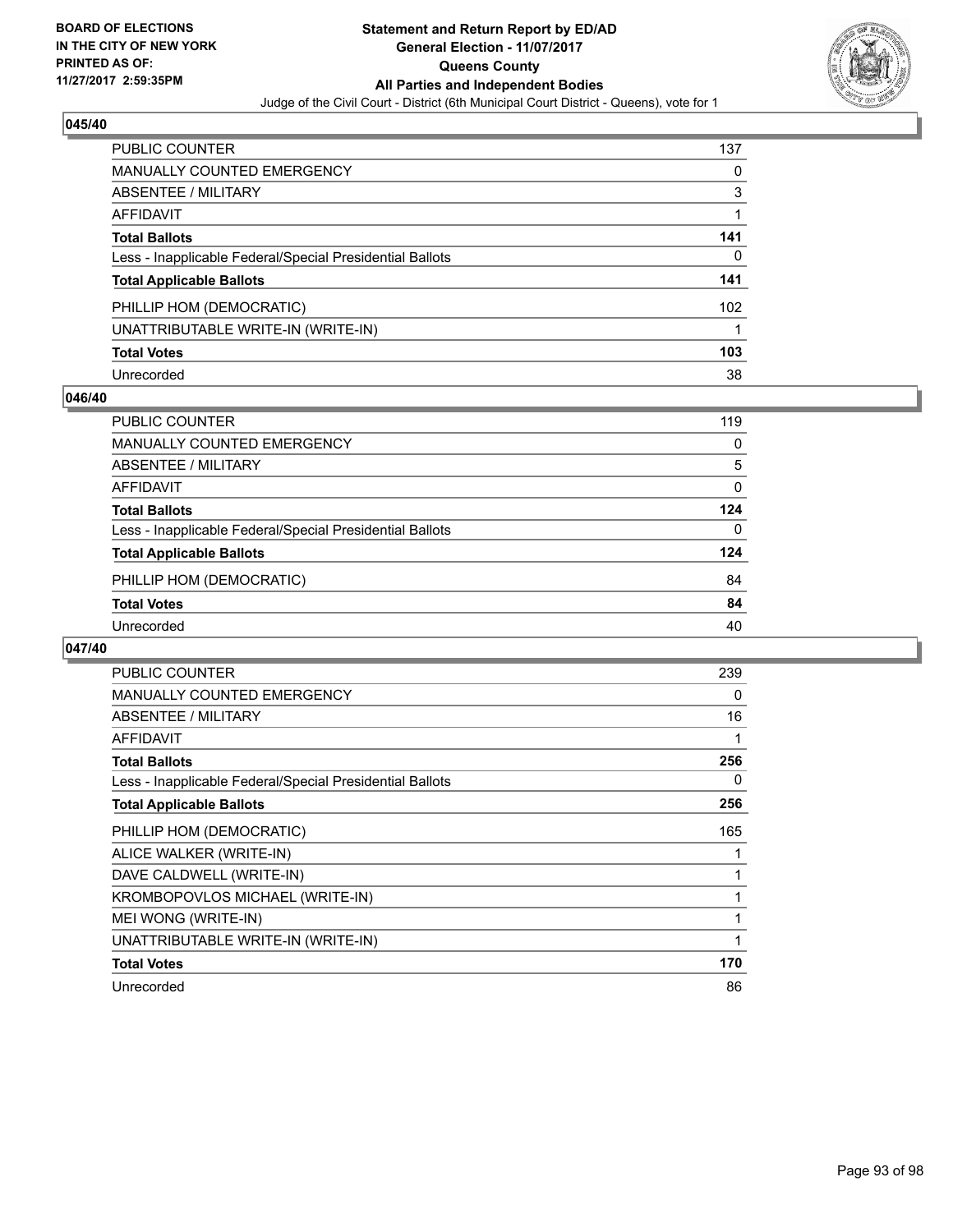

| <b>PUBLIC COUNTER</b>                                    | 290 |
|----------------------------------------------------------|-----|
| <b>MANUALLY COUNTED EMERGENCY</b>                        | 0   |
| ABSENTEE / MILITARY                                      | 19  |
| AFFIDAVIT                                                | 0   |
| <b>Total Ballots</b>                                     | 309 |
| Less - Inapplicable Federal/Special Presidential Ballots | 0   |
| <b>Total Applicable Ballots</b>                          | 309 |
| PHILLIP HOM (DEMOCRATIC)                                 | 204 |
| UNATTRIBUTABLE WRITE-IN (WRITE-IN)                       | 2   |
|                                                          |     |
| UNCOUNTED WRITE-IN PER STATUTE (WRITE-IN)                |     |
| <b>Total Votes</b>                                       | 207 |

#### **049/40**

| <b>PUBLIC COUNTER</b>                                    | 138      |
|----------------------------------------------------------|----------|
| MANUALLY COUNTED EMERGENCY                               | 0        |
| ABSENTEE / MILITARY                                      | 6        |
| <b>AFFIDAVIT</b>                                         | 0        |
| <b>Total Ballots</b>                                     | 144      |
| Less - Inapplicable Federal/Special Presidential Ballots | $\Omega$ |
| <b>Total Applicable Ballots</b>                          | 144      |
| PHILLIP HOM (DEMOCRATIC)                                 | 96       |
| JENNIFER SCHUMAN (WRITE-IN)                              |          |
| UNATTRIBUTABLE WRITE-IN (WRITE-IN)                       |          |
| <b>Total Votes</b>                                       | 98       |
| Unrecorded                                               | 46       |

| <b>PUBLIC COUNTER</b>                                    | 153 |
|----------------------------------------------------------|-----|
| <b>MANUALLY COUNTED EMERGENCY</b>                        | 0   |
| ABSENTEE / MILITARY                                      | 2   |
| AFFIDAVIT                                                |     |
| <b>Total Ballots</b>                                     | 156 |
| Less - Inapplicable Federal/Special Presidential Ballots | 0   |
| <b>Total Applicable Ballots</b>                          | 156 |
| PHILLIP HOM (DEMOCRATIC)                                 | 115 |
| JON LIU (WRITE-IN)                                       | 1   |
| <b>Total Votes</b>                                       | 116 |
| Unrecorded                                               | 40  |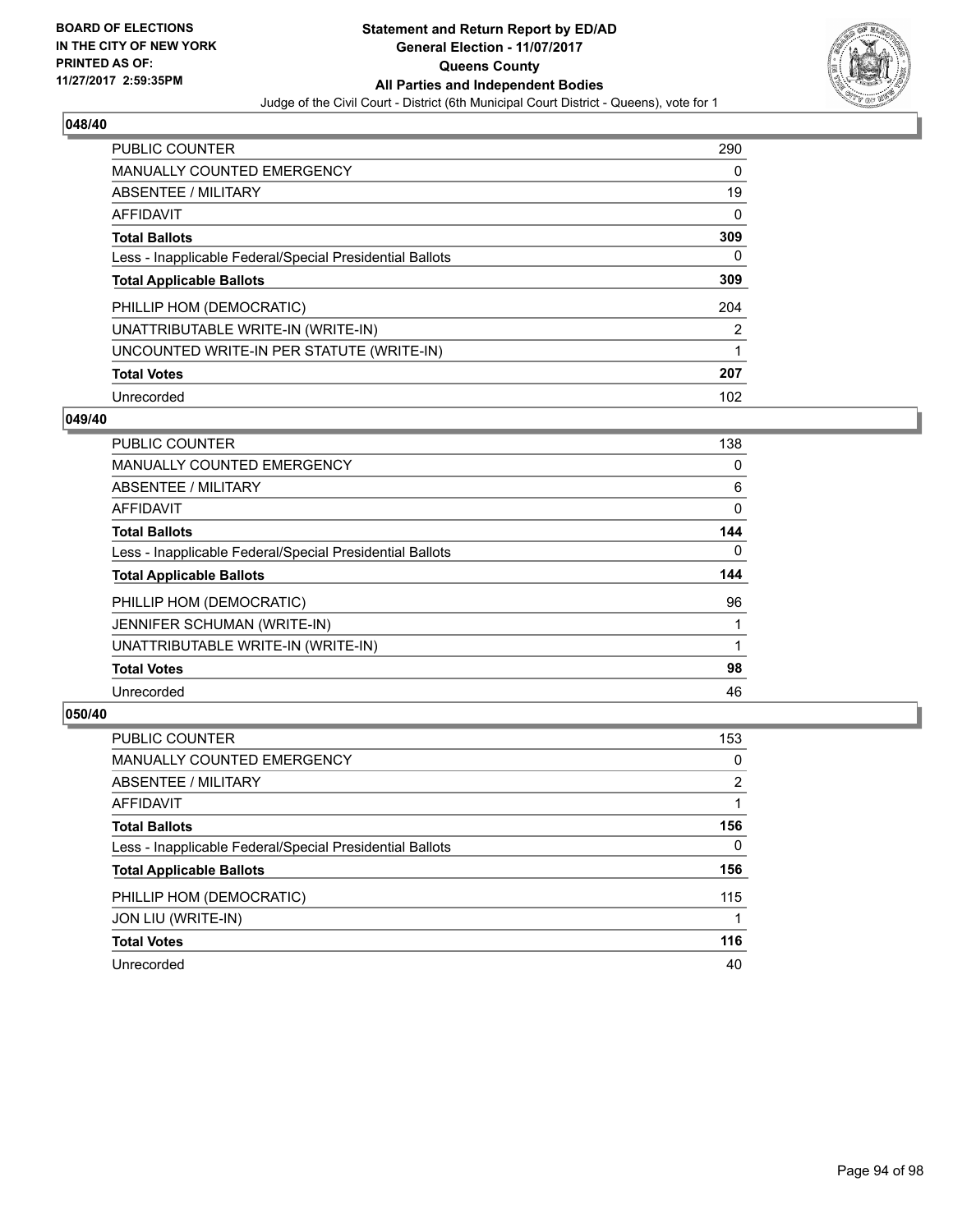

| <b>PUBLIC COUNTER</b>                                    | 204 |
|----------------------------------------------------------|-----|
| <b>MANUALLY COUNTED EMERGENCY</b>                        | 0   |
| ABSENTEE / MILITARY                                      | 4   |
| AFFIDAVIT                                                | 0   |
| <b>Total Ballots</b>                                     | 208 |
| Less - Inapplicable Federal/Special Presidential Ballots | 0   |
| <b>Total Applicable Ballots</b>                          | 208 |
| PHILLIP HOM (DEMOCRATIC)                                 | 144 |
| ALISON TAN (WRITE-IN)                                    |     |
| UNATTRIBUTABLE WRITE-IN (WRITE-IN)                       | 1   |
| <b>Total Votes</b>                                       | 146 |
| Unrecorded                                               | 62  |

### **052/40**

| <b>PUBLIC COUNTER</b>                                    | 83       |
|----------------------------------------------------------|----------|
| MANUALLY COUNTED EMERGENCY                               | 0        |
| ABSENTEE / MILITARY                                      | 21       |
| <b>AFFIDAVIT</b>                                         | 0        |
| <b>Total Ballots</b>                                     | 104      |
| Less - Inapplicable Federal/Special Presidential Ballots | $\Omega$ |
| <b>Total Applicable Ballots</b>                          | 104      |
| PHILLIP HOM (DEMOCRATIC)                                 | 56       |
| UNATTRIBUTABLE WRITE-IN (WRITE-IN)                       |          |
| <b>Total Votes</b>                                       | 57       |
| Unrecorded                                               | 47       |

| PUBLIC COUNTER                                           | 127            |
|----------------------------------------------------------|----------------|
| <b>MANUALLY COUNTED EMERGENCY</b>                        | 0              |
| ABSENTEE / MILITARY                                      | 6              |
| <b>AFFIDAVIT</b>                                         |                |
| <b>Total Ballots</b>                                     | 134            |
| Less - Inapplicable Federal/Special Presidential Ballots | 0              |
| <b>Total Applicable Ballots</b>                          | 134            |
| PHILLIP HOM (DEMOCRATIC)                                 | 82             |
| JAMES J. TRIKAS (WRITE-IN)                               | $\overline{2}$ |
| MICKEY MOUSE (WRITE-IN)                                  |                |
| RAY CICCOLILLI (WRITE-IN)                                | 1              |
| <b>Total Votes</b>                                       | 86             |
| Unrecorded                                               | 48             |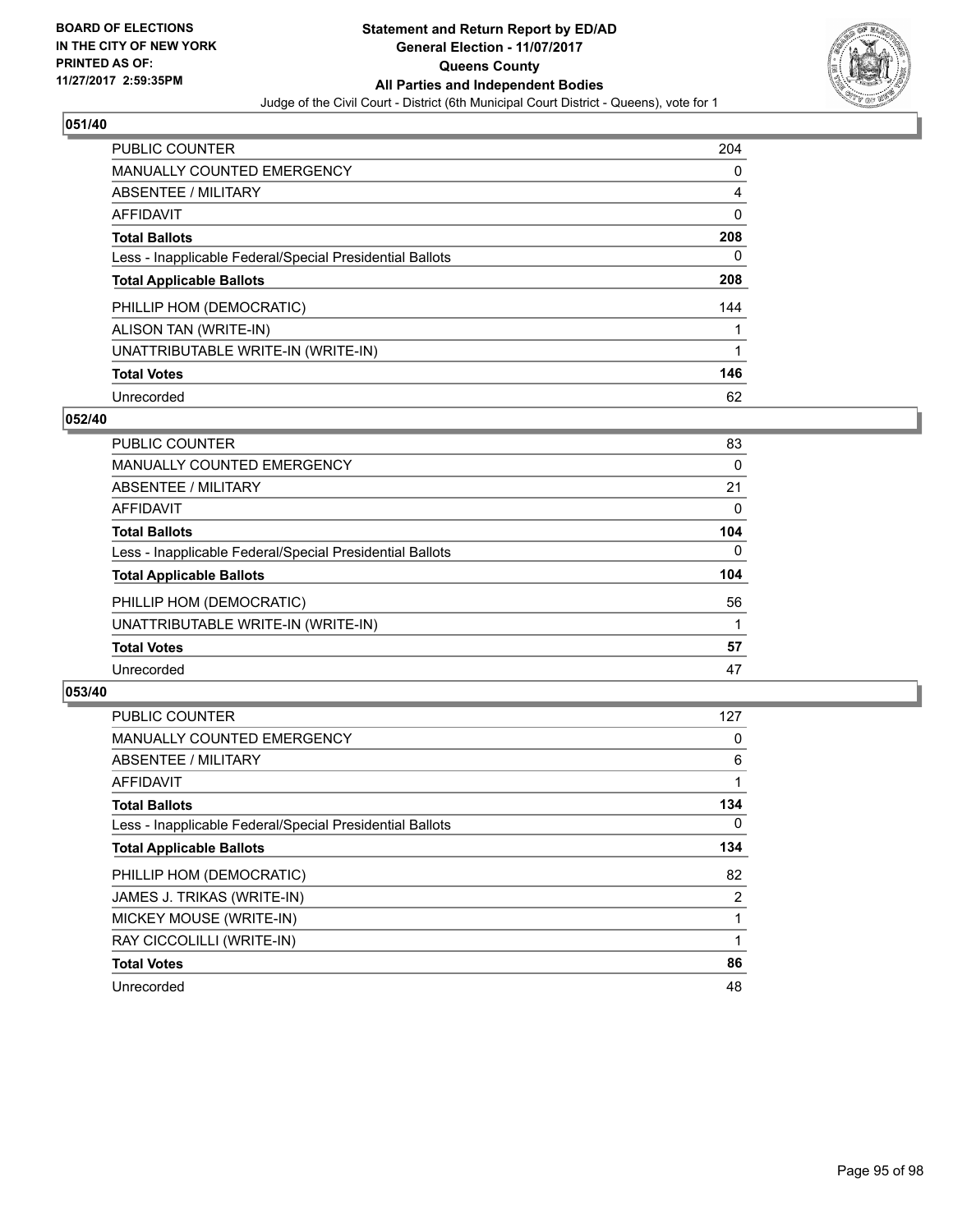

| <b>Total Votes</b>                                       | $\mathbf{0}$ |
|----------------------------------------------------------|--------------|
| PHILLIP HOM (DEMOCRATIC)                                 | $\Omega$     |
| <b>Total Applicable Ballots</b>                          | $\bf{0}$     |
| Less - Inapplicable Federal/Special Presidential Ballots | $\mathbf{0}$ |
| <b>Total Ballots</b>                                     | 0            |
| <b>AFFIDAVIT</b>                                         | 0            |
| ABSENTEE / MILITARY                                      | 0            |
| <b>MANUALLY COUNTED EMERGENCY</b>                        | 0            |
| PUBLIC COUNTER                                           | 0            |

## **055/40**

| PUBLIC COUNTER                                           | 0            |
|----------------------------------------------------------|--------------|
| MANUALLY COUNTED EMERGENCY                               | $\Omega$     |
| ABSENTEE / MILITARY                                      | 0            |
| AFFIDAVIT                                                | $\mathbf{0}$ |
| <b>Total Ballots</b>                                     | $\mathbf{0}$ |
| Less - Inapplicable Federal/Special Presidential Ballots | $\mathbf{0}$ |
| <b>Total Applicable Ballots</b>                          | $\mathbf{0}$ |
| PHILLIP HOM (DEMOCRATIC)                                 | 0            |
| <b>Total Votes</b>                                       | 0            |
|                                                          |              |

### **056/40**

| <b>PUBLIC COUNTER</b>                                    | 154      |
|----------------------------------------------------------|----------|
| <b>MANUALLY COUNTED EMERGENCY</b>                        | 0        |
| ABSENTEE / MILITARY                                      | 3        |
| AFFIDAVIT                                                |          |
| <b>Total Ballots</b>                                     | 158      |
| Less - Inapplicable Federal/Special Presidential Ballots | $\Omega$ |
| <b>Total Applicable Ballots</b>                          | 158      |
| PHILLIP HOM (DEMOCRATIC)                                 | 102      |
| PETER KOO (WRITE-IN)                                     |          |
| UNATTRIBUTABLE WRITE-IN (WRITE-IN)                       |          |
| <b>Total Votes</b>                                       | 104      |
| Unrecorded                                               | 54       |

| <b>PUBLIC COUNTER</b>                                    | 160 |
|----------------------------------------------------------|-----|
| MANUALLY COUNTED EMERGENCY                               | 0   |
| ABSENTEE / MILITARY                                      | 6   |
| AFFIDAVIT                                                | 0   |
| <b>Total Ballots</b>                                     | 166 |
| Less - Inapplicable Federal/Special Presidential Ballots | 0   |
| <b>Total Applicable Ballots</b>                          | 166 |
| PHILLIP HOM (DEMOCRATIC)                                 | 107 |
| <b>Total Votes</b>                                       | 107 |
| Unrecorded                                               | 59  |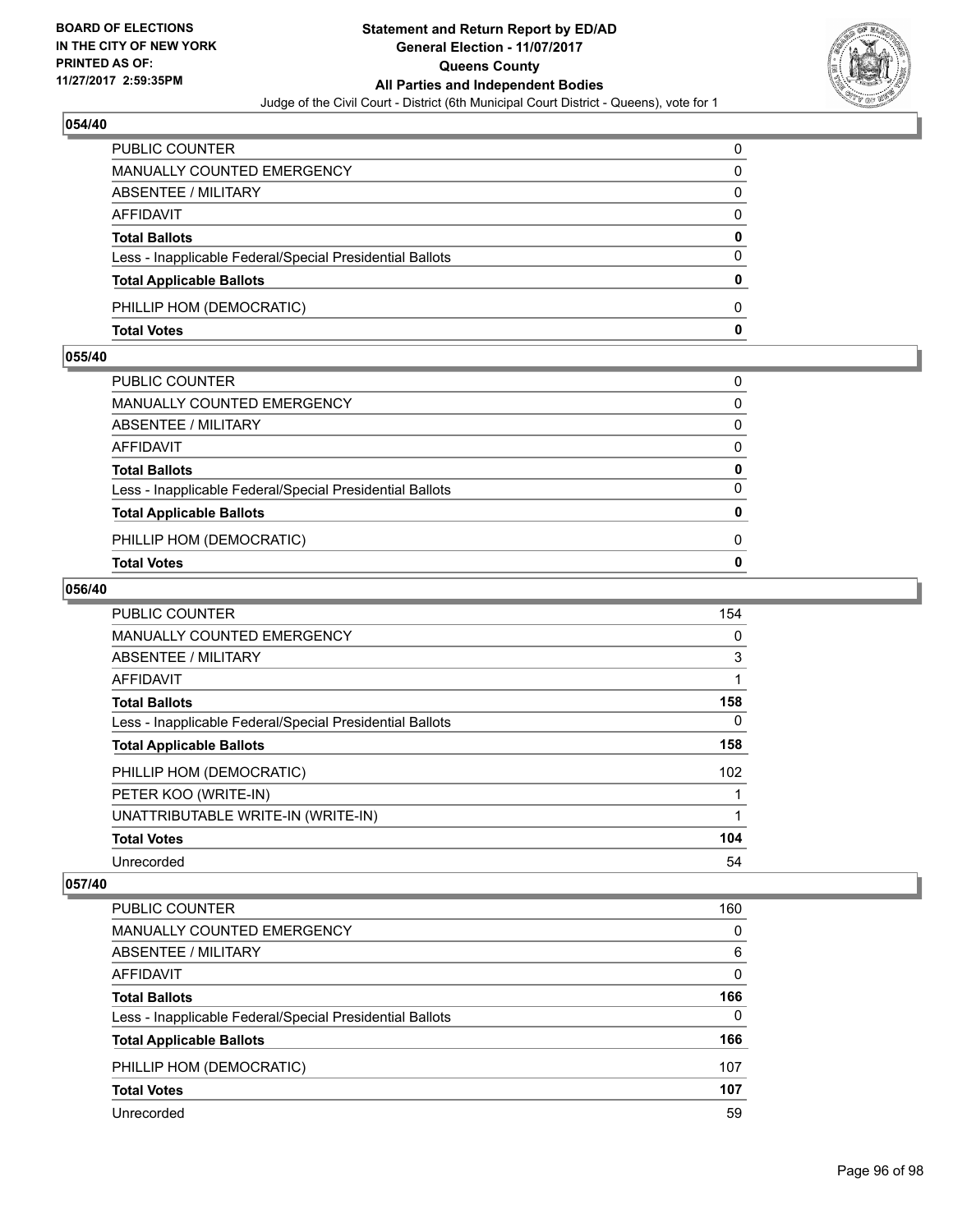

| <b>PUBLIC COUNTER</b>                                    | 159 |
|----------------------------------------------------------|-----|
| <b>MANUALLY COUNTED EMERGENCY</b>                        | 0   |
| ABSENTEE / MILITARY                                      | 5   |
| <b>AFFIDAVIT</b>                                         |     |
| <b>Total Ballots</b>                                     | 165 |
| Less - Inapplicable Federal/Special Presidential Ballots | 0   |
| <b>Total Applicable Ballots</b>                          | 165 |
| PHILLIP HOM (DEMOCRATIC)                                 | 116 |
| ALLISON TAN (WRITE-IN)                                   |     |
| UNATTRIBUTABLE WRITE-IN (WRITE-IN)                       |     |
| <b>Total Votes</b>                                       | 118 |
| Unrecorded                                               | 47  |

#### **059/40**

| PUBLIC COUNTER                                           | 124 |
|----------------------------------------------------------|-----|
| MANUALLY COUNTED EMERGENCY                               | 0   |
| ABSENTEE / MILITARY                                      | 2   |
| AFFIDAVIT                                                |     |
| <b>Total Ballots</b>                                     | 127 |
| Less - Inapplicable Federal/Special Presidential Ballots | 0   |
| <b>Total Applicable Ballots</b>                          | 127 |
| PHILLIP HOM (DEMOCRATIC)                                 | 82  |
| UNATTRIBUTABLE WRITE-IN (WRITE-IN)                       |     |
| <b>Total Votes</b>                                       | 83  |
| Unrecorded                                               | 44  |

| <b>PUBLIC COUNTER</b>                                    | 122 |
|----------------------------------------------------------|-----|
| MANUALLY COUNTED EMERGENCY                               | 0   |
| ABSENTEE / MILITARY                                      | 2   |
| AFFIDAVIT                                                | 0   |
| <b>Total Ballots</b>                                     | 124 |
| Less - Inapplicable Federal/Special Presidential Ballots | 0   |
| <b>Total Applicable Ballots</b>                          | 124 |
| PHILLIP HOM (DEMOCRATIC)                                 | 94  |
| <b>Total Votes</b>                                       | 94  |
| Unrecorded                                               | 30  |